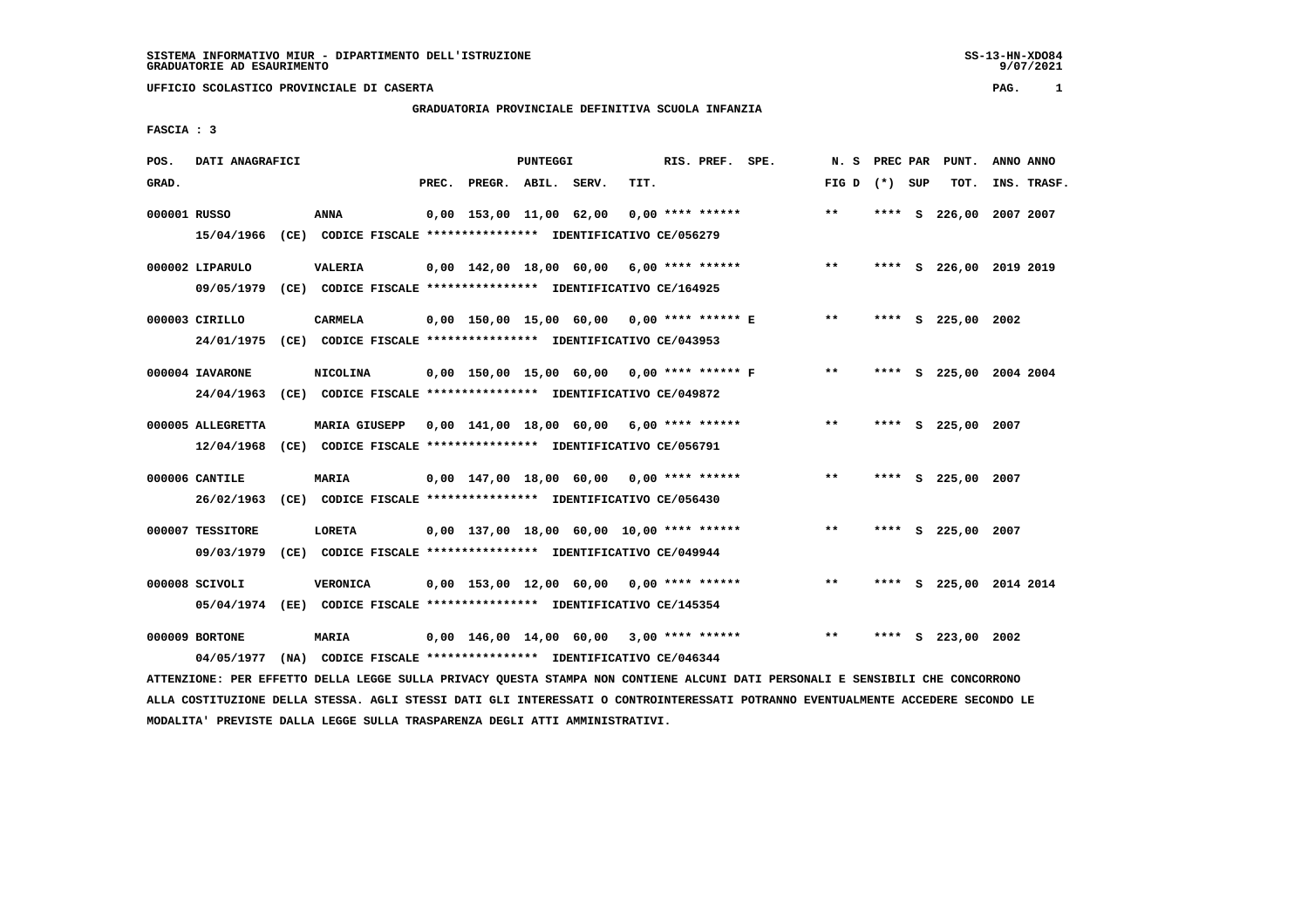# **GRADUATORIA PROVINCIALE DEFINITIVA SCUOLA INFANZIA**

 **FASCIA : 3**

| POS.         | DATI ANAGRAFICI                |                                                                                            |       |                         | PUNTEGGI |                                            |      | RIS. PREF. SPE.    | N.S   | PREC PAR |    | PUNT.                   | ANNO ANNO |             |
|--------------|--------------------------------|--------------------------------------------------------------------------------------------|-------|-------------------------|----------|--------------------------------------------|------|--------------------|-------|----------|----|-------------------------|-----------|-------------|
| GRAD.        |                                |                                                                                            | PREC. | PREGR. ABIL. SERV.      |          |                                            | TIT. |                    | FIG D | (*) SUP  |    | TOT.                    |           | INS. TRASF. |
|              | 000010 GRIECO<br>02/05/1977    | <b>ANNA</b><br>(CE) CODICE FISCALE **************** IDENTIFICATIVO CE/057030               |       | 0,00 148,00 15,00 60,00 |          |                                            |      | $0.00$ **** ****** | $* *$ |          |    | **** S 223,00 2007 2007 |           |             |
|              | 000011 DE LUCIA<br>04/05/1975  | <b>ANGELINA</b><br>(CE) CODICE FISCALE **************** IDENTIFICATIVO CE/164765           |       |                         |          | $0,00$ 145,00 18,00 60,00 0,00 **** ****** |      |                    | $***$ |          |    | **** S 223,00 2019 2019 |           |             |
|              | 000012 DE CHIARA               | <b>RAFFAELA</b><br>02/03/1974 (CE) CODICE FISCALE *************** IDENTIFICATIVO CE/164734 |       |                         |          | $0,00$ 142,00 18,00 60,00 3,00 **** ****** |      |                    | $***$ | ****     |    | S 223,00 2019 2019      |           |             |
|              | 000013 AUTIERO<br>26/08/1978   | IMMACOLATA<br>(CE) CODICE FISCALE **************** IDENTIFICATIVO CE/057442                |       |                         |          | $0.00$ 144.00 18.00 60.00 0.00 **** ****** |      |                    | $* *$ | ****     |    | S 222,00 2007           |           |             |
|              | 000014 UCCIERO                 | MARIA CARMINA<br>30/12/1970 (CE) CODICE FISCALE *************** IDENTIFICATIVO CE/164712   |       |                         |          | $0,00$ 141,00 15,00 60,00 6,00 **** ****** |      |                    | $***$ | ****     |    | S 222,00 2019 2019      |           |             |
| 000015 SALVI | 26/03/1981                     | <b>RITA</b><br>(CE) CODICE FISCALE **************** IDENTIFICATIVO CE/164729               |       |                         |          | $0,00$ 144,00 15,00 60,00 3,00 **** ****** |      |                    | $***$ | ****     |    | S 222,00 2019 2019      |           |             |
|              | 000016 MEROLA<br>21/06/1975    | <b>FRANCESCA</b><br>(CE) CODICE FISCALE **************** IDENTIFICATIVO CE/057574          |       |                         |          | $0.00$ 145.00 13.00 60.00 3.00 **** ****** |      |                    | $* *$ |          |    | **** S 221,00 2007 2007 |           |             |
|              | 000017 RICCIARDI<br>13/04/1961 | LILIANA<br>(CE) CODICE FISCALE *************** IDENTIFICATIVO CE/164675                    |       |                         |          | 0,00 145,00 16,00 60,00 0,00 **** ******   |      |                    | $* *$ | ****     |    | S 221,00 2019 2019      |           |             |
|              | 000018 MARINO                  | <b>RITA</b><br>20/03/1976 (CE) CODICE FISCALE *************** IDENTIFICATIVO CE/044450     |       |                         |          | 0,00 148,00 14,00 52,00                    |      | $6.00$ **** ****** | $***$ | ****     | s. | 220,00                  | 2002      |             |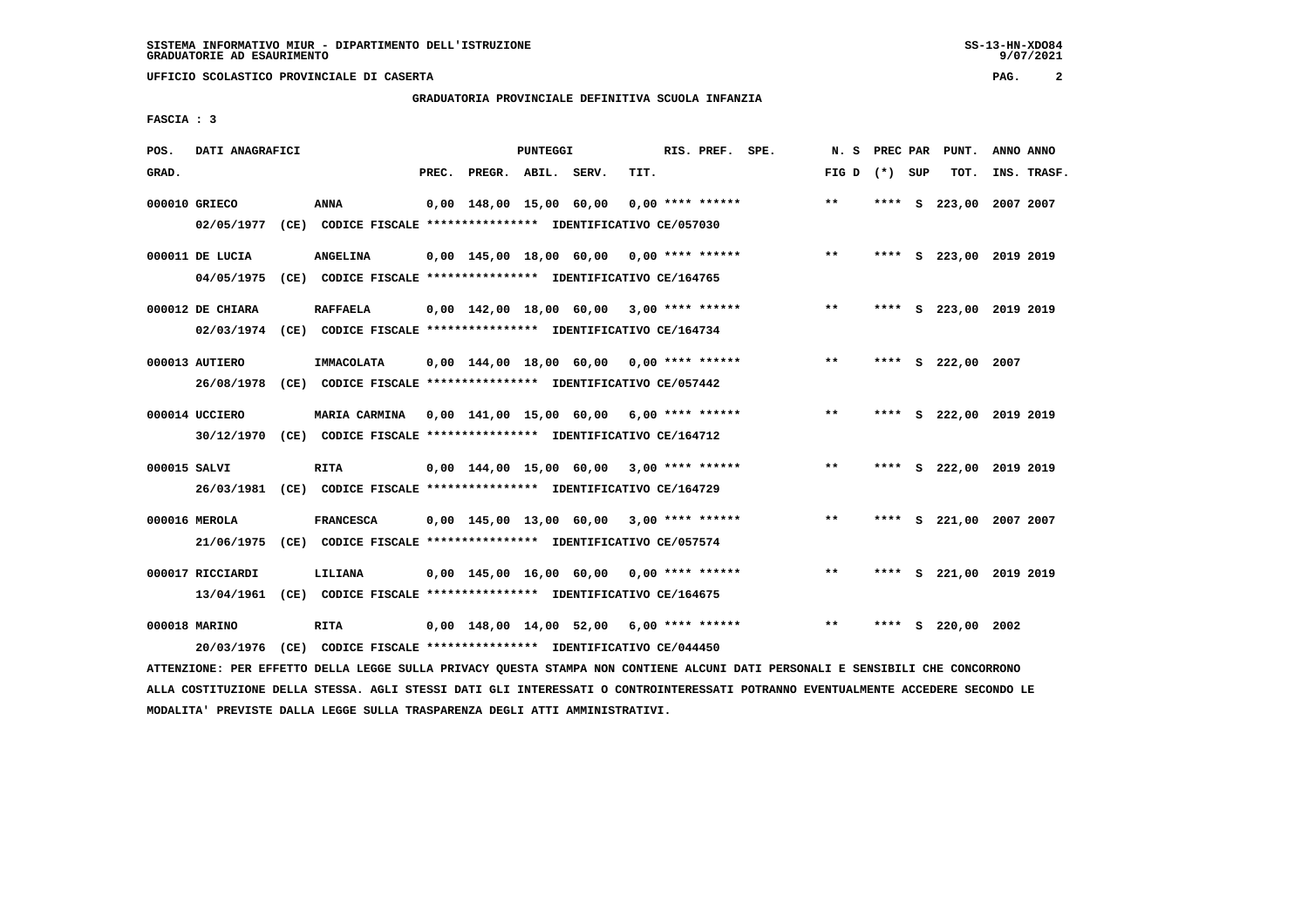# **GRADUATORIA PROVINCIALE DEFINITIVA SCUOLA INFANZIA**

 **FASCIA : 3**

| POS.        | DATI ANAGRAFICI |                                                                                                                               |       |                                             | PUNTEGGI |      | RIS. PREF. SPE.    |                                             | N.S               |        | PREC PAR PUNT.          | ANNO ANNO |             |
|-------------|-----------------|-------------------------------------------------------------------------------------------------------------------------------|-------|---------------------------------------------|----------|------|--------------------|---------------------------------------------|-------------------|--------|-------------------------|-----------|-------------|
| GRAD.       |                 |                                                                                                                               | PREC. | PREGR. ABIL. SERV.                          |          | TIT. |                    |                                             | FIG $D$ $(*)$ SUP |        | TOT.                    |           | INS. TRASF. |
|             | 000019 ADRIGERI | TIZIANA                                                                                                                       |       | 0,00 150,00 15,00 52,00                     |          |      | $3,00$ **** ****** |                                             | $* *$             | **** S | 220,00 2002             |           |             |
|             | 04/07/1969      | (CE) CODICE FISCALE **************** IDENTIFICATIVO CE/043714                                                                 |       |                                             |          |      |                    |                                             |                   |        |                         |           |             |
|             | 000020 PAPALE   | LIDIA                                                                                                                         |       | $0.00$ 132.00 18.00 60.00 10.00 **** ****** |          |      |                    |                                             | $***$             |        | **** S 220,00 2007      |           |             |
|             |                 | 04/04/1981 (CE) CODICE FISCALE *************** IDENTIFICATIVO CE/057228                                                       |       |                                             |          |      |                    |                                             |                   |        |                         |           |             |
|             | 000021 DIGLIO   | <b>VALENTINA</b>                                                                                                              |       | 0,00 142,00 18,00 60,00 0,00 **** ******    |          |      |                    |                                             | $* *$             |        | **** S 220,00 2019 2019 |           |             |
|             |                 | 02/03/1982 (CE) CODICE FISCALE *************** IDENTIFICATIVO CE/164950                                                       |       |                                             |          |      |                    |                                             |                   |        |                         |           |             |
|             | 000022 MELILLO  | <b>ROSA</b>                                                                                                                   |       |                                             |          |      |                    | 0,00 146,00 15,00 58,00 0,00 **** ****** EF | $***$             |        | **** S 219,00 2000      |           |             |
|             |                 | 19/05/1969 (CE) CODICE FISCALE *************** IDENTIFICATIVO CE/022001                                                       |       |                                             |          |      |                    |                                             |                   |        |                         |           |             |
|             | 000023 MESSURI  | <b>MARIA ROSA</b>                                                                                                             |       |                                             |          |      |                    | 0,00 141,00 15,00 60,00 3,00 **** ****** F  | $***$             |        | **** S 219,00 2000      |           |             |
|             | 06/04/1968      |                                                                                                                               |       |                                             |          |      |                    |                                             |                   |        |                         |           |             |
|             | 000024 DI ROSA  | MARIA SAVERIA 0,00 138,00 15,00 60,00 6,00 **** ****** F                                                                      |       |                                             |          |      |                    |                                             | $**$              |        | **** S 219,00 2007 2007 |           |             |
|             | 16/08/1970      | (CE) CODICE FISCALE **************** IDENTIFICATIVO CE/057080                                                                 |       |                                             |          |      |                    |                                             |                   |        |                         |           |             |
|             | 000025 FABOZZI  | <b>ADELINA</b>                                                                                                                |       | 0,00 141,00 18,00 60,00 0,00 **** ******    |          |      |                    |                                             | $***$             |        | **** S 219,00 2019 2019 |           |             |
|             | 02/06/1965      | (CE) CODICE FISCALE **************** IDENTIFICATIVO CE/164814                                                                 |       |                                             |          |      |                    |                                             |                   |        |                         |           |             |
|             | 000026 AILANO   | ANNA MARIA                                                                                                                    |       | 0,00 142,00 16,00 60,00 0,00 **** ****** EF |          |      |                    |                                             | $***$             |        | **** S 218,00 2000      |           |             |
|             |                 | 28/01/1958 (CE) CODICE FISCALE *************** IDENTIFICATIVO CE/020002                                                       |       |                                             |          |      |                    |                                             |                   |        |                         |           |             |
| 000027 MELE |                 | <b>ANTONIETTA</b>                                                                                                             | 0,00  | 41,00 15,00 162,00 0,00 **** ******         |          |      |                    |                                             | $***$             |        | **** S 218,00 2005 2005 |           |             |
|             |                 | 16/04/1967 (CE) CODICE FISCALE *************** IDENTIFICATIVO CE/053402                                                       |       |                                             |          |      |                    |                                             |                   |        |                         |           |             |
|             |                 | ATTENZIONE: PER EFFETTO DELLA LEGGE SULLA PRIVACY QUESTA STAMPA NON CONTIENE ALCUNI DATI PERSONALI E SENSIBILI CHE CONCORRONO |       |                                             |          |      |                    |                                             |                   |        |                         |           |             |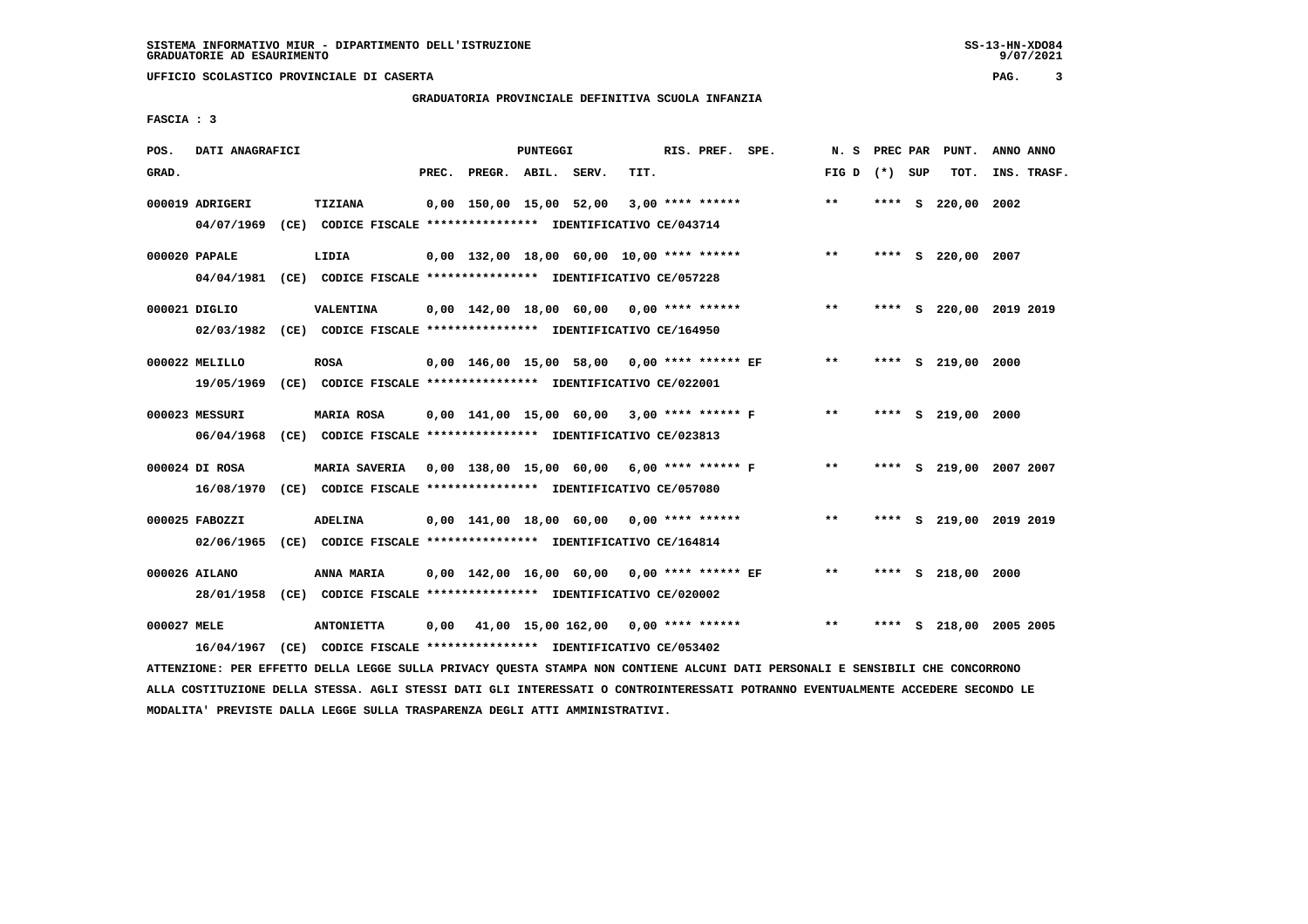# **GRADUATORIA PROVINCIALE DEFINITIVA SCUOLA INFANZIA**

 **FASCIA : 3**

| POS.         | DATI ANAGRAFICI                |                                                                                            |       |                         | PUNTEGGI |                                             |      | RIS. PREF. SPE.    |                                            | N. S            |      | PREC PAR PUNT.     | ANNO ANNO               |
|--------------|--------------------------------|--------------------------------------------------------------------------------------------|-------|-------------------------|----------|---------------------------------------------|------|--------------------|--------------------------------------------|-----------------|------|--------------------|-------------------------|
| GRAD.        |                                |                                                                                            | PREC. | PREGR. ABIL. SERV.      |          |                                             | TIT. |                    |                                            | FIG D $(*)$ SUP |      | TOT.               | INS. TRASF.             |
|              | 000028 DI MONACO<br>07/11/1973 | <b>TIZIANA</b><br>(CE) CODICE FISCALE **************** IDENTIFICATIVO CE/056050            |       | 0,00 141,00 18,00 56,00 |          |                                             |      | $3,00$ **** ****** |                                            | $***$           | **** | s 218,00           | 2007                    |
|              | 000029 CANTILE                 | <b>ELENA</b><br>20/03/1965 (CE) CODICE FISCALE *************** IDENTIFICATIVO CE/056421    |       |                         |          |                                             |      |                    | $0,00$ 141,00 17,00 60,00 0,00 **** ****** | $***$           |      | **** S 218,00 2007 |                         |
|              | 000030 DELLA VOLPE             | MADDALENA<br>24/01/1982 (NA) CODICE FISCALE *************** IDENTIFICATIVO CE/164886       |       |                         |          | 0,00 140,00 18,00 60,00 0,00 **** ******    |      |                    |                                            | $***$           |      |                    | **** S 218,00 2019 2019 |
|              | 000031 PICCOLO                 | <b>GIOVANNA</b><br>10/10/1981 (CE) CODICE FISCALE *************** IDENTIFICATIVO CE/164992 |       |                         |          | 0,00 153,00 17,00 48,00 0,00 **** ******    |      |                    |                                            | $***$           |      |                    | **** S 218,00 2019 2019 |
|              | 000032 SCHIAVO<br>27/05/1983   | <b>MARIA ROSARIA</b><br>(CE) CODICE FISCALE *************** IDENTIFICATIVO CE/056185       |       |                         |          | 0,00 138,00 18,00 60,00 1,00 **** ******    |      |                    |                                            | $* *$           |      | **** S 217,00 2007 |                         |
|              | 000033 D'AMICO                 | GIUSEPPINA<br>02/03/1977 (CE) CODICE FISCALE *************** IDENTIFICATIVO CE/164668      |       |                         |          | $0,00$ 149,00 18,00 50,00 0,00 **** ******  |      |                    |                                            | $***$           | **** |                    | S 217,00 2019 2019      |
|              | 000034 DI MAURO<br>11/11/1976  | <b>ASSUNTA</b><br>(CE) CODICE FISCALE **************** IDENTIFICATIVO CE/055992            |       |                         |          | $0,00$ 146,00 18,00 52,00 0,00 **** ******  |      |                    |                                            | $***$           |      | **** S 216,00 2007 |                         |
|              | 000035 MORLANDO<br>15/03/1976  | <b>GIUSTINA</b><br>(CE) CODICE FISCALE *************** IDENTIFICATIVO CE/045613            |       |                         |          | $0,00$ 129,00 16,00 60,00 10,00 **** ****** |      |                    |                                            | $**$            |      | **** S 215,00 2002 |                         |
| 000036 FOLCO | 31/08/1971                     | <b>ANTONETTA</b><br>(EE) CODICE FISCALE *************** IDENTIFICATIVO CE/050013           |       |                         |          | 0,00 137,00 15,00 60,00 3,00 **** ******    |      |                    |                                            | $* *$           | **** |                    | S 215,00 2004 2004      |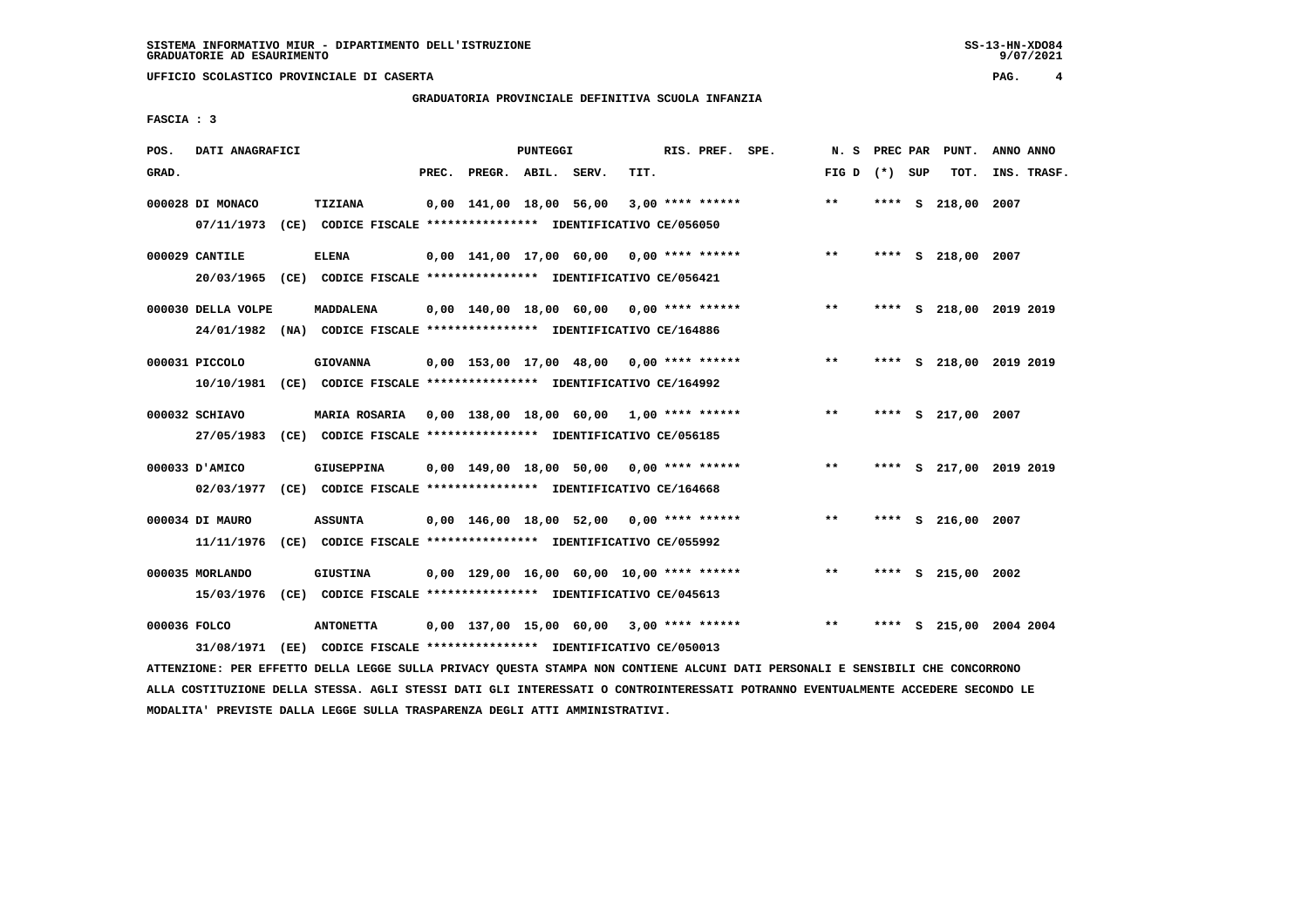# **GRADUATORIA PROVINCIALE DEFINITIVA SCUOLA INFANZIA**

 **FASCIA : 3**

| POS.         | DATI ANAGRAFICI     |                                                                         |       |                         | PUNTEGGI |                                            |      | RIS. PREF. SPE.    |                                             | N. S            | <b>PREC PAR</b> | PUNT.                   | ANNO ANNO |             |
|--------------|---------------------|-------------------------------------------------------------------------|-------|-------------------------|----------|--------------------------------------------|------|--------------------|---------------------------------------------|-----------------|-----------------|-------------------------|-----------|-------------|
| GRAD.        |                     |                                                                         | PREC. | PREGR. ABIL. SERV.      |          |                                            | TIT. |                    |                                             | FIG D $(*)$ SUP |                 | TOT.                    |           | INS. TRASF. |
| 000037 LASCO |                     | <b>MARIA</b>                                                            |       | 0,00 134,00 18,00 60,00 |          |                                            |      | $3,00$ **** ****** |                                             | $***$           |                 | **** S 215,00 2019 2019 |           |             |
|              |                     | 18/04/1977 (CE) CODICE FISCALE *************** IDENTIFICATIVO CE/164644 |       |                         |          |                                            |      |                    |                                             |                 |                 |                         |           |             |
|              | 000038 VARGAS       | CAROLINA                                                                |       |                         |          |                                            |      |                    | $0,00$ 140,00 14,00 60,00 0,00 **** ******  | $\star \star$   |                 | **** S 214,00 2000      |           |             |
|              |                     | 20/12/1972 (NA) CODICE FISCALE *************** IDENTIFICATIVO CE/021279 |       |                         |          |                                            |      |                    |                                             |                 |                 |                         |           |             |
| 000039 FURIO |                     | <b>ROSARIA</b>                                                          |       |                         |          | 0,00 139,00 15,00 60,00 0,00 **** ******   |      |                    |                                             | $***$           |                 | **** S 214,00 2002      |           |             |
|              |                     | 08/02/1965 (CE) CODICE FISCALE *************** IDENTIFICATIVO CE/043241 |       |                         |          |                                            |      |                    |                                             |                 |                 |                         |           |             |
| 000040 CONTE |                     | <b>ROSA</b>                                                             |       |                         |          | $0.00$ 144.00 10.00 60.00 0.00 **** ****** |      |                    |                                             | $* *$           |                 | **** S 214,00 2002      |           |             |
|              |                     | 23/01/1955 (CE) CODICE FISCALE *************** IDENTIFICATIVO CE/044326 |       |                         |          |                                            |      |                    |                                             |                 |                 |                         |           |             |
|              | 000041 VIGLIOTTI    | <b>FILOMENA</b>                                                         |       |                         |          | $0,00$ 144,00 18,00 52,00 0,00 **** ****** |      |                    |                                             | $***$           |                 | **** S 214,00 2007      |           |             |
|              |                     | 07/03/1974 (CE) CODICE FISCALE *************** IDENTIFICATIVO CE/055987 |       |                         |          |                                            |      |                    |                                             |                 |                 |                         |           |             |
|              | 000042 DE FRANCESCO | <b>GIUSEPPINA</b>                                                       |       |                         |          | $0,00$ 130,00 18,00 60,00 6,00 **** ****** |      |                    |                                             | $* *$           |                 | **** S 214,00 2007      |           |             |
|              |                     | 10/09/1963 (CE) CODICE FISCALE *************** IDENTIFICATIVO CE/055821 |       |                         |          |                                            |      |                    |                                             |                 |                 |                         |           |             |
|              | 000043 ROMANO       | MARIA CONSIGL                                                           |       |                         |          | 0,00 136,00 18,00 60,00 0,00 **** ******   |      |                    |                                             | $***$           |                 | **** S 214,00 2019 2019 |           |             |
|              |                     | 19/05/1983 (CE) CODICE FISCALE *************** IDENTIFICATIVO CE/164698 |       |                         |          |                                            |      |                    |                                             |                 |                 |                         |           |             |
|              | 000044 COLELLA      | <b>ANTONIETTA</b>                                                       |       | 0,00 147,00             |          | 0,00 60,00 7,00 **** ******                |      |                    |                                             | $***$           |                 | **** S 214,00 2019 2019 |           |             |
| т            |                     | 13/01/1975 (CE) CODICE FISCALE *************** IDENTIFICATIVO CE/164844 |       |                         |          |                                            |      |                    |                                             |                 |                 |                         |           |             |
| 000045 MONE  |                     | ELISA ROSA                                                              |       |                         |          |                                            |      |                    | 0,00 138,00 15,00 60,00 0,00 **** ****** EF | $* *$           |                 | **** S 213,00 2000      |           |             |
|              | 10/02/1970          | (CE) CODICE FISCALE **************** IDENTIFICATIVO CE/023407           |       |                         |          |                                            |      |                    |                                             |                 |                 |                         |           |             |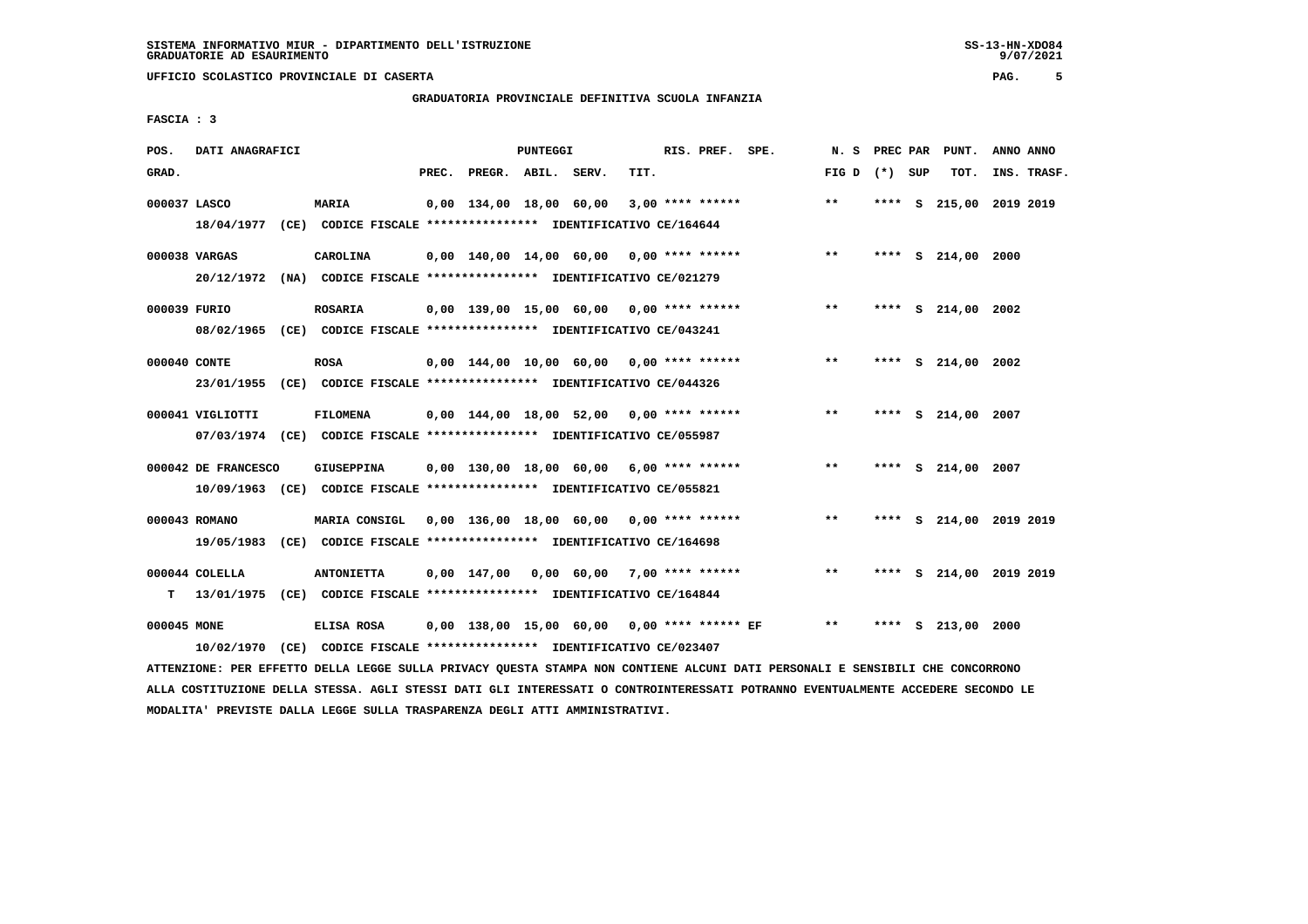# **GRADUATORIA PROVINCIALE DEFINITIVA SCUOLA INFANZIA**

 **FASCIA : 3**

| POS.  | DATI ANAGRAFICI                |                                                                                                                                                                 |       |                                            | PUNTEGGI |      | RIS. PREF. SPE.    | N.S             |      |    | PREC PAR PUNT.          | ANNO ANNO |             |
|-------|--------------------------------|-----------------------------------------------------------------------------------------------------------------------------------------------------------------|-------|--------------------------------------------|----------|------|--------------------|-----------------|------|----|-------------------------|-----------|-------------|
| GRAD. |                                |                                                                                                                                                                 | PREC. | PREGR. ABIL. SERV.                         |          | TIT. |                    | FIG D $(*)$ SUP |      |    | TOT.                    |           | INS. TRASF. |
|       | 000046 CEVARO                  | <b>GINEVRA</b><br>12/08/1974 (NA) CODICE FISCALE *************** IDENTIFICATIVO CE/042715                                                                       |       | 0,00 136,00 17,00 60,00                    |          |      | $0.00$ **** ****** | $**$            |      |    | **** $S$ 213,00         | 2002      |             |
|       | 000047 ESPOSITO                | <b>STEFANIA</b>                                                                                                                                                 |       | $0,00$ 134,00 16,00 60,00 3,00 **** ****** |          |      |                    | $***$           |      |    | **** S 213,00 2007 2007 |           |             |
|       | 26/12/1975<br>000048 CORETTI   | (CE) CODICE FISCALE **************** IDENTIFICATIVO CE/056494<br><b>MARIANNA</b>                                                                                |       | $0,00$ 137,00 16,00 60,00 0,00 **** ****** |          |      |                    | $***$           | **** |    | S 213,00 2007 2007      |           |             |
|       | 000049 NUGNES<br>26/11/1970    | 20/06/1966 (CE) CODICE FISCALE *************** IDENTIFICATIVO CE/056754<br><b>MARIA GIUSEPP</b><br>(CE) CODICE FISCALE *************** IDENTIFICATIVO CE/056489 |       | 0,00 135,00 18,00 60,00 0,00 **** ******   |          |      |                    | $* *$           |      |    | **** S 213,00 2007      |           |             |
|       | 000050 MEROLA                  | MARGHERITA<br>11/05/1974 (CE) CODICE FISCALE *************** IDENTIFICATIVO CE/022675                                                                           |       | 0,00 131,00 15,00 60,00                    |          |      | $6,00$ **** ****** | $* *$           | **** |    | 212,00 2002             |           |             |
|       | 000051 GAUDIANO<br>05/08/1980  | <b>MADDALENA</b><br>(CE) CODICE FISCALE **************** IDENTIFICATIVO CE/164800                                                                               |       | $0.00$ 134.00 14.00 60.00 4.00 **** ****** |          |      |                    | $* *$           | **** |    | S 212,00 2019 2019      |           |             |
|       | 000052 SCHIAVONE<br>21/02/1976 | LAURA<br>(CE) CODICE FISCALE **************** IDENTIFICATIVO CE/164751                                                                                          |       | $0,00$ 136,00 16,00 60,00 0,00 **** ****** |          |      |                    | $***$           |      |    | **** S 212,00 2019 2019 |           |             |
|       | 000053 SIMONE<br>19/06/1976    | LUISA<br>(CE) CODICE FISCALE **************** IDENTIFICATIVO CE/020753                                                                                          |       | 0,00 132,00 16,00 60,00 3,00 **** ******   |          |      |                    | $* *$           | **** |    | S 211,00 2002           |           |             |
|       | 000054 MONTANO<br>21/09/1979   | ISABELLA ROSA 0,00 136,00 15,00 60,00<br>(TN) CODICE FISCALE **************** IDENTIFICATIVO CE/057587                                                          |       |                                            |          |      | $0.00$ **** ****** | $**$            | **** | s. | 211,00 2007 2007        |           |             |
|       |                                |                                                                                                                                                                 |       |                                            |          |      |                    |                 |      |    |                         |           |             |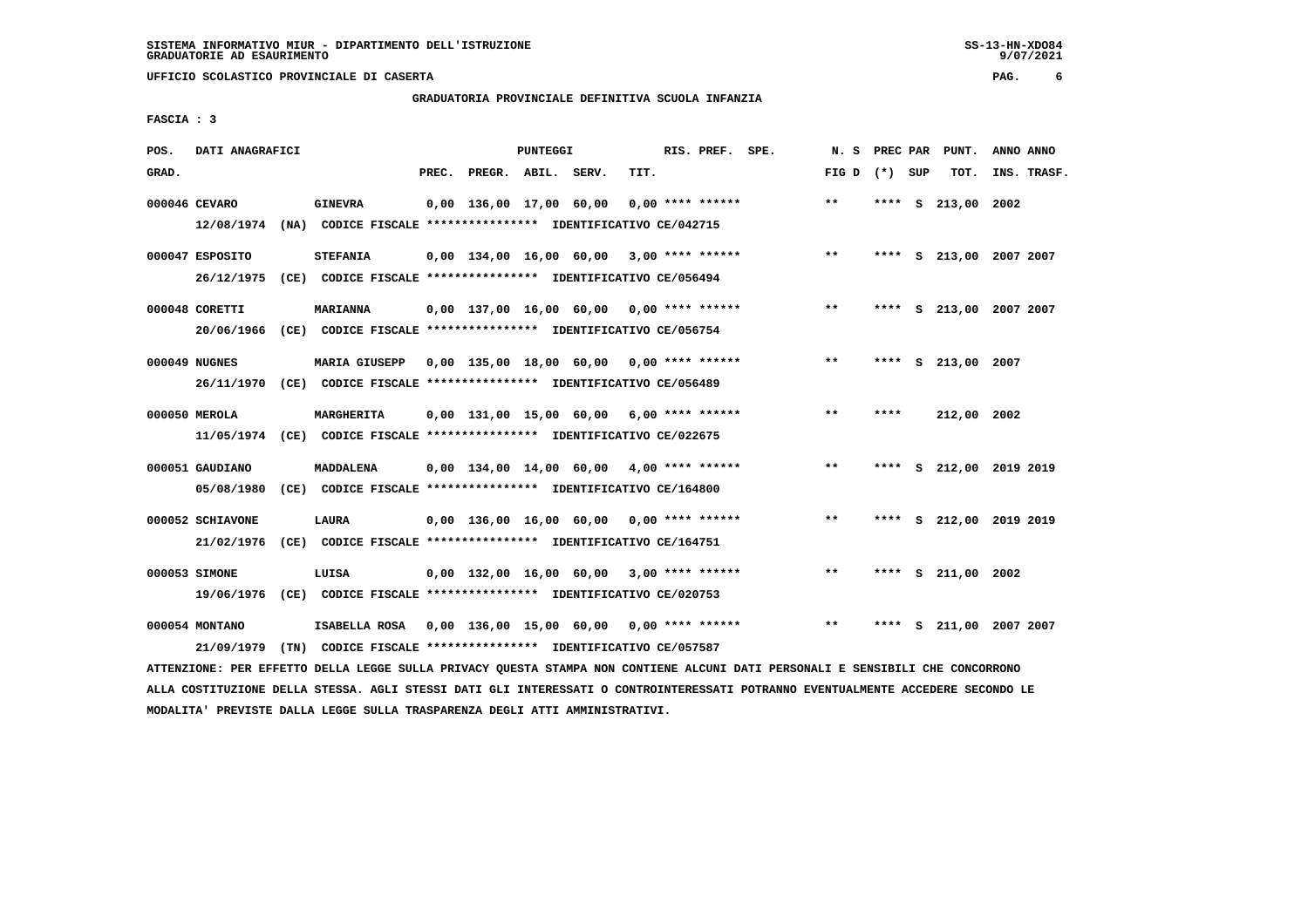# **GRADUATORIA PROVINCIALE DEFINITIVA SCUOLA INFANZIA**

 **FASCIA : 3**

| POS.         | DATI ANAGRAFICI               |                                                                                              |       |                    | PUNTEGGI |                                            |      | RIS. PREF. SPE.      | N.S             |      |   | PREC PAR PUNT.          | ANNO ANNO   |  |
|--------------|-------------------------------|----------------------------------------------------------------------------------------------|-------|--------------------|----------|--------------------------------------------|------|----------------------|-----------------|------|---|-------------------------|-------------|--|
| GRAD.        |                               |                                                                                              | PREC. | PREGR. ABIL. SERV. |          |                                            | TIT. |                      | FIG D $(*)$ SUP |      |   | TOT.                    | INS. TRASF. |  |
|              | 000055 DE ANGELIS             | <b>RITA</b><br>07/02/1970 (CE) CODICE FISCALE *************** IDENTIFICATIVO CE/026534       |       |                    |          | 0,00 134,00 15,00 60,00                    |      | $0.00$ **** ****** F | $**$            |      |   | **** S 209,00 2000      |             |  |
| 000056 NEGRI |                               | <b>ELISABETTA</b><br>07/01/1976 (CE) CODICE FISCALE *************** IDENTIFICATIVO CE/056621 |       |                    |          | $0,00$ 135,00 15,00 56,00 3,00 **** ****** |      |                      | $***$           | **** |   | S 209,00 2007 2007      |             |  |
|              | 000057 VANORE                 | <b>FILOMENA</b><br>07/03/1967 (CE) CODICE FISCALE *************** IDENTIFICATIVO CE/164639   |       |                    |          | 0,00 129,00 16,00 60,00 4,00 **** ******   |      |                      | $***$           | **** |   | S 209,00 2019 2019      |             |  |
| т            | 000058 BENCIVENGA             | <b>MARIA</b><br>01/03/1971 (CE) CODICE FISCALE *************** IDENTIFICATIVO CE/164030      |       |                    |          | $0,00$ 123,00 13,00 66,00 6,00 **** ****** |      |                      | $***$           |      |   | **** S 208,00 2014      |             |  |
|              | 000059 CENNAMO<br>20/05/1980  | <b>MICHELA</b><br>(NA) CODICE FISCALE **************** IDENTIFICATIVO CE/164941              |       |                    |          | 0,00 136,00 16,00 56,00 0,00 **** ****** D |      |                      | $* *$           |      |   | **** S 208,00 2019 2019 |             |  |
|              | 000060 SAGLIANO               | GIUSEPPINA<br>01/12/1978 (CE) CODICE FISCALE *************** IDENTIFICATIVO CE/057278        |       |                    |          | 0,00 143,00 14,00 50,00 0,00 **** ******   |      |                      | $***$           | **** |   | S 207,00 2007 2007      |             |  |
|              | 000061 ZANNINI<br>02/11/1966  | ROSA<br>(CE) CODICE FISCALE **************** IDENTIFICATIVO CE/044130                        |       |                    |          | $0,00$ 129,00 15,00 62,00 0,00 **** ****** |      |                      | $**$            |      |   | **** S 206,00 2002      |             |  |
|              | 000062 CAMMISA<br>13/02/1980  | <b>MARIA</b><br>(NA) CODICE FISCALE **************** IDENTIFICATIVO CE/056299                |       |                    |          | $0,00$ 146,00 18,00 42,00 0,00 **** ****** |      |                      | $**$            | **** |   | S 206,00 2007           |             |  |
|              | 000063 BUOMPANE<br>18/08/1982 | <b>ENRICA</b><br>(CE) CODICE FISCALE **************** IDENTIFICATIVO CE/055968               |       |                    |          | $0,00$ 129,00 18,00 56,00 3,00 **** ****** |      |                      | $***$           | **** | s | 206,00                  | 2007        |  |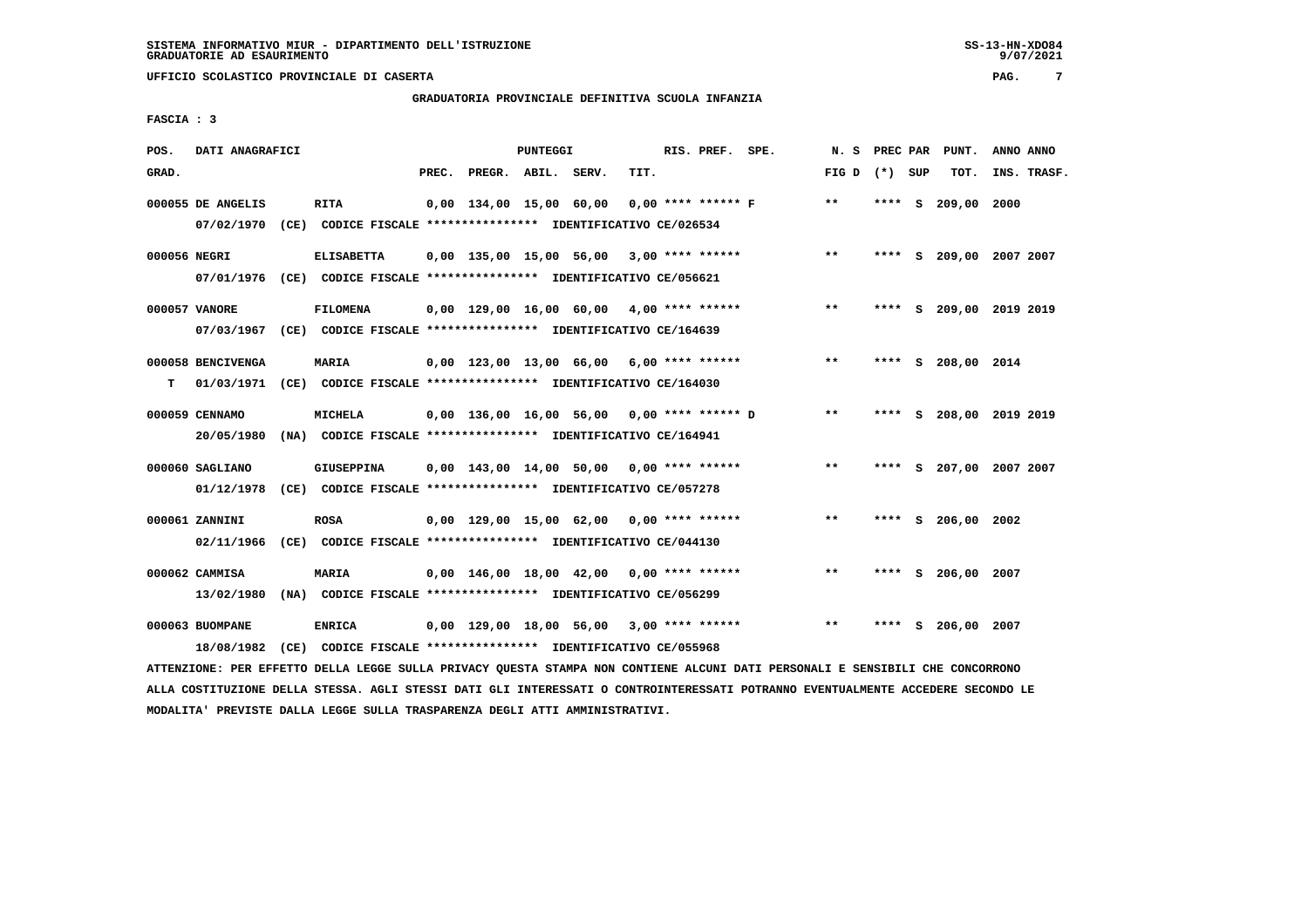# **GRADUATORIA PROVINCIALE DEFINITIVA SCUOLA INFANZIA**

 **FASCIA : 3**

| POS.        | DATI ANAGRAFICI    |                                                                                                                               |       |                    | PUNTEGGI |                                               |      | RIS. PREF. SPE. |                                          |       |                 | N. S PREC PAR PUNT.     | ANNO ANNO   |
|-------------|--------------------|-------------------------------------------------------------------------------------------------------------------------------|-------|--------------------|----------|-----------------------------------------------|------|-----------------|------------------------------------------|-------|-----------------|-------------------------|-------------|
| GRAD.       |                    |                                                                                                                               | PREC. | PREGR. ABIL. SERV. |          |                                               | TIT. |                 |                                          |       | FIG D $(*)$ SUP | тот.                    | INS. TRASF. |
|             | 000064 SACCONE     | <b>ALESSANDRA</b>                                                                                                             |       |                    |          | 0,00 131,00 15,00 60,00                       |      |                 | 0,00 **** ****** D                       | $* *$ |                 | **** S 206,00 2019 2019 |             |
|             |                    | 10/03/1972 (CE) CODICE FISCALE **************** IDENTIFICATIVO CE/164717                                                      |       |                    |          |                                               |      |                 |                                          |       |                 |                         |             |
|             | 000065 GALLINA     | <b>ANNA</b>                                                                                                                   |       |                    |          | $0,00$ 136,00 15,00 54,00 0,00 **** ******    |      |                 |                                          | $***$ |                 | **** S 205,00 2002      |             |
|             |                    | 26/02/1965 (CE) CODICE FISCALE *************** IDENTIFICATIVO CE/021201                                                       |       |                    |          |                                               |      |                 |                                          |       |                 |                         |             |
|             | 000066 TAFFURI     | <b>ELENA</b>                                                                                                                  |       |                    |          | 0,00 139,00 18,00 48,00 0,00 **** ******      |      |                 |                                          | $***$ |                 | **** S 205,00 2019 2019 |             |
|             |                    | 25/07/1973 (CE) CODICE FISCALE *************** IDENTIFICATIVO CE/164680                                                       |       |                    |          |                                               |      |                 |                                          |       |                 |                         |             |
|             | 000067 MASTROIANNI | <b>MARIA</b>                                                                                                                  |       |                    |          | $0,00$ 120,00 15,00 60,00 9,00 **** ******    |      |                 |                                          | $***$ |                 | **** S 204,00 2000      |             |
|             |                    | 24/01/1964 (CE) CODICE FISCALE *************** IDENTIFICATIVO CE/027196                                                       |       |                    |          |                                               |      |                 |                                          |       |                 |                         |             |
|             |                    |                                                                                                                               |       |                    |          |                                               |      |                 |                                          |       |                 |                         |             |
|             | 000068 VERRENGIA   | <b>FILOMENA</b><br>22/06/1970 (CE) CODICE FISCALE *************** IDENTIFICATIVO CE/026738                                    |       |                    |          | $0,00$ 133,00 16,00 54,00 0,00 **** ******    |      |                 |                                          |       |                 | ** X **** S 203,00 2002 |             |
|             |                    |                                                                                                                               |       |                    |          |                                               |      |                 |                                          |       |                 |                         |             |
| 000069 PAPA |                    | TATIANA                                                                                                                       |       |                    |          | 0,00 130,00 15,00 58,00 0,00 **** ******      |      |                 |                                          |       |                 | ** X **** S 203,00 2003 |             |
|             |                    | 30/11/1975 (CE) CODICE FISCALE *************** IDENTIFICATIVO CE/048468                                                       |       |                    |          |                                               |      |                 |                                          |       |                 |                         |             |
|             | 000070 RICCIO      | <b>ELISABETTA</b>                                                                                                             |       |                    |          | $0,00$ 170,00 11,00 22,00 0,00 **** ******    |      |                 |                                          | $***$ |                 | **** S 203,00 2014 2014 |             |
|             |                    | 09/01/1977 (CE) CODICE FISCALE *************** IDENTIFICATIVO CE/147793                                                       |       |                    |          |                                               |      |                 |                                          |       |                 |                         |             |
|             | 000071 GIONTI      | <b>ANNA</b>                                                                                                                   |       |                    |          | $0,00$ 120,00 14,00 60,00 9,00 **** ****** EF |      |                 |                                          | $***$ |                 | **** S 203,00 2019 2019 |             |
|             |                    | 31/08/1974 (NA) CODICE FISCALE *************** IDENTIFICATIVO CE/164817                                                       |       |                    |          |                                               |      |                 |                                          |       |                 |                         |             |
|             | 000072 DELLA CORTE | <b>GEMMA</b>                                                                                                                  |       |                    |          |                                               |      |                 | 0,00 129,00 13,00 60,00 0,00 **** ****** | $* *$ |                 | **** S 202,00 2000      |             |
|             |                    | 25/12/1972 (CE) CODICE FISCALE *************** IDENTIFICATIVO CE/024953                                                       |       |                    |          |                                               |      |                 |                                          |       |                 |                         |             |
|             |                    | ATTENZIONE: PER EFFETTO DELLA LEGGE SULLA PRIVACY QUESTA STAMPA NON CONTIENE ALCUNI DATI PERSONALI E SENSIBILI CHE CONCORRONO |       |                    |          |                                               |      |                 |                                          |       |                 |                         |             |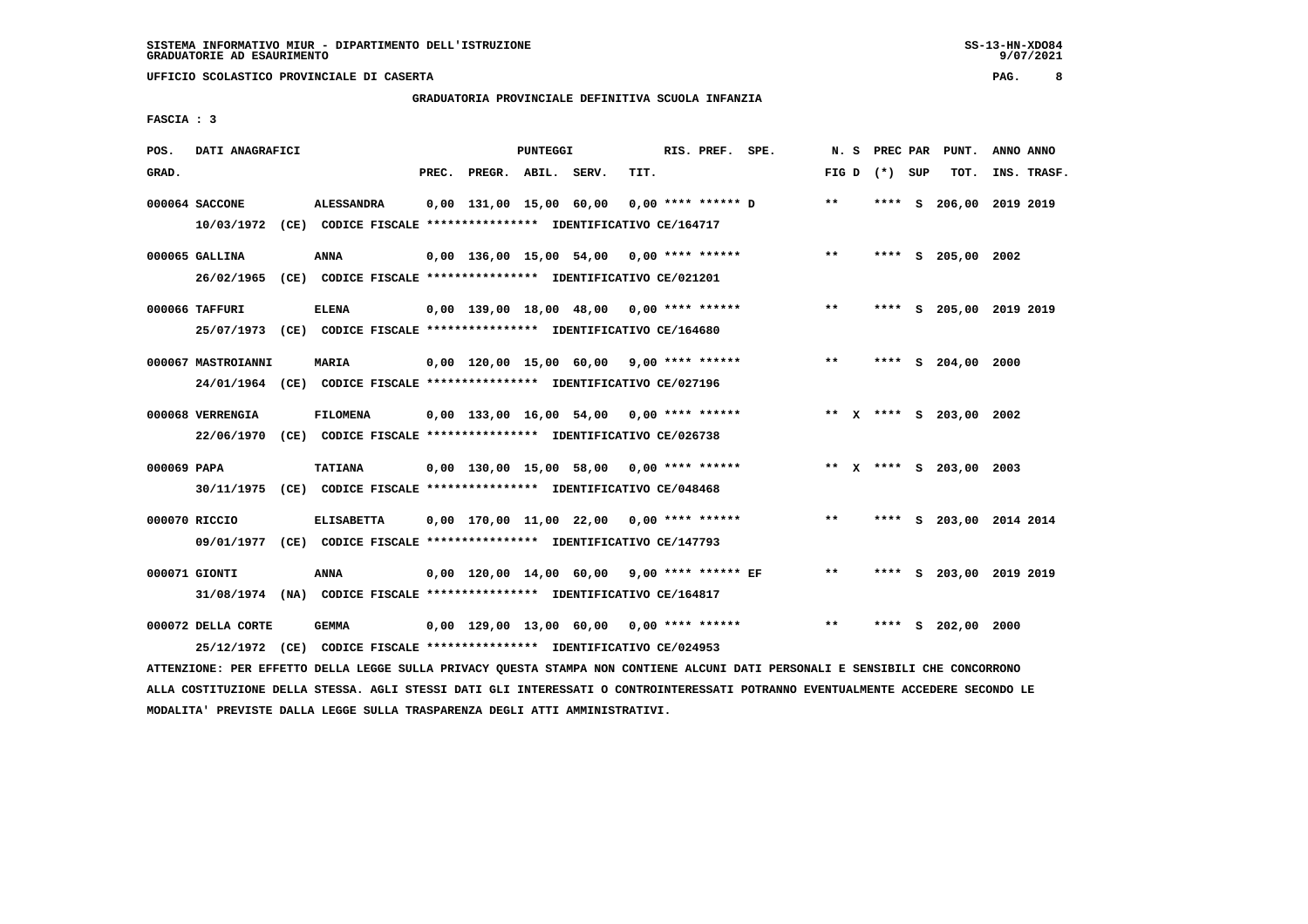# **GRADUATORIA PROVINCIALE DEFINITIVA SCUOLA INFANZIA**

 **FASCIA : 3**

| POS.         | DATI ANAGRAFICI                  |                                                                                                                               |       |                    | PUNTEGGI |                                               |      | RIS. PREF. SPE. |                                            |                 |        | N. S PREC PAR PUNT. | ANNO ANNO                                                                    |
|--------------|----------------------------------|-------------------------------------------------------------------------------------------------------------------------------|-------|--------------------|----------|-----------------------------------------------|------|-----------------|--------------------------------------------|-----------------|--------|---------------------|------------------------------------------------------------------------------|
| GRAD.        |                                  |                                                                                                                               | PREC. | PREGR. ABIL. SERV. |          |                                               | TIT. |                 |                                            | FIG D $(*)$ SUP |        | TOT.                | INS. TRASF.                                                                  |
|              | 000073 SILIPO                    | <b>GEMMA</b>                                                                                                                  |       |                    |          | 0,00 126,00 15,00 60,00 1,00 **** ******      |      |                 |                                            | $* *$           | **** S | 202,00 2002         |                                                                              |
|              |                                  | 25/01/1976 (CE) CODICE FISCALE *************** IDENTIFICATIVO CE/044575                                                       |       |                    |          |                                               |      |                 |                                            |                 |        |                     |                                                                              |
|              | 000074 DI GIACOMO RUSSO AGOSTINO |                                                                                                                               |       |                    |          | 0,00 126,00 16,00 60,00 0,00 **** ******      |      |                 |                                            | $***$           |        | **** S 202,00 2002  |                                                                              |
|              |                                  | 14/05/1966 (CE) CODICE FISCALE *************** IDENTIFICATIVO CE/042823                                                       |       |                    |          |                                               |      |                 |                                            |                 |        |                     |                                                                              |
|              | 000075 DELFINO                   | GIULIA                                                                                                                        |       |                    |          | 0,00 124,00 18,00 56,00 4,00 **** ******      |      |                 |                                            | $***$           |        | **** S 202,00 2007  |                                                                              |
|              |                                  | 30/09/1971 (NA) CODICE FISCALE *************** IDENTIFICATIVO CE/057035                                                       |       |                    |          |                                               |      |                 |                                            |                 |        |                     |                                                                              |
|              | 000076 SPAGNUOLO                 | <b>ERSILIA</b>                                                                                                                |       |                    |          | $0,00$ 126,00 15,00 60,00 0,00 **** ******    |      |                 |                                            | $* *$           |        |                     | **** S 201,00 2019 2019                                                      |
|              | 31/07/1980                       | (CE) CODICE FISCALE **************** IDENTIFICATIVO CE/164776                                                                 |       |                    |          |                                               |      |                 |                                            |                 |        |                     |                                                                              |
|              | 000077 VIGLIOTTI                 | <b>DANIELA</b>                                                                                                                |       |                    |          | $0,00$ 126,00 15,00 60,00 0,00 **** ******    |      |                 |                                            | $* *$           |        |                     | **** S 201,00 2019 2019                                                      |
|              | 30/06/1975                       | (CE) CODICE FISCALE **************** IDENTIFICATIVO CE/164688                                                                 |       |                    |          |                                               |      |                 |                                            |                 |        |                     |                                                                              |
|              | 000078 GASPARRO                  | <b>AGNESE</b>                                                                                                                 |       |                    |          | 0,00 126,00 14,00 58,00 3,00 **** ******      |      |                 |                                            | $**$            |        |                     | **** S 201,00 2019 2019                                                      |
|              |                                  | 23/06/1972 (NA) CODICE FISCALE *************** IDENTIFICATIVO CE/164792                                                       |       |                    |          |                                               |      |                 |                                            |                 |        |                     |                                                                              |
|              | 000079 LATINO                    | LUCIA                                                                                                                         |       |                    |          |                                               |      |                 | 0,00 125,00 15,00 60,00 1,00 **** ****** E | $* *$           |        |                     | **** S 201,00 2019 2019                                                      |
|              |                                  | 23/01/1971 (CE) CODICE FISCALE *************** IDENTIFICATIVO CE/164648                                                       |       |                    |          |                                               |      |                 |                                            |                 |        |                     |                                                                              |
| 000080 MUNNO |                                  | <b>ANTONIETTA</b>                                                                                                             |       |                    |          | $0,00$ 133,00 12,00 52,00 3,00 **** ****** EF |      |                 |                                            | $**$            |        | **** S 200,00 2002  |                                                                              |
|              |                                  | 08/07/1966 (CE) CODICE FISCALE *************** IDENTIFICATIVO CE/020370                                                       |       |                    |          |                                               |      |                 |                                            |                 |        |                     |                                                                              |
|              | 000081 DIGLIO                    | MICHELINA                                                                                                                     |       |                    |          |                                               |      |                 |                                            |                 |        |                     | $0,00$ 138,00 13,00 46,00 3,00 **** ****** **** *** **** \$ 200,00 2019 2019 |
|              | 29/09/1972                       | (CE) CODICE FISCALE **************** IDENTIFICATIVO CE/164949                                                                 |       |                    |          |                                               |      |                 |                                            |                 |        |                     |                                                                              |
|              |                                  | ATTENZIONE: PER EFFETTO DELLA LEGGE SULLA PRIVACY QUESTA STAMPA NON CONTIENE ALCUNI DATI PERSONALI E SENSIBILI CHE CONCORRONO |       |                    |          |                                               |      |                 |                                            |                 |        |                     |                                                                              |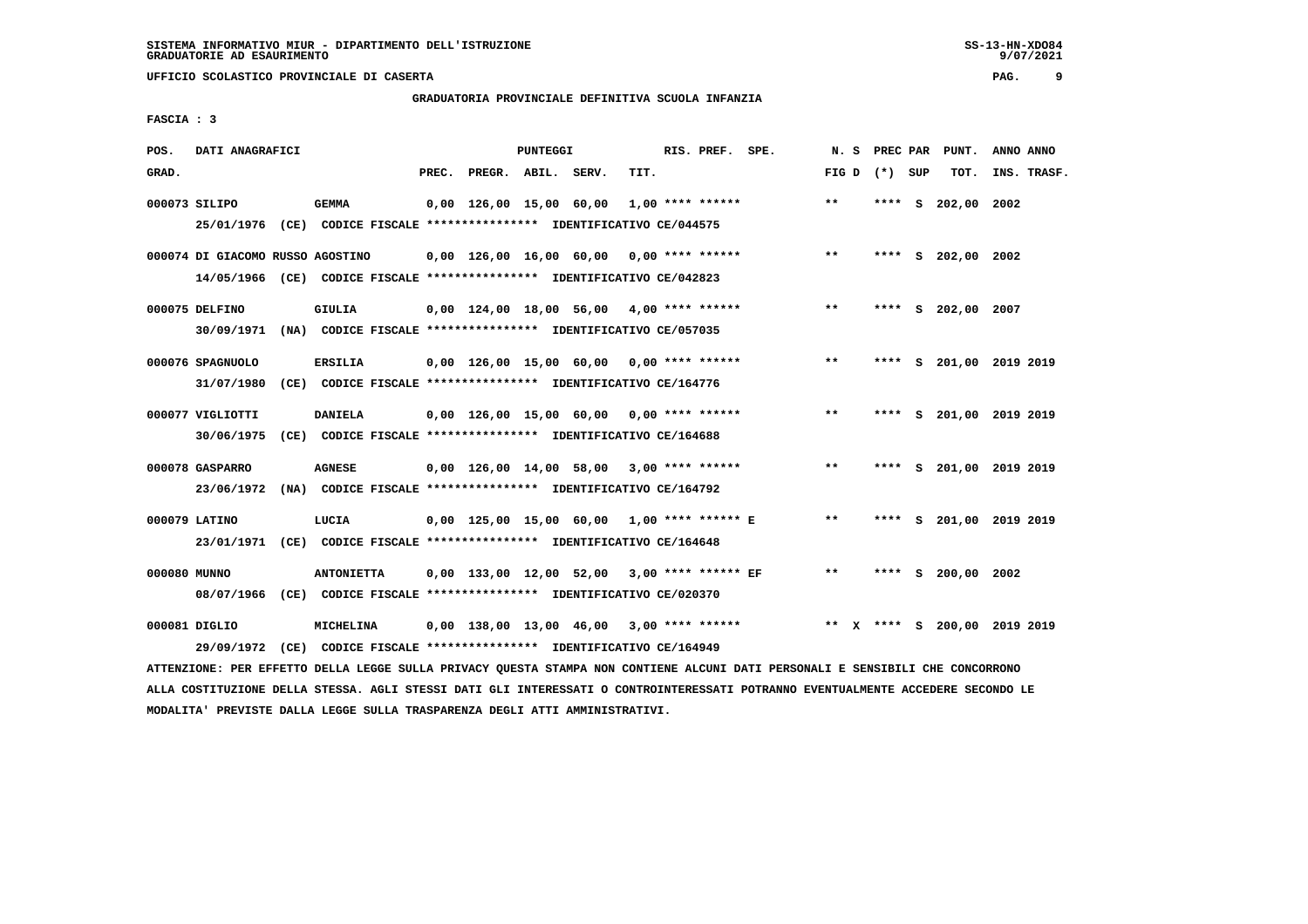# **GRADUATORIA PROVINCIALE DEFINITIVA SCUOLA INFANZIA**

| POS.         | DATI ANAGRAFICI   |                                                                         |       |                    | PUNTEGGI |                                              |      | RIS. PREF. SPE. |                    | N. S  |                   | PREC PAR PUNT.          | ANNO ANNO |             |
|--------------|-------------------|-------------------------------------------------------------------------|-------|--------------------|----------|----------------------------------------------|------|-----------------|--------------------|-------|-------------------|-------------------------|-----------|-------------|
| GRAD.        |                   |                                                                         | PREC. | PREGR. ABIL. SERV. |          |                                              | TIT. |                 |                    |       | FIG $D$ $(*)$ SUP | TOT.                    |           | INS. TRASF. |
| 000082 NEGRO |                   | <b>ANGELA</b>                                                           |       |                    |          | 0,00 132,00 14,00 47,00                      |      |                 | 6,00 **** ****** F |       |                   | ** X **** S 199,00      | 2000      |             |
|              | 27/05/1962        | (CE) CODICE FISCALE **************** IDENTIFICATIVO CE/025703           |       |                    |          |                                              |      |                 |                    |       |                   |                         |           |             |
|              | 000083 CATURANO   | <b>ANGELA</b>                                                           |       |                    |          | $0,00$ 146,00 15,00 36,00 0,00 **** ******   |      |                 |                    | $* *$ |                   | **** S 197,00 2007      |           |             |
|              |                   | 04/04/1971 (EE) CODICE FISCALE *************** IDENTIFICATIVO CE/043367 |       |                    |          |                                              |      |                 |                    |       |                   |                         |           |             |
| 000084 MUSCO |                   | <b>LORENA</b>                                                           |       |                    |          | $0,00$ 113,00 18,00 60,00 6,00 **** ******   |      |                 |                    | $***$ |                   | **** S 197,00 2007      |           |             |
|              |                   | 11/05/1981 (CE) CODICE FISCALE *************** IDENTIFICATIVO CE/057508 |       |                    |          |                                              |      |                 |                    |       |                   |                         |           |             |
|              | 000085 CIMMINO    | GIUSEPPINA                                                              |       |                    |          | 0,00 118,00 18,00 60,00 0,00 **** ******     |      |                 |                    | $* *$ |                   | **** S 196,00 2019 2019 |           |             |
|              |                   | 21/01/1976 (NA) CODICE FISCALE *************** IDENTIFICATIVO CE/164912 |       |                    |          |                                              |      |                 |                    |       |                   |                         |           |             |
|              | 000086 NUGNES     | <b>PASQUALINA</b>                                                       |       |                    |          | $0,00$ 129,00 18,00 48,00 0,00 **** ******   |      |                 |                    | **    |                   | **** S 195,00 2007      |           |             |
|              |                   | 17/06/1977 (CE) CODICE FISCALE *************** IDENTIFICATIVO CE/056496 |       |                    |          |                                              |      |                 |                    |       |                   |                         |           |             |
|              | 000087 MELCHIORRE | <b>FILOMENA</b>                                                         |       |                    |          | $0,00$ 129,00 11,00 54,00 0,00 **** ******   |      |                 |                    | $**$  |                   | **** S 194,00 2005      |           |             |
|              | 28/06/1979        | (CE) CODICE FISCALE **************** IDENTIFICATIVO CE/053615           |       |                    |          |                                              |      |                 |                    |       |                   |                         |           |             |
|              | 000088 INGANNATO  | <b>VIVIANA</b>                                                          |       |                    |          | $0,00$ 132,00 0,00 53,00 9,00 **** ******    |      |                 |                    | $***$ |                   | **** S 194,00 2014      |           |             |
| т            | 27/01/1983        | (CE) CODICE FISCALE **************** IDENTIFICATIVO CE/149135           |       |                    |          |                                              |      |                 |                    |       |                   |                         |           |             |
|              | 000089 FIORILLO   | ANGELA ANTONI                                                           |       | 0,00 134,00        |          | $0,00$ 60,00 0,00 **** ******                |      |                 |                    | $***$ |                   | **** S 194,00 2014      |           |             |
| т            | 06/02/1979        | (CE) CODICE FISCALE **************** IDENTIFICATIVO CE/145941           |       |                    |          |                                              |      |                 |                    |       |                   |                         |           |             |
|              | 000090 MUSONE     | VINCENZA                                                                |       |                    |          | $0.00$ 117.00 14.00 60.00 3.00 **** ****** F |      |                 |                    | $***$ | ****              | S 194,00 2019 2019      |           |             |
|              | 20/02/1967        | (CE) CODICE FISCALE **************** IDENTIFICATIVO CE/164898           |       |                    |          |                                              |      |                 |                    |       |                   |                         |           |             |

 **ATTENZIONE: PER EFFETTO DELLA LEGGE SULLA PRIVACY QUESTA STAMPA NON CONTIENE ALCUNI DATI PERSONALI E SENSIBILI CHE CONCORRONO ALLA COSTITUZIONE DELLA STESSA. AGLI STESSI DATI GLI INTERESSATI O CONTROINTERESSATI POTRANNO EVENTUALMENTE ACCEDERE SECONDO LE MODALITA' PREVISTE DALLA LEGGE SULLA TRASPARENZA DEGLI ATTI AMMINISTRATIVI.**

# **FASCIA : 3**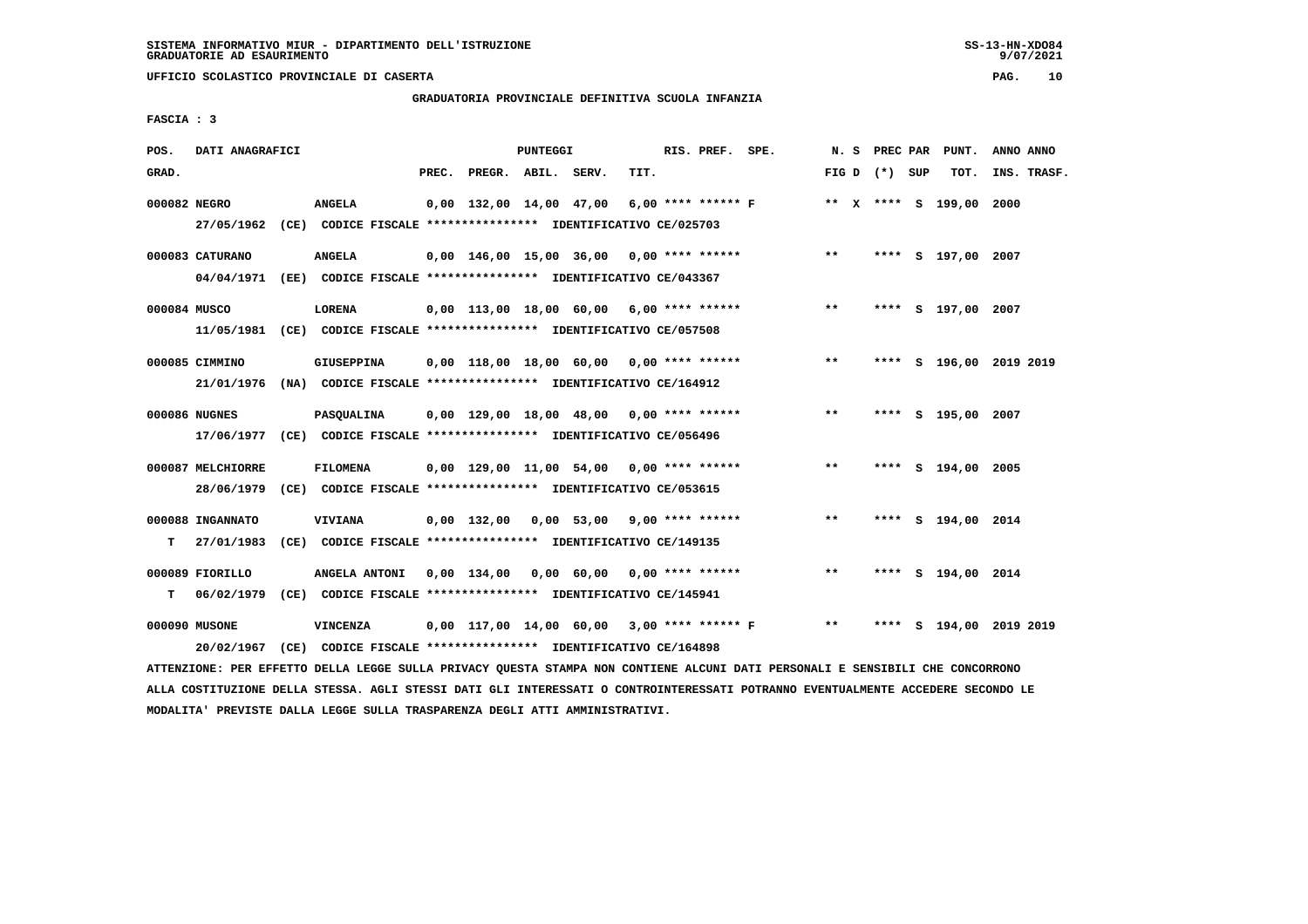# **GRADUATORIA PROVINCIALE DEFINITIVA SCUOLA INFANZIA**

 **FASCIA : 3**

| POS.         | DATI ANAGRAFICI   |      |                                                                                                                               |       |                                             | <b>PUNTEGGI</b> |      | RIS. PREF. SPE.       |                                           |       |                 | N. S PREC PAR PUNT.          | ANNO ANNO   |
|--------------|-------------------|------|-------------------------------------------------------------------------------------------------------------------------------|-------|---------------------------------------------|-----------------|------|-----------------------|-------------------------------------------|-------|-----------------|------------------------------|-------------|
| GRAD.        |                   |      |                                                                                                                               | PREC. | PREGR. ABIL. SERV.                          |                 | TIT. |                       |                                           |       | FIG D $(*)$ SUP | TOT.                         | INS. TRASF. |
|              | 000091 DE ROSA    |      | VITTORIA                                                                                                                      |       | 0,00 125,00 16,00 52,00                     |                 |      | $0,00$ **** ****** EF |                                           |       |                 | ** X **** S 193,00 2007 2007 |             |
|              |                   |      | 29/02/1964 (CE) CODICE FISCALE *************** IDENTIFICATIVO CE/056315                                                       |       |                                             |                 |      |                       |                                           |       |                 |                              |             |
|              | 000092 MARRANDINO |      | <b>ANTONIETTA</b>                                                                                                             |       | $0.00$ 112.00 18.00 60.00 3.00 **** ******  |                 |      |                       |                                           | $***$ |                 | **** S 193,00 2019 2019      |             |
|              |                   |      | 09/09/1977 (CE) CODICE FISCALE *************** IDENTIFICATIVO CE/164718                                                       |       |                                             |                 |      |                       |                                           |       |                 |                              |             |
|              | 000093 DONATIELLO |      | IDA                                                                                                                           |       | $0,00$ 118,00 14,00 58,00 3,00 **** ******  |                 |      |                       |                                           | $* *$ |                 | **** S 193,00 2019 2019      |             |
|              |                   |      | 03/12/1976 (CE) CODICE FISCALE *************** IDENTIFICATIVO CE/164961                                                       |       |                                             |                 |      |                       |                                           |       |                 |                              |             |
| 000094 CASO  |                   |      | MARIA ROSARIA 0,00 115,00 16,00 58,00 3,00 **** ******                                                                        |       |                                             |                 |      |                       |                                           | $***$ |                 | **** S 192,00 2014 2014      |             |
|              |                   |      | 21/08/1968 (CE) CODICE FISCALE *************** IDENTIFICATIVO CE/145217                                                       |       |                                             |                 |      |                       |                                           |       |                 |                              |             |
|              | 000095 CAPASSO    |      | <b>ANNA</b>                                                                                                                   |       |                                             |                 |      |                       | 0,00 132,00 0,00 60,00 0,00 **** ****** F | $***$ |                 | **** S 192,00 2014           |             |
| т            |                   |      | 24/04/1965 (NA) CODICE FISCALE **************** IDENTIFICATIVO CE/150561                                                      |       |                                             |                 |      |                       |                                           |       |                 |                              |             |
|              | 000096 VARLETTA   |      | ANNA                                                                                                                          |       | $0,00$ 114,00 15,00 60,00 3,00 **** ******  |                 |      |                       |                                           |       |                 | ** X **** S 192,00 2019 2019 |             |
|              |                   |      | 10/06/1971 (CE) CODICE FISCALE *************** IDENTIFICATIVO CE/164661                                                       |       |                                             |                 |      |                       |                                           |       |                 |                              |             |
|              | 000097 MARINO     |      | <b>PIAFRANCESCA</b>                                                                                                           |       | $0,00$ 113,00 15,00 60,00 3,00 **** ******  |                 |      |                       |                                           | $***$ |                 | **** S 191,00 2007 2007      |             |
|              |                   |      | 30/03/1979 (NA) CODICE FISCALE *************** IDENTIFICATIVO CE/057425                                                       |       |                                             |                 |      |                       |                                           |       |                 |                              |             |
| 000098 MUNNO |                   |      | <b>VINCENZA</b>                                                                                                               |       | $0,00$ 115,00 14,00 62,00 0,00 **** ******  |                 |      |                       |                                           | $***$ |                 | **** S 191,00 2007           |             |
|              |                   |      | 17/12/1966 (CE) CODICE FISCALE *************** IDENTIFICATIVO CE/045600                                                       |       |                                             |                 |      |                       |                                           |       |                 |                              |             |
|              | 000099 PAOLELLA   |      | TOMMASINA                                                                                                                     |       | 0,00 121,00 17,00 44,00 9,00 **** ****** EF |                 |      |                       |                                           | $***$ |                 | **** S 191,00 2019 2019      |             |
|              | 30/08/1960        | (CE) | CODICE FISCALE **************** IDENTIFICATIVO CE/164903                                                                      |       |                                             |                 |      |                       |                                           |       |                 |                              |             |
|              |                   |      | ATTENZIONE: PER EFFETTO DELLA LEGGE SULLA PRIVACY QUESTA STAMPA NON CONTIENE ALCUNI DATI PERSONALI E SENSIBILI CHE CONCORRONO |       |                                             |                 |      |                       |                                           |       |                 |                              |             |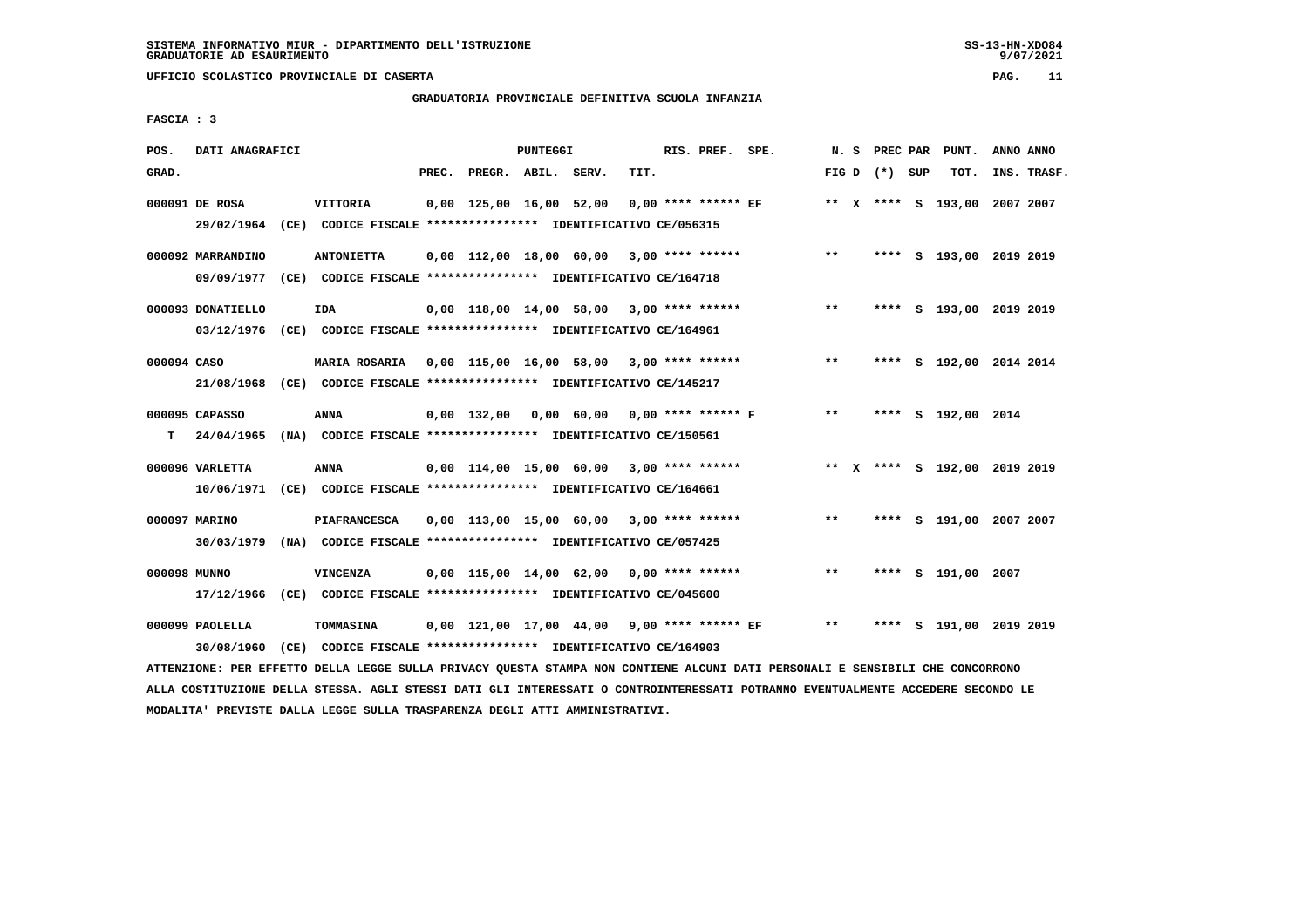# **GRADUATORIA PROVINCIALE DEFINITIVA SCUOLA INFANZIA**

 **FASCIA : 3**

| POS.         | DATI ANAGRAFICI    |                                                                         |       |                                            | PUNTEGGI |                               |      | RIS. PREF. SPE.      | N. S            |      |     | PREC PAR PUNT.          | ANNO ANNO |             |
|--------------|--------------------|-------------------------------------------------------------------------|-------|--------------------------------------------|----------|-------------------------------|------|----------------------|-----------------|------|-----|-------------------------|-----------|-------------|
| GRAD.        |                    |                                                                         | PREC. | PREGR. ABIL. SERV.                         |          |                               | TIT. |                      | FIG D $(*)$ SUP |      |     | TOT.                    |           | INS. TRASF. |
|              | 000100 DI CATERINO | SONIA                                                                   |       | 0,00 127,00 15,00 48,00                    |          |                               |      | $0.00$ **** ****** F | $* *$           |      |     | **** S 190,00           | 2000      |             |
|              | 21/03/1966         | (CE) CODICE FISCALE **************** IDENTIFICATIVO CE/021980           |       |                                            |          |                               |      |                      |                 |      |     |                         |           |             |
|              | 000101 SALZILLO    | <b>VENERE</b>                                                           |       | $0.00$ 108.00 13.00 60.00 9.00 **** ****** |          |                               |      |                      | $* *$           |      |     | **** S 190,00 2004 2004 |           |             |
|              |                    | 31/08/1961 (CE) CODICE FISCALE *************** IDENTIFICATIVO CE/049757 |       |                                            |          |                               |      |                      |                 |      |     |                         |           |             |
|              | 000102 CUTILLO     | PATRIZIA                                                                |       | $0,00$ 120,00 14,00 56,00 0,00 **** ****** |          |                               |      |                      | $* *$           |      |     | **** S 190,00 2019 2019 |           |             |
|              |                    | 18/12/1973 (CE) CODICE FISCALE *************** IDENTIFICATIVO CE/164889 |       |                                            |          |                               |      |                      |                 |      |     |                         |           |             |
| 000103 PUOTI |                    | <b>ELISABETTA</b>                                                       |       | $0,00$ 114,00 16,00 58,00 0,00 **** ****** |          |                               |      |                      | $***$           |      |     | **** S 188,00 2004 2004 |           |             |
|              |                    | 21/02/1975 (CE) CODICE FISCALE *************** IDENTIFICATIVO CE/049892 |       |                                            |          |                               |      |                      |                 |      |     |                         |           |             |
|              | 000104 MARTONE     | <b>VINCENZA</b>                                                         |       | $0,00$ 124,00 14,00 44,00 6,00 **** ****** |          |                               |      |                      | $* *$           |      |     | **** S 188,00 2019 2019 |           |             |
|              | 20/05/1964         | (CE) CODICE FISCALE **************** IDENTIFICATIVO CE/164723           |       |                                            |          |                               |      |                      |                 |      |     |                         |           |             |
|              | 000105 AVERSANO    | <b>GIUSEPPINA</b>                                                       |       | $0.00$ 135.00 18.00 34.00 0.00 **** ****** |          |                               |      |                      | $***$           |      |     | **** S 187,00 2007      |           |             |
|              | 25/03/1966         | (CE) CODICE FISCALE **************** IDENTIFICATIVO CE/046143           |       |                                            |          |                               |      |                      |                 |      |     |                         |           |             |
|              | 000106 CARRESE     | CARMELA                                                                 |       | 0,00 131,00                                |          | $6,00$ 50,00 0,00 **** ****** |      |                      | $***$           |      |     | **** S 187,00 2011 2011 |           |             |
|              | 05/05/1967         | (BN) CODICE FISCALE **************** IDENTIFICATIVO CE/140059           |       |                                            |          |                               |      |                      |                 |      |     |                         |           |             |
|              | 000107 PECCHILLO   | <b>SIMONELLA</b>                                                        |       | 0,00 128,00 18,00 40,00                    |          |                               |      | 0,00 **** ******     | **              |      |     | **** S 186,00 2007      |           |             |
|              | 02/07/1967         | (CE) CODICE FISCALE **************** IDENTIFICATIVO CE/056173           |       |                                            |          |                               |      |                      |                 |      |     |                         |           |             |
|              | 000108 DI SANTO    | <b>RAFFAELLA</b>                                                        |       | $0,00$ 119,00 13,00 50,00 3,00 **** ****** |          |                               |      |                      | $* *$           | **** | - S | 185,00 2005 2005        |           |             |
|              |                    | 10/10/1974 (CE) CODICE FISCALE *************** IDENTIFICATIVO CE/053852 |       |                                            |          |                               |      |                      |                 |      |     |                         |           |             |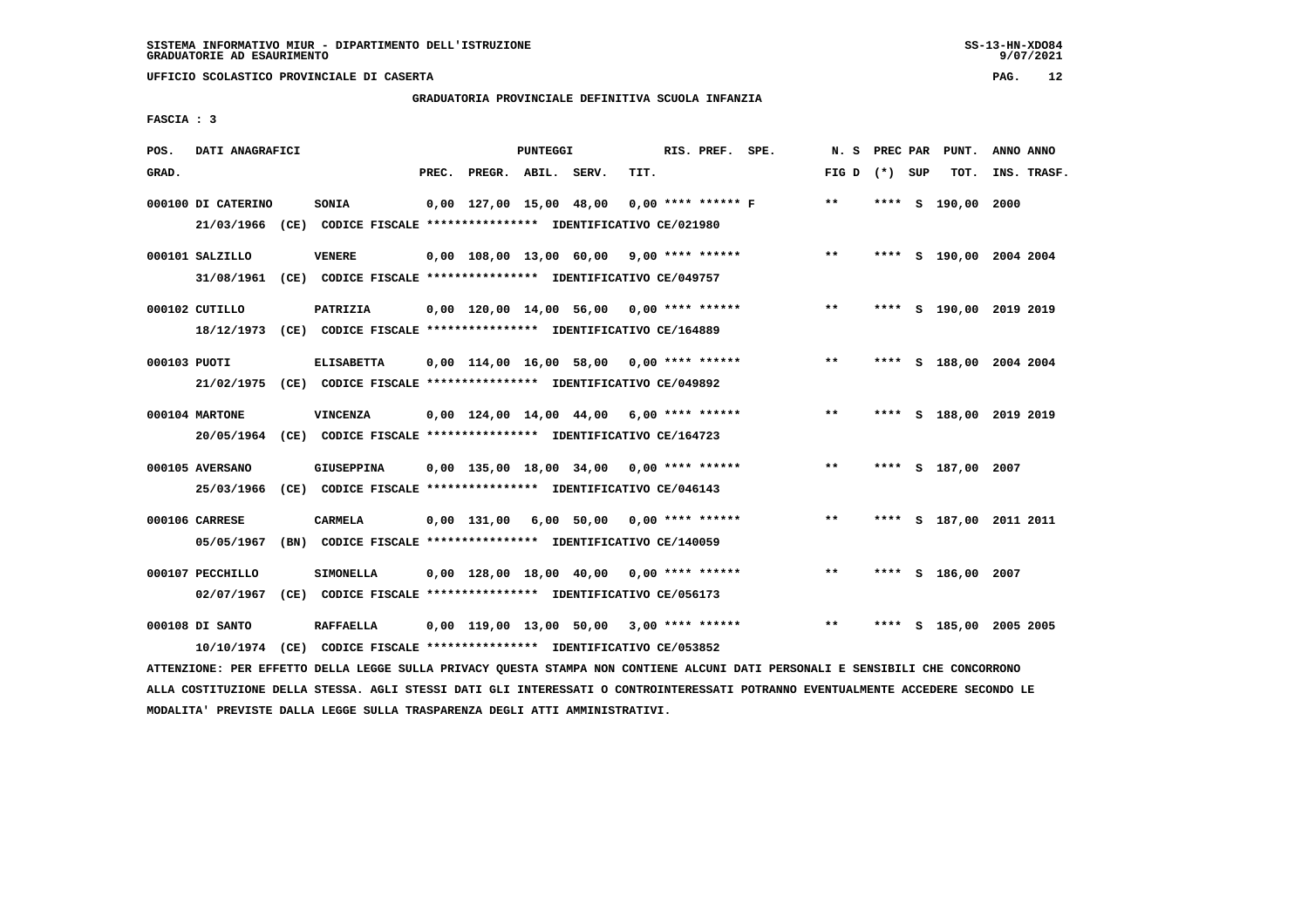**UFFICIO SCOLASTICO PROVINCIALE DI CASERTA PAG. 13**

# **GRADUATORIA PROVINCIALE DEFINITIVA SCUOLA INFANZIA**

 **FASCIA : 3**

| POS.         | DATI ANAGRAFICI  |                                                                                                                               |       |                    | PUNTEGGI |                                              |      | RIS. PREF. SPE. |                                             |                 |  | N. S PREC PAR PUNT.          | ANNO ANNO |             |
|--------------|------------------|-------------------------------------------------------------------------------------------------------------------------------|-------|--------------------|----------|----------------------------------------------|------|-----------------|---------------------------------------------|-----------------|--|------------------------------|-----------|-------------|
| GRAD.        |                  |                                                                                                                               | PREC. | PREGR. ABIL. SERV. |          |                                              | TIT. |                 |                                             | FIG D $(*)$ SUP |  | TOT.                         |           | INS. TRASF. |
|              | 000109 FUCCIA    | <b>ROSA</b>                                                                                                                   |       |                    |          | 0,00 112,00 15,00 58,00 0,00 **** ******     |      |                 |                                             | $* *$           |  | **** S 185,00 2007           |           |             |
|              |                  | 15/12/1977 (CE) CODICE FISCALE *************** IDENTIFICATIVO CE/049952                                                       |       |                    |          |                                              |      |                 |                                             |                 |  |                              |           |             |
| 000110 RUSSO |                  | <b>DORIANA</b>                                                                                                                |       |                    |          | $0,00$ 117,00 15,00 52,00 0,00 **** ******   |      |                 |                                             | $***$           |  | **** S 184,00 2019 2019      |           |             |
|              |                  | 23/07/1976 (CE) CODICE FISCALE *************** IDENTIFICATIVO CE/164811                                                       |       |                    |          |                                              |      |                 |                                             |                 |  |                              |           |             |
|              | 000111 GUERRIERO | LAVINIA                                                                                                                       |       |                    |          | 0,00 124,00 15,00 44,00 0,00 **** ******     |      |                 |                                             | $***$           |  | **** S 183,00 2000           |           |             |
|              | 13/08/1973       | (CE) CODICE FISCALE *************** IDENTIFICATIVO CE/022230                                                                  |       |                    |          |                                              |      |                 |                                             |                 |  |                              |           |             |
|              | 000112 FERRANTE  | <b>ASSUNTA</b>                                                                                                                |       |                    |          |                                              |      |                 | $0,00$ 117,00 18,00 42,00 6,00 **** ******  | $***$           |  | **** S 183,00 2007           |           |             |
|              | 29/06/1966       | (CE) CODICE FISCALE **************** IDENTIFICATIVO CE/056300                                                                 |       |                    |          |                                              |      |                 |                                             |                 |  |                              |           |             |
|              | 000113 FELACO    | GIUSEPPINA                                                                                                                    |       |                    |          | $0,00$ 137,00 0,00 43,00 3,00 **** ******    |      |                 |                                             |                 |  | ** X **** S 183,00 2011 2011 |           |             |
|              |                  | 13/09/1979 (CE) CODICE FISCALE *************** IDENTIFICATIVO CE/140117                                                       |       |                    |          |                                              |      |                 |                                             |                 |  |                              |           |             |
|              | 000114 PAPALE    | <b>ROSA</b>                                                                                                                   |       |                    |          | 0,00 136,00 10,00 36,00 0,00 **** ******     |      |                 |                                             | $\star\star$    |  | **** S 182,00 2007           |           |             |
|              | 19/04/1978       | (CE) CODICE FISCALE *************** IDENTIFICATIVO CE/022954                                                                  |       |                    |          |                                              |      |                 |                                             |                 |  |                              |           |             |
|              | 000115 ESPOSITO  | SILVANA                                                                                                                       |       |                    |          | $0,00$ 122,00 0,00 60,00 0,00 **** ******    |      |                 |                                             | $**$            |  | **** S 182,00 2014           |           |             |
| т            | 17/04/1959       | (NA) CODICE FISCALE **************** IDENTIFICATIVO CE/154075                                                                 |       |                    |          |                                              |      |                 |                                             |                 |  |                              |           |             |
|              | 000116 ESPOSITO  | <b>ANGELO</b>                                                                                                                 |       |                    |          | $0,00$ 105,00 17,00 60,00 0,00 **** ****** D |      |                 |                                             | $***$           |  | **** S 182,00 2019 2019      |           |             |
|              |                  | 04/01/1972 (CE) CODICE FISCALE *************** IDENTIFICATIVO CE/164742                                                       |       |                    |          |                                              |      |                 |                                             |                 |  |                              |           |             |
|              | 000117 TORONE    | <b>ANNA MARIA</b>                                                                                                             |       |                    |          |                                              |      |                 | 0,00 131,00 12,00 38,00 0,00 **** ****** EF | $***$           |  | **** S 181,00 2000           |           |             |
|              | 23/09/1969       | (BN) CODICE FISCALE **************** IDENTIFICATIVO CE/025745                                                                 |       |                    |          |                                              |      |                 |                                             |                 |  |                              |           |             |
|              |                  | ATTENZIONE: PER EFFETTO DELLA LEGGE SULLA PRIVACY QUESTA STAMPA NON CONTIENE ALCUNI DATI PERSONALI E SENSIBILI CHE CONCORRONO |       |                    |          |                                              |      |                 |                                             |                 |  |                              |           |             |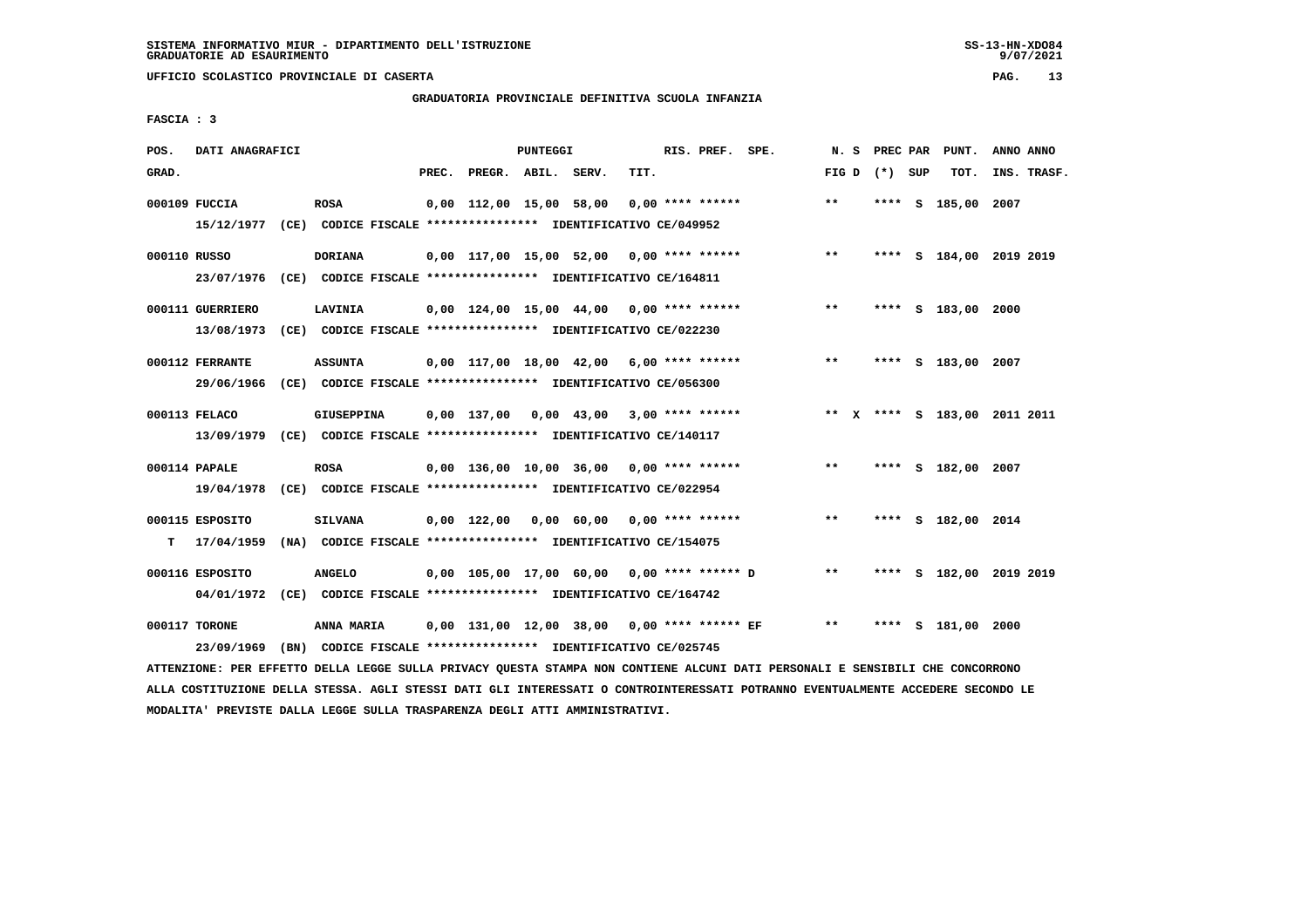# **GRADUATORIA PROVINCIALE DEFINITIVA SCUOLA INFANZIA**

 **FASCIA : 3**

| POS.         | DATI ANAGRAFICI               |                                                                                                                               | <b>PUNTEGGI</b>                              | RIS. PREF. SPE.    | N. S            |  | PREC PAR PUNT.     | ANNO ANNO               |
|--------------|-------------------------------|-------------------------------------------------------------------------------------------------------------------------------|----------------------------------------------|--------------------|-----------------|--|--------------------|-------------------------|
| GRAD.        |                               | PREC.                                                                                                                         | PREGR. ABIL. SERV.<br>TIT.                   |                    | FIG D $(*)$ SUP |  | TOT.               | INS. TRASF.             |
|              | 000118 MAIORIELLO             | GIUSEPPINA PA 0,00 105,00 16,00 60,00<br>24/11/1975 (CE) CODICE FISCALE *************** IDENTIFICATIVO CE/023463              |                                              | $0.00$ **** ****** | $***$           |  | **** S 181,00      | 2002                    |
|              | 000119 MANCUSO                | <b>IRENE</b><br>15/07/1974 (CE) CODICE FISCALE *************** IDENTIFICATIVO CE/049671                                       | $0.00$ 116.00 15.00 44.00 6.00 **** ******   |                    | $***$           |  |                    | **** S 181,00 2004 2004 |
|              | 000120 FABOZZO                | ANNA<br>06/09/1979 (CE) CODICE FISCALE *************** IDENTIFICATIVO CE/164815                                               | 0,00 106,00 15,00 60,00 0,00 **** ****** D   |                    | $***$           |  |                    | **** S 181,00 2019 2019 |
|              | 000121 SANTABARBARA           | <b>VINCENZA</b><br>17/11/1971 (CE) CODICE FISCALE *************** IDENTIFICATIVO CE/153922                                    | $0,00$ 107,00 11,00 59,00 3,00 **** ******   |                    | $***$           |  | **** S 180,00 2014 |                         |
|              | 000122 MARTUCCI               | <b>GIOVANNA</b><br>17/12/1982 (CE) CODICE FISCALE *************** IDENTIFICATIVO CE/057440                                    | $0,00$ 98,00 18,00 54,00 9,00 **** ******    |                    | $* *$           |  | **** S 179,00 2007 |                         |
|              | 000123 ORTUCCI                | CARMELA<br>29/07/1976 (CE) CODICE FISCALE *************** IDENTIFICATIVO CE/055959                                            | $0,00$ 123,00 18,00 38,00 0,00 **** ******   |                    | **              |  | **** S 179,00 2007 |                         |
|              | 000124 SIMONE                 | ANNA<br>01/12/1972 (CE) CODICE FISCALE *************** IDENTIFICATIVO CE/056436                                               | 0,00 102,00 17,00 60,00 0,00 **** ****** EF  |                    | $***$           |  | **** S 179,00 2007 |                         |
| 000125 BUCCI |                               | <b>SILVANA</b><br>03/11/1967 (CE) CODICE FISCALE *************** IDENTIFICATIVO CE/164955                                     | $0.00$ 107.00 14.00 58.00 0.00 **** ****** F |                    | $***$           |  |                    | **** S 179,00 2019 2019 |
|              | 000126 VANACORE<br>28/09/1971 | <b>GIOVANNA</b><br>(CE) CODICE FISCALE **************** IDENTIFICATIVO CE/027217                                              | 0,00 132,00 12,00 34,00 0,00 **** ******     |                    | $* *$           |  | **** S 178,00 2000 |                         |
|              |                               | ATTENZIONE: PER EFFETTO DELLA LEGGE SULLA PRIVACY QUESTA STAMPA NON CONTIENE ALCUNI DATI PERSONALI E SENSIBILI CHE CONCORRONO |                                              |                    |                 |  |                    |                         |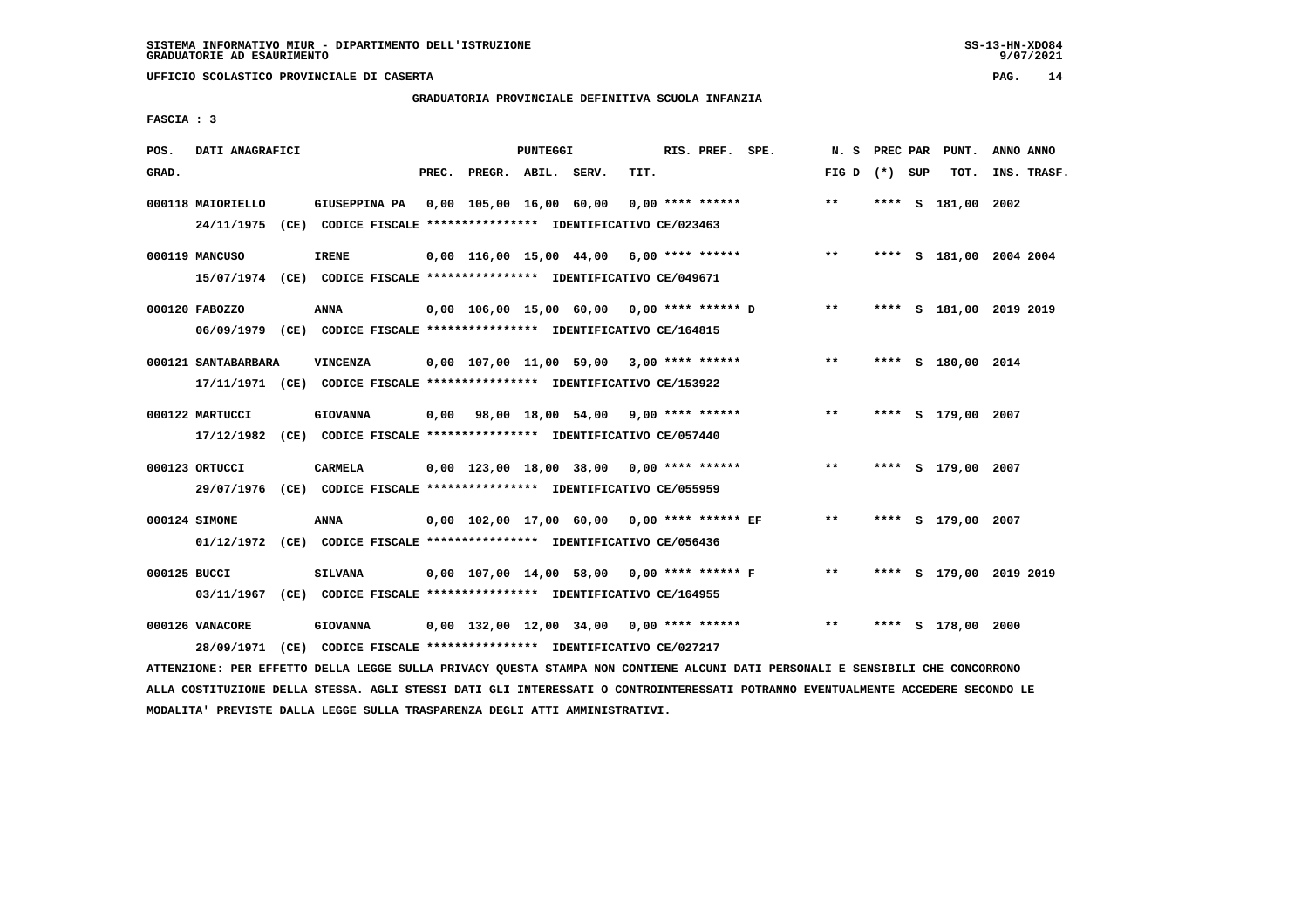**UFFICIO SCOLASTICO PROVINCIALE DI CASERTA PAG. 15**

# **GRADUATORIA PROVINCIALE DEFINITIVA SCUOLA INFANZIA**

 **FASCIA : 3**

| POS.         | DATI ANAGRAFICI                |                                                                                    |       |                         | <b>PUNTEGGI</b> |                                            |      | RIS. PREF. SPE.    |                                           | N.S             |  | PREC PAR PUNT.     | ANNO ANNO                    |
|--------------|--------------------------------|------------------------------------------------------------------------------------|-------|-------------------------|-----------------|--------------------------------------------|------|--------------------|-------------------------------------------|-----------------|--|--------------------|------------------------------|
| GRAD.        |                                |                                                                                    | PREC. | PREGR. ABIL. SERV.      |                 |                                            | TIT. |                    |                                           | FIG D $(*)$ SUP |  | TOT.               | INS. TRASF.                  |
|              | 000127 SANTILLO<br>28/07/1978  | LUCIA<br>(CE) CODICE FISCALE **************** IDENTIFICATIVO CE/056962             |       | 0,00 100,00 18,00 60,00 |                 |                                            |      | $0.00$ **** ****** |                                           | $***$           |  | **** S 178,00 2007 |                              |
| т            | 000128 VILLANO<br>09/07/1978   | LUCIA<br>(CE) CODICE FISCALE **************** IDENTIFICATIVO CE/152133             |       |                         |                 | $0,00$ 117,00 0,00 60,00 0,00 **** ******  |      |                    |                                           | $***$           |  | **** S 177,00 2014 |                              |
|              | 000129 PERFETTO<br>20/12/1963  | IMMACOLATA<br>(CE) CODICE FISCALE **************** IDENTIFICATIVO CE/055895        |       | $0.00$ 132.00           |                 | 0,00 43,00 0,00 **** ****** E              |      |                    |                                           | $***$           |  | **** S 175,00 2007 |                              |
|              | 000130 RICCIARDI<br>08/03/1964 | <b>BARBARA</b><br>(NA) CODICE FISCALE **************** IDENTIFICATIVO CE/164669    |       |                         |                 |                                            |      |                    | 0,00 96,00 15,00 58,00 6,00 **** ****** F | $***$           |  |                    | **** S 175,00 2019 2019      |
|              | 000131 IAVARONE<br>21/12/1970  | <b>ANGELA</b><br>(NA) CODICE FISCALE *************** IDENTIFICATIVO CE/164659      |       |                         |                 | 0,00 101,00 13,00 60,00 0,00 **** ******   |      |                    |                                           |                 |  |                    | ** X **** S 174,00 2019 2019 |
| 000132 RAIMO | 11/03/1965                     | <b>MARIA</b><br>(CE) CODICE FISCALE **************** IDENTIFICATIVO CE/056741      |       |                         |                 | $0,00$ 128,00 15,00 30,00 0,00 **** ****** |      |                    |                                           | $***$           |  |                    | **** S 173,00 2007 2007      |
|              | 000133 DI FOGGIA<br>01/11/1976 | <b>ADDOLORATA</b><br>(CE) CODICE FISCALE **************** IDENTIFICATIVO CE/042595 |       |                         |                 | $0.00$ 117.00 15.00 37.00 3.00 **** ****** |      |                    |                                           | $**$            |  | **** S 172,00 2002 |                              |
|              | 000134 PETRELLA<br>24/01/1978  | <b>ANTONELLA</b><br>(CE) CODICE FISCALE **************** IDENTIFICATIVO CE/164976  | 0,00  |                         |                 | 96,00 16,00 60,00 0,00 **** ******         |      |                    |                                           | $***$           |  |                    | **** S 172,00 2019 2019      |
| 000135 LEONE | 10/01/1962                     | ANNA MARIA<br>(CE) CODICE FISCALE **************** IDENTIFICATIVO CE/022603        |       |                         |                 | $0,00$ 116,00 14,00 40,00 0,00 **** ****** |      |                    |                                           | $* *$           |  | S 170,00 2000      |                              |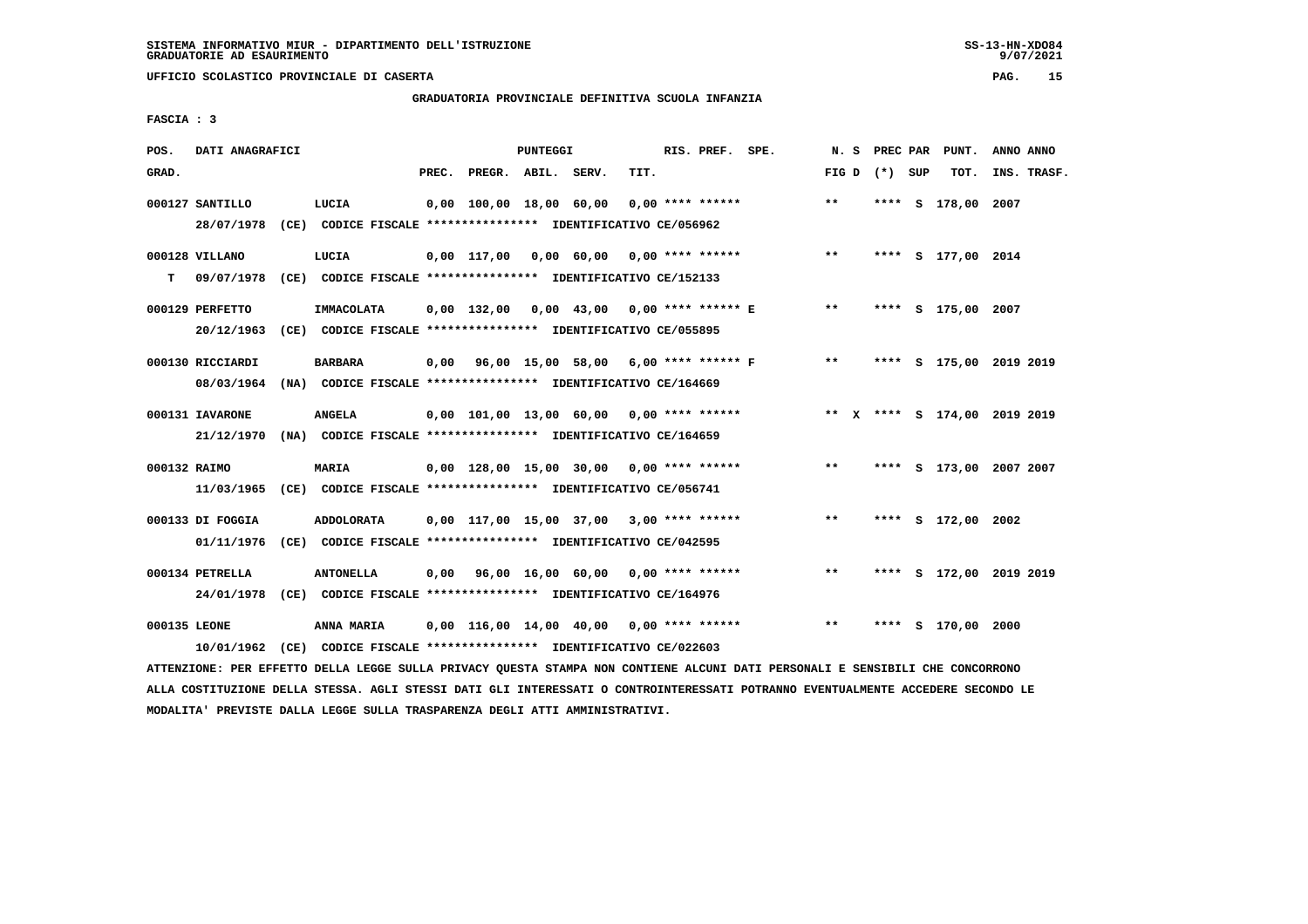# **GRADUATORIA PROVINCIALE DEFINITIVA SCUOLA INFANZIA**

 **FASCIA : 3**

| POS.  | DATI ANAGRAFICI                                                          |                   |       |                    | PUNTEGGI |                                                               |      | RIS. PREF. SPE.    |                                         |                 |      | N. S PREC PAR PUNT.     | ANNO ANNO   |  |
|-------|--------------------------------------------------------------------------|-------------------|-------|--------------------|----------|---------------------------------------------------------------|------|--------------------|-----------------------------------------|-----------------|------|-------------------------|-------------|--|
|       |                                                                          |                   |       |                    |          |                                                               |      |                    |                                         |                 |      |                         |             |  |
| GRAD. |                                                                          |                   | PREC. | PREGR. ABIL. SERV. |          |                                                               | TIT. |                    |                                         | FIG D $(*)$ SUP |      | тот.                    | INS. TRASF. |  |
|       | 000136 PETRELLA                                                          | ANGELA            | 0,00  |                    |          | 99,00 16,00 54,00                                             |      | $0.00$ **** ****** |                                         | $* *$           |      | **** S 169,00 2002      |             |  |
|       | 22/11/1968 (CE) CODICE FISCALE *************** IDENTIFICATIVO CE/021176  |                   |       |                    |          |                                                               |      |                    |                                         |                 |      |                         |             |  |
|       |                                                                          |                   |       |                    |          |                                                               |      |                    |                                         |                 |      |                         |             |  |
|       | 000137 MOTTOLA                                                           | ANNA              |       |                    |          |                                                               |      |                    | 0,00 93,00 16,00 60,00 0,00 **** ****** | $***$           |      | **** S 169,00 2002      |             |  |
|       | 11/10/1980                                                               |                   |       |                    |          | (CE) CODICE FISCALE **************** IDENTIFICATIVO CE/045640 |      |                    |                                         |                 |      |                         |             |  |
|       |                                                                          |                   |       |                    |          |                                                               |      |                    |                                         |                 |      |                         |             |  |
|       | 000138 FIORILLO                                                          | MARIA             |       |                    |          | $0.00$ 123.00 0.00 46.00 0.00 **** ******                     |      |                    |                                         | $***$           |      | **** S 169,00 2014      |             |  |
| T.    | 18/11/1971 (CE) CODICE FISCALE **************** IDENTIFICATIVO CE/145896 |                   |       |                    |          |                                                               |      |                    |                                         |                 |      |                         |             |  |
|       |                                                                          |                   |       |                    |          |                                                               |      |                    |                                         |                 |      |                         |             |  |
|       | 000139 MATARAZZOPETRILL NICOLINA                                         |                   |       |                    |          | 0,00 121,00 0,00 48,00 0,00 **** ******                       |      |                    |                                         | $***$           |      | **** S 169,00 2014      |             |  |
| т     | 14/01/1957 (CE) CODICE FISCALE *************** IDENTIFICATIVO CE/153859  |                   |       |                    |          |                                                               |      |                    |                                         |                 |      |                         |             |  |
|       |                                                                          |                   |       |                    |          |                                                               |      |                    |                                         |                 |      |                         |             |  |
|       | 000140 ALTIERI                                                           | <b>CLELIA</b>     |       |                    |          | $0.00$ $92.00$ $16.00$ $60.00$ $0.00$ $***$ **** ******       |      |                    |                                         | $* *$           |      | **** S 168,00 2003 2003 |             |  |
|       | 18/10/1970 (CE) CODICE FISCALE *************** IDENTIFICATIVO CE/047997  |                   |       |                    |          |                                                               |      |                    |                                         |                 |      |                         |             |  |
|       |                                                                          |                   |       |                    |          |                                                               |      |                    |                                         |                 |      |                         |             |  |
|       | 000141 DI MATTEO                                                         | GIUSEPPINA        |       |                    |          | 0,00 101,00 15,00 52,00 0,00 **** ******                      |      |                    |                                         | $***$           |      | **** S 168,00 2007      |             |  |
|       | 08/02/1973 (CE) CODICE FISCALE *************** IDENTIFICATIVO CE/023592  |                   |       |                    |          |                                                               |      |                    |                                         |                 |      |                         |             |  |
|       |                                                                          |                   |       |                    |          |                                                               |      |                    |                                         |                 |      |                         |             |  |
|       | 000142 ALTIERO                                                           | <b>CLEMENTINA</b> |       |                    |          | 0,00 150,00 14,00 2,00                                        |      | $0.00$ **** ****** |                                         | $***$           |      | **** S 166,00           | 2000        |  |
|       | 22/08/1963 (CE) CODICE FISCALE *************** IDENTIFICATIVO CE/020915  |                   |       |                    |          |                                                               |      |                    |                                         |                 |      |                         |             |  |
|       |                                                                          |                   |       |                    |          |                                                               |      |                    |                                         | $* *$           |      |                         |             |  |
|       | 000143 PALMESE                                                           | <b>AMALIA</b>     |       |                    |          | $0,00$ 90,00 16,00 60,00 0,00 **** ******                     |      |                    |                                         |                 |      | **** S 166,00 2002      |             |  |
|       | 05/05/1977 (CE) CODICE FISCALE *************** IDENTIFICATIVO CE/043151  |                   |       |                    |          |                                                               |      |                    |                                         |                 |      |                         |             |  |
|       | 000144 IOVINELLA                                                         |                   |       |                    |          |                                                               |      |                    |                                         | **              | **** |                         |             |  |
|       |                                                                          | <b>IMMACOLATA</b> |       |                    |          | $0,00$ 116,00 16,00 34,00 0,00 **** ******                    |      |                    |                                         |                 |      | S 166,00 2002           |             |  |
|       | 30/08/1960                                                               |                   |       |                    |          | (VA) CODICE FISCALE **************** IDENTIFICATIVO CE/045670 |      |                    |                                         |                 |      |                         |             |  |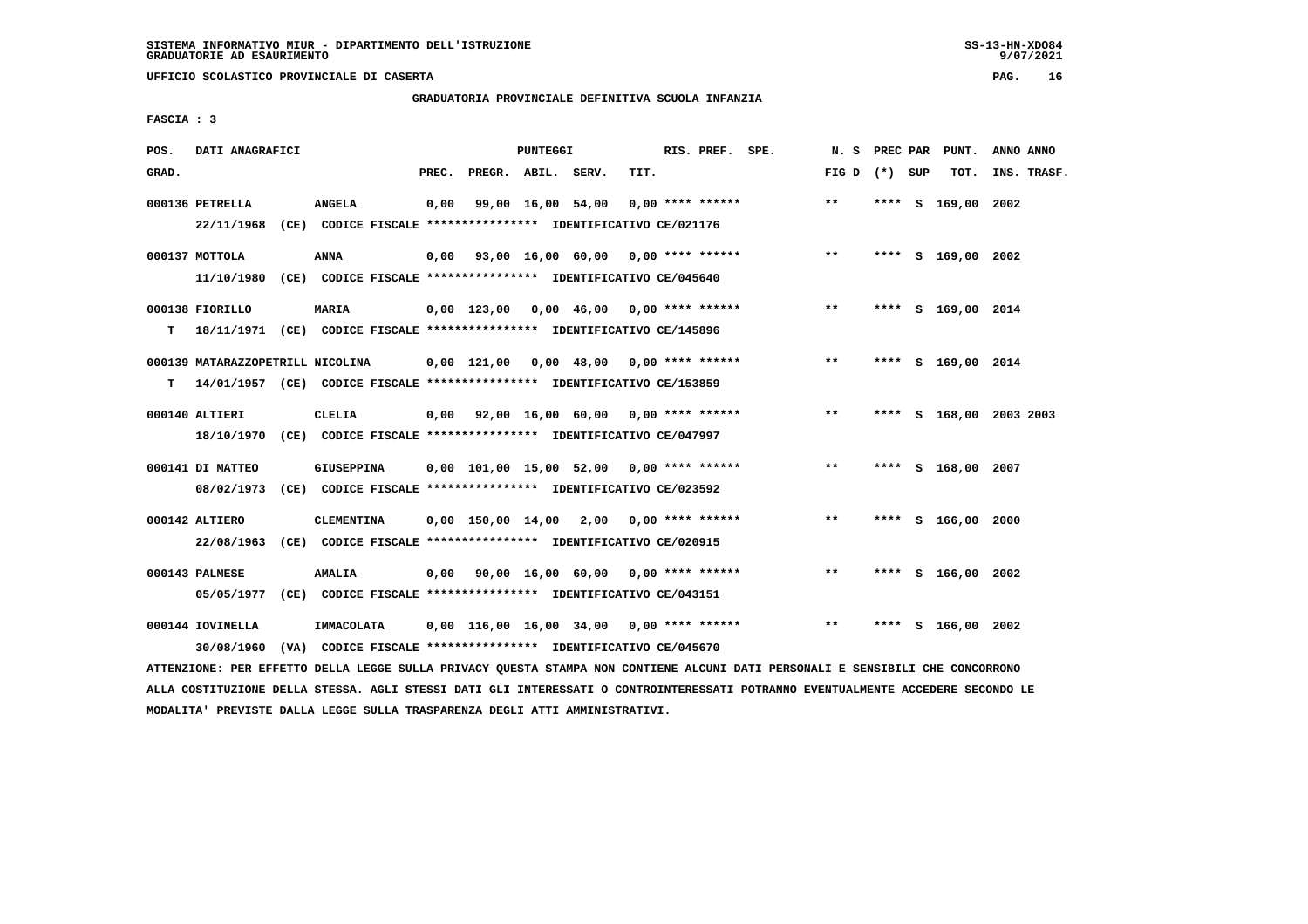# **GRADUATORIA PROVINCIALE DEFINITIVA SCUOLA INFANZIA**

 **FASCIA : 3**

| POS.         | DATI ANAGRAFICI  |                                                                                                |       |                    | PUNTEGGI |                                          |      | RIS. PREF. SPE.    | N.S             |      | PREC PAR PUNT.          | ANNO ANNO   |  |
|--------------|------------------|------------------------------------------------------------------------------------------------|-------|--------------------|----------|------------------------------------------|------|--------------------|-----------------|------|-------------------------|-------------|--|
| GRAD.        |                  |                                                                                                | PREC. | PREGR. ABIL. SERV. |          |                                          | TIT. |                    | FIG D $(*)$ SUP |      | TOT.                    | INS. TRASF. |  |
| 000145 SPANO |                  | ANNA                                                                                           |       | $0.00$ 116.00      |          | 0,00 50,00                               |      | $0.00$ **** ****** | $***$           |      | **** S 166,00 2014      |             |  |
|              |                  | T 23/08/1962 (CE) CODICE FISCALE *************** IDENTIFICATIVO CE/149936                      |       |                    |          |                                          |      |                    |                 |      |                         |             |  |
| 000146 BOVE  |                  | <b>ANTONELLA</b>                                                                               |       |                    |          | 0,00 101,00 13,00 52,00 0,00 **** ****** |      |                    | $***$           |      | **** S 166,00 2019 2019 |             |  |
|              |                  | 13/04/1961 (NA) CODICE FISCALE *************** IDENTIFICATIVO CE/164987                        |       |                    |          |                                          |      |                    |                 |      |                         |             |  |
|              | 000147 MEROLA    | <b>ROSA</b>                                                                                    | 0,00  |                    |          | 91,00 15,00 60,00 0,00 **** ******       |      |                    | **              |      | **** S 166,00 2019 2019 |             |  |
|              |                  | 28/10/1981 (CE) CODICE FISCALE *************** IDENTIFICATIVO CE/164758                        |       |                    |          |                                          |      |                    |                 |      |                         |             |  |
|              | 000148 IERVOLINO | <b>ROSA</b>                                                                                    | 0,00  |                    |          | 90,00 15,00 60,00 0,00 **** ******       |      |                    | $***$           |      | **** S 165,00 2019 2019 |             |  |
|              |                  | 06/11/1965 (CE) CODICE FISCALE *************** IDENTIFICATIVO CE/164666                        |       |                    |          |                                          |      |                    |                 |      |                         |             |  |
|              |                  |                                                                                                |       |                    |          | 0,00 89,00 11,00 64,00 0,00 **** ******  |      |                    | $***$           |      | **** S 164,00 2019 2019 |             |  |
|              | 000149 PARISI    | <b>ANTONELLA</b><br>T 17/01/1983 (CE) CODICE FISCALE **************** IDENTIFICATIVO CE/164919 |       |                    |          |                                          |      |                    |                 |      |                         |             |  |
|              |                  |                                                                                                |       |                    |          |                                          |      |                    |                 |      |                         |             |  |
|              | 000150 GRANATA   | <b>ELEONORA</b>                                                                                |       |                    |          | 0,00 108,00 15,00 40,00 0,00 **** ****** |      |                    | $***$           | **** | S 163,00 2019 2019      |             |  |
|              | 07/04/1969       | (NA) CODICE FISCALE **************** IDENTIFICATIVO CE/164825                                  |       |                    |          |                                          |      |                    |                 |      |                         |             |  |
|              | 000151 DEL PRETE | MARIA ANTONIN 0,00 104,00 15,00 42,00 0,00 **** ******                                         |       |                    |          |                                          |      |                    | $***$           |      | **** S 161,00 2002      |             |  |
|              | 17/05/1975       | (NA) CODICE FISCALE **************** IDENTIFICATIVO CE/043760                                  |       |                    |          |                                          |      |                    |                 |      |                         |             |  |
|              | 000152 IANNUCCI  | <b>GERARDINA</b>                                                                               | 0.00  |                    |          | 95,00 15,00 50,00 0,00 **** ****** D     |      |                    | $***$           |      | **** S 160,00 2002      |             |  |
|              | 14/07/1969       | (CE) CODICE FISCALE **************** IDENTIFICATIVO CE/044049                                  |       |                    |          |                                          |      |                    |                 |      |                         |             |  |
|              | 000153 MASSIMO   | TERESA                                                                                         |       | 0,00 100,00        |          | $0.00$ 54,00 6,00 **** ******            |      |                    | $***$           | **** | S 160,00 2014           |             |  |
|              |                  |                                                                                                |       |                    |          |                                          |      |                    |                 |      |                         |             |  |
| т            | 23/02/1976       | (NA) CODICE FISCALE **************** IDENTIFICATIVO CE/153148                                  |       |                    |          |                                          |      |                    |                 |      |                         |             |  |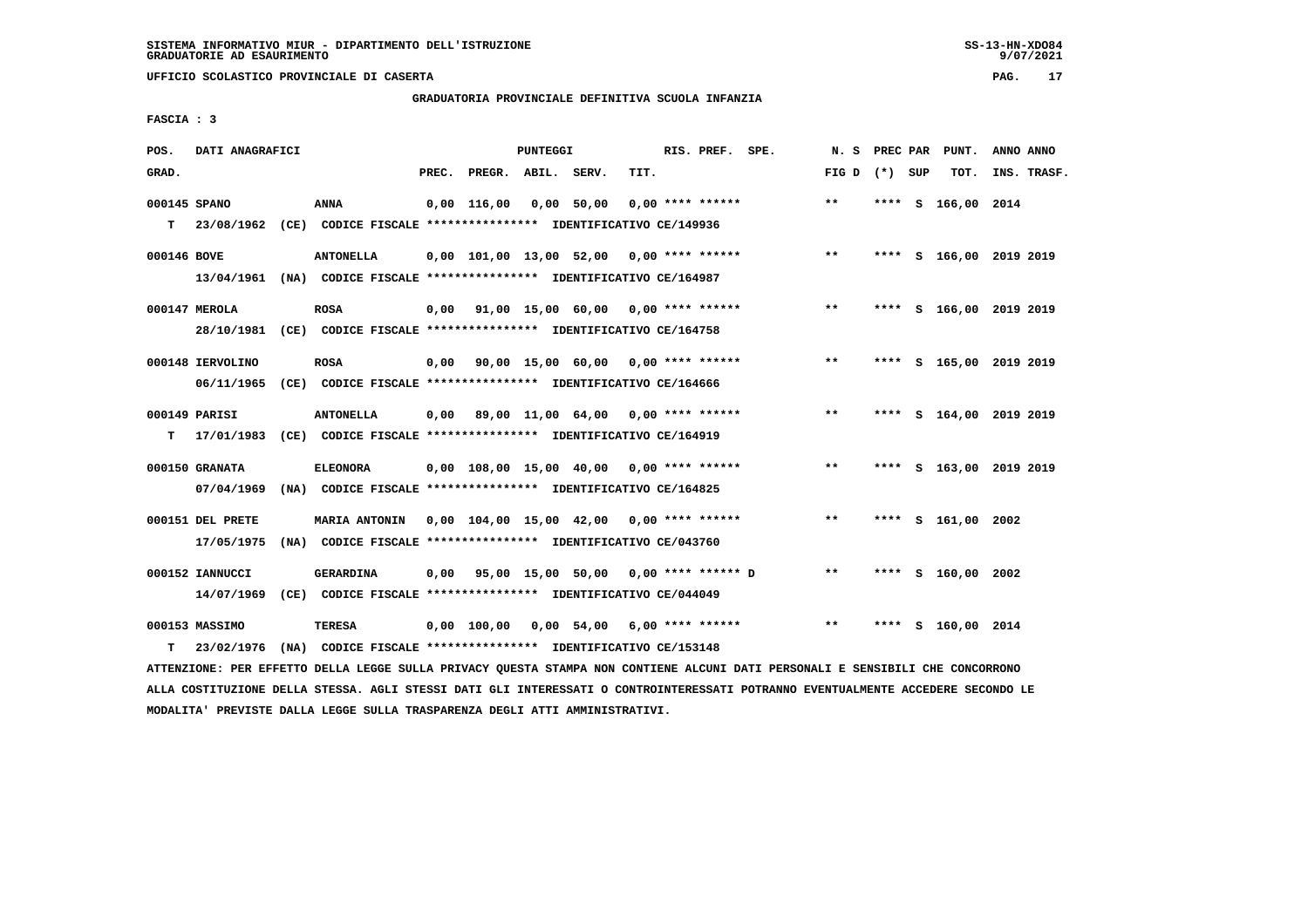#### **GRADUATORIA PROVINCIALE DEFINITIVA SCUOLA INFANZIA**

 **FASCIA : 3**

| POS.         | DATI ANAGRAFICI  |                                                                         |       |                    | <b>PUNTEGGI</b> |                                                        |      | RIS. PREF.       | SPE.                                            | N.S   | PREC PAR        | PUNT.                        | ANNO ANNO |             |
|--------------|------------------|-------------------------------------------------------------------------|-------|--------------------|-----------------|--------------------------------------------------------|------|------------------|-------------------------------------------------|-------|-----------------|------------------------------|-----------|-------------|
| GRAD.        |                  |                                                                         | PREC. | PREGR. ABIL. SERV. |                 |                                                        | TIT. |                  |                                                 |       | FIG D $(*)$ SUP | TOT.                         |           | INS. TRASF. |
| 000154 MONE  |                  | MARIA CONCETT                                                           |       |                    |                 | 0,00 100,00 15,00 38,00                                |      | 6,00 **** ****** |                                                 | $***$ |                 | **** S 159,00 2007 2007      |           |             |
|              |                  | 31/07/1977 (CE) CODICE FISCALE *************** IDENTIFICATIVO CE/057552 |       |                    |                 |                                                        |      |                  |                                                 |       |                 |                              |           |             |
|              | 000155 MARINO    | OLIMPIA                                                                 |       |                    |                 | $0,00$ 88,00 18,00 50,00 3,00 **** ******              |      |                  |                                                 |       |                 | ** X **** S 159,00 2014 2014 |           |             |
|              |                  | 28/08/1972 (CE) CODICE FISCALE *************** IDENTIFICATIVO CE/145295 |       |                    |                 |                                                        |      |                  |                                                 |       |                 |                              |           |             |
| 000156 PAONE |                  | MICHELINA                                                               |       |                    |                 |                                                        |      |                  | $0,00$ 106,00 14,00 38,00 0,00 **** ****** F ** |       |                 | **** S 158,00 2000           |           |             |
|              | 20/11/1959       | (CE) CODICE FISCALE *************** IDENTIFICATIVO CE/024373            |       |                    |                 |                                                        |      |                  |                                                 |       |                 |                              |           |             |
|              | 000157 SCHAEFER  | <b>CLAUDIA</b>                                                          |       |                    |                 | $0.00$ 88.00 11.00 53.00 6.00 **** ******              |      |                  |                                                 | $***$ |                 | **** S 158,00 2019 2019      |           |             |
|              | 07/05/1980       | (CE) CODICE FISCALE **************** IDENTIFICATIVO CE/326455           |       |                    |                 |                                                        |      |                  |                                                 |       |                 |                              |           |             |
|              | 000158 FERRARA   | MONICA                                                                  |       |                    |                 | 0,00 82,00 15,00 60,00 0,00 **** ******                |      |                  |                                                 | $***$ |                 | **** S 157,00 2007 2007      |           |             |
|              |                  | 10/01/1975 (CE) CODICE FISCALE *************** IDENTIFICATIVO CE/056577 |       |                    |                 |                                                        |      |                  |                                                 |       |                 |                              |           |             |
| 000159 LOICO |                  | <b>SILVANA</b>                                                          |       |                    |                 | $0,00$ $90,00$ $18,00$ $48,00$ $0,00$ $***$ **** ***** |      |                  |                                                 | $***$ |                 | **** S 156,00 2011 2011      |           |             |
|              |                  | 15/12/1955 (CE) CODICE FISCALE *************** IDENTIFICATIVO CE/140201 |       |                    |                 |                                                        |      |                  |                                                 |       |                 |                              |           |             |
|              |                  |                                                                         |       |                    |                 |                                                        |      |                  |                                                 |       |                 |                              |           |             |
|              | 000160 ABBRACCIO | LUCIA ANTONEL                                                           | 0,00  |                    |                 | 81,00 15,00 60,00 0,00 **** ******                     |      |                  |                                                 | $* *$ |                 | **** S 156,00 2019 2019      |           |             |
|              | 04/08/1977       | (CE) CODICE FISCALE **************** IDENTIFICATIVO CE/164696           |       |                    |                 |                                                        |      |                  |                                                 |       |                 |                              |           |             |
|              | 000161 DI RAUSO  | <b>FRANCESCA</b>                                                        | 0,00  |                    |                 | 86,00 16,00 48,00 6,00 **** ******                     |      |                  |                                                 | $***$ |                 | **** S 156,00 2019 2019      |           |             |
|              | 28/03/1975       | $(CE)$ CODICE FISCALE *************** IDENTIFICATIVO CE/164910          |       |                    |                 |                                                        |      |                  |                                                 |       |                 |                              |           |             |
|              | 000162 BAGNAROLA | <b>MICHELINA</b>                                                        | 0,00  |                    |                 | 18,00 18,00 120,00 0,00 **** ******                    |      |                  |                                                 | $**$  |                 | **** S 156,00 2019           |           |             |
|              | 23/04/1976       | (CE) CODICE FISCALE **************** IDENTIFICATIVO CE/055880           |       |                    |                 |                                                        |      |                  |                                                 |       |                 |                              |           |             |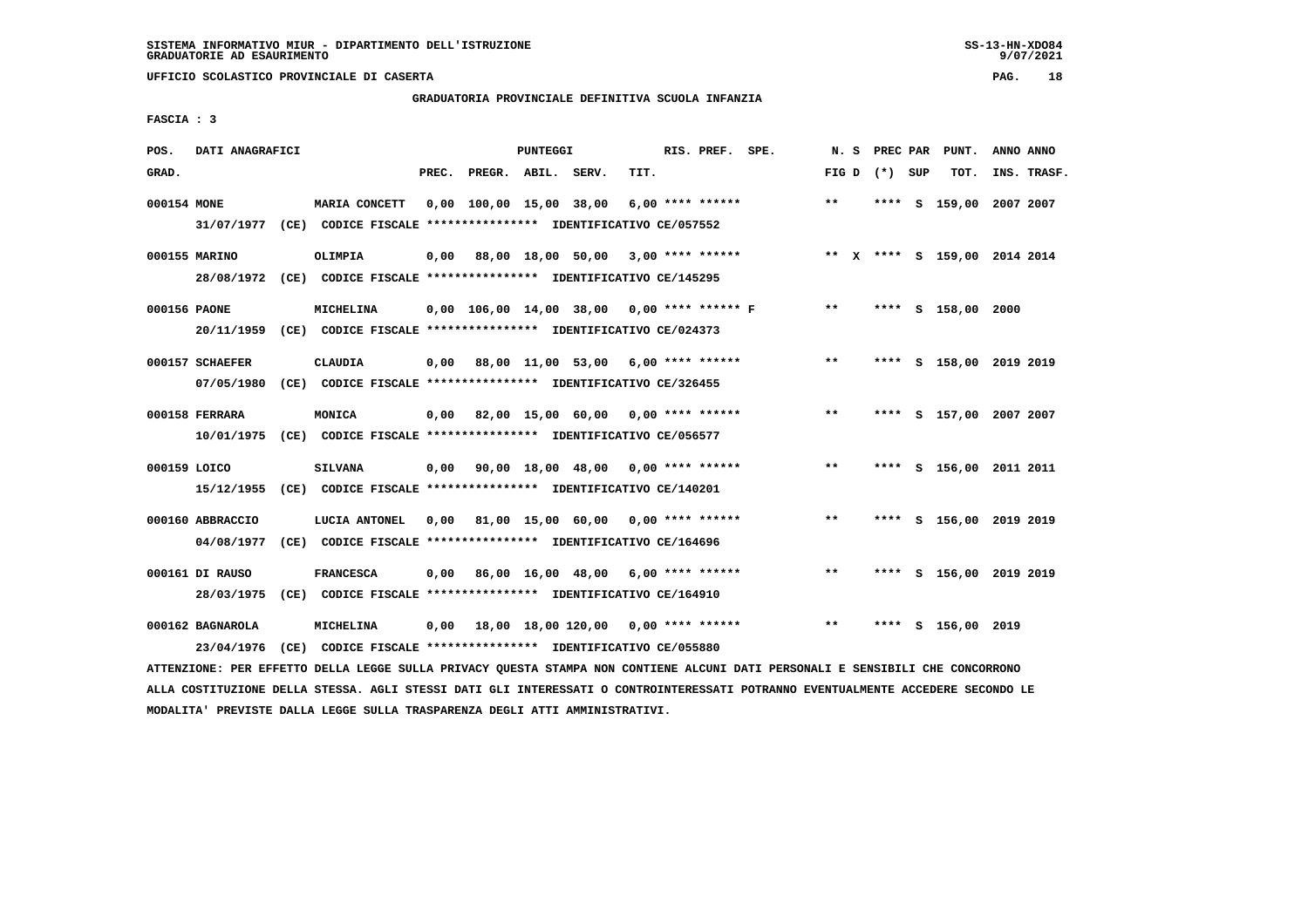**UFFICIO SCOLASTICO PROVINCIALE DI CASERTA PAG. 19**

#### **GRADUATORIA PROVINCIALE DEFINITIVA SCUOLA INFANZIA**

 **FASCIA : 3**

| POS.         | DATI ANAGRAFICI                |                                                                                              |       |                    | PUNTEGGI |                                                          |      | RIS. PREF. SPE. |                                                    | N.S             |      | PREC PAR PUNT.          | ANNO ANNO |             |
|--------------|--------------------------------|----------------------------------------------------------------------------------------------|-------|--------------------|----------|----------------------------------------------------------|------|-----------------|----------------------------------------------------|-----------------|------|-------------------------|-----------|-------------|
| GRAD.        |                                |                                                                                              | PREC. | PREGR. ABIL. SERV. |          |                                                          | TIT. |                 |                                                    | FIG D $(*)$ SUP |      | TOT.                    |           | INS. TRASF. |
| т            | 000163 DE FELICE<br>13/08/1971 | <b>ERMELINDA</b><br>(CE) CODICE FISCALE **************** IDENTIFICATIVO CE/147603            | 0,00  | 95,00              |          | 0,00 60,00 0,00 **** ******                              |      |                 |                                                    | $***$           |      | **** S 155,00 2014      |           |             |
|              | 000164 COSCIA                  | <b>ANGELA</b><br>14/07/1975 (CE) CODICE FISCALE *************** IDENTIFICATIVO CE/164877     |       |                    |          |                                                          |      |                 | $0,00$ $103,00$ $14,00$ $31,00$ $6,00$ **** ****** | $***$           |      | **** S 154,00 2019 2019 |           |             |
|              | 000165 AMODIO                  | <b>FILOMENA</b><br>06/06/1972 (CE) CODICE FISCALE *************** IDENTIFICATIVO CE/021465   |       |                    |          | 0,00 108,00 13,00 32,00 0,00 **** ******                 |      |                 |                                                    | $***$           |      | **** S 153,00 2000      |           |             |
|              | 000166 MORMILE                 | <b>FLORA</b><br>31/03/1976 (NA) CODICE FISCALE *************** IDENTIFICATIVO CE/045611      |       |                    |          | 0,00 80,00 15,00 58,00 0,00 **** ******                  |      |                 |                                                    | $***$           |      | **** S 153,00 2002      |           |             |
|              | 000167 DI STOLA                | <b>TERESA</b><br>31/08/1972 (CE) CODICE FISCALE *************** IDENTIFICATIVO CE/048654     |       |                    |          | 0,00 110,00 15,00 28,00 0,00 **** ******                 |      |                 |                                                    | $* *$           |      | **** S 153,00 2003      |           |             |
|              | 000168 D'ALBENZIO              | <b>CLEMENTINA</b><br>24/09/1970 (CE) CODICE FISCALE *************** IDENTIFICATIVO CE/026652 |       |                    |          | $0.00$ 124,00 16,00 12,00 0,00 **** ******               |      |                 |                                                    | $***$           |      | **** S 152,00 2002      |           |             |
| 000169 ROSSI |                                | MARGHERITA<br>30/07/1979 (CE) CODICE FISCALE *************** IDENTIFICATIVO CE/140186        |       |                    |          | $0,00$ $104,00$ $15,00$ $30,00$ $3,00$ $***$ **** ****** |      |                 |                                                    | $**$            |      | **** S 152,00 2011 2011 |           |             |
| 000170 MANZO | 13/02/1969                     | <b>ANTONIETTA</b><br>(CE) CODICE FISCALE **************** IDENTIFICATIVO CE/043956           |       |                    |          | $0.00$ 109.00 14.00 28.00 0.00 **** ******               |      |                 |                                                    | $***$           |      | **** S 151,00 2002      |           |             |
|              | 000171 CRISCI<br>02/02/1973    | MARIA<br>(CE) CODICE FISCALE **************** IDENTIFICATIVO CE/056727                       |       |                    |          | $0,00$ 82,00 18,00 48,00 3,00 **** ******                |      |                 |                                                    | $***$           | **** | s 151,00 2007           |           |             |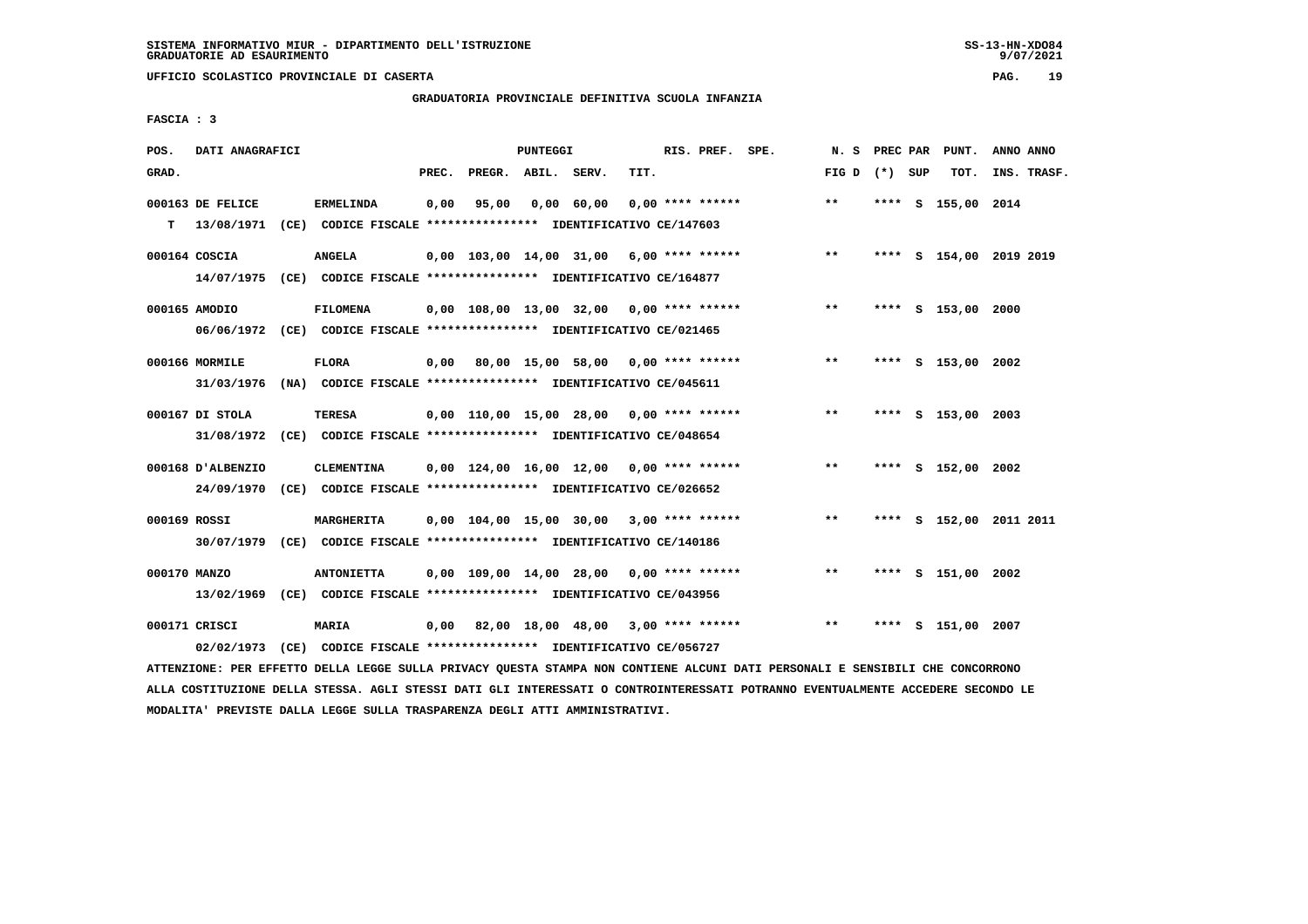# **GRADUATORIA PROVINCIALE DEFINITIVA SCUOLA INFANZIA**

 **FASCIA : 3**

| POS.         | DATI ANAGRAFICI   |                                                                                                                               |       |                          | PUNTEGGI |                                           |      | RIS. PREF. SPE.    |                                                |                 |      | N. S PREC PAR PUNT.          | ANNO ANNO   |  |
|--------------|-------------------|-------------------------------------------------------------------------------------------------------------------------------|-------|--------------------------|----------|-------------------------------------------|------|--------------------|------------------------------------------------|-----------------|------|------------------------------|-------------|--|
| GRAD.        |                   |                                                                                                                               | PREC. | PREGR. ABIL. SERV.       |          |                                           | TIT. |                    |                                                | FIG D $(*)$ SUP |      | тот.                         | INS. TRASF. |  |
|              | 000172 NOCERA     | <b>CONCETTA</b>                                                                                                               |       | $0,00$ 133,00 18,00 0,00 |          |                                           |      | $0,00$ **** ****** |                                                | $***$           | **** | 151,00 2019                  |             |  |
|              |                   | 20/08/1970 (CE) CODICE FISCALE *************** IDENTIFICATIVO CE/056266                                                       |       |                          |          |                                           |      |                    |                                                |                 |      |                              |             |  |
|              | 000173 CARICCHIA  | LUISA                                                                                                                         |       |                          |          |                                           |      |                    | 0,00 108,00 11,00 30,00 0,00 **** ****** F     | $***$           |      | **** S 149,00 2000           |             |  |
|              |                   | 31/08/1966 (EE) CODICE FISCALE *************** IDENTIFICATIVO CE/024735                                                       |       |                          |          |                                           |      |                    |                                                |                 |      |                              |             |  |
| 000174 VERDE |                   | LUISA                                                                                                                         |       |                          |          | 0,00 98,00 17,00 34,00 0,00 **** ******   |      |                    |                                                | $***$           |      | **** S 149,00 2007           |             |  |
|              |                   | 08/11/1982 (CE) CODICE FISCALE *************** IDENTIFICATIVO CE/055834                                                       |       |                          |          |                                           |      |                    |                                                |                 |      |                              |             |  |
|              | 000175 SCIROCCO   | <b>MARIA TERESA</b>                                                                                                           |       |                          |          | $0,00$ 79,00 12,00 54,00 4,00 **** ****** |      |                    |                                                | $***$           |      | **** S 149,00 2007           |             |  |
|              |                   | 14/08/1978 (CE) CODICE FISCALE *************** IDENTIFICATIVO CE/056780                                                       |       |                          |          |                                           |      |                    |                                                |                 |      |                              |             |  |
|              | 000176 ERRICO     | <b>CONCETTA</b>                                                                                                               | 0,00  |                          |          |                                           |      |                    | 9,00 18,00 121,00 0,00 **** ******             |                 |      | ** X **** S 148,00 2019 2019 |             |  |
|              |                   | 18/12/1971 (CE) CODICE FISCALE *************** IDENTIFICATIVO CE/164979                                                       |       |                          |          |                                           |      |                    |                                                |                 |      |                              |             |  |
|              | 000177 FERRARO    | <b>GIUSEPPINA</b>                                                                                                             |       |                          |          | $0,00$ 76,00 14,00 58,00 0,00 **** ****** |      |                    |                                                | $***$           |      | **** S 148,00 2019 2019      |             |  |
|              |                   | 02/10/1963 (CE) CODICE FISCALE *************** IDENTIFICATIVO CE/164700                                                       |       |                          |          |                                           |      |                    |                                                |                 |      |                              |             |  |
|              | 000178 CICCARELLI | <b>PASQUALINA</b>                                                                                                             |       |                          |          |                                           |      |                    | 0,00 104,00 14,00 26,00 3,00 **** ****** EF    | $***$           |      | **** S 147,00 2000           |             |  |
|              |                   | 12/03/1968 (CE) CODICE FISCALE *************** IDENTIFICATIVO CE/023520                                                       |       |                          |          |                                           |      |                    |                                                |                 |      |                              |             |  |
|              |                   |                                                                                                                               |       |                          |          |                                           |      |                    |                                                |                 |      |                              |             |  |
|              | 000179 BUCCIERO   | <b>FRANCESCA</b>                                                                                                              |       |                          |          | $0,00$ 70,00 14,00 60,00 3,00 **** ****** |      |                    |                                                | $***$           |      | **** S 147,00 2000           |             |  |
|              |                   | 19/10/1975 (CE) CODICE FISCALE *************** IDENTIFICATIVO CE/024022                                                       |       |                          |          |                                           |      |                    |                                                |                 |      |                              |             |  |
|              | 000180 MARTINO    | <b>FILOMENA</b>                                                                                                               |       |                          |          |                                           |      |                    | $0,00$ 70,00 16,00 60,00 0,00 **** ****** E ** |                 |      | **** S 146,00 2019 2019      |             |  |
|              |                   | 23/12/1979 (NA) CODICE FISCALE *************** IDENTIFICATIVO CE/164722                                                       |       |                          |          |                                           |      |                    |                                                |                 |      |                              |             |  |
|              |                   | ATTENZIONE: PER EFFETTO DELLA LEGGE SULLA PRIVACY QUESTA STAMPA NON CONTIENE ALCUNI DATI PERSONALI E SENSIBILI CHE CONCORRONO |       |                          |          |                                           |      |                    |                                                |                 |      |                              |             |  |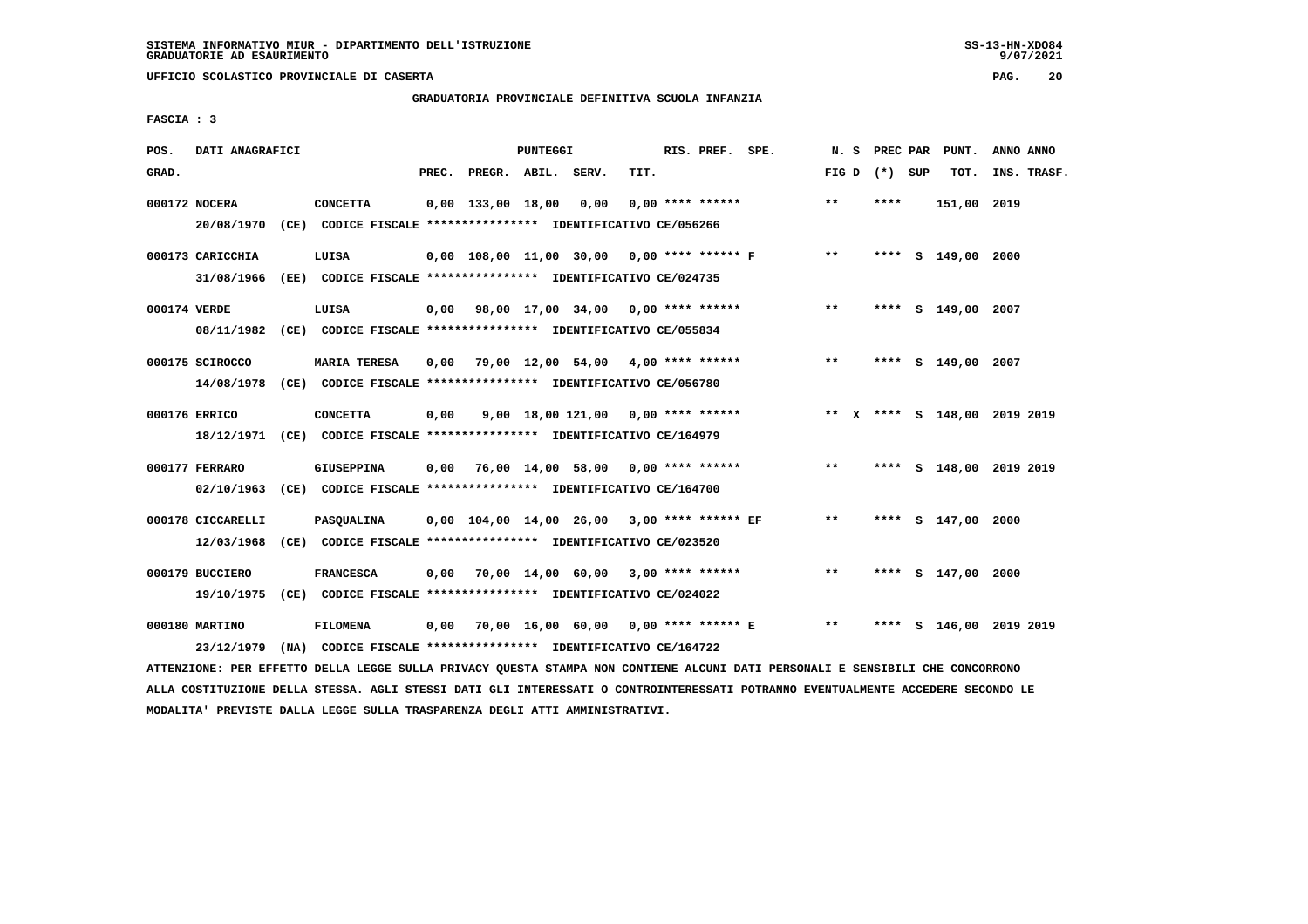# **GRADUATORIA PROVINCIALE DEFINITIVA SCUOLA INFANZIA**

 **FASCIA : 3**

| POS.  | DATI ANAGRAFICI    |                                                                                                                               |       |                                                        | PUNTEGGI |                   |      | RIS. PREF. SPE.    |                                                      |                 | N. S PREC PAR | PUNT.                   | ANNO ANNO |             |
|-------|--------------------|-------------------------------------------------------------------------------------------------------------------------------|-------|--------------------------------------------------------|----------|-------------------|------|--------------------|------------------------------------------------------|-----------------|---------------|-------------------------|-----------|-------------|
| GRAD. |                    |                                                                                                                               | PREC. | PREGR. ABIL. SERV.                                     |          |                   | TIT. |                    |                                                      | FIG D $(*)$ SUP |               | TOT.                    |           | INS. TRASF. |
|       | 000181 TARANTINO   | PATRIZIA                                                                                                                      | 0,00  |                                                        |          | 69,00 15,00 60,00 |      | $0.00$ **** ****** |                                                      | $* *$           |               | **** S 144,00 2002      |           |             |
|       |                    | 21/02/1966 (NA) CODICE FISCALE *************** IDENTIFICATIVO CE/046177                                                       |       |                                                        |          |                   |      |                    |                                                      |                 |               |                         |           |             |
|       | 000182 LAGRAVANESE | ANNA MARIA                                                                                                                    |       | $0,00$ $94,00$ $17,00$ $30,00$ $3,00$ $***$ **** ***** |          |                   |      |                    |                                                      | $***$           |               | **** S 144,00 2005 2005 |           |             |
|       |                    | 29/03/1964 (CE) CODICE FISCALE *************** IDENTIFICATIVO CE/053659                                                       |       |                                                        |          |                   |      |                    |                                                      |                 |               |                         |           |             |
|       | 000183 NASTO       | <b>GIUSEPPA</b>                                                                                                               |       |                                                        |          |                   |      |                    | $0,00$ $93,00$ $0,00$ $48,00$ $3,00$ $***$ $***$ $*$ | $***$           |               | **** S 144,00 2014      |           |             |
| т     |                    | 31/08/1982 (CE) CODICE FISCALE **************** IDENTIFICATIVO CE/149486                                                      |       |                                                        |          |                   |      |                    |                                                      |                 |               |                         |           |             |
|       | 000184 PASCARELLA  | <b>ROSA</b>                                                                                                                   |       |                                                        |          |                   |      |                    | 0,00 98,00 15,00 30,00 0,00 **** ****** EF           | $***$           |               | **** S 143,00 2000      |           |             |
|       |                    | 27/01/1966 (CE) CODICE FISCALE *************** IDENTIFICATIVO CE/021183                                                       |       |                                                        |          |                   |      |                    |                                                      |                 |               |                         |           |             |
|       | 000185 DE GENNARO  | ANNA LISA                                                                                                                     |       | $0,00$ 82,00 0,00 60,00 1,00 **** ****** D             |          |                   |      |                    |                                                      |                 |               | ** x **** s 143,00 2014 |           |             |
| т     |                    | 27/10/1974 (CE) CODICE FISCALE **************** IDENTIFICATIVO CE/148238                                                      |       |                                                        |          |                   |      |                    |                                                      |                 |               |                         |           |             |
|       | 000186 ZIMBARDI    | <b>ROSARIA</b>                                                                                                                |       | $0,00$ 99,00 13,00 30,00 0,00 **** ******              |          |                   |      |                    |                                                      | $***$           |               | **** S 142,00 2007      |           |             |
|       |                    | 18/11/1971 (CE) CODICE FISCALE *************** IDENTIFICATIVO CE/043679                                                       |       |                                                        |          |                   |      |                    |                                                      |                 |               |                         |           |             |
|       | 000187 LA CANNA    | CARLA FRANCES 0,00 100,00 18,00 24,00 0,00 **** ******                                                                        |       |                                                        |          |                   |      |                    |                                                      | $***$           |               | **** S 142,00 2007      |           |             |
|       |                    | 17/03/1977 (CE) CODICE FISCALE *************** IDENTIFICATIVO CE/056587                                                       |       |                                                        |          |                   |      |                    |                                                      |                 |               |                         |           |             |
|       | 000188 SPARANO     | <b>GINA</b>                                                                                                                   |       | $0.00$ 130.00 0.00 12.00 0.00 **** ******              |          |                   |      |                    |                                                      | $***$           |               | **** S 142,00 2014      |           |             |
| т     |                    | 22/03/1976 (CE) CODICE FISCALE **************** IDENTIFICATIVO CE/164317                                                      |       |                                                        |          |                   |      |                    |                                                      |                 |               |                         |           |             |
|       | 000189 PENDOLINO   | <b>ANTONIETTA</b>                                                                                                             |       |                                                        |          |                   |      |                    | 0,00 64,00 14,00 64,00 0,00 **** ******              | $***$           |               | **** S 142,00 2019 2019 |           |             |
|       | 29/03/1979         | $(CE)$ CODICE FISCALE *************** IDENTIFICATIVO CE/164964                                                                |       |                                                        |          |                   |      |                    |                                                      |                 |               |                         |           |             |
|       |                    | ATTENZIONE: PER EFFETTO DELLA LEGGE SULLA PRIVACY QUESTA STAMPA NON CONTIENE ALCUNI DATI PERSONALI E SENSIBILI CHE CONCORRONO |       |                                                        |          |                   |      |                    |                                                      |                 |               |                         |           |             |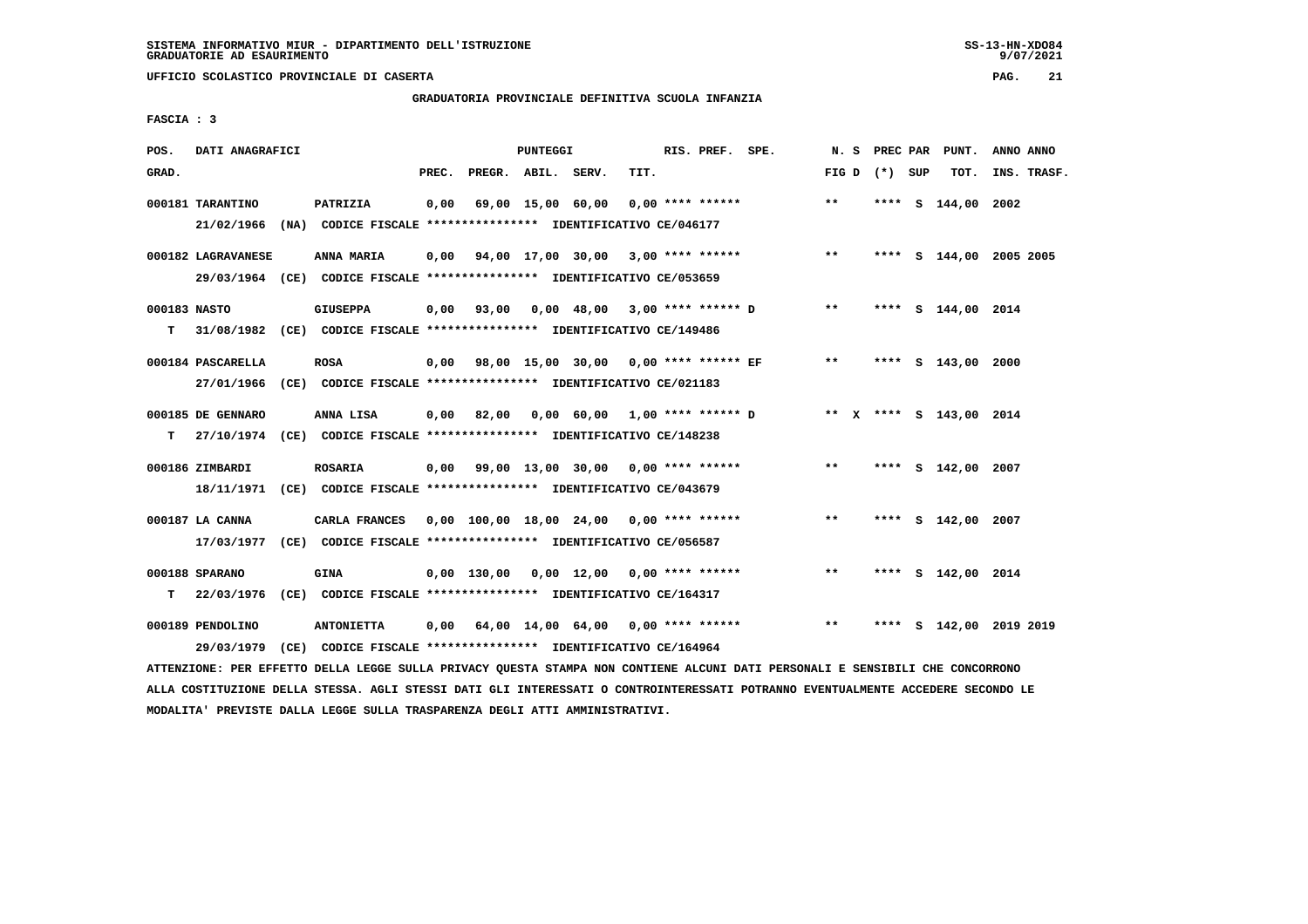# **GRADUATORIA PROVINCIALE DEFINITIVA SCUOLA INFANZIA**

 **FASCIA : 3**

| POS.               | DATI ANAGRAFICI              |                                                                                                                                                                                                |       |                    | PUNTEGGI |                   |                                              | RIS. PREF. SPE. |                 |  | N. S PREC PAR PUNT. | ANNO ANNO               |
|--------------------|------------------------------|------------------------------------------------------------------------------------------------------------------------------------------------------------------------------------------------|-------|--------------------|----------|-------------------|----------------------------------------------|-----------------|-----------------|--|---------------------|-------------------------|
| GRAD.              |                              |                                                                                                                                                                                                | PREC. | PREGR. ABIL. SERV. |          |                   | TIT.                                         |                 | FIG D $(*)$ SUP |  | TOT.                | INS. TRASF.             |
|                    | 000190 GALLICOLA             | IMMACOLATA<br>20/02/1965 (CE) CODICE FISCALE *************** IDENTIFICATIVO CE/044512                                                                                                          | 0,00  |                    |          | 99,00 15,00 24,00 | $0.00$ **** ******                           |                 | $***$           |  | **** S 138,00       | 2002                    |
|                    | 000191 GADOLA                | <b>CLEMENTINA</b><br>31/07/1971 (CE) CODICE FISCALE *************** IDENTIFICATIVO CE/145210                                                                                                   |       |                    |          |                   | $0,00$ 69,00 15,00 54,00 0,00 **** ******    |                 | $***$           |  |                     | **** S 138,00 2014 2014 |
|                    | 000192 FESTINI SORREGA MARIA | 21/05/1963 (CE) CODICE FISCALE *************** IDENTIFICATIVO CE/025752                                                                                                                        |       |                    |          |                   | 0,00 97,00 16,00 24,00 0,00 **** ******      |                 | $* *$           |  | **** S 137,00 2000  |                         |
| T.                 | 000193 VALENTINO             | <b>NUNZIA</b><br>10/09/1977 (CE) CODICE FISCALE **************** IDENTIFICATIVO CE/164635                                                                                                      |       | 0,00 98,00         |          | 0,00 38,00        | $0.00$ **** ******                           |                 | $***$           |  |                     | **** S 136,00 2019 2019 |
|                    | 000194 SPORTIELLO            | <b>ANTONIETTA</b><br>02/04/1967 (CE) CODICE FISCALE *************** IDENTIFICATIVO CE/020757                                                                                                   |       |                    |          |                   | $0,00$ 123,00 12,00 0,00 0,00 **** ******    |                 | $***$           |  | **** S 135,00 2000  |                         |
| 000195 BRUNO<br>T. |                              | ANNA MARIA<br>23/03/1965 (CE) CODICE FISCALE *************** IDENTIFICATIVO CE/164988                                                                                                          |       |                    |          |                   | $0,00$ 78,00 11,00 46,00 0,00 **** ******    |                 | $***$           |  |                     | **** S 135,00 2019 2019 |
|                    | 000196 ALBERICO              | <b>ALESSANDRA</b><br>01/04/1977 (TO) CODICE FISCALE *************** IDENTIFICATIVO CE/140022                                                                                                   |       |                    |          |                   | $0,00$ 106,00 15,00 12,00 0,00 **** ****** D |                 | $***$           |  |                     | **** S 133,00 2011 2011 |
|                    | 000197 SIBILLO<br>23/11/1968 | <b>TERESA</b><br>(CE) CODICE FISCALE **************** IDENTIFICATIVO CE/057313                                                                                                                 |       |                    |          |                   | $0.00$ 116.00 16.00 0.00 0.00 **** ******    |                 | $***$           |  |                     | **** S 132,00 2019 2007 |
|                    | 000198 MIRAGLIA              | <b>GIUSEPPINA</b>                                                                                                                                                                              | 0,00  | 69,00              |          |                   | 0,00 60,00 3,00 **** ****** EF               |                 | $***$           |  |                     | **** S 132,00 2019 2019 |
| т                  | 24/09/1970                   | (CE) CODICE FISCALE **************** IDENTIFICATIVO CE/164799<br>ATTENZIONE: PER EFFETTO DELLA LEGGE SULLA PRIVACY QUESTA STAMPA NON CONTIENE ALCUNI DATI PERSONALI E SENSIBILI CHE CONCORRONO |       |                    |          |                   |                                              |                 |                 |  |                     |                         |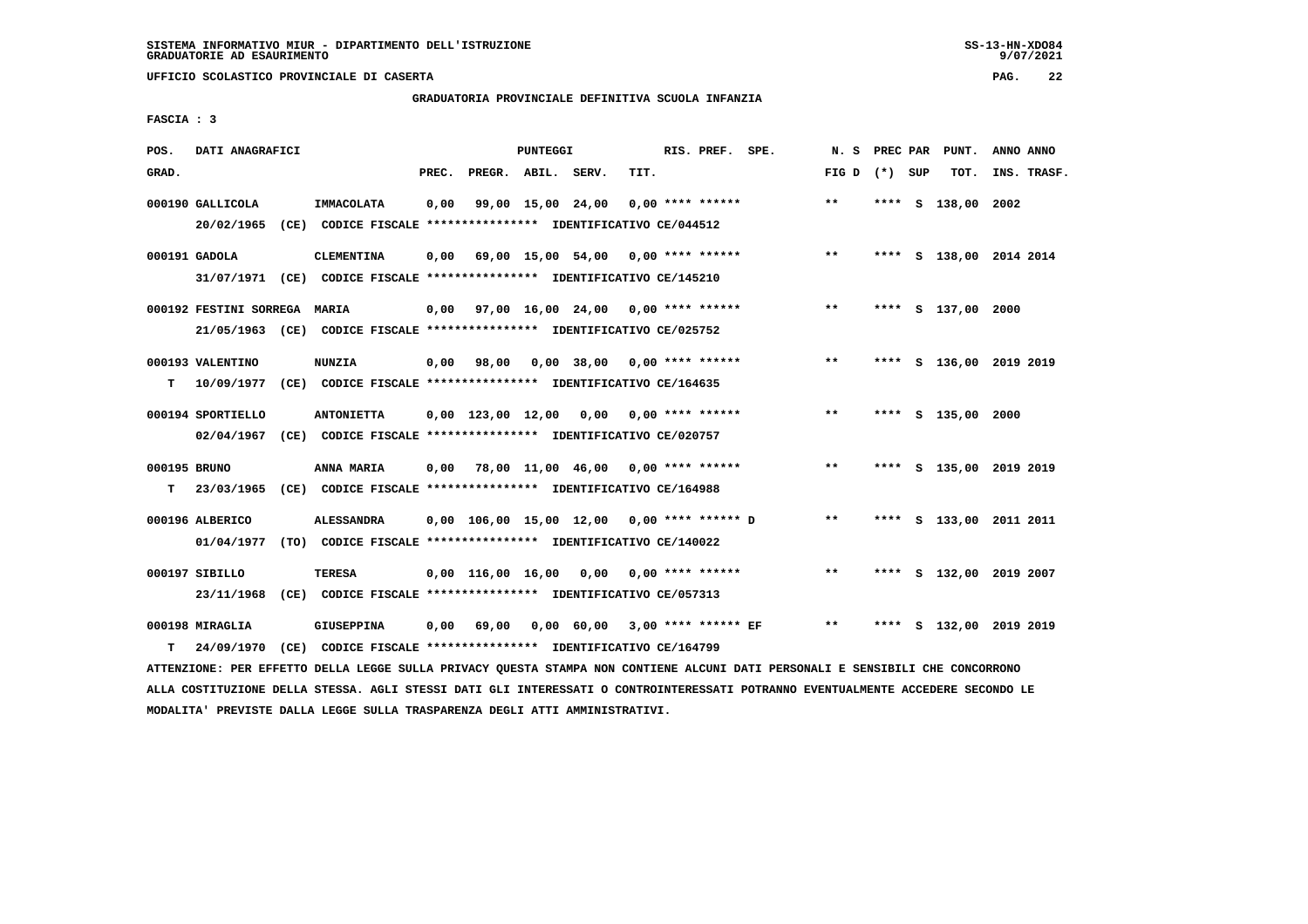# **GRADUATORIA PROVINCIALE DEFINITIVA SCUOLA INFANZIA**

 **FASCIA : 3**

| POS.              | DATI ANAGRAFICI               |                                                                                                                                                                 |       |                                | PUNTEGGI |                                              |      | RIS. PREF. SPE.         | N. S PREC PAR   |      | PUNT.                   | ANNO ANNO |             |
|-------------------|-------------------------------|-----------------------------------------------------------------------------------------------------------------------------------------------------------------|-------|--------------------------------|----------|----------------------------------------------|------|-------------------------|-----------------|------|-------------------------|-----------|-------------|
| GRAD.             |                               |                                                                                                                                                                 | PREC. | PREGR. ABIL. SERV.             |          |                                              | TIT. |                         | FIG D $(*)$ SUP |      | тот.                    |           | INS. TRASF. |
|                   | 000199 GRIMALDI<br>04/03/1966 | GIUSEPPINA<br>(NA) CODICE FISCALE **************** IDENTIFICATIVO CE/044645                                                                                     |       |                                |          | 0,00 102,00 15,00 14,00                      |      | 0,00 **** ****** EF     | $***$           |      | **** S 131,00 2002      |           |             |
|                   | 000200 ANDREOZZI              | MARIA ROTONDA 0,00 100,00 18,00 12,00 0,00 **** ******<br>22/02/1977 (CE) CODICE FISCALE *************** IDENTIFICATIVO CE/145241                               |       |                                |          |                                              |      |                         | $***$           |      | **** S 130,00 2014 2014 |           |             |
| 000201 PALMA<br>т |                               | <b>CONCETTA</b><br>10/07/1981 (CE) CODICE FISCALE *************** IDENTIFICATIVO CE/151041                                                                      |       |                                |          | $0,00$ 64,00 14,00 52,00 0,00 **** ******    |      |                         | $***$           |      | **** S 130,00 2014      |           |             |
|                   | 000202 CAPOLUONGO             | <b>ANNUNZIATA</b><br>17/08/1965 (CE) CODICE FISCALE *************** IDENTIFICATIVO CE/044949                                                                    |       |                                |          | 0,00 88,00 16,00 25,00 0,00 **** ******      |      |                         | $* *$           |      | **** S 129,00 2002      |           |             |
|                   | 000203 MEROLA                 | <b>ROSA</b><br>11/11/1967 (TO) CODICE FISCALE *************** IDENTIFICATIVO CE/154656                                                                          |       | $0.00 \quad 129.00 \quad 0.00$ |          |                                              |      | $0,00$ 0,00 **** ****** | $***$           |      | **** S 129,00 2014      |           |             |
| т                 | 000204 FIORILLO<br>19/04/1980 | <b>GENNARINA</b><br>(CE) CODICE FISCALE **************** IDENTIFICATIVO CE/154128                                                                               |       |                                |          | 0,00 66,00 11,00 52,00 0,00 **** ******      |      |                         | $***$           |      | **** S 129,00 2014      |           |             |
|                   | 000205 GAGLIONE               | <b>CATERINA</b>                                                                                                                                                 |       |                                |          | $0,00$ 66,00 18,00 44,00 0,00 **** ****** EF |      |                         | $***$           |      | **** S 128,00 2011 2011 |           |             |
|                   | 000206 CARRINO                | 21/03/1974 (CE) CODICE FISCALE *************** IDENTIFICATIVO CE/140074<br>LUCIA                                                                                |       |                                |          | $0,00$ 61,00 14,00 52,00 0,00 **** ******    |      |                         | **              |      | **** S 127,00 2000      |           |             |
| т                 | 000207 ESPOSITO               | 27/08/1974 (CE) CODICE FISCALE *************** IDENTIFICATIVO CE/024199<br>MARIACIRA<br>11/11/1983 (NA) CODICE FISCALE *************** IDENTIFICATIVO CE/149151 | 0.00  | 67,00                          |          | $0,00$ 60,00 0,00 **** ******                |      |                         | **              | **** | S 127,00 2014           |           |             |
|                   |                               |                                                                                                                                                                 |       |                                |          |                                              |      |                         |                 |      |                         |           |             |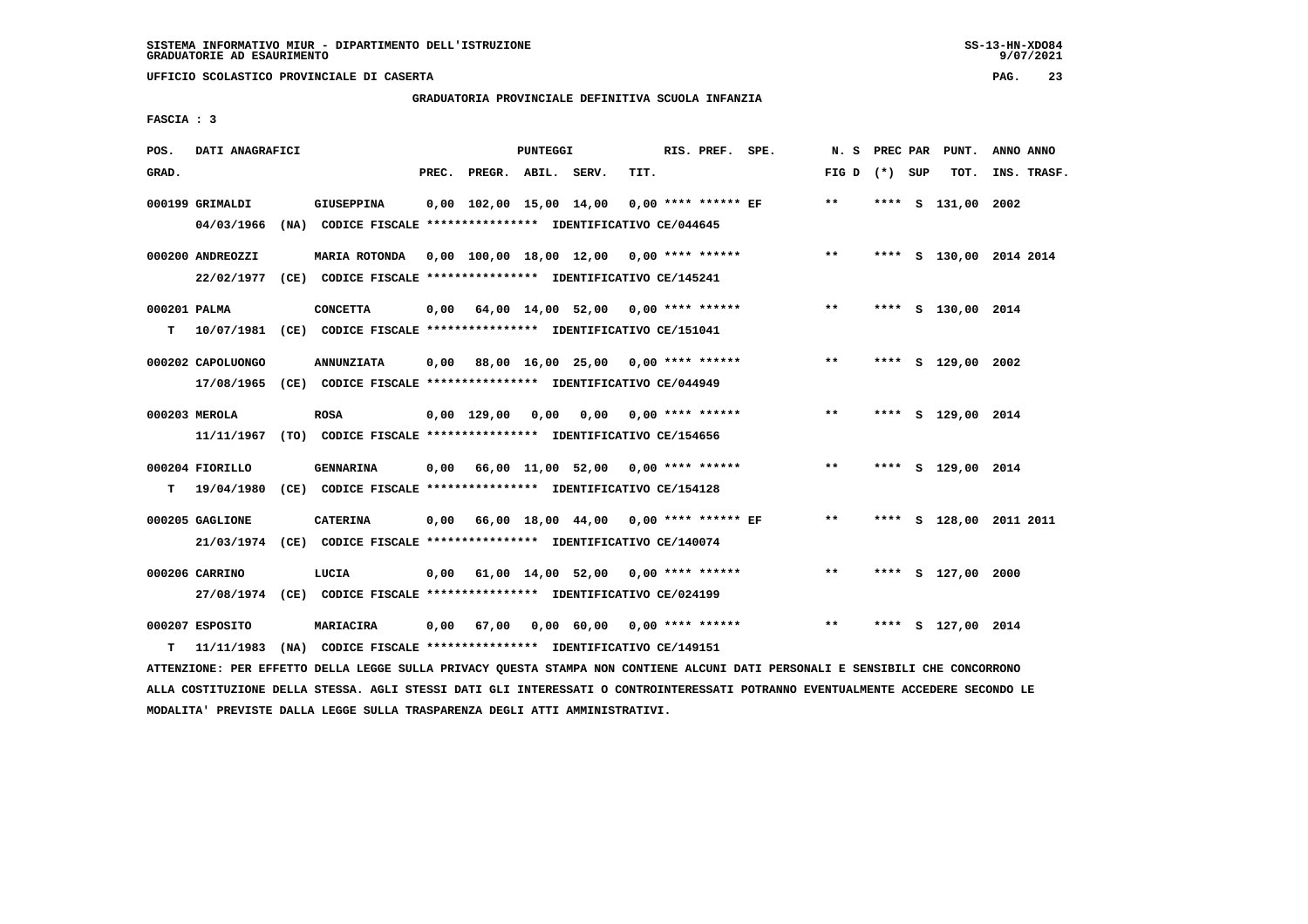# **GRADUATORIA PROVINCIALE DEFINITIVA SCUOLA INFANZIA**

 **FASCIA : 3**

| POS.        | DATI ANAGRAFICI       |                                                                                                      | PUNTEGGI                                   |                      | RIS. PREF. SPE. | N. S PREC PAR   |      | PUNT.              | ANNO ANNO                    |
|-------------|-----------------------|------------------------------------------------------------------------------------------------------|--------------------------------------------|----------------------|-----------------|-----------------|------|--------------------|------------------------------|
| GRAD.       |                       | PREC.                                                                                                | PREGR. ABIL. SERV.                         | TIT.                 |                 | FIG D $(*)$ SUP |      | TOT.               | INS. TRASF.                  |
|             | 000208 ALLEGRETTA     | <b>GIUSEPPINA</b><br>0.00<br>26/10/1971 (CE) CODICE FISCALE *************** IDENTIFICATIVO CE/164746 | 95,00 16,00 16,00                          | $0.00$ **** ******   |                 | $***$           |      |                    | **** S 127,00 2019 2019      |
|             | 000209 MAGLIONE       | MARGHERITA<br>0,00                                                                                   | 48,00 18,00 60,00 0,00 **** ******         |                      |                 | $***$           |      | **** S 126,00 2007 |                              |
|             | 000210 MAZZONE        | 25/05/1967 (CE) CODICE FISCALE *************** IDENTIFICATIVO CE/056532<br><b>MICHELA</b>            | $0,00$ 50,00 15,00 60,00 0,00 **** ******  |                      |                 | $***$           |      | **** S 125,00 2014 |                              |
| т           | 000211 GUARINO        | 01/10/1983 (LT) CODICE FISCALE *************** IDENTIFICATIVO CE/146632<br><b>ILARIA</b>             | $0,00$ 97,00 0,00 26,00 0,00 **** ******   |                      |                 | $\star\star$    |      | **** S 123,00 2014 |                              |
| т           |                       | 05/08/1980 (CE) CODICE FISCALE *************** IDENTIFICATIVO CE/147468                              |                                            |                      |                 |                 |      |                    |                              |
|             | 000212 DEL PRETE      | MARIA LUISA<br>29/10/1967 (NA) CODICE FISCALE *************** IDENTIFICATIVO CE/164822               | 0,00 48,00 15,00 60,00 0,00 **** ****** EF |                      |                 | $***$           |      |                    | **** S 123,00 2019 2019      |
|             | 000213 AMOROSO        | <b>MADDALENA</b><br>16/07/1967 (CE) CODICE FISCALE *************** IDENTIFICATIVO CE/020448          | $0,00$ $104,00$ $16,00$ $2,00$             | $0.00$ **** ****** E |                 | $***$           |      | **** $S$ 122,00    | 2000                         |
|             | 000214 GENTILE        | <b>STEFANIA</b><br>21/12/1979 (CE) CODICE FISCALE *************** IDENTIFICATIVO CE/056862           | $0,00$ 72,00 15,00 35,00 0,00 **** ******  |                      |                 |                 |      |                    | ** X **** S 122,00 2007 2007 |
|             | 000215 MONTELLA GAIOT | VINCENZINA<br>07/08/1970 (EE) CODICE FISCALE *************** IDENTIFICATIVO CE/164851                | $0.00$ 66.00 14.00 41.00 0.00 **** ******  |                      |                 | $* *$           |      |                    | **** S 121,00 2019 2019      |
| 000216 IZZO |                       | <b>MARIA ROSARIA</b><br>24/02/1968 (CE) CODICE FISCALE *************** IDENTIFICATIVO CE/023756      | $0,00$ 58,00 14,00 48,00 0,00 **** ******  |                      |                 | **              | **** | S 120,00 2000      |                              |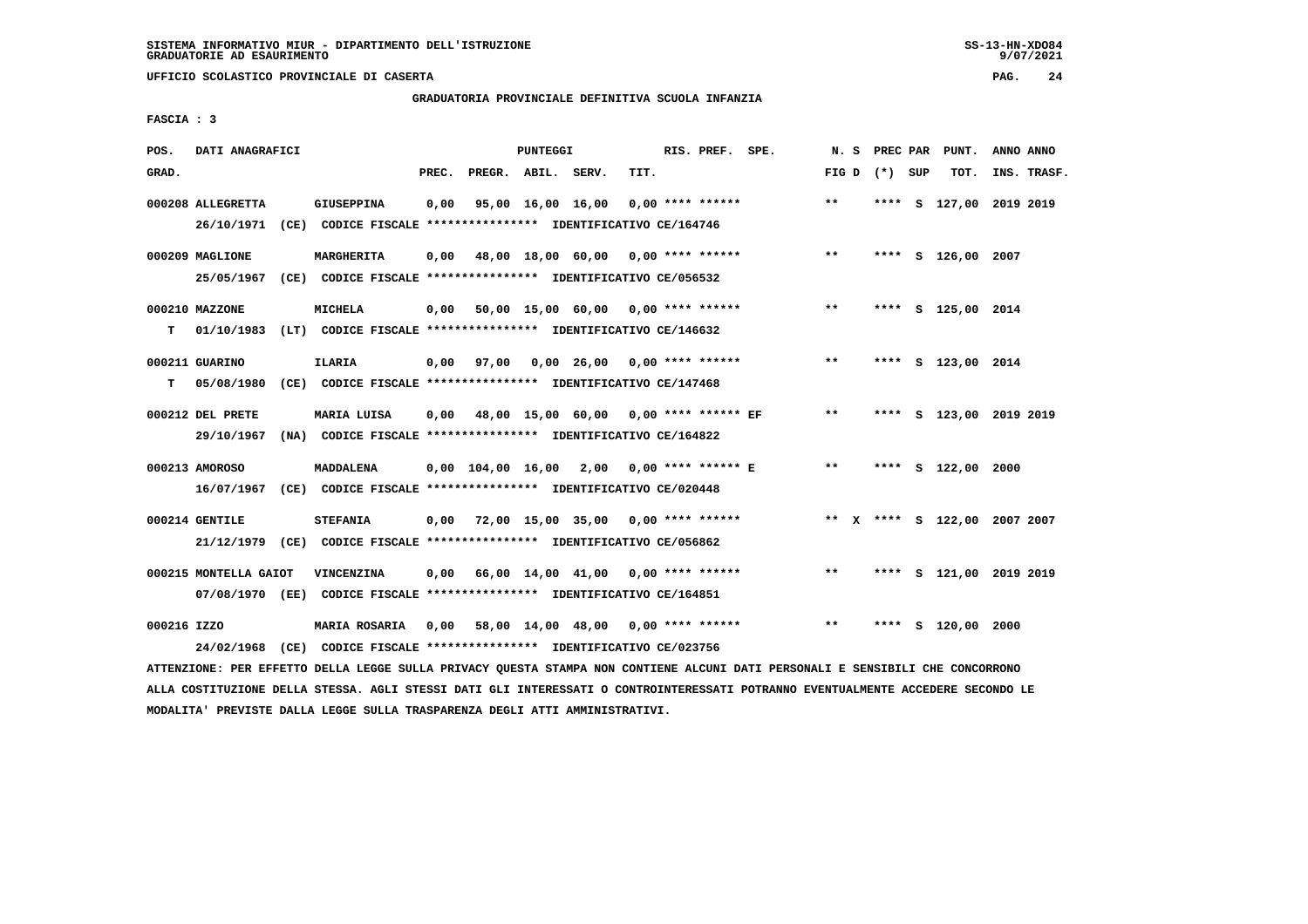**UFFICIO SCOLASTICO PROVINCIALE DI CASERTA PAG. 25**

# **GRADUATORIA PROVINCIALE DEFINITIVA SCUOLA INFANZIA**

 **FASCIA : 3**

| POS.         | DATI ANAGRAFICI  |                                                                                                                              |       |                    | PUNTEGGI |                                           |      | RIS. PREF. SPE. |                                            | N. S            |      | PREC PAR PUNT.          | ANNO ANNO |             |
|--------------|------------------|------------------------------------------------------------------------------------------------------------------------------|-------|--------------------|----------|-------------------------------------------|------|-----------------|--------------------------------------------|-----------------|------|-------------------------|-----------|-------------|
| GRAD.        |                  |                                                                                                                              | PREC. | PREGR. ABIL. SERV. |          |                                           | TIT. |                 |                                            | FIG D $(*)$ SUP |      | TOT.                    |           | INS. TRASF. |
|              | 000217 MATTIELLO | <b>MARIA</b>                                                                                                                 |       | 0,00 100,00        |          | 0,00 20,00                                |      |                 | $0.00$ **** ******                         | $***$           | **** | s 120,00 2014           |           |             |
| т            | 16/09/1975       | (CE) CODICE FISCALE *************** IDENTIFICATIVO CE/154364                                                                 |       |                    |          |                                           |      |                 |                                            |                 |      |                         |           |             |
|              | 000218 SIMEONE   | <b>MARIA</b>                                                                                                                 | 0,00  |                    |          | 90,00 15,00 12,00 3,00 **** ******        |      |                 |                                            | $\star \star$   |      | **** S 120,00 2019 2019 |           |             |
|              | 30/08/1976       | (CE) CODICE FISCALE **************** IDENTIFICATIVO CE/164773                                                                |       |                    |          |                                           |      |                 |                                            |                 |      |                         |           |             |
|              | 000219 FRONDELLA | <b>GIOVANNA</b>                                                                                                              | 0,00  | 98,00              |          |                                           |      |                 | $0.00$ 18.00 0.00 **** ******              | $***$           |      | **** S 116,00 2014      |           |             |
| т            | 02/07/1963       | (CE) CODICE FISCALE **************** IDENTIFICATIVO CE/145597                                                                |       |                    |          |                                           |      |                 |                                            |                 |      |                         |           |             |
|              | 000220 PALMIERO  | <b>FEDERICA</b>                                                                                                              |       |                    |          | $0,00$ 63,00 11,00 42,00 0,00 **** ****** |      |                 |                                            | $***$           |      | **** S 116,00 2019 2019 |           |             |
| T.           | 01/08/1980       | (CE) CODICE FISCALE **************** IDENTIFICATIVO CE/164812                                                                |       |                    |          |                                           |      |                 |                                            |                 |      |                         |           |             |
|              | 000221 TUFANO    | <b>IRENE</b>                                                                                                                 | 0,00  | 53,00              |          | $0,00$ 60,00 3,00 **** ******             |      |                 |                                            | $***$           |      | **** S 116,00 2019 2019 |           |             |
| т            | 08/08/1982       | (NA) CODICE FISCALE **************** IDENTIFICATIVO CE/164656                                                                |       |                    |          |                                           |      |                 |                                            |                 |      |                         |           |             |
|              | 000222 GALASSO   | <b>ELIDE</b>                                                                                                                 |       |                    |          |                                           |      |                 | $0,00$ 77,00 13,00 24,00 0,00 **** ******  | $***$           |      | **** S 114,00 2014      |           |             |
| т            |                  | 29/05/1978 (CE) CODICE FISCALE *************** IDENTIFICATIVO CE/154713                                                      |       |                    |          |                                           |      |                 |                                            |                 |      |                         |           |             |
|              | 000223 DI DONA   | <b>GINA</b>                                                                                                                  | 0,00  |                    |          |                                           |      |                 | 2,00 16,00 90,00 6,00 **** ******          | $***$           |      | **** S 114,00 2014      |           |             |
|              |                  | 21/10/1974 (NA) CODICE FISCALE *************** IDENTIFICATIVO CE/042498                                                      |       |                    |          |                                           |      |                 |                                            |                 |      |                         |           |             |
|              | 000224 TORALDO   | MADDALENA                                                                                                                    | 0,00  | 65,00              |          |                                           |      |                 | $0,00$ 48,00 0,00 **** ******              | $***$           |      | **** S 113,00 2014      |           |             |
| т            | 02/12/1957       | (CE) CODICE FISCALE **************** IDENTIFICATIVO CE/164468                                                                |       |                    |          |                                           |      |                 |                                            |                 |      |                         |           |             |
| 000225 CONTI |                  | <b>ANTONELLA</b>                                                                                                             | 0,00  |                    |          |                                           |      |                 | 54,00 11,00 42,00 6,00 **** ****** *** *** |                 |      | **** S 113,00 2019 2019 |           |             |
|              |                  | 06/11/1970 (CE) CODICE FISCALE *************** IDENTIFICATIVO CE/164856                                                      |       |                    |          |                                           |      |                 |                                            |                 |      |                         |           |             |
|              |                  | IMMONISTANT, ARA BREDWA AREEN ERGOD GUETA ARTUAGI AUDOMA (MANA) NAN GANTERID ILGINE ANT ARAGANIET B SENSEDITET GUB GANGARANA |       |                    |          |                                           |      |                 |                                            |                 |      |                         |           |             |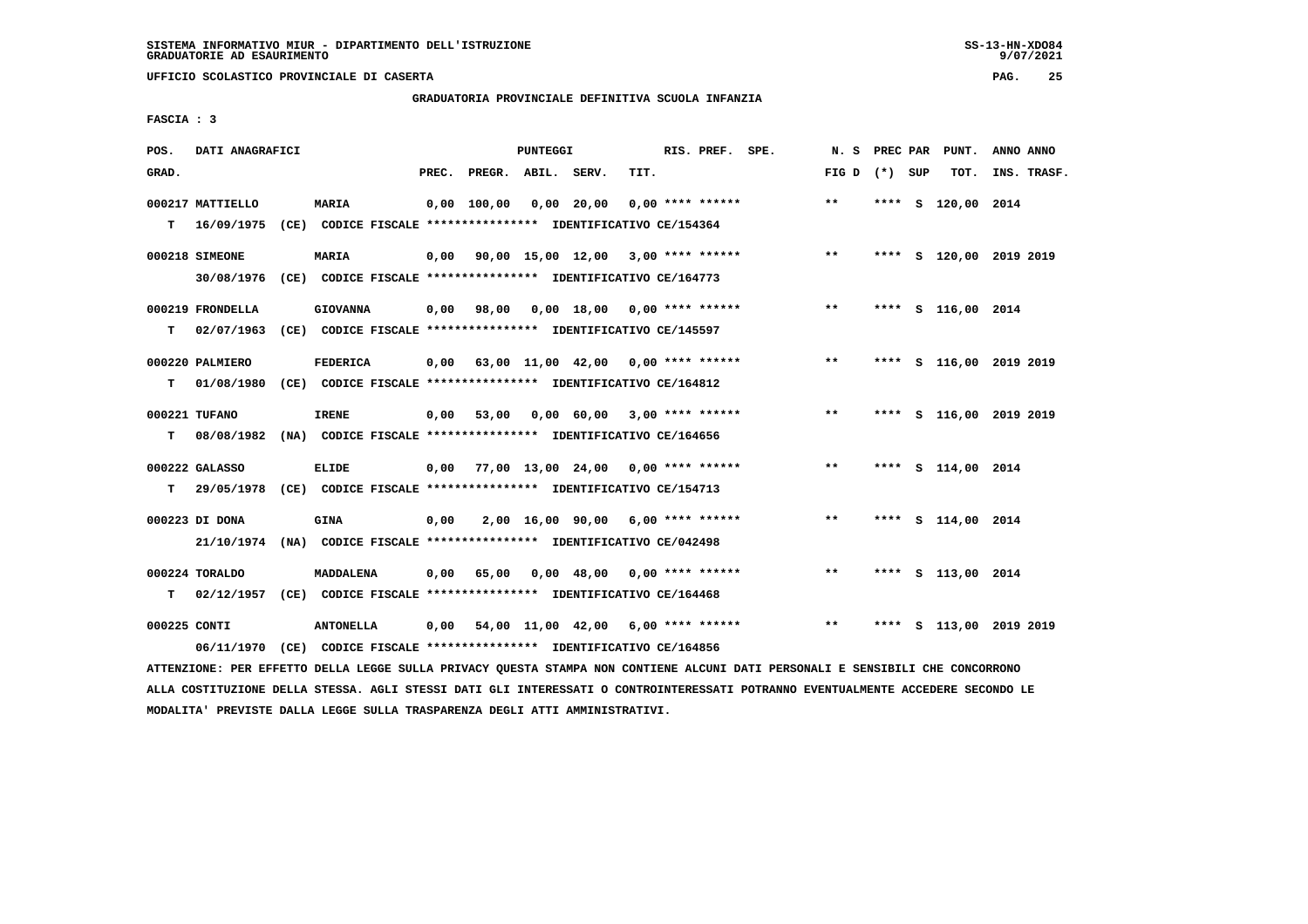# **GRADUATORIA PROVINCIALE DEFINITIVA SCUOLA INFANZIA**

 **FASCIA : 3**

| POS.         | DATI ANAGRAFICI |                                                                                                                               |       |                    | <b>PUNTEGGI</b> |                                           |      | RIS. PREF. SPE.    |                                             | N. S            | PREC PAR | PUNT.                   | ANNO ANNO |             |
|--------------|-----------------|-------------------------------------------------------------------------------------------------------------------------------|-------|--------------------|-----------------|-------------------------------------------|------|--------------------|---------------------------------------------|-----------------|----------|-------------------------|-----------|-------------|
| GRAD.        |                 |                                                                                                                               | PREC. | PREGR. ABIL. SERV. |                 |                                           | TIT. |                    |                                             | FIG D $(*)$ SUP |          | TOT.                    |           | INS. TRASF. |
|              | 000226 LETIZIA  | <b>ANTONIETTA</b>                                                                                                             | 0,00  |                    |                 | 73,00 15,00 24,00                         |      | $0.00$ **** ****** |                                             | $* *$           |          | **** S 112,00 2002      |           |             |
|              | 01/12/1965      | (CE) CODICE FISCALE *************** IDENTIFICATIVO CE/042998                                                                  |       |                    |                 |                                           |      |                    |                                             |                 |          |                         |           |             |
|              | 000227 D'ORAZIO | MADDALENA                                                                                                                     | 0,00  |                    |                 | 40,00 15,00 48,00 9,00 **** ******        |      |                    |                                             | **              |          | **** S 112,00 2007 2007 |           |             |
|              | 14/02/1980      | (CE) CODICE FISCALE **************** IDENTIFICATIVO CE/056938                                                                 |       |                    |                 |                                           |      |                    |                                             |                 |          |                         |           |             |
|              | 000228 ALBERICO | <b>MARIA ROSARIA</b>                                                                                                          |       |                    |                 | 0,00 98,00 14,00 0,00 0,00 **** ******    |      |                    |                                             | $* *$           |          | **** S 112,00 2019 2019 |           |             |
|              |                 | 23/08/1975 (CE) CODICE FISCALE *************** IDENTIFICATIVO CE/164726                                                       |       |                    |                 |                                           |      |                    |                                             |                 |          |                         |           |             |
|              | 000229 BORTONE  | <b>GIACINTA</b>                                                                                                               |       |                    |                 |                                           |      |                    | $0,00$ 84,00 13,00 14,00 0,00 **** ****** F | $***$           |          | **** S 111,00 2000      |           |             |
|              |                 | 11/11/1972 (CE) CODICE FISCALE *************** IDENTIFICATIVO CE/027352                                                       |       |                    |                 |                                           |      |                    |                                             |                 |          |                         |           |             |
| 000230 TURCO |                 | <b>NICOLINA</b>                                                                                                               | 0,00  |                    |                 |                                           |      |                    | 72,00 12,00 26,00 0,00 **** ******          | $***$           |          | **** S 110,00 2002      |           |             |
|              |                 | 20/01/1967 (CE) CODICE FISCALE *************** IDENTIFICATIVO CE/046232                                                       |       |                    |                 |                                           |      |                    |                                             |                 |          |                         |           |             |
|              | 000231 PALUMBO  | <b>MARIA GRAZIA</b>                                                                                                           | 0,00  |                    |                 |                                           |      |                    |                                             | $***$           |          | **** S 106,00 2019 2019 |           |             |
|              |                 | T 21/01/1973 (CE) CODICE FISCALE **************** IDENTIFICATIVO CE/164793                                                    |       |                    |                 |                                           |      |                    |                                             |                 |          |                         |           |             |
|              | 000232 ESPOSITO | <b>ANGELA</b>                                                                                                                 |       |                    |                 | $0.00$ 40.00 14.00 48.00 3.00 **** ****** |      |                    |                                             | $***$           |          | **** S 105,00 2000      |           |             |
|              |                 | 23/08/1975 (CE) CODICE FISCALE *************** IDENTIFICATIVO CE/020434                                                       |       |                    |                 |                                           |      |                    |                                             |                 |          |                         |           |             |
| 000233 VERDE |                 | <b>MARIA PIA</b>                                                                                                              | 0,00  |                    |                 | 84,00 13,00 8,00 0,00 **** ******         |      |                    |                                             | **              |          | **** S 105,00 2007 2007 |           |             |
|              |                 | 14/09/1961 (CE) CODICE FISCALE *************** IDENTIFICATIVO CE/057123                                                       |       |                    |                 |                                           |      |                    |                                             |                 |          |                         |           |             |
|              | 000234 PISANTI  | <b>PASQUALINA</b>                                                                                                             |       |                    |                 |                                           |      |                    | $0,00$ 70,00 14,00 20,00 0,00 **** ******   | $***$           |          | **** S 104,00 2019 2019 |           |             |
|              | 10/09/1975      | (NA) CODICE FISCALE **************** IDENTIFICATIVO CE/164929                                                                 |       |                    |                 |                                           |      |                    |                                             |                 |          |                         |           |             |
|              |                 | ATTENZIONE: PER EFFETTO DELLA LEGGE SULLA PRIVACY QUESTA STAMPA NON CONTIENE ALCUNI DATI PERSONALI E SENSIBILI CHE CONCORRONO |       |                    |                 |                                           |      |                    |                                             |                 |          |                         |           |             |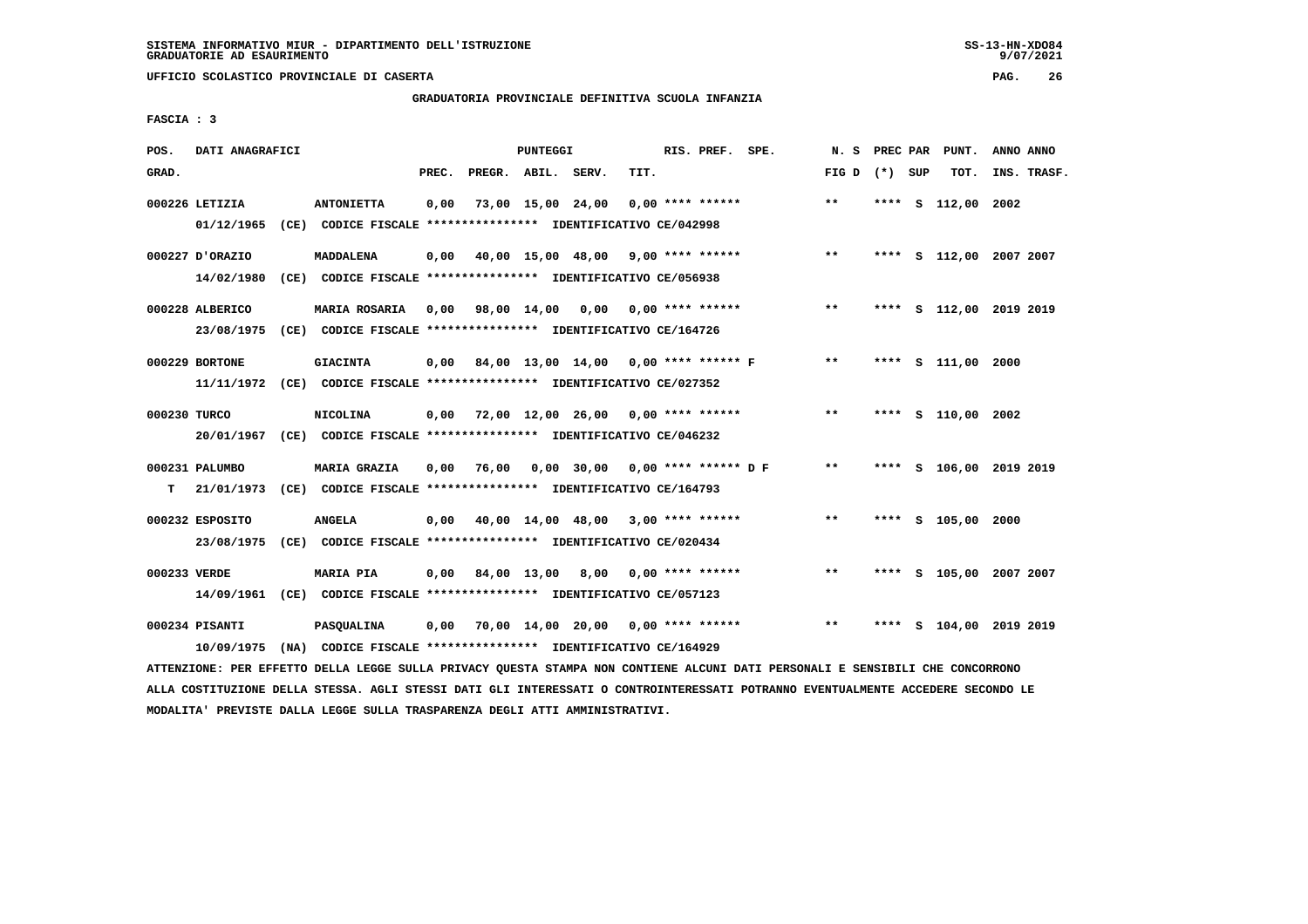# **GRADUATORIA PROVINCIALE DEFINITIVA SCUOLA INFANZIA**

 **FASCIA : 3**

| POS.  | DATI ANAGRAFICI               |                                                                          |       |                    | PUNTEGGI |                                             |      | RIS. PREF. SPE.    |                                         |                 |        | N. S PREC PAR PUNT.     | ANNO ANNO |             |
|-------|-------------------------------|--------------------------------------------------------------------------|-------|--------------------|----------|---------------------------------------------|------|--------------------|-----------------------------------------|-----------------|--------|-------------------------|-----------|-------------|
| GRAD. |                               |                                                                          | PREC. | PREGR. ABIL. SERV. |          |                                             | TIT. |                    |                                         | FIG D $(*)$ SUP |        | TOT.                    |           | INS. TRASF. |
|       | 000235 SGAMBATO<br>30/01/1983 | LUISA<br>(CE) CODICE FISCALE **************** IDENTIFICATIVO CE/164769   | 0,00  | 73,00              |          | $0,00$ 30,00                                |      | $0.00$ **** ****** |                                         | $***$           |        | **** S 103,00 2019 2019 |           |             |
|       |                               |                                                                          |       |                    |          |                                             |      |                    |                                         |                 |        |                         |           |             |
|       | 000236 D'AMICO                | <b>CATERINA</b>                                                          | 0.00  |                    |          |                                             |      |                    | 87,00 15,00 0,00 0,00 **** ******       | $***$           |        | **** S 102,00 2011 2011 |           |             |
|       |                               | 22/01/1968 (CE) CODICE FISCALE *************** IDENTIFICATIVO CE/140005  |       |                    |          |                                             |      |                    |                                         |                 |        |                         |           |             |
|       | 000237 VERAZZO                | <b>EMILIA</b>                                                            |       |                    |          |                                             |      |                    | 0,00 66,00 15,00 21,00 0,00 **** ****** | $***$           |        | **** S 102,00 2014 2014 |           |             |
|       |                               | 16/10/1979 (CE) CODICE FISCALE *************** IDENTIFICATIVO CE/145960  |       |                    |          |                                             |      |                    |                                         |                 |        |                         |           |             |
|       | 000238 CASTELLO               | <b>MARIA ILARIA</b>                                                      | 0,00  | 15,00              |          | 0,00 82,00 5,00 **** ******                 |      |                    |                                         | $***$           |        | **** S 102,00 2014      |           |             |
| т     |                               | 24/01/1983 (CE) CODICE FISCALE **************** IDENTIFICATIVO CE/154294 |       |                    |          |                                             |      |                    |                                         |                 |        |                         |           |             |
|       | 000239 VANORE                 | DOMENICA                                                                 |       |                    |          | $0,00$ 24,00 12,00 60,00 6,00 **** ****** D |      |                    |                                         | $* *$           |        | **** S 102,00 2019 2019 |           |             |
| т     |                               | 15/05/1979 (CE) CODICE FISCALE **************** IDENTIFICATIVO CE/164638 |       |                    |          |                                             |      |                    |                                         |                 |        |                         |           |             |
|       | 000240 VALENTINO              | <b>MIRANDA</b>                                                           | 0,00  |                    |          | 34,00 15,00 48,00 3,00 **** ******          |      |                    | ** x **** s 100,00 2007                 |                 |        |                         |           |             |
|       | 06/01/1967                    | (EE) CODICE FISCALE **************** IDENTIFICATIVO CE/026647            |       |                    |          |                                             |      |                    |                                         |                 |        |                         |           |             |
|       | 000241 ROSITANI               | <b>MILENA</b>                                                            | 0,00  |                    |          | 49,00 15,00 36,00 0,00 **** ******          |      |                    |                                         | $***$           |        | **** S 100,00 2014 2014 |           |             |
|       |                               | 21/11/1964 (RC) CODICE FISCALE *************** IDENTIFICATIVO CE/145566  |       |                    |          |                                             |      |                    |                                         |                 |        |                         |           |             |
|       | 000242 PAGANO                 | <b>EUGENIA</b>                                                           | 0,00  |                    |          | 36,00 14,00 48,00 0,00 **** ******          |      |                    |                                         | $* *$           | **** S | 98,00 2014              |           |             |
| т     |                               | 04/05/1980 (CE) CODICE FISCALE **************** IDENTIFICATIVO CE/150021 |       |                    |          |                                             |      |                    |                                         |                 |        |                         |           |             |
|       | 000243 ZAGARIA                | ATTILIA                                                                  | 0,00  |                    |          | $0,00$ 16,00 72,00 9,00 **** ******         |      |                    |                                         | $**$            | **** S | 97,00 2019              |           |             |
|       | 28/08/1975                    | (CE) CODICE FISCALE **************** IDENTIFICATIVO CE/045624            |       |                    |          |                                             |      |                    |                                         |                 |        |                         |           |             |
|       |                               |                                                                          |       |                    |          |                                             |      |                    |                                         |                 |        |                         |           |             |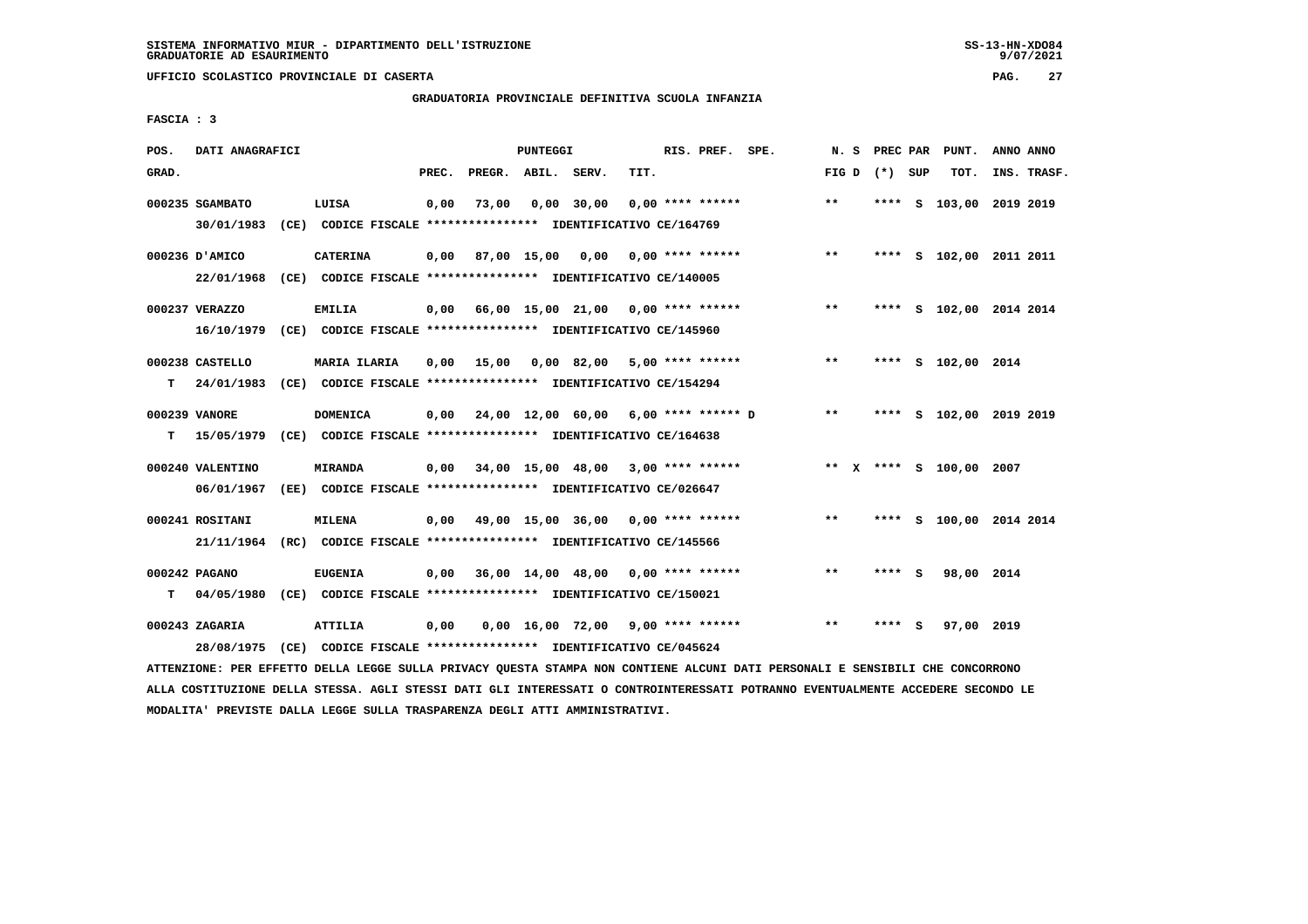# **GRADUATORIA PROVINCIALE DEFINITIVA SCUOLA INFANZIA**

 **FASCIA : 3**

| POS.  | DATI ANAGRAFICI    |                                                                          |       |                    | PUNTEGGI |                                           |      | RIS. PREF. SPE.    |                                      | N.S             | PREC PAR |          | PUNT.      | ANNO ANNO       |
|-------|--------------------|--------------------------------------------------------------------------|-------|--------------------|----------|-------------------------------------------|------|--------------------|--------------------------------------|-----------------|----------|----------|------------|-----------------|
| GRAD. |                    |                                                                          | PREC. | PREGR. ABIL. SERV. |          |                                           | TIT. |                    |                                      | FIG D $(*)$ SUP |          |          | TOT.       | INS. TRASF.     |
|       | 000244 BISCARDI    | <b>ELVIRA</b>                                                            | 0,00  |                    |          | 57,00 15,00 24,00                         |      | $0.00$ **** ****** |                                      | $***$           | **** S   |          | 96,00 2014 |                 |
| т     |                    | 27/03/1974 (CE) CODICE FISCALE *************** IDENTIFICATIVO CE/156385  |       |                    |          |                                           |      |                    |                                      |                 |          |          |            |                 |
|       | 000245 CIRILLO     | <b>PASQUALINA</b>                                                        | 0,00  |                    |          |                                           |      |                    | 77,00 15,00 0,00 3,00 **** ****** EF | $* *$           | **** S   |          | 95,00 2000 |                 |
|       |                    | 27/10/1964 (CE) CODICE FISCALE *************** IDENTIFICATIVO CE/024099  |       |                    |          |                                           |      |                    |                                      |                 |          |          |            |                 |
|       | 000246 PERROTTA    | <b>SPERANZA</b>                                                          | 0.00  |                    |          | 77,00 16,00 0,00 0,00 **** ******         |      |                    |                                      | $* *$           | ****     | - S      | 93,00 2000 |                 |
|       | 18/11/1965         | (CE) CODICE FISCALE **************** IDENTIFICATIVO CE/021570            |       |                    |          |                                           |      |                    |                                      |                 |          |          |            |                 |
|       | 000247 FREGOLINO   | <b>ELENA</b>                                                             | 0.00  |                    |          | 73,00 11,00 8,00 0,00 **** ******         |      |                    |                                      | $**$            | **** S   |          | 92,00 2000 |                 |
|       | 06/12/1975         | (CE) CODICE FISCALE *************** IDENTIFICATIVO CE/021360             |       |                    |          |                                           |      |                    |                                      |                 |          |          |            |                 |
|       | 000248 MEROLA      | PATRIZIA                                                                 |       |                    |          | $0,00$ 62,00 11,00 18,00 0,00 **** ****** |      |                    |                                      | $* *$           | ****     | <b>S</b> | 91,00 2000 |                 |
|       |                    | 24/01/1972 (CE) CODICE FISCALE *************** IDENTIFICATIVO CE/021929  |       |                    |          |                                           |      |                    |                                      |                 |          |          |            |                 |
|       | 000249 FERRARO     | <b>NICOLETTA</b>                                                         |       |                    |          | $0,00$ 61,00 16,00 14,00 0,00 **** ****** |      |                    |                                      | $***$           | **** S   |          | 91,00 2002 |                 |
|       |                    | 20/01/1981 (CE) CODICE FISCALE *************** IDENTIFICATIVO CE/042693  |       |                    |          |                                           |      |                    |                                      |                 |          |          |            |                 |
|       | 000250 VINCIGUERRA | <b>GIUSEPPINA</b>                                                        | 0,00  |                    |          | 56,00 15,00 16,00 3,00 **** ****** DEF    |      |                    |                                      | $***$           | **** S   |          |            | 90,00 2014 2014 |
|       |                    | 09/12/1969 (CE) CODICE FISCALE *************** IDENTIFICATIVO CE/145323  |       |                    |          |                                           |      |                    |                                      |                 |          |          |            |                 |
|       | 000251 SAULLE      | <b>MIRIAM</b>                                                            |       |                    |          | $0,00$ 14,00 12,00 54,00 9,00 **** ****** |      |                    |                                      | **              | **** S   |          | 89,00 2014 |                 |
| T.    |                    | 13/04/1978 (NA) CODICE FISCALE **************** IDENTIFICATIVO CE/154555 |       |                    |          |                                           |      |                    |                                      |                 |          |          |            |                 |
|       | 000252 D'AMICO     | MARIA MICHELA                                                            | 0,00  |                    |          | 70,00 18,00 0,00                          |      | $0.00$ **** ****** |                                      | $* *$           | ****     |          | 88,00 2007 |                 |
|       |                    | 16/12/1977 (CE) CODICE FISCALE *************** IDENTIFICATIVO CE/056316  |       |                    |          |                                           |      |                    |                                      |                 |          |          |            |                 |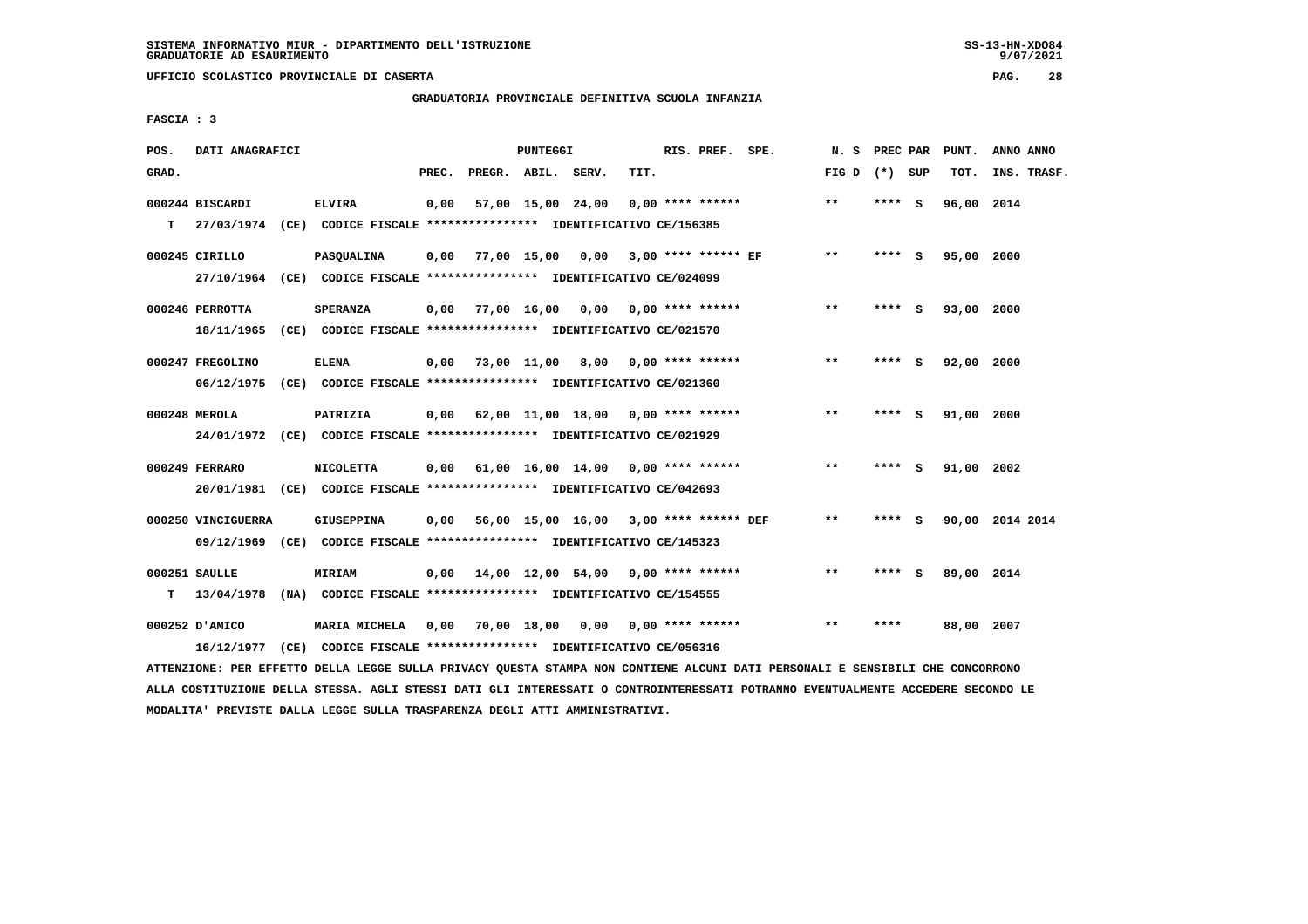**UFFICIO SCOLASTICO PROVINCIALE DI CASERTA PAG. 29**

# **GRADUATORIA PROVINCIALE DEFINITIVA SCUOLA INFANZIA**

 **FASCIA : 3**

| POS.  | DATI ANAGRAFICI                                                                                |                                                                                       |       |                    | PUNTEGGI |                                           |      | RIS. PREF. SPE.       |                                      | N. S PREC PAR |         |     | PUNT.      | ANNO ANNO       |
|-------|------------------------------------------------------------------------------------------------|---------------------------------------------------------------------------------------|-------|--------------------|----------|-------------------------------------------|------|-----------------------|--------------------------------------|---------------|---------|-----|------------|-----------------|
| GRAD. |                                                                                                |                                                                                       | PREC. |                    |          | PREGR. ABIL. SERV.                        | TIT. |                       |                                      | FIG D         | (*) SUP |     | TOT.       | INS. TRASF.     |
|       | 000253 CECORO<br>10/12/1974 (CE) CODICE FISCALE *************** IDENTIFICATIVO CE/042764       | <b>ERSILIA</b>                                                                        | 0,00  | 68,00 13,00        |          | 0,00                                      |      | $6.00$ **** ******    |                                      | $**$          | **** S  |     | 87,00 2002 |                 |
|       | 000254 D'ANGELO<br>26/04/1960 (CE) CODICE FISCALE *************** IDENTIFICATIVO CE/024544     | <b>ADELE</b>                                                                          | 0,00  |                    |          |                                           |      |                       | 63,00 14,00 10,00 0,00 **** ****** F | $***$         | ****    | - S | 87,00 2007 |                 |
| т     | 000255 PASQUARIELLO<br>26/04/1981 (CE) CODICE FISCALE *************** IDENTIFICATIVO CE/151341 | <b>FILOMENA</b>                                                                       |       | $0,00$ 51,00       |          | $0,00$ 36,00 0,00 **** ******             |      |                       |                                      | $**$          | **** S  |     | 87,00 2014 |                 |
|       | 000256 DE SANTIS<br>05/12/1977 (NA) CODICE FISCALE *************** IDENTIFICATIVO CE/164803    | <b>MARGHERITA</b>                                                                     |       | $0,00$ 69,00 18,00 |          |                                           |      | 0,00 0,00 **** ****** |                                      | $***$         | **** S  |     |            | 87,00 2019 2019 |
|       | 000257 BARBATO<br>23/06/1968 (CE) CODICE FISCALE *************** IDENTIFICATIVO CE/021507      | <b>ELENA</b>                                                                          |       | $0,00$ 71,00 15,00 |          | 0.00                                      |      | $0.00$ **** ******    |                                      | $**$          | **** S  |     | 86,00 2002 |                 |
|       | 000258 NAPOLITANO<br>05/07/1965                                                                | <b>ROSA</b><br>(NA) CODICE FISCALE **************** IDENTIFICATIVO CE/053390          |       |                    |          | 0,00 62,00 14,00 10,00 0,00 **** ****** F |      |                       |                                      | $* *$         | **** S  |     |            | 86,00 2005 2005 |
| T.    | 000259 VALERIANI<br>12/02/1968                                                                 | <b>MARIA GIUSEPP</b><br>(EE) CODICE FISCALE **************** IDENTIFICATIVO CE/146595 | 0.00  |                    |          | 36,00 11,00 36,00 3,00 **** ****** E      |      |                       |                                      | $**$          | **** S  |     | 86,00 2014 |                 |
| т     | 000260 FARINA<br>13/04/1977 (CE) CODICE FISCALE **************** IDENTIFICATIVO CE/152436      | <b>MARIANNA</b>                                                                       | 0,00  | 37,00              |          | $0,00$ 48,00 0,00 **** ******             |      |                       |                                      | $**$          | **** S  |     | 85,00 2014 |                 |
| т     | 000261 MAZZARELLA<br>01/10/1956                                                                | LUIGIA<br>(CE) CODICE FISCALE **************** IDENTIFICATIVO CE/164283               |       |                    |          | $0,00$ 64,00 12,00 9,00 0,00 **** ******  |      |                       |                                      | $***$         | ****    | - 5 | 85,00 2014 |                 |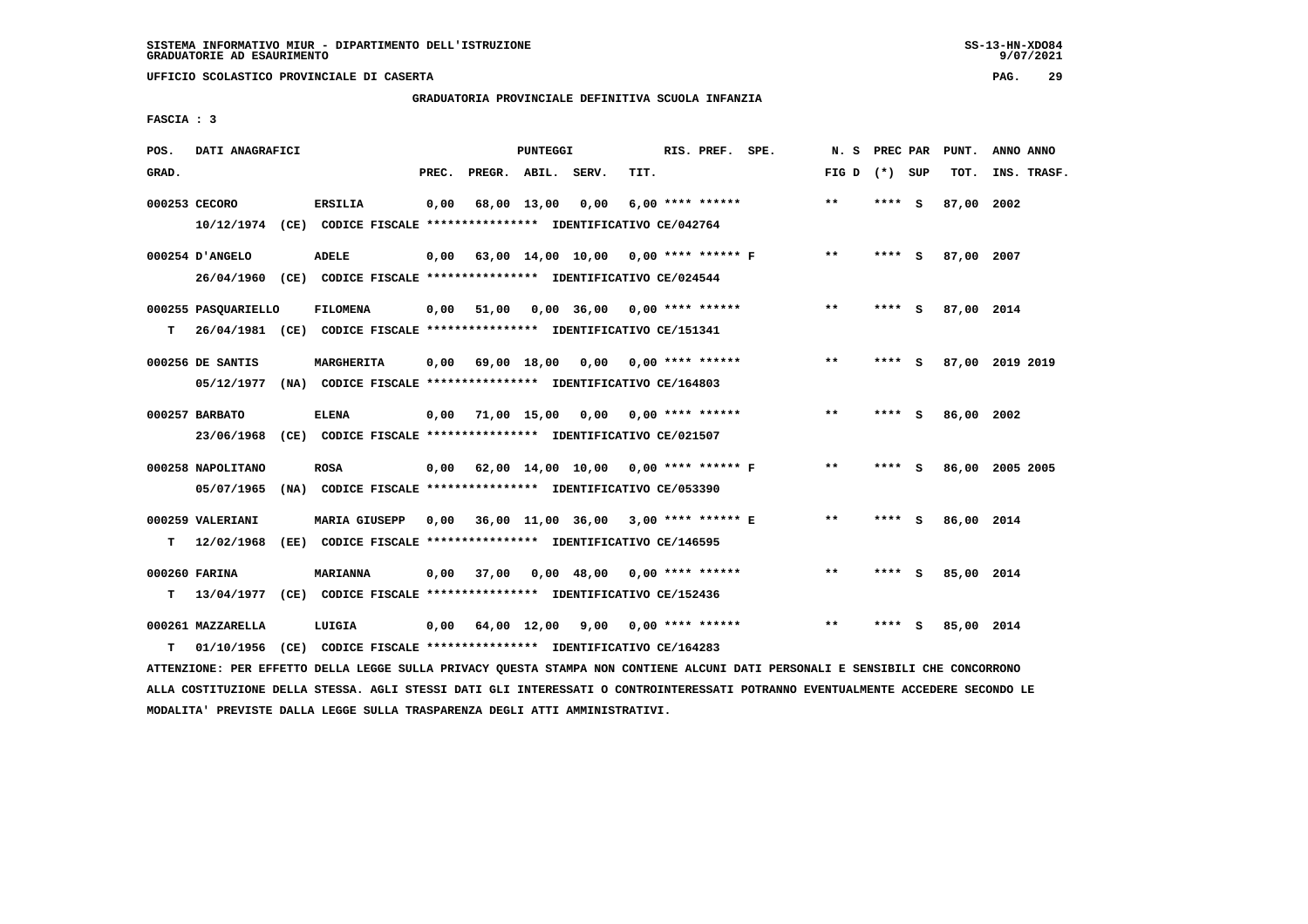**UFFICIO SCOLASTICO PROVINCIALE DI CASERTA PAG. 30**

# **GRADUATORIA PROVINCIALE DEFINITIVA SCUOLA INFANZIA**

 **FASCIA : 3**

| POS.  | DATI ANAGRAFICI   |      |                                                               |       |                    | PUNTEGGI    |                                      |      | RIS. PREF. SPE.    | N.S   | PREC PAR |          | PUNT.      | ANNO ANNO       |
|-------|-------------------|------|---------------------------------------------------------------|-------|--------------------|-------------|--------------------------------------|------|--------------------|-------|----------|----------|------------|-----------------|
| GRAD. |                   |      |                                                               | PREC. | PREGR. ABIL. SERV. |             |                                      | TIT. |                    | FIG D | (*) SUP  |          | TOT.       | INS. TRASF.     |
|       | 000262 VALENTINO  |      | <b>MARILENA</b>                                               | 0,00  |                    | 64,00 14,00 | 5,00                                 |      | $0.00$ **** ****** | $* *$ | ****     | - S      | 83,00      | 2002            |
|       | 20/10/1971        |      | (CE) CODICE FISCALE **************** IDENTIFICATIVO CE/042619 |       |                    |             |                                      |      |                    |       |          |          |            |                 |
|       | 000263 PALUMBO    |      | <b>VALERIO</b>                                                | 0.00  |                    |             | 58,00 13,00 12,00 0,00 **** ******   |      |                    | $**$  | **** S   |          | 83,00 2014 |                 |
|       | 28/12/1975        | (NA) | CODICE FISCALE **************** IDENTIFICATIVO CE/146466      |       |                    |             |                                      |      |                    |       |          |          |            |                 |
|       | 000264 ESPOSITO   |      | <b>VITTORIA</b>                                               | 0,00  | 35,00              |             | $0,00$ 48,00 0,00 **** ******        |      |                    | $* *$ | ****     | - 5      | 83,00 2014 |                 |
| т     | 09/10/1981        |      | (CE) CODICE FISCALE **************** IDENTIFICATIVO CE/154441 |       |                    |             |                                      |      |                    |       |          |          |            |                 |
|       | 000265 FONTANA    |      | CONSIGLIA                                                     | 0,00  | 80,00              | 0,00        | 0,00                                 |      | $3,00$ **** ****** | $***$ | **** S   |          |            | 83,00 2019 2019 |
| т     | 10/09/1970        |      | (CE) CODICE FISCALE **************** IDENTIFICATIVO CE/164752 |       |                    |             |                                      |      |                    |       |          |          |            |                 |
|       | 000266 MOTTOLA    |      | <b>CARMELA</b>                                                | 0,00  |                    | 60,00 16,00 | 6,00                                 |      | $0.00$ **** ****** | $***$ | ****     | <b>S</b> |            | 82,00 2003 2003 |
|       | 20/06/1979        | (CE) | CODICE FISCALE **************** IDENTIFICATIVO CE/048782      |       |                    |             |                                      |      |                    |       |          |          |            |                 |
|       | 000267 DONATIELLO |      | <b>CONCETTA</b>                                               | 0.00  |                    |             | 38,00 14,00 28,00 0,00 **** ****** F |      |                    | $* *$ | ****     | - S      |            | 80,00 2004 2004 |
|       | 05/07/1963        |      | (CE) CODICE FISCALE **************** IDENTIFICATIVO CE/049718 |       |                    |             |                                      |      |                    |       |          |          |            |                 |
|       | 000268 TEGAZZINI  |      | <b>GELSOMINA</b>                                              | 0,00  |                    | 65,00 15,00 | 0,00                                 |      | $0.00$ **** ****** | $* *$ | ****     |          |            | 80,00 2014 2014 |
|       | 29/08/1978        |      | (CE) CODICE FISCALE **************** IDENTIFICATIVO CE/145361 |       |                    |             |                                      |      |                    |       |          |          |            |                 |
|       | 000269 RICCIARDI  |      | GIUSEPPINA                                                    | 0,00  | 18,00              |             | $0,00$ 52,00 10,00 **** ******       |      |                    | $* *$ | ****     | s        |            | 80,00 2019 2019 |
| т     | 23/12/1977        |      | (CE) CODICE FISCALE **************** IDENTIFICATIVO CE/164673 |       |                    |             |                                      |      |                    |       |          |          |            |                 |
|       | 000270 RACHIERO   |      | <b>MARIA ELENA</b>                                            | 0,00  |                    |             | 46,00 15,00 18,00 0,00 **** ******   |      |                    | $***$ | ****     | s        |            | 79,00 2019 2019 |
|       | 19/09/1974        |      | (CE) CODICE FISCALE **************** IDENTIFICATIVO CE/164634 |       |                    |             |                                      |      |                    |       |          |          |            |                 |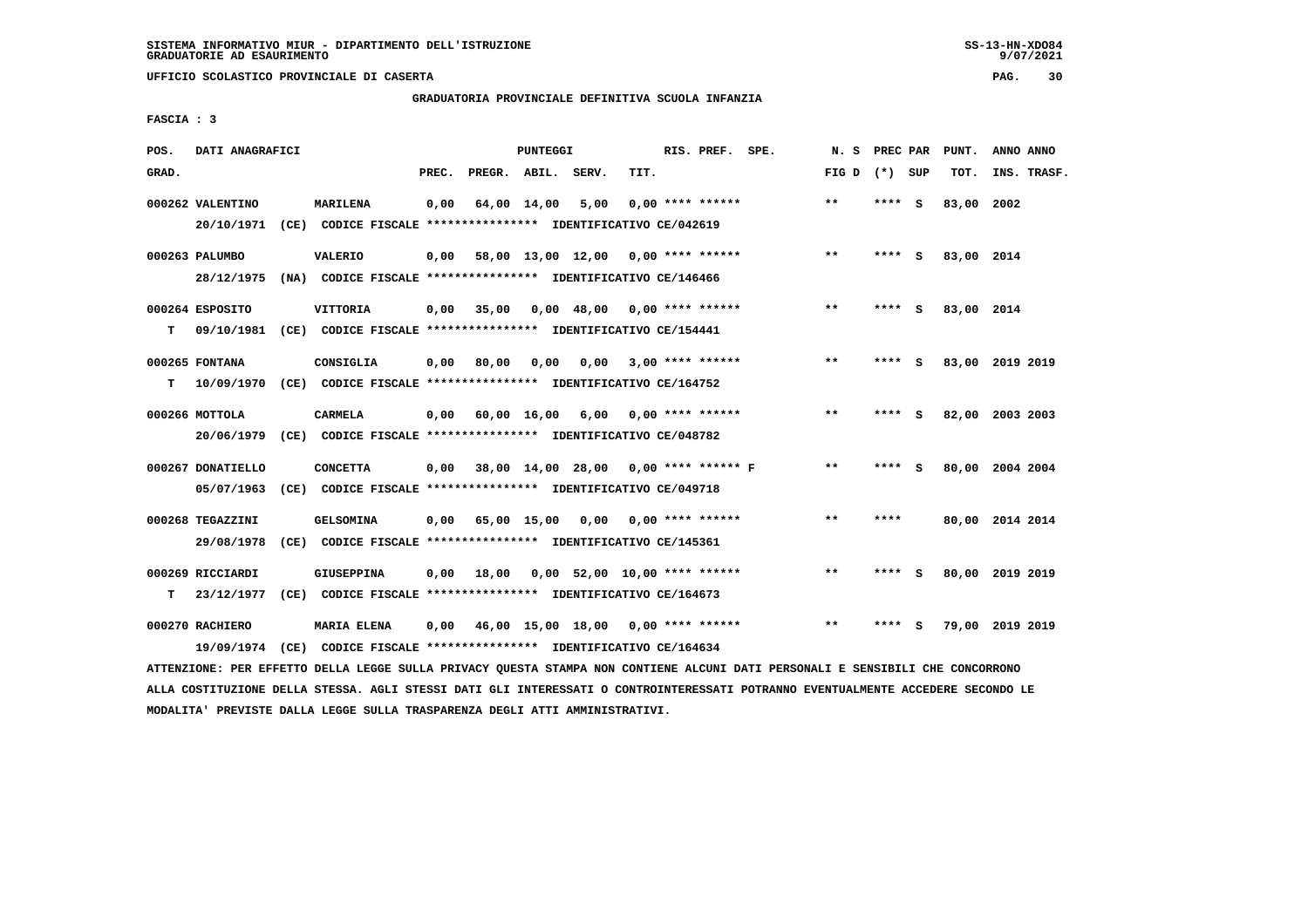# **GRADUATORIA PROVINCIALE DEFINITIVA SCUOLA INFANZIA**

 **FASCIA : 3**

| POS.  | DATI ANAGRAFICI     |                                                                                                                               |       |                    | PUNTEGGI |                                                   |      | RIS. PREF. SPE.           | N. S            | PREC PAR |     | PUNT.           | ANNO ANNO |             |
|-------|---------------------|-------------------------------------------------------------------------------------------------------------------------------|-------|--------------------|----------|---------------------------------------------------|------|---------------------------|-----------------|----------|-----|-----------------|-----------|-------------|
| GRAD. |                     |                                                                                                                               | PREC. | PREGR. ABIL. SERV. |          |                                                   | TIT. |                           | FIG D $(*)$ SUP |          |     | TOT.            |           | INS. TRASF. |
|       | 000271 GOLINO       | PORZIA                                                                                                                        | 0,00  | 39,00              |          | $0,00$ 40,00                                      |      | $0.00$ **** ******        | $**$            | **** S   |     | 79,00 2019 2019 |           |             |
| т     | 28/07/1971          | (CE) CODICE FISCALE **************** IDENTIFICATIVO CE/164824                                                                 |       |                    |          |                                                   |      |                           |                 |          |     |                 |           |             |
|       | 000272 MADDALENA    | <b>ELISABETTA</b>                                                                                                             | 0,00  |                    |          | 40,00 15,00 22,00 0,00 **** ******                |      |                           | $***$           | **** S   |     | 77,00 2007 2007 |           |             |
|       |                     | 27/10/1956 (CE) CODICE FISCALE *************** IDENTIFICATIVO CE/057573                                                       |       |                    |          |                                                   |      |                           |                 |          |     |                 |           |             |
|       | 000273 DE CANDITIIS | <b>PAOLA</b>                                                                                                                  | 0,00  |                    |          | $3,00$ 11,00 60,00 3,00 **** ******               |      |                           | $* *$           | $***$ S  |     | 77,00 2014      |           |             |
| т     |                     | 01/04/1974 (CE) CODICE FISCALE **************** IDENTIFICATIVO CE/154691                                                      |       |                    |          |                                                   |      |                           |                 |          |     |                 |           |             |
|       | 000274 NOVELLI      | GIUSEPPINA                                                                                                                    | 0.00  |                    |          | 11,00 15,00 47,00 3,00 **** ****** D              |      |                           | **              | **** S   |     | 76,00 2003      |           |             |
|       | 07/03/1965          | (CE) CODICE FISCALE **************** IDENTIFICATIVO CE/048199                                                                 |       |                    |          |                                                   |      |                           |                 |          |     |                 |           |             |
|       | 000275 SCHIAVONE    | <b>ASSUNTA</b>                                                                                                                | 0,00  | 64,00              |          | $0.00 \quad 12.00 \quad 0.00 \quad *** \quad ***$ |      |                           | $***$           | **** S   |     | 76,00 2014      |           |             |
| т     | 23/08/1972          | (NA) CODICE FISCALE **************** IDENTIFICATIVO CE/149495                                                                 |       |                    |          |                                                   |      |                           |                 |          |     |                 |           |             |
|       | 000276 BARBATO      | <b>DANIELA</b>                                                                                                                | 0,00  | 76,00              | 0,00     |                                                   |      | $0,00$ $0,00$ **** ****** | $* *$           | **** S   |     | 76,00 2019 2019 |           |             |
|       | 29/04/1977          | (CE) CODICE FISCALE **************** IDENTIFICATIVO CE/164901                                                                 |       |                    |          |                                                   |      |                           |                 |          |     |                 |           |             |
|       | 000277 GIORDANO     | VALENTINA                                                                                                                     |       |                    |          | $0,00$ 60,00 14,00 0,00                           |      | $0.00$ **** ******        | **              | **** S   |     | 74,00           | 2002      |             |
|       |                     | 28/11/1974 (CE) CODICE FISCALE *************** IDENTIFICATIVO CE/042965                                                       |       |                    |          |                                                   |      |                           |                 |          |     |                 |           |             |
|       | 000278 IODICE       | <b>ROSALBA</b>                                                                                                                | 0,00  |                    |          | 12,00 15,00 42,00 3,00 **** ******                |      |                           | $**$            | **** S   |     | 72,00 2003 2003 |           |             |
|       |                     | 06/05/1973 (CE) CODICE FISCALE *************** IDENTIFICATIVO CE/048852                                                       |       |                    |          |                                                   |      |                           |                 |          |     |                 |           |             |
|       | 000279 DE CESARE    | <b>ROSSELLA</b>                                                                                                               | 0,00  |                    |          | 8,00 14,00 41,00 9,00 **** ******                 |      |                           | $**$            | ****     | - S | 72,00 2007 2007 |           |             |
|       | 08/08/1975          | (CE) CODICE FISCALE **************** IDENTIFICATIVO CE/055693                                                                 |       |                    |          |                                                   |      |                           |                 |          |     |                 |           |             |
|       |                     | ATTENZIONE: PER EFFETTO DELLA LEGGE SULLA PRIVACY QUESTA STAMPA NON CONTIENE ALCUNI DATI PERSONALI E SENSIBILI CHE CONCORRONO |       |                    |          |                                                   |      |                           |                 |          |     |                 |           |             |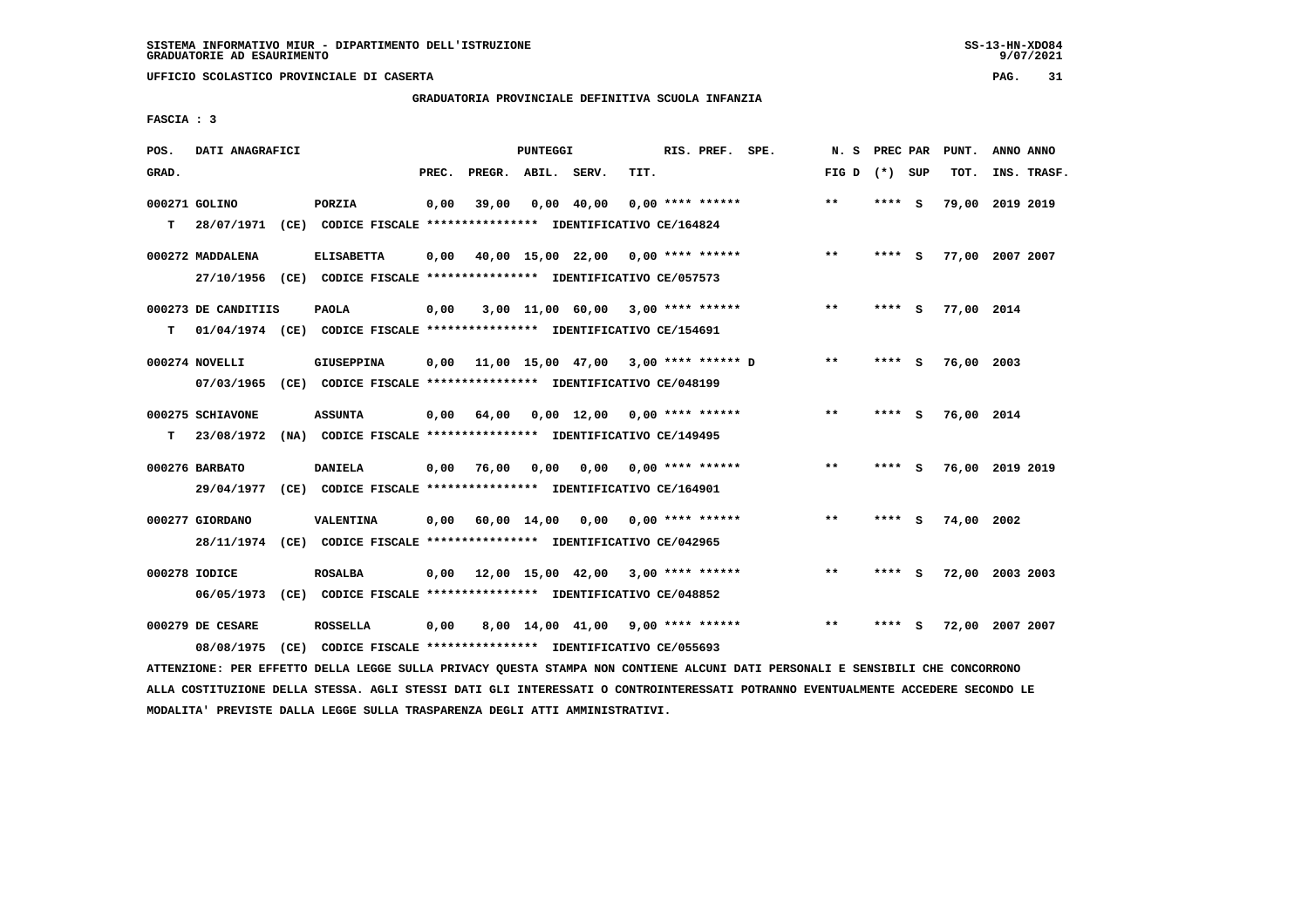**UFFICIO SCOLASTICO PROVINCIALE DI CASERTA PAG. 32**

# **GRADUATORIA PROVINCIALE DEFINITIVA SCUOLA INFANZIA**

 **FASCIA : 3**

| POS.  | DATI ANAGRAFICI                                                                               |                                                                                          |       |                    | PUNTEGGI          |                                     |      | RIS. PREF. SPE.            |                                     | N.S     |        | PREC PAR | PUNT.      | ANNO ANNO       |
|-------|-----------------------------------------------------------------------------------------------|------------------------------------------------------------------------------------------|-------|--------------------|-------------------|-------------------------------------|------|----------------------------|-------------------------------------|---------|--------|----------|------------|-----------------|
| GRAD. |                                                                                               |                                                                                          | PREC. | PREGR. ABIL. SERV. |                   |                                     | TIT. |                            |                                     | FIG D   |        | (*) SUP  | TOT.       | INS. TRASF.     |
|       | 000280 ZEPPETELLA DE RO LIANA                                                                 | 27/12/1976 (CE) CODICE FISCALE *************** IDENTIFICATIVO CE/048309                  | 0,00  |                    | 36,00 16,00 20,00 |                                     |      | $0.00$ **** ******         |                                     | $* *$   | ****   | - S      | 72,00      | 2007            |
|       | 000281 MAIORINO<br>04/08/1978                                                                 | MARIA GRAZIA<br>(CE) CODICE FISCALE **************** IDENTIFICATIVO CE/154533            | 0,00  |                    |                   | $0,00$ 13,00 56,00 3,00 **** ****** |      |                            |                                     | **      | ****   | - 5      | 72,00 2014 |                 |
|       | 000282 MUSONE                                                                                 | MARIA CARMINA<br>09/03/1966 (CE) CODICE FISCALE *************** IDENTIFICATIVO CE/049848 | 0,00  |                    |                   | $53,00$ 14,00 4,00 0,00 **** ****** |      |                            |                                     | $* *$   | ****   | - S      | 71,00 2004 |                 |
| т     | 000283 DI GIROLAMO<br>01/07/1978 (CE) CODICE FISCALE *************** IDENTIFICATIVO CE/153832 | <b>ELISABETTA</b>                                                                        | 0,00  |                    |                   | $9.00$ 11.00 48.00 3.00 **** ****** |      |                            |                                     | $***$   | ****   | - S      | 71,00 2014 |                 |
|       | 000284 VITALE<br>06/01/1969                                                                   | MICHELINA<br>(CE) CODICE FISCALE **************** IDENTIFICATIVO CE/023753               | 0,00  |                    | 55,00 14,00       |                                     |      | $0,00$ 0,00 **** ****** EF |                                     | $* *$   | ****   | - S      | 69,00 2000 |                 |
|       | 000285 PIAMPIANI<br>05/03/1974                                                                | <b>DORA</b><br>(RM) CODICE FISCALE **************** IDENTIFICATIVO CE/046183             | 0,00  |                    | 54,00 15,00       |                                     |      | $0,00$ $0,00$ **** ******  |                                     | $* *$   | ****   | - S      | 69,00 2002 |                 |
| т     | 000286 DI SARNO<br>11/07/1980                                                                 | <b>VINCENZA</b><br>(NA) CODICE FISCALE **************** IDENTIFICATIVO CE/053873         | 0.00  | 69,00              | 0.00              | 0.00                                |      | 0,00 **** ******           |                                     | $***$   | ****   | - S      |            | 69,00 2014 2005 |
|       | 000287 PACIFICO<br>14/09/1978                                                                 | MARIA<br>(CE) CODICE FISCALE **************** IDENTIFICATIVO CE/053413                   | 0,00  |                    |                   |                                     |      |                            | 9,00 12,00 48,00 0,00 **** ****** D | $***$ X | **** S |          |            | 69,00 2019 2005 |
| т     | 000288 TARTAGLIONE<br>26/11/1976                                                              | <b>GIUSEPPINA</b><br>(CE) CODICE FISCALE *************** IDENTIFICATIVO CE/150337        | 0,00  | 35,00              |                   | $0,00$ 24,00 9,00 **** ******       |      |                            |                                     | $* *$   | ****   | s        | 68,00      | 2014            |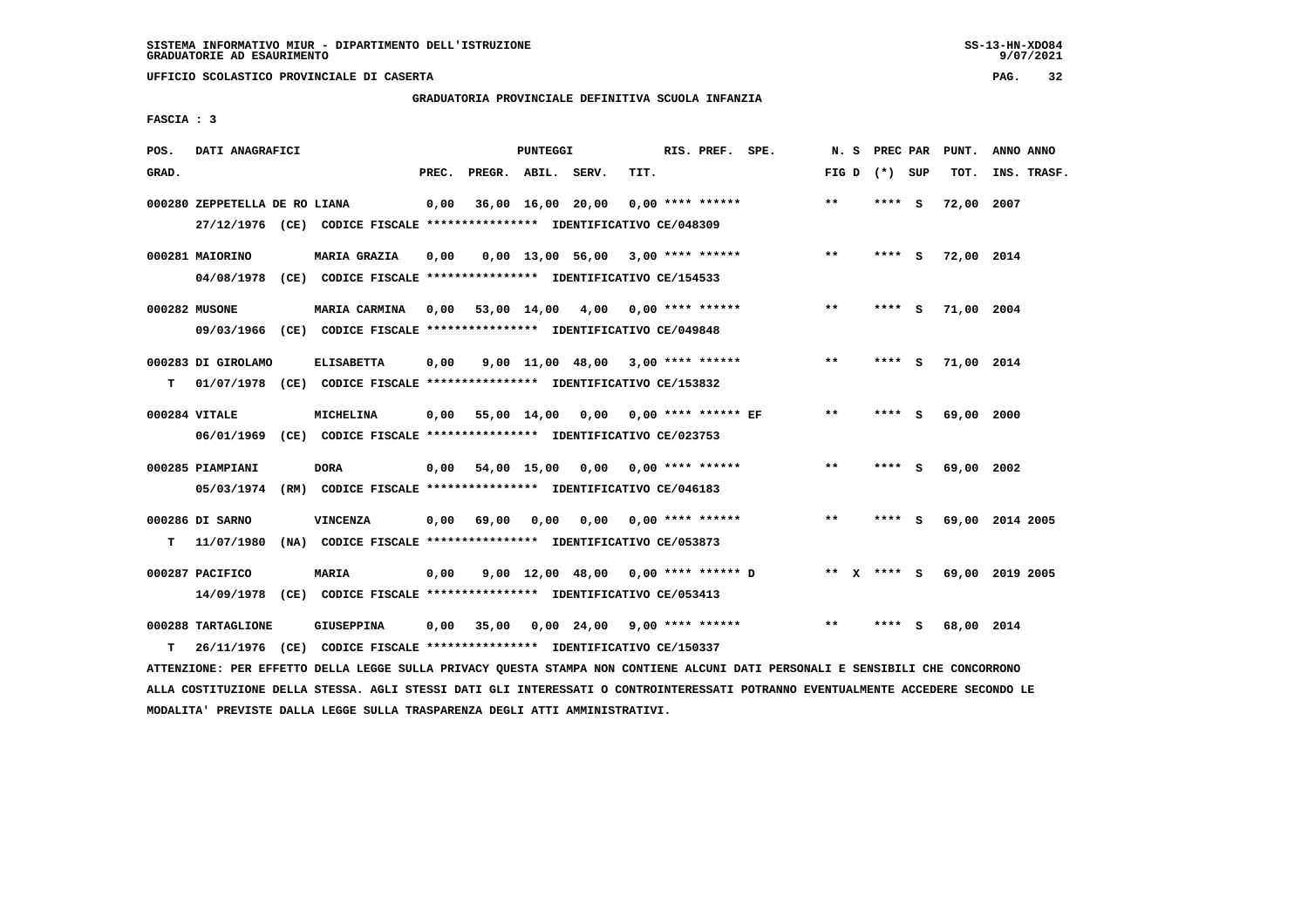# **GRADUATORIA PROVINCIALE DEFINITIVA SCUOLA INFANZIA**

 **FASCIA : 3**

| POS.         | DATI ANAGRAFICI                                                           |                   |       |                    | PUNTEGGI |                                           |      | RIS. PREF. SPE.    |                    | N. S  |                 |     | PREC PAR PUNT.  | ANNO ANNO |             |
|--------------|---------------------------------------------------------------------------|-------------------|-------|--------------------|----------|-------------------------------------------|------|--------------------|--------------------|-------|-----------------|-----|-----------------|-----------|-------------|
| GRAD.        |                                                                           |                   | PREC. | PREGR. ABIL. SERV. |          |                                           | TIT. |                    |                    |       | FIG D $(*)$ SUP |     | TOT.            |           | INS. TRASF. |
|              | 000289 TIROZZI                                                            | <b>RACHELE</b>    | 0,00  | 20,00              |          | $0,00$ 48,00                              |      | $0.00$ **** ****** |                    | $***$ | **** S          |     | 68,00 2019 2019 |           |             |
| т            | 27/01/1978 (CE) CODICE FISCALE *************** IDENTIFICATIVO CE/164653   |                   |       |                    |          |                                           |      |                    |                    |       |                 |     |                 |           |             |
|              | 000290 VEROLLA                                                            | <b>ROSA</b>       | 0,00  |                    |          | 49,00 16,00 2,00 0,00 **** ******         |      |                    |                    | $* *$ | $***$ S         |     | 67,00 2002      |           |             |
|              | 23/09/1970 (CE) CODICE FISCALE *************** IDENTIFICATIVO CE/045075   |                   |       |                    |          |                                           |      |                    |                    |       |                 |     |                 |           |             |
|              | 000291 FONTANA                                                            | <b>OLGA</b>       |       | 0,00 13,00         |          | 0,00 54,00 0,00 **** ****** E             |      |                    |                    | $* *$ | **** S          |     | 67,00 2019 2019 |           |             |
| т            | 15/07/1968 (CE) CODICE FISCALE *************** IDENTIFICATIVO CE/164754   |                   |       |                    |          |                                           |      |                    |                    |       |                 |     |                 |           |             |
|              | 000292 GIANNATTASIO                                                       | <b>ANTONELLA</b>  | 0,00  |                    |          | 6,00 13,00 48,00 0,00 **** ******         |      |                    |                    | $**$  | ****            | - 5 | 67,00 2019      |           |             |
|              | 08/10/1963 (CL) CODICE FISCALE *************** IDENTIFICATIVO CE/043764   |                   |       |                    |          |                                           |      |                    |                    |       |                 |     |                 |           |             |
|              |                                                                           |                   |       |                    |          |                                           |      |                    |                    |       |                 |     |                 |           |             |
| 000293 RUSSO |                                                                           | CATIA             | 0,00  |                    |          | 36,00 16,00 14,00 0,00 **** ******        |      |                    |                    | $* *$ | **** S          |     | 66,00 2002      |           |             |
|              | 20/09/1977 (CE) CODICE FISCALE *************** IDENTIFICATIVO CE/044857   |                   |       |                    |          |                                           |      |                    |                    |       |                 |     |                 |           |             |
|              | 000294 GRIPPA                                                             | PATRIZIA          |       |                    |          | $0,00$ 54,00 12,00 0,00                   |      |                    | $0.00$ **** ****** | $* *$ | **** S          |     | 66,00 2003 2003 |           |             |
|              | 25/10/1971 (NA) CODICE FISCALE *************** IDENTIFICATIVO CE/048387   |                   |       |                    |          |                                           |      |                    |                    |       |                 |     |                 |           |             |
|              | 000295 VITOLO                                                             | <b>ANNUNZIATA</b> |       |                    |          | $0.00$ 36.00 18.00 12.00 0.00 **** ****** |      |                    |                    | $* *$ | **** S          |     | 66,00 2014      |           |             |
| T.           | 10/09/1976 (CE) CODICE FISCALE *************** IDENTIFICATIVO CE/148087   |                   |       |                    |          |                                           |      |                    |                    |       |                 |     |                 |           |             |
| 000296 GALLO |                                                                           | LUISA             |       |                    |          | $0,00$ 49,00 11,00 0,00 6,00 **** ******  |      |                    |                    | $* *$ | **** S          |     | 66,00 2019 2019 |           |             |
|              | T 11/05/1982 (CE) CODICE FISCALE *************** IDENTIFICATIVO CE/164788 |                   |       |                    |          |                                           |      |                    |                    |       |                 |     |                 |           |             |
|              |                                                                           |                   |       |                    |          |                                           |      |                    |                    |       |                 |     |                 |           |             |
| 000297 FEOLA |                                                                           | ANNAMARIA         |       |                    |          | 0,00 51,00 15,00 0,00 0,00 **** ******    |      |                    |                    | $***$ | **** S          |     | 66,00 2019 2019 |           |             |
|              | 18/12/1975 (CE) CODICE FISCALE *************** IDENTIFICATIVO CE/164660   |                   |       |                    |          |                                           |      |                    |                    |       |                 |     |                 |           |             |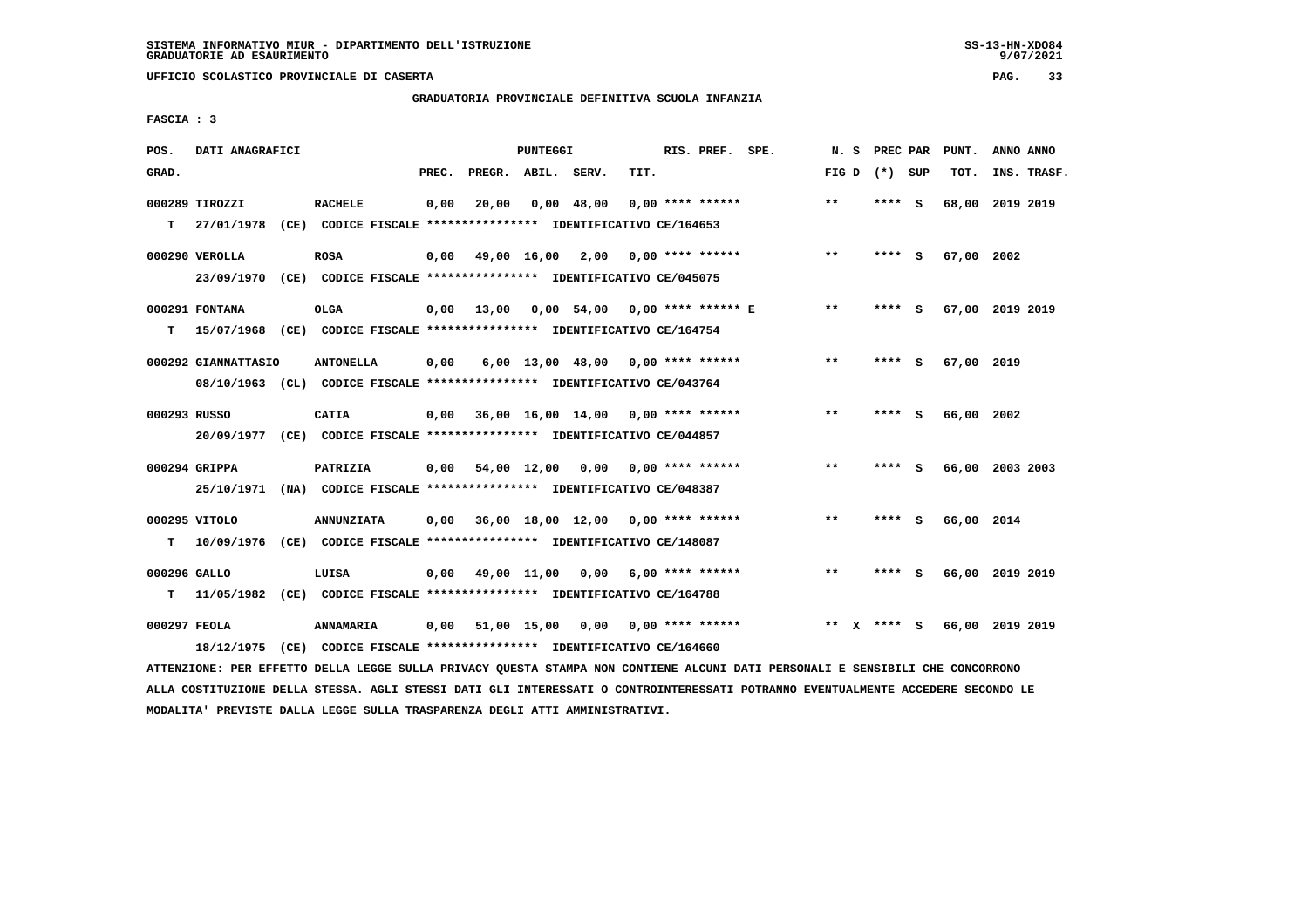**UFFICIO SCOLASTICO PROVINCIALE DI CASERTA PAG. 34**

#### **GRADUATORIA PROVINCIALE DEFINITIVA SCUOLA INFANZIA**

 **FASCIA : 3**

| POS.  | DATI ANAGRAFICI                |      |                                                                                   |       |                    | PUNTEGGI |                                     |      | RIS. PREF. SPE.    |                                      | N.S   | PREC PAR |     | PUNT.      | ANNO ANNO       |
|-------|--------------------------------|------|-----------------------------------------------------------------------------------|-------|--------------------|----------|-------------------------------------|------|--------------------|--------------------------------------|-------|----------|-----|------------|-----------------|
| GRAD. |                                |      |                                                                                   | PREC. | PREGR. ABIL. SERV. |          |                                     | TIT. |                    |                                      | FIG D | (*) SUP  |     | TOT.       | INS. TRASF.     |
|       | 000298 CANTIELLO<br>09/08/1982 |      | <b>TERESA</b><br>(CE) CODICE FISCALE **************** IDENTIFICATIVO CE/151361    | 0,00  | 63,00              | 0,00     | 2,00                                |      | $0.00$ **** ****** |                                      | **    | **** S   |     | 65,00 2014 |                 |
| т     | 000299 LA TORRE<br>16/08/1974  |      | <b>LOREDANA</b><br>(CE) CODICE FISCALE **************** IDENTIFICATIVO CE/154554  | 0,00  |                    |          | $0,00$ 11,00 44,00 9,00 **** ****** |      |                    |                                      | $**$  | ****     | - S | 64,00 2014 |                 |
| т     | 000300 DIONISIO<br>17/11/1968  |      | CAROLINA<br>(CE) CODICE FISCALE **************** IDENTIFICATIVO CE/164952         | 0,00  |                    |          | $0,00$ 13,00 48,00 3,00 **** ****** |      |                    |                                      | $**$  | ****     | - S |            | 64,00 2019 2019 |
|       | 000301 DE GENNARO              |      | MONICA<br>01/07/1971 (CE) CODICE FISCALE *************** IDENTIFICATIVO CE/043140 | 0,00  |                    |          | $0.00$ 15.00 48.00 0.00 **** ****** |      |                    |                                      | $***$ | ****     | S   | 63,00 2007 |                 |
|       | 000302 CARUSO<br>02/10/1973    |      | <b>KATIA</b><br>$(CE)$ CODICE FISCALE **************** IDENTIFICATIVO CE/140100   | 0,00  |                    |          | 45,00 18,00 0,00 0,00 **** ******   |      |                    |                                      | $***$ | ****     |     |            | 63,00 2011 2011 |
|       | 000303 DI RUBBA<br>06/09/1976  |      | <b>ROSSELLA</b><br>(FR) CODICE FISCALE *************** IDENTIFICATIVO CE/140105   | 0,00  |                    |          | $0.00$ 15.00 48.00 0.00 **** ****** |      |                    |                                      | $* *$ | ****     | - S | 63,00      | 2011 2011       |
| т     | 000304 PAGANO<br>28/04/1981    |      | <b>ELEONORA</b><br>(CE) CODICE FISCALE **************** IDENTIFICATIVO CE/149568  | 0,00  |                    |          | 28,00 11,00 24,00 0,00 **** ******  |      |                    |                                      | $* *$ | ****     | - S | 63,00 2014 |                 |
|       | 000305 MARINO<br>15/08/1975    |      | GRAZIELLA<br>(CE) CODICE FISCALE **************** IDENTIFICATIVO CE/044921        | 0.00  |                    |          | 21,00 15,00 24,00 3,00 **** ******  |      |                    |                                      | $* *$ | ****     | - S | 63,00 2019 |                 |
|       | 000306 PANARELLO<br>20/03/1962 | (CE) | <b>GENOVEFFA</b><br>CODICE FISCALE **************** IDENTIFICATIVO CE/043710      | 0,00  |                    |          |                                     |      |                    | 35,00 15,00 12,00 0,00 **** ****** F | ** X  | **** S   |     |            | 62,00 2002 2002 |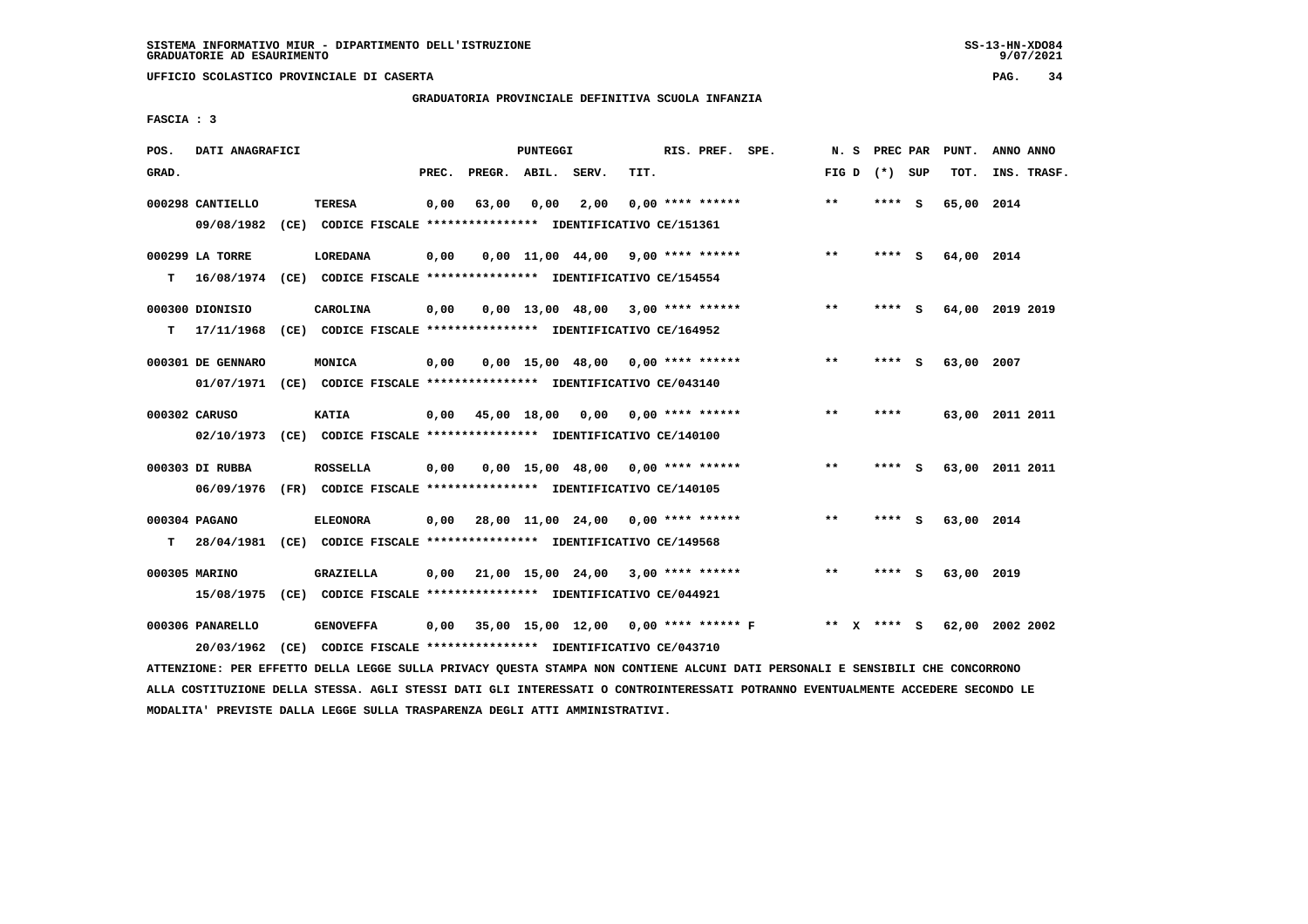**UFFICIO SCOLASTICO PROVINCIALE DI CASERTA PAG. 35**

# **GRADUATORIA PROVINCIALE DEFINITIVA SCUOLA INFANZIA**

 **FASCIA : 3**

| POS.              | DATI ANAGRAFICI               |      |                                                                                              |       |                                  | <b>PUNTEGGI</b> |                                     |      | RIS. PREF. SPE.    | N.S   | PREC PAR |     | PUNT.      | ANNO ANNO       |
|-------------------|-------------------------------|------|----------------------------------------------------------------------------------------------|-------|----------------------------------|-----------------|-------------------------------------|------|--------------------|-------|----------|-----|------------|-----------------|
| GRAD.             |                               |      |                                                                                              | PREC. | PREGR. ABIL.                     |                 | SERV.                               | TIT. |                    | FIG D | (*) SUP  |     | TOT.       | INS. TRASF.     |
|                   | 000307 DE LUCIA               |      | MARIAROSARIA<br>26/04/1974 (CE) CODICE FISCALE *************** IDENTIFICATIVO CE/044121      | 0,00  |                                  | 48,00 14,00     | 0,00                                |      | $0.00$ **** ****** | **    | **** S   |     | 62,00      | 2002            |
| 000308 SESSA<br>т | 20/01/1966                    |      | MADDALENA<br>(CE) CODICE FISCALE **************** IDENTIFICATIVO CE/152219                   | 0,00  |                                  |                 | 36,00 14,00 12,00 0,00 **** ******  |      |                    | $**$  | ****     |     | 62,00 2014 |                 |
| T.                | 000309 CAPASSO<br>27/04/1980  |      | MARIAROSARIA<br>(CE) CODICE FISCALE **************** IDENTIFICATIVO CE/164662                | 0,00  | 13,00                            |                 | $0,00$ 48,00 0,00 **** ******       |      |                    | $***$ | **** S   |     |            | 61,00 2019 2019 |
|                   | 000310 PALMIERO<br>04/04/1970 |      | <b>GIUSEPPINA</b><br>(CE) CODICE FISCALE **************** IDENTIFICATIVO CE/043563           | 0,00  |                                  |                 | 45,00 15,00 0,00 0,00 **** ******   |      |                    | $* *$ | ****     | - S | 60,00      | 2007            |
|                   | 000311 D'ANGELO               |      | <b>ROBERTA</b><br>09/11/1973 (CE) CODICE FISCALE *************** IDENTIFICATIVO CE/164681    | 0,00  |                                  |                 | 36,00 14,00 10,00 0,00 **** ******  |      |                    | $* *$ | ****     | - S |            | 60,00 2019 2019 |
| т                 | 000312 DI CATERINO            |      | <b>ANITA</b><br>08/08/1972 (CE) CODICE FISCALE **************** IDENTIFICATIVO CE/154613     | 0,00  | 11,00                            |                 | $0,00$ 48,00 0,00 **** ******       |      |                    | $**$  | **** S   |     | 59,00 2014 |                 |
|                   | 000313 FRATTOLILLO            |      | <b>ANTONIETTA</b><br>15/02/1958 (CE) CODICE FISCALE *************** IDENTIFICATIVO CE/026013 |       | $0.00 \t 43.00 \t 15.00 \t 0.00$ |                 |                                     |      | $0.00$ **** ****** | $***$ | **** S   |     | 58,00 2000 |                 |
|                   | 000314 STARACE                |      | <b>CATERINA</b><br>27/01/1967 (CE) CODICE FISCALE *************** IDENTIFICATIVO CE/045399   | 0,00  |                                  |                 | 42,00 15,00 0,00 1,00 **** ******   |      |                    | $***$ | ****     | - S | 58,00 2019 |                 |
|                   | 000315 ABITINO<br>01/06/1967  | (EE) | CLAUDIA ELIZA<br>CODICE FISCALE **************** IDENTIFICATIVO CE/043407                    | 0.00  |                                  |                 | $6,00$ 15,00 36,00 0,00 **** ****** |      |                    | $***$ | ****     | - S | 57,00 2014 |                 |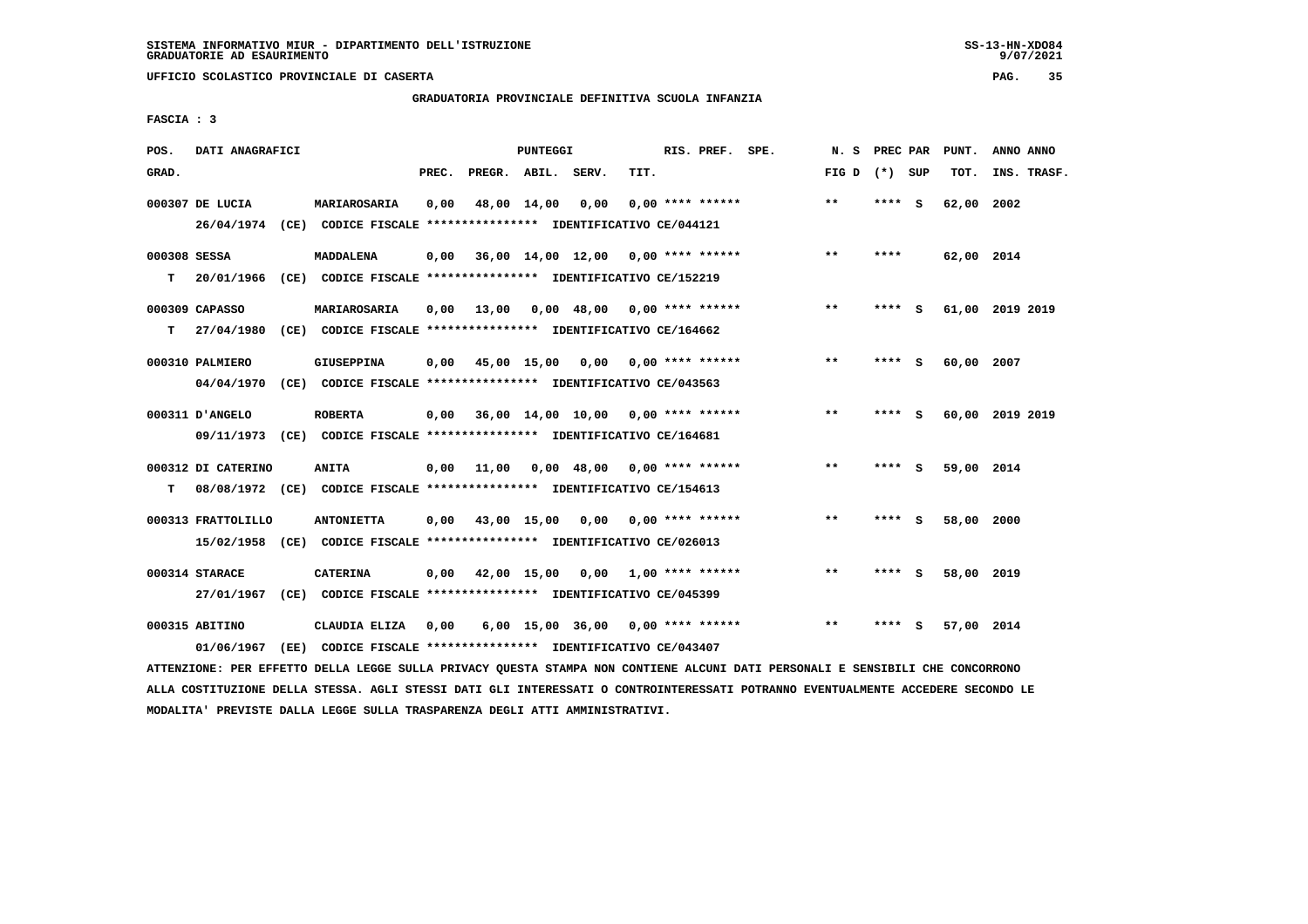**UFFICIO SCOLASTICO PROVINCIALE DI CASERTA PAG. 36**

#### **GRADUATORIA PROVINCIALE DEFINITIVA SCUOLA INFANZIA**

 **FASCIA : 3**

| POS.        | DATI ANAGRAFICI                                                         |                   |       |                               | PUNTEGGI |                                           |      | RIS. PREF. SPE.                 |                 | N. S PREC PAR |          | PUNT.           | ANNO ANNO |             |
|-------------|-------------------------------------------------------------------------|-------------------|-------|-------------------------------|----------|-------------------------------------------|------|---------------------------------|-----------------|---------------|----------|-----------------|-----------|-------------|
| GRAD.       |                                                                         |                   | PREC. | PREGR. ABIL. SERV.            |          |                                           | TIT. |                                 | FIG D $(*)$ SUP |               |          | тот.            |           | INS. TRASF. |
|             |                                                                         |                   |       |                               |          |                                           |      |                                 |                 |               |          |                 |           |             |
|             | 000316 LOMBARDO                                                         | MARIA             | 0,00  |                               |          | $0,00 \quad 14,00 \quad 36,00$            |      | 6,00 **** ******                | **              | $***$ S       |          | 56,00 2007      |           |             |
|             | 19/01/1962 (CE) CODICE FISCALE *************** IDENTIFICATIVO CE/042840 |                   |       |                               |          |                                           |      |                                 |                 |               |          |                 |           |             |
|             | 000317 IODICE                                                           | PATRIZIA          | 0,00  |                               |          | 38,00 15,00 0,00                          |      | $3,00$ **** ******              | **              | $***$ S       |          | 56,00 2019 2005 |           |             |
|             |                                                                         |                   |       |                               |          |                                           |      |                                 |                 |               |          |                 |           |             |
|             | 12/03/1976 (CE) CODICE FISCALE *************** IDENTIFICATIVO CE/054912 |                   |       |                               |          |                                           |      |                                 |                 |               |          |                 |           |             |
|             | 000318 BARBATO                                                          | <b>TERESA</b>     | 0,00  |                               |          | $0,00$ 16,00 26,00 13,00 **** ******      |      |                                 | $***$           | $***$ S       |          | 55,00 2014      |           |             |
| т           | 22/05/1982 (PD) CODICE FISCALE *************** IDENTIFICATIVO CE/150078 |                   |       |                               |          |                                           |      |                                 |                 |               |          |                 |           |             |
|             |                                                                         |                   |       |                               |          |                                           |      |                                 |                 |               |          |                 |           |             |
|             | 000319 ESPOSITO MARROCC MICHELA                                         |                   |       |                               |          | $0,00$ 16,00 15,00 24,00 0,00 **** ****** |      |                                 | $***$           | **** S        |          | 55,00 2019 2019 |           |             |
|             | 26/01/1961 (CE) CODICE FISCALE *************** IDENTIFICATIVO CE/164766 |                   |       |                               |          |                                           |      |                                 |                 |               |          |                 |           |             |
|             |                                                                         |                   |       |                               |          |                                           |      |                                 |                 |               |          |                 |           |             |
|             | 000320 MARRANDINO                                                       | <b>MARIA</b>      |       | $0.00$ 39,00 15,00            |          |                                           |      | $0.00$ $0.00$ $***$ **** ****** | **              | ****          | <b>S</b> | 54,00 2002      |           |             |
|             | 08/05/1966 (CE) CODICE FISCALE *************** IDENTIFICATIVO CE/044735 |                   |       |                               |          |                                           |      |                                 |                 |               |          |                 |           |             |
|             |                                                                         |                   |       |                               |          |                                           |      |                                 |                 |               |          |                 |           |             |
|             | 000321 PRINCIPE                                                         | CARMELA           |       |                               |          | $0.00$ 39.00 15.00 0.00 0.00 **** ******  |      |                                 | $***$           | **** S        |          | 54,00 2014      |           |             |
|             | 29/05/1968 (NA) CODICE FISCALE *************** IDENTIFICATIVO CE/045708 |                   |       |                               |          |                                           |      |                                 |                 |               |          |                 |           |             |
|             | 000322 VERONA                                                           | <b>VERA</b>       |       | $0,00$ $30,00$ $16,00$ $2,00$ |          |                                           |      | $6.00$ **** ******              | **              | **** S        |          | 54,00 2014      |           |             |
|             |                                                                         |                   |       |                               |          |                                           |      |                                 |                 |               |          |                 |           |             |
|             | 09/12/1974 (CE) CODICE FISCALE *************** IDENTIFICATIVO CE/043411 |                   |       |                               |          |                                           |      |                                 |                 |               |          |                 |           |             |
| 000323 PUCA |                                                                         | <b>IMMACOLATA</b> | 0,00  | 54,00                         | 0.00     | 0.00                                      |      | $0.00$ **** ******              | $* *$           | ****          | - S      | 54,00 2014      |           |             |
| т           | 18/07/1981 (TO) CODICE FISCALE *************** IDENTIFICATIVO CE/152024 |                   |       |                               |          |                                           |      |                                 |                 |               |          |                 |           |             |
|             |                                                                         |                   |       |                               |          |                                           |      |                                 |                 |               |          |                 |           |             |
|             | 000324 CIARAMELLA                                                       | <b>ROSA</b>       | 0,00  |                               |          | 39,00 15,00 0,00                          |      | $0.00$ **** ******              | $* *$           | ****          | s        | 54,00 2019      |           |             |
|             | 03/09/1964 (CE) CODICE FISCALE *************** IDENTIFICATIVO CE/043667 |                   |       |                               |          |                                           |      |                                 |                 |               |          |                 |           |             |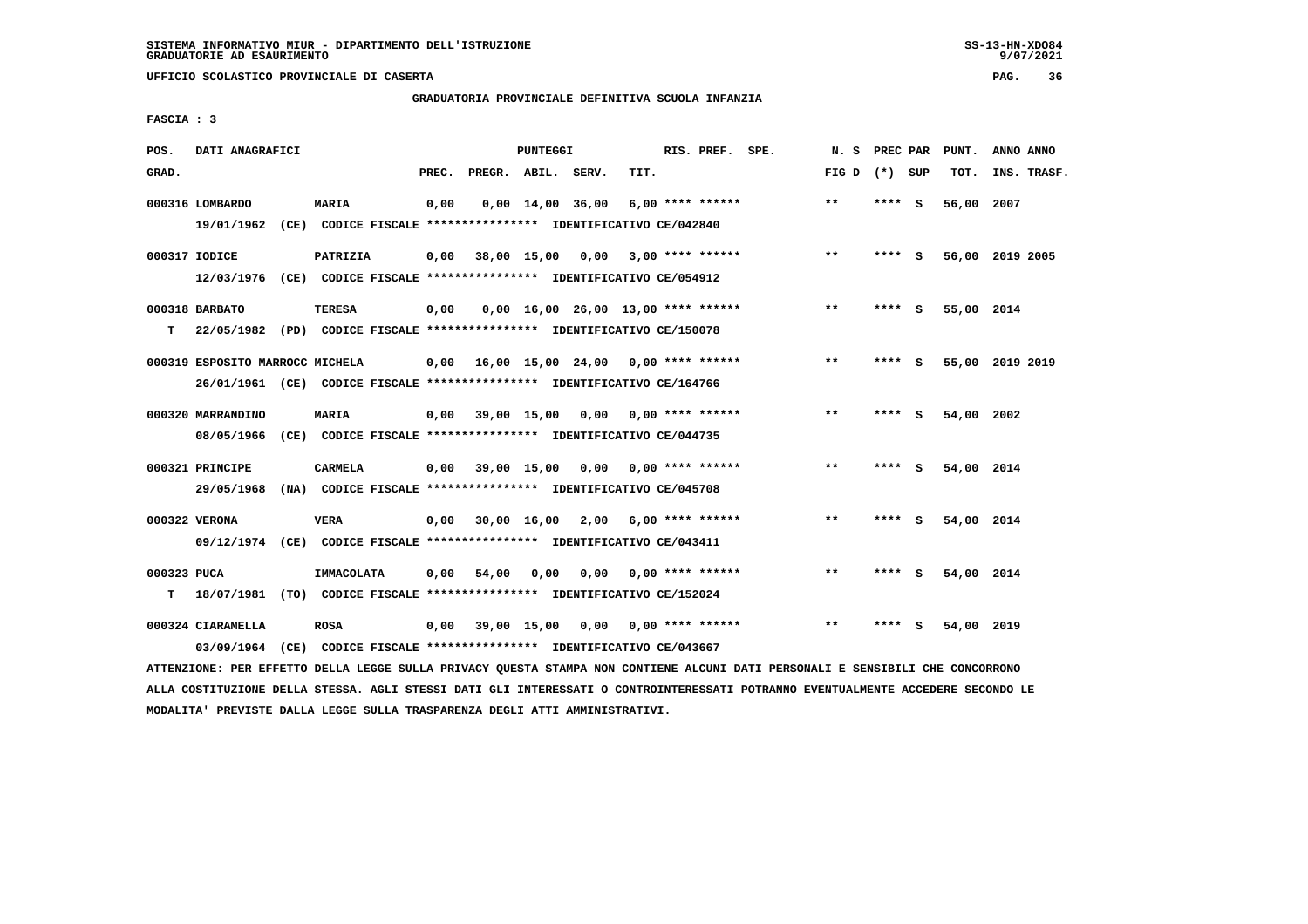**UFFICIO SCOLASTICO PROVINCIALE DI CASERTA PAG. 37**

# **GRADUATORIA PROVINCIALE DEFINITIVA SCUOLA INFANZIA**

 **FASCIA : 3**

| POS.             | DATI ANAGRAFICI                |                                                                                                |       |                    | PUNTEGGI |                                          |      | RIS. PREF. SPE.    | N.S             | PREC PAR |   | PUNT.      | ANNO ANNO       |
|------------------|--------------------------------|------------------------------------------------------------------------------------------------|-------|--------------------|----------|------------------------------------------|------|--------------------|-----------------|----------|---|------------|-----------------|
| GRAD.            |                                |                                                                                                | PREC. | PREGR. ABIL. SERV. |          |                                          | TIT. |                    | FIG D $(*)$ SUP |          |   | TOT.       | INS. TRASF.     |
| т                | 000325 IODICE<br>12/08/1977    | <b>GIOVANNA</b><br>(CE) CODICE FISCALE **************** IDENTIFICATIVO CE/154735               | 0,00  |                    |          | $0,00$ 13,00 34,00                       |      | $6,00$ **** ****** | $* *$           | **** S   |   | 53,00 2014 |                 |
| т                | 000326 TROVELLO<br>19/12/1963  | <b>CATERINA</b><br>(CE) CODICE FISCALE **************** IDENTIFICATIVO CE/163599               | 0,00  |                    |          | 42,00 11,00 0,00 0,00 **** ******        |      |                    | $* *$           | **** S   |   | 53,00 2019 |                 |
|                  | 000327 IANNELLI<br>28/07/1977  | LAURA BEATRIC<br>(RG) CODICE FISCALE **************** IDENTIFICATIVO CE/022626                 |       |                    |          | $0,00$ 38,00 14,00 0,00 0,00 **** ****** |      |                    | $***$           | **** S   |   | 52,00 2000 |                 |
|                  | 000328 TARANTINO<br>12/03/1973 | MARZIA<br>(NO) CODICE FISCALE **************** IDENTIFICATIVO CE/056104                        |       |                    |          | $0,00$ 32,00 18,00 2,00 0,00 **** ****** |      |                    | $* *$           | ****     | s | 52,00 2007 |                 |
| 000329 CORE<br>т |                                | <b>MARIAANGELA</b><br>09/05/1977 (CE) CODICE FISCALE **************** IDENTIFICATIVO CE/154141 | 0,00  |                    |          | $0,00$ 16,00 36,00 0,00 **** ******      |      |                    | $***$           | **** S   |   | 52,00 2014 |                 |
|                  | 000330 BATTISEGOLA             | ORNELLA<br>15/07/1966 (CE) CODICE FISCALE *************** IDENTIFICATIVO CE/045133             | 0,00  |                    |          | 2,00 15,00 26,00 9,00 **** ****** DE     |      |                    | $***$           | **** S   |   | 52,00 2019 |                 |
|                  | 000331 COLELLA                 | ANNA<br>16/07/1959 (CE) CODICE FISCALE *************** IDENTIFICATIVO CE/025268                |       |                    |          | 0,00 36,00 15,00 0,00 0,00 **** ****** F |      |                    | $**$            | **** S   |   | 51,00 2000 |                 |
|                  | 000332 ESPOSITO<br>16/11/1978  | <b>TAMARA</b><br>(NA) CODICE FISCALE *************** IDENTIFICATIVO CE/053514                  | 0,00  |                    |          | $0,00$ 15,00 30,00 6,00 **** ******      |      |                    | $* *$           | **** S   |   | 51,00 2014 |                 |
| 000333 SORBO     | 16/02/1978                     | TERESA<br>(CE) CODICE FISCALE **************** IDENTIFICATIVO CE/057277                        | 0,00  |                    |          | 36,00 15,00 0,00 0,00 **** ****** D      |      |                    | $***$           |          | s |            | 51,00 2019 2007 |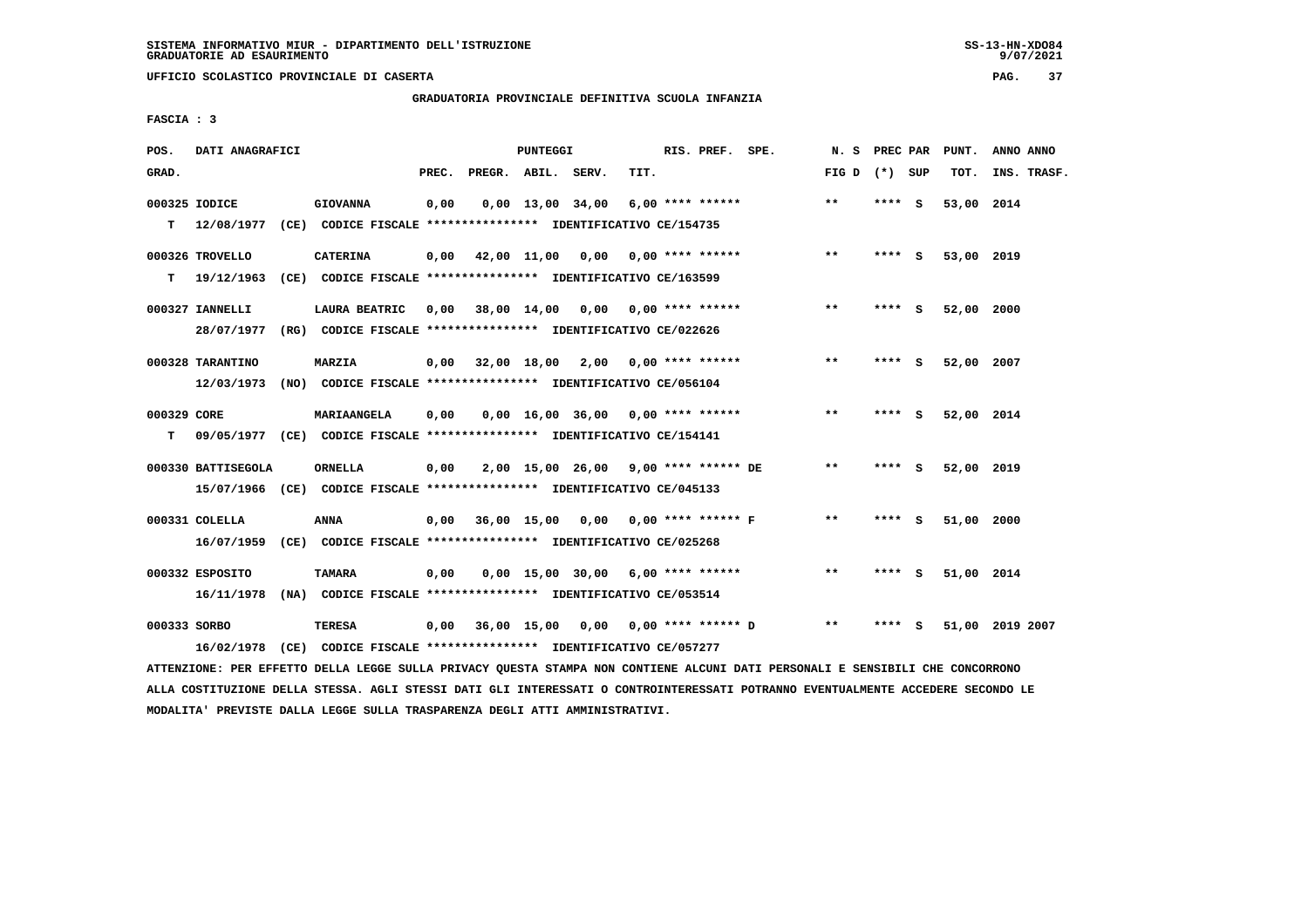## **GRADUATORIA PROVINCIALE DEFINITIVA SCUOLA INFANZIA**

 **FASCIA : 3**

| POS.         | DATI ANAGRAFICI    |                                                                         |       |                    | PUNTEGGI |                                            |      | RIS. PREF. SPE.    |                                      | N. S      | PREC PAR |     | PUNT.           | ANNO ANNO |             |
|--------------|--------------------|-------------------------------------------------------------------------|-------|--------------------|----------|--------------------------------------------|------|--------------------|--------------------------------------|-----------|----------|-----|-----------------|-----------|-------------|
| GRAD.        |                    |                                                                         | PREC. | PREGR. ABIL. SERV. |          |                                            | TIT. |                    |                                      | FIG D     | (*) SUP  |     | TOT.            |           | INS. TRASF. |
|              | 000334 VERRENGIA   | <b>ANNARITA</b>                                                         | 0,00  | 15,00              |          | $0,00$ 36,00                               |      | 0,00 **** ****** D |                                      | $***$     | $***$ S  |     | 51,00 2019 2019 |           |             |
| T.           | 08/11/1982         | (LT) CODICE FISCALE **************** IDENTIFICATIVO CE/164683           |       |                    |          |                                            |      |                    |                                      |           |          |     |                 |           |             |
|              | 000335 MITRANO     | <b>ROSA</b>                                                             | 0,00  |                    |          | 36,00 15,00 0,00 0,00 **** ******          |      |                    |                                      | $***$     | $***$ S  |     | 51,00 2019 2019 |           |             |
|              | 19/08/1970         | (CE) CODICE FISCALE **************** IDENTIFICATIVO CE/164804           |       |                    |          |                                            |      |                    |                                      |           |          |     |                 |           |             |
|              | 000336 TORROMEO    | CONCETTINA                                                              |       |                    |          | $0,00$ 36,00 12,00 2,00 0,00 **** ******   |      |                    |                                      | $***$     | **** S   |     | 50,00 2019      |           |             |
|              |                    | 08/04/1963 (CE) CODICE FISCALE *************** IDENTIFICATIVO CE/057433 |       |                    |          |                                            |      |                    |                                      |           |          |     |                 |           |             |
|              | 000337 DE DOMENICO | GRAZIELLA                                                               | 0,00  |                    |          |                                            |      |                    | 34,00 15,00 0,00 0,00 **** ****** EF | ** x **** |          |     | 49,00 2000      |           |             |
|              |                    | 23/07/1967 (CE) CODICE FISCALE *************** IDENTIFICATIVO CE/026110 |       |                    |          |                                            |      |                    |                                      |           |          |     |                 |           |             |
|              | 000338 MARTUCCI    | <b>MARIA</b>                                                            | 0,00  |                    |          | $0.00$ 15.00 31.00 3.00 **** ******        |      |                    |                                      | $* *$     | **** S   |     | 49,00 2014      |           |             |
| т            | 23/09/1965         | (CE) CODICE FISCALE **************** IDENTIFICATIVO CE/160279           |       |                    |          |                                            |      |                    |                                      |           |          |     |                 |           |             |
| 000339 PESCE |                    | IDA                                                                     | 0,00  |                    |          | 26,00 16,00 0,00 7,00 **** ******          |      |                    |                                      | $***$     | **** S   |     | 49,00 2019 2019 |           |             |
|              |                    | 27/06/1978 (CE) CODICE FISCALE *************** IDENTIFICATIVO CE/164974 |       |                    |          |                                            |      |                    |                                      |           |          |     |                 |           |             |
|              |                    |                                                                         |       |                    |          |                                            |      |                    |                                      |           |          |     |                 |           |             |
| 000340 VIOLA |                    | MADDALENA                                                               |       |                    |          | $0,00$ 32,00 16,00 0,00 0,00 **** ****** F |      |                    |                                      | $* *$     | **** S   |     | 48,00 2000      |           |             |
|              | 05/09/1960         | (CE) CODICE FISCALE **************** IDENTIFICATIVO CE/026638           |       |                    |          |                                            |      |                    |                                      |           |          |     |                 |           |             |
|              | 000341 PRISCO      | <b>ANTONELLA</b>                                                        | 0,00  | 19,00              |          | $0,00$ 26,00 3,00 **** ******              |      |                    |                                      | $* *$     | **** S   |     | 48,00 2014      |           |             |
| т            | 05/05/1976         | (CE) CODICE FISCALE *************** IDENTIFICATIVO CE/150334            |       |                    |          |                                            |      |                    |                                      |           |          |     |                 |           |             |
|              | 000342 BELLOPEDE   | <b>MARIA</b>                                                            | 0,00  | 16,00              |          | $0,00$ 32,00 0,00 **** ******              |      |                    |                                      | $* *$     | ****     | - S | 48,00 2014      |           |             |
| т            | 25/06/1979         | (CE) CODICE FISCALE **************** IDENTIFICATIVO CE/146589           |       |                    |          |                                            |      |                    |                                      |           |          |     |                 |           |             |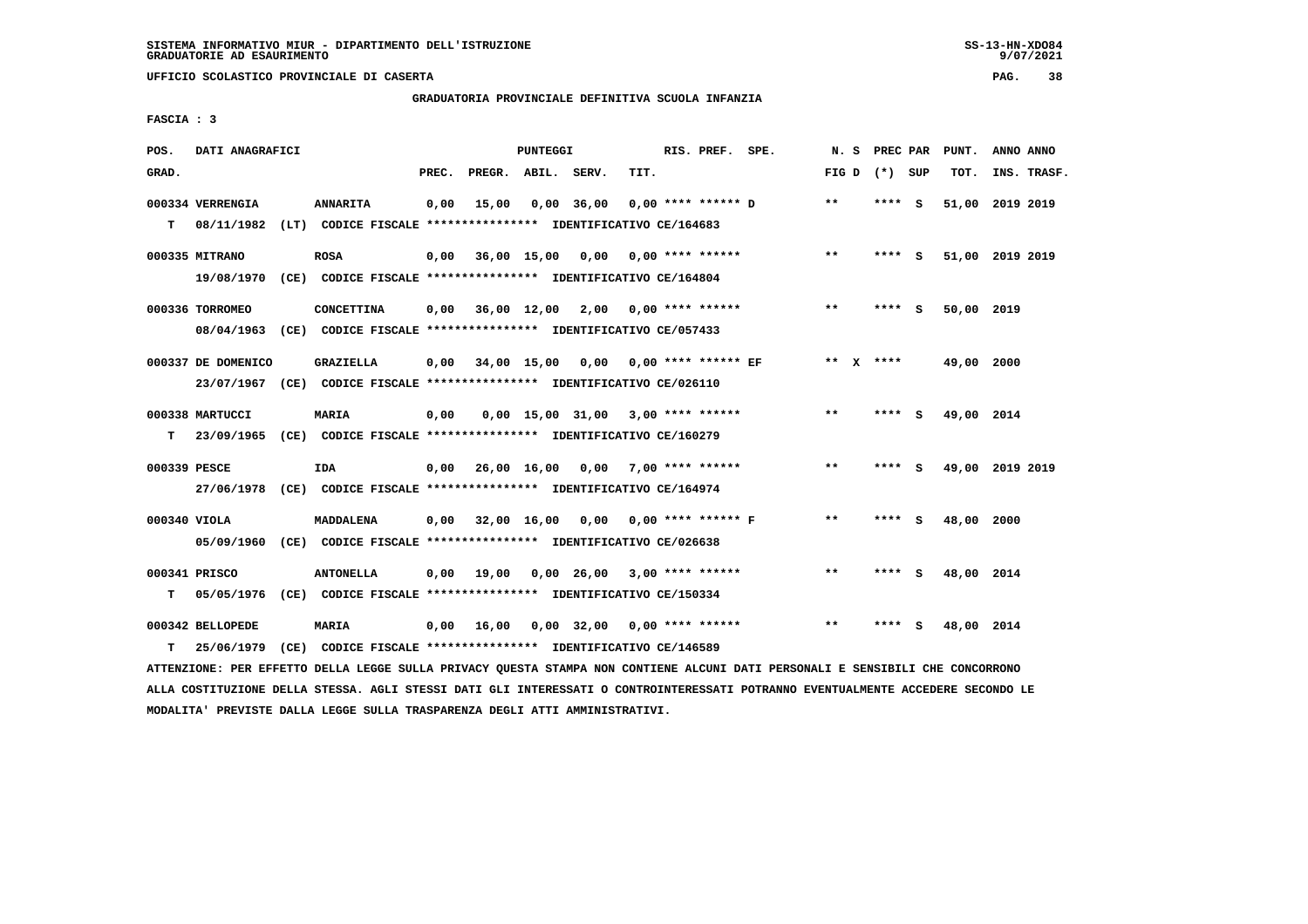#### **GRADUATORIA PROVINCIALE DEFINITIVA SCUOLA INFANZIA**

 **FASCIA : 3**

| POS.  | DATI ANAGRAFICI  |                                                                                                                               |       |                    | PUNTEGGI |                                           |      | RIS. PREF. SPE. |                                          |                   |        | N. S PREC PAR PUNT. | ANNO ANNO       |
|-------|------------------|-------------------------------------------------------------------------------------------------------------------------------|-------|--------------------|----------|-------------------------------------------|------|-----------------|------------------------------------------|-------------------|--------|---------------------|-----------------|
| GRAD. |                  |                                                                                                                               | PREC. | PREGR. ABIL. SERV. |          |                                           | TIT. |                 |                                          | FIG $D$ $(*)$ SUP |        | TOT.                | INS. TRASF.     |
|       | 000343 MARINO    | <b>ADDOLORATA</b>                                                                                                             | 0,00  |                    |          | 13,00 11,00 24,00 0,00 **** ******        |      |                 |                                          | $**$              | **** S | 48,00 2014          |                 |
|       | $T = 07/06/1973$ | (CE) CODICE FISCALE **************** IDENTIFICATIVO CE/154258                                                                 |       |                    |          |                                           |      |                 |                                          |                   |        |                     |                 |
|       | 000344 MEZZACAPO | <b>STEFANIA</b>                                                                                                               | 0,00  |                    |          | 14,00 0,00 30,00 3,00 **** ******         |      |                 |                                          | $* *$             | **** S | 47,00 2014          |                 |
|       | $T = 11/07/1981$ | (CE) CODICE FISCALE **************** IDENTIFICATIVO CE/151879                                                                 |       |                    |          |                                           |      |                 |                                          |                   |        |                     |                 |
|       | 000345 CRISTIANO | <b>ANNUNZIATA</b>                                                                                                             | 0,00  |                    |          | 7,00 15,00 18,00 6,00 **** ****** F       |      |                 |                                          | $\star\star$      | **** S | 46,00 2000          |                 |
|       |                  | 25/03/1965 (CE) CODICE FISCALE *************** IDENTIFICATIVO CE/023381                                                       |       |                    |          |                                           |      |                 |                                          |                   |        |                     |                 |
|       |                  |                                                                                                                               |       |                    |          |                                           |      |                 |                                          | $**$              |        |                     |                 |
|       | 000346 PICCOLO   | <b>MARIA</b><br>T 25/03/1983 (CE) CODICE FISCALE *************** IDENTIFICATIVO CE/164998                                     | 0,00  |                    |          | $0,00$ 14,00 32,00 0,00 **** ******       |      |                 |                                          |                   | **** S | 46,00 2019          |                 |
|       |                  |                                                                                                                               |       |                    |          |                                           |      |                 |                                          |                   |        |                     |                 |
|       | 000347 GOLINO    | <b>FRANCESCA</b>                                                                                                              |       |                    |          |                                           |      |                 | 0,00 30,00 15,00 0,00 0,00 **** ****** F | $***$             | **** S | 45,00 2000          |                 |
|       |                  | 16/04/1964 (CE) CODICE FISCALE *************** IDENTIFICATIVO CE/022215                                                       |       |                    |          |                                           |      |                 |                                          |                   |        |                     |                 |
|       | 000348 COVIELLO  | <b>GIUSEPPINA</b>                                                                                                             | 0,00  |                    |          | 30,00 15,00 0,00 0,00 **** ******         |      |                 |                                          | $***$             | **** S |                     | 45,00 2004 2004 |
|       |                  | 04/02/1973 (CE) CODICE FISCALE *************** IDENTIFICATIVO CE/050266                                                       |       |                    |          |                                           |      |                 |                                          |                   |        |                     |                 |
|       | 000349 LA GRECA  | LUISA ELVIRA                                                                                                                  | 0,00  |                    |          | 8,00 15,00 22,00 0,00 **** ******         |      |                 |                                          | $***$             | **** S |                     | 45,00 2019 2019 |
|       |                  | 10/07/1971 (PA) CODICE FISCALE *************** IDENTIFICATIVO CE/164632                                                       |       |                    |          |                                           |      |                 |                                          |                   |        |                     |                 |
|       | 000350 PARILLO   | <b>GIOVANNA</b>                                                                                                               |       |                    |          | 0,00 29,00 15,00 0,00 0,00 **** ****** EF |      |                 |                                          | $***$             | **** S | 44,00               | 2000            |
|       |                  | 12/03/1964 (CE) CODICE FISCALE *************** IDENTIFICATIVO CE/025119                                                       |       |                    |          |                                           |      |                 |                                          |                   |        |                     |                 |
|       |                  |                                                                                                                               |       |                    |          |                                           |      |                 |                                          |                   |        |                     |                 |
|       | 000351 ROSATO    | <b>CATERINA</b>                                                                                                               |       |                    |          | $0,00$ 29,00 13,00 2,00 0,00 **** ******  |      |                 |                                          | $***$             | **** S | 44,00 2000          |                 |
|       |                  | 28/06/1967 (CE) CODICE FISCALE *************** IDENTIFICATIVO CE/020172                                                       |       |                    |          |                                           |      |                 |                                          |                   |        |                     |                 |
|       |                  | ATTENZIONE: PER EFFETTO DELLA LEGGE SULLA PRIVACY QUESTA STAMPA NON CONTIENE ALCUNI DATI PERSONALI E SENSIBILI CHE CONCORRONO |       |                    |          |                                           |      |                 |                                          |                   |        |                     |                 |

 **ALLA COSTITUZIONE DELLA STESSA. AGLI STESSI DATI GLI INTERESSATI O CONTROINTERESSATI POTRANNO EVENTUALMENTE ACCEDERE SECONDO LE MODALITA' PREVISTE DALLA LEGGE SULLA TRASPARENZA DEGLI ATTI AMMINISTRATIVI.**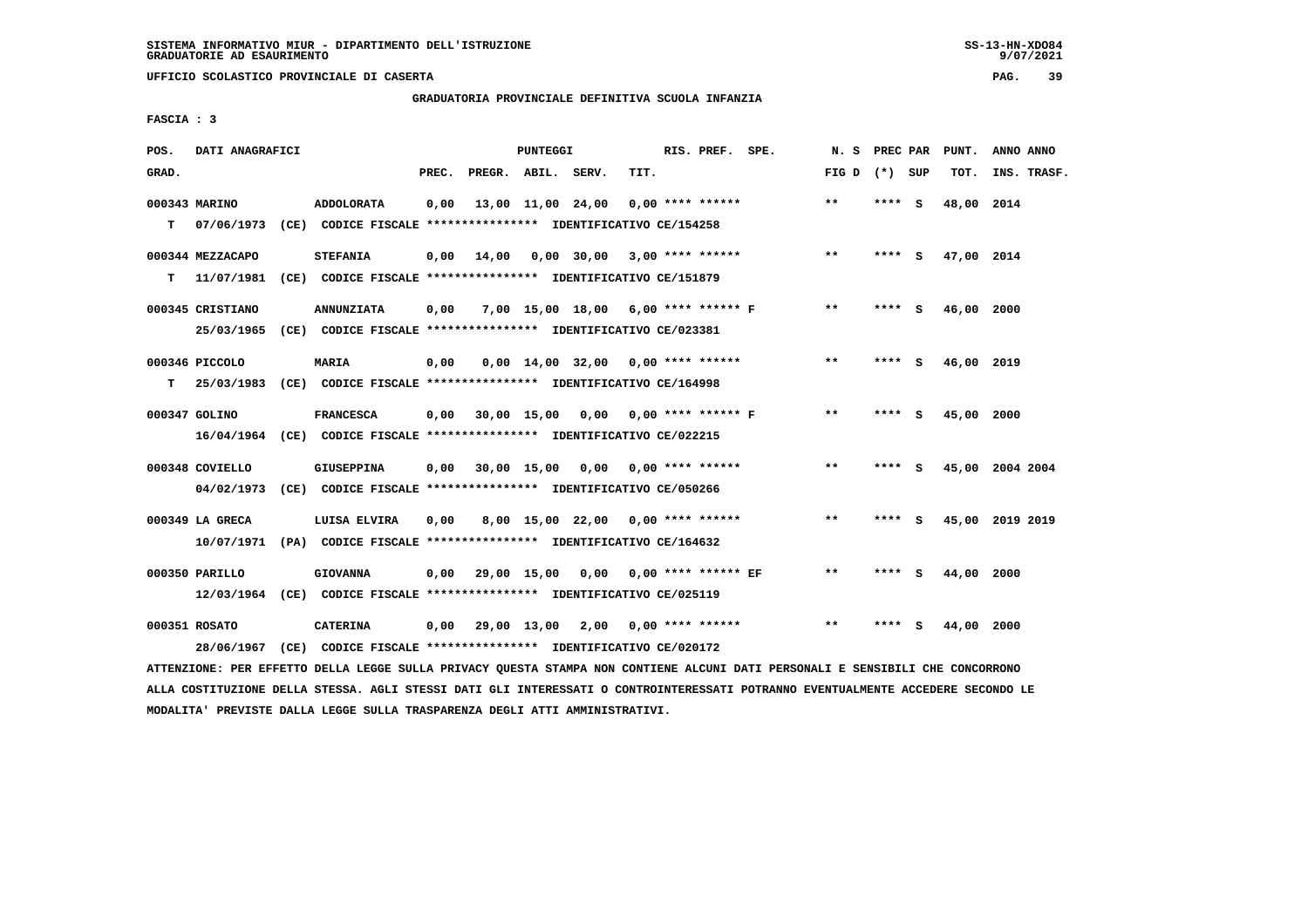# **GRADUATORIA PROVINCIALE DEFINITIVA SCUOLA INFANZIA**

 **FASCIA : 3**

| POS.         | DATI ANAGRAFICI                  |      |                                                                                            |       |                    | PUNTEGGI    |                                      |      | RIS. PREF. SPE.     | N.S             | PREC PAR |     | PUNT.      | ANNO ANNO       |
|--------------|----------------------------------|------|--------------------------------------------------------------------------------------------|-------|--------------------|-------------|--------------------------------------|------|---------------------|-----------------|----------|-----|------------|-----------------|
| GRAD.        |                                  |      |                                                                                            | PREC. | PREGR. ABIL. SERV. |             |                                      | TIT. |                     | FIG D $(*)$ SUP |          |     | TOT.       | INS. TRASF.     |
| 000352 VERDE | 23/03/1968                       |      | ANNA<br>(NA) CODICE FISCALE **************** IDENTIFICATIVO CE/054022                      | 0.00  |                    | 27,00 17,00 | 0.00                                 |      | $0.00$ **** ******  | $***$           | ****     |     | 44,00 2005 |                 |
|              | 000353 PETRELLA<br>27/04/1967    |      | <b>FILOMENA</b><br>(CE) CODICE FISCALE **************** IDENTIFICATIVO CE/164978           | 0,00  |                    |             | 22,00 16,00 0,00                     |      | 6,00 **** ****** EF | $\star\star$    | **** S   |     |            | 44,00 2019 2019 |
| 000354 MOSCA | 05/10/1983                       |      | <b>MARIA RAFFAEL</b><br>(CE) CODICE FISCALE **************** IDENTIFICATIVO CE/164891      | 0.00  | 25,00              |             | $0.00$ 13.00 6.00 **** ******        |      |                     | $***$           | ****     | - S |            | 44,00 2019 2019 |
| 000355 TEOLI |                                  |      | <b>EMILIANA</b><br>23/10/1974 (FR) CODICE FISCALE *************** IDENTIFICATIVO CE/164732 | 0,00  |                    |             | $4,00$ 16,00 21,00 3,00 **** ******  |      |                     | $***$           | **** S   |     |            | 44,00 2019 2019 |
|              | 000356 FARINA                    |      | <b>GIOVANNA</b><br>17/02/1974 (CE) CODICE FISCALE *************** IDENTIFICATIVO CE/042630 | 0,00  |                    | 27,00 16,00 | 0,00                                 |      | $0.00$ **** ******  | $* *$           | ****     | S   | 43,00 2002 |                 |
|              | 000357 CIFONE<br>05/07/1968      |      | <b>CATERINA</b><br>(CE) CODICE FISCALE *************** IDENTIFICATIVO CE/056975            | 0,00  |                    |             | 28,00 15,00 0,00 0,00 **** ******    |      |                     | $***$           | **** S   |     |            | 43,00 2014 2007 |
|              | 000358 PICCERILLO<br>14/03/1959  |      | <b>CATERINA</b><br>(CE) CODICE FISCALE **************** IDENTIFICATIVO CE/025157           | 0,00  |                    |             | 0,00 14,00 29,00                     |      | $0.00$ **** ******  | $**$            | ****     | - S | 43,00 2019 |                 |
|              | $000359$ PEZZELLA                |      | PAOLA MARIA R<br>29/11/1964 (CE) CODICE FISCALE *************** IDENTIFICATIVO CE/046114   | 0.00  |                    |             | 14,00 16,00 12,00 0,00 **** ****** F |      |                     | $* *$           | ****     | - S | 42.00 2007 |                 |
|              | 000360 DE PETRILLO<br>01/04/1976 | (CE) | <b>GIULIA</b><br>CODICE FISCALE **************** IDENTIFICATIVO CE/140031                  | 0,00  |                    |             | 11,00 15,00 16,00 0,00 **** ******   |      |                     | **              | ****     | S.  |            | 42,00 2011 2011 |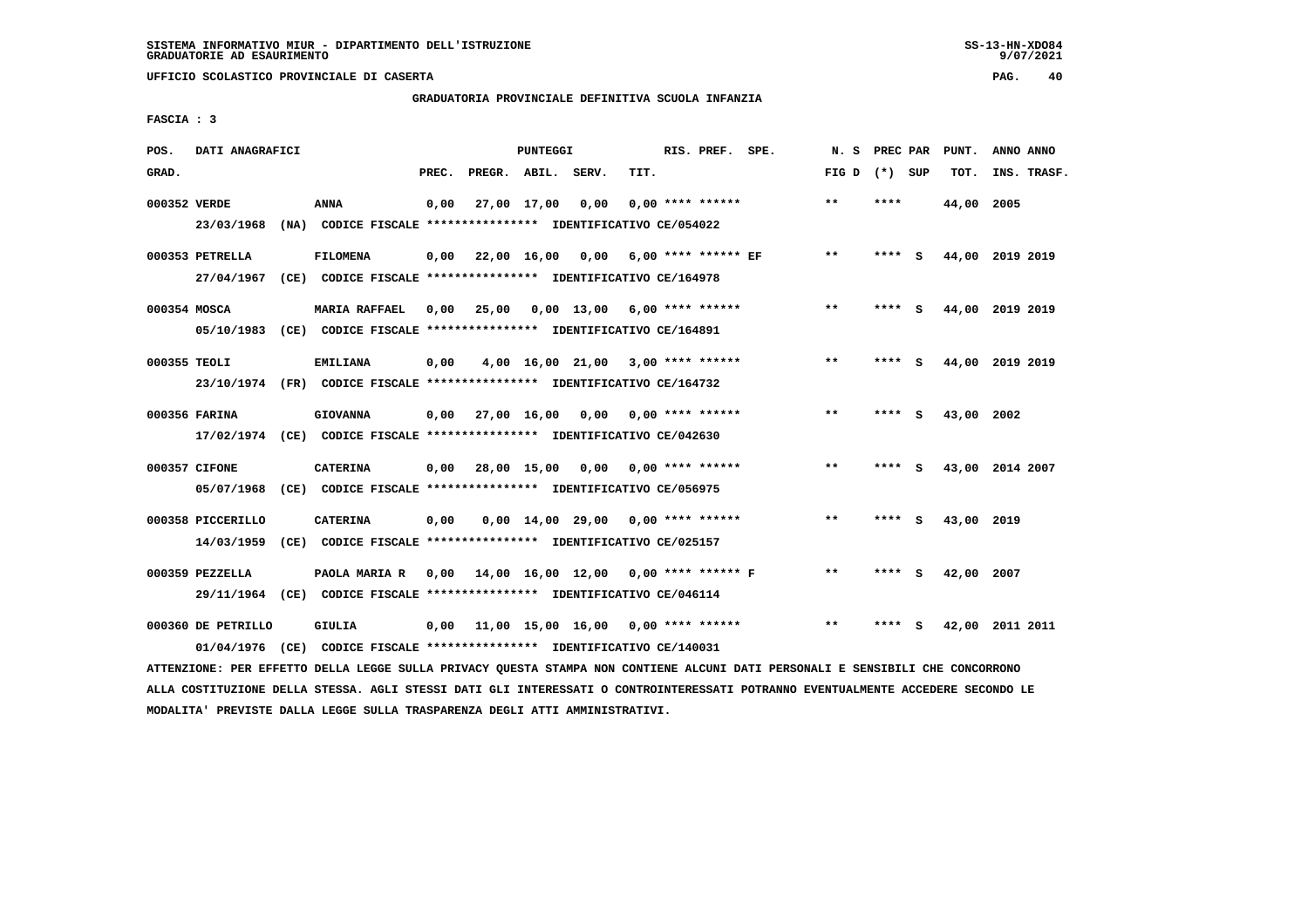## **GRADUATORIA PROVINCIALE DEFINITIVA SCUOLA INFANZIA**

 **FASCIA : 3**

| POS.  | DATI ANAGRAFICI     |                                                                                 |       |                                          | <b>PUNTEGGI</b> |                                     |      | RIS. PREF. SPE.           |                      | N. S PREC PAR   |         |     | PUNT.           | ANNO ANNO |             |
|-------|---------------------|---------------------------------------------------------------------------------|-------|------------------------------------------|-----------------|-------------------------------------|------|---------------------------|----------------------|-----------------|---------|-----|-----------------|-----------|-------------|
| GRAD. |                     |                                                                                 | PREC. | PREGR. ABIL. SERV.                       |                 |                                     | TIT. |                           |                      | FIG D $(*)$ SUP |         |     | тот.            |           | INS. TRASF. |
|       | 000361 TARTAGLIONE  | <b>MARIA GIUSEPP</b>                                                            | 0,00  |                                          | 30,00 12,00     | 0,00                                |      | $0.00$ **** ******        |                      | $***$           | **** S  |     | 42,00 2019 2019 |           |             |
|       |                     | 01/03/1972 (CE) CODICE FISCALE *************** IDENTIFICATIVO CE/164735         |       |                                          |                 |                                     |      |                           |                      |                 |         |     |                 |           |             |
|       | 000362 VERTALDI     | ZAIRA                                                                           |       | $0,00$ 21,00 16,00 4,00                  |                 |                                     |      | $0.00$ **** ******        |                      | $***$           | **** S  |     | 41,00 2007      |           |             |
|       |                     | 22/08/1974 (NA) CODICE FISCALE *************** IDENTIFICATIVO CE/044582         |       |                                          |                 |                                     |      |                           |                      |                 |         |     |                 |           |             |
|       | 000363 SCHIAVONE    | <b>ALFONSINA</b>                                                                |       | $0,00$ 24,00 17,00 0,00 0,00 **** ****** |                 |                                     |      |                           |                      | **              | $***$ S |     | 41,00 2007      |           |             |
|       |                     | 04/07/1980 (CE) CODICE FISCALE *************** IDENTIFICATIVO CE/046467         |       |                                          |                 |                                     |      |                           |                      |                 |         |     |                 |           |             |
|       | 000364 FRACCALVIERI | <b>ROSSELLA</b>                                                                 | 0,00  |                                          | 0,00 41,00      |                                     |      | $0,00$ $0,00$ **** ****** |                      | $* *$           | **** S  |     | 41,00 2019 2019 |           |             |
|       |                     | 27/03/1984 (BA) CODICE FISCALE *************** IDENTIFICATIVO CE/164762         |       |                                          |                 |                                     |      |                           |                      |                 |         |     |                 |           |             |
|       | 000365 MINOPOLI     | <b>FRANCESCA</b>                                                                | 0,00  |                                          |                 | $0,00$ 16,00 16,00 9,00 **** ****** |      |                           |                      | **              | ****    | - S | 41,00 2019      |           |             |
|       |                     | 26/03/1980 (NA) CODICE FISCALE *************** IDENTIFICATIVO CE/057604         |       |                                          |                 |                                     |      |                           |                      |                 |         |     |                 |           |             |
|       | 000366 MORETTA      | <b>MARIA CONCETT</b>                                                            |       | $0.00$ $24.00$ $17.00$                   |                 |                                     |      | $0,00$ $0,00$ **** ****** |                      | $* *$           | **** S  |     | 41,00 2019      |           |             |
|       |                     | 27/07/1966 (CE) CODICE FISCALE *************** IDENTIFICATIVO CE/045713         |       |                                          |                 |                                     |      |                           |                      |                 |         |     |                 |           |             |
|       |                     |                                                                                 |       |                                          |                 |                                     |      |                           |                      | $***$           |         |     |                 |           |             |
|       | 000367 PIZZORUSSO   | ANNA<br>27/02/1961 (CE) CODICE FISCALE *************** IDENTIFICATIVO CE/046614 |       | 0,00 24,00 16,00 0,00                    |                 |                                     |      |                           | $0.00$ **** ****** E |                 | **** S  |     | 40,00 2002      |           |             |
|       |                     |                                                                                 |       |                                          |                 |                                     |      |                           |                      |                 |         |     |                 |           |             |
|       | 000368 COLUCCI      | <b>ROBERTA</b>                                                                  |       | $0,00$ 18,00 16,00 6,00                  |                 |                                     |      | 0,00 **** ******          |                      | $* *$           | $***$ S |     | 40,00 2007      |           |             |
|       |                     | 20/07/1966 (AO) CODICE FISCALE *************** IDENTIFICATIVO CE/026972         |       |                                          |                 |                                     |      |                           |                      |                 |         |     |                 |           |             |
|       | 000369 D'ORSI       | <b>DORIANA</b>                                                                  |       | 0.00 18.00                               |                 | $0.00$ 22.00 0.00 **** ******       |      |                           |                      | $* *$           | ****    | - S | 40,00 2014      |           |             |
| т     | 20/10/1983          | (CE) CODICE FISCALE **************** IDENTIFICATIVO CE/151163                   |       |                                          |                 |                                     |      |                           |                      |                 |         |     |                 |           |             |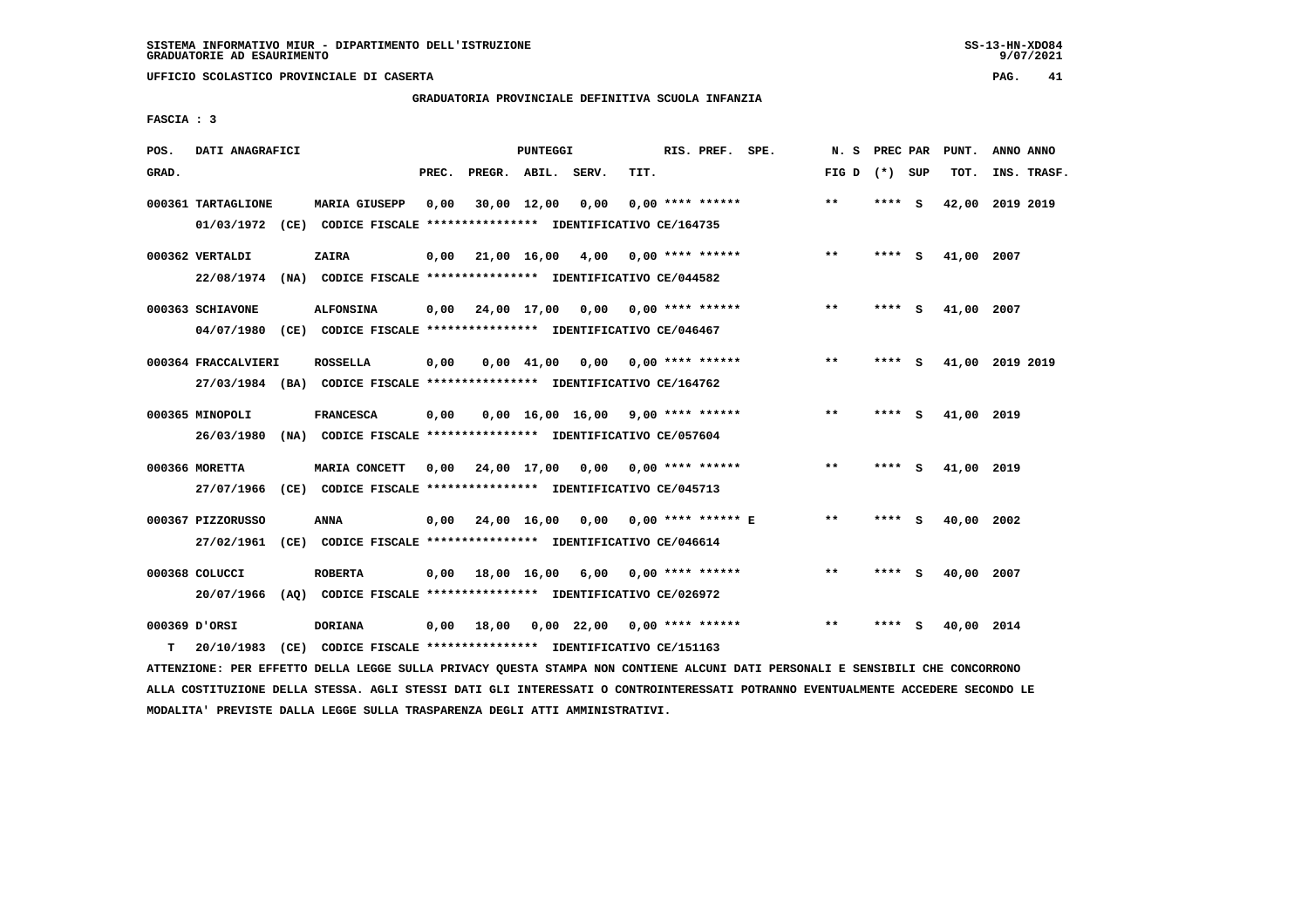**UFFICIO SCOLASTICO PROVINCIALE DI CASERTA PAG. 42**

#### **GRADUATORIA PROVINCIALE DEFINITIVA SCUOLA INFANZIA**

 **FASCIA : 3**

| POS.               | DATI ANAGRAFICI                |                                                                                                 |       |                                          | <b>PUNTEGGI</b> |                                     |      | RIS. PREF. SPE.    | N.S   | PREC PAR |     | PUNT.      | ANNO ANNO       |
|--------------------|--------------------------------|-------------------------------------------------------------------------------------------------|-------|------------------------------------------|-----------------|-------------------------------------|------|--------------------|-------|----------|-----|------------|-----------------|
| GRAD.              |                                |                                                                                                 | PREC. | PREGR. ABIL. SERV.                       |                 |                                     | TIT. |                    | FIG D | (*) SUP  |     | TOT.       | INS. TRASF.     |
| 000370 MARRA<br>T. |                                | <b>GIOVANNA</b><br>02/01/1977 (EE) CODICE FISCALE *************** IDENTIFICATIVO CE/148586      | 0,00  | 26,00                                    |                 | 0,00 14,00                          |      | 0,00 **** ******   | $* *$ | $***$ S  |     | 40,00 2014 |                 |
| т                  | 000371 CRISCI<br>25/07/1978    | LUCIA<br>(CE) CODICE FISCALE **************** IDENTIFICATIVO CE/164888                          | 0,00  | 25,00                                    |                 | $0,00$ $0,00$ $15,00$ **** ******   |      |                    | $* *$ | **** S   |     |            | 40,00 2019 2019 |
|                    | 000372 IODICE<br>08/11/1975    | <b>MARIA MADDALE</b><br>(CE) CODICE FISCALE *************** IDENTIFICATIVO CE/053998            | 0,00  | 22,00 18,00 0,00 0,00 **** ******        |                 |                                     |      |                    | $***$ | **** S   |     | 40,00 2019 |                 |
| 000373 RUSSO       |                                | <b>MARIA GIOVANN</b><br>11/01/1964 (CE) CODICE FISCALE *************** IDENTIFICATIVO CE/027226 | 0,00  |                                          |                 | 6,00 15,00 18,00 0,00 **** ****** F |      |                    | $**$  | ****     | s   | 39,00      | 2000            |
|                    | 000374 VENTRONE                | SILVIA<br>06/03/1968 (CE) CODICE FISCALE *************** IDENTIFICATIVO CE/045477               |       | 0,00 26,00 13,00 0,00 0,00 **** ****** E |                 |                                     |      |                    | $* *$ | ****     | - S | 39,00 2002 |                 |
|                    | 000375 MASTROIANNI             | <b>GIOVANNA</b><br>24/02/1976 (CE) CODICE FISCALE *************** IDENTIFICATIVO CE/057589      |       | $0,00$ 12,00 18,00 9,00 0,00 **** ****** |                 |                                     |      |                    | **    | **** S   |     | 39,00 2007 |                 |
| 000376 NOTO<br>т   | 04/11/1983                     | MARCELLA<br>(NA) CODICE FISCALE **************** IDENTIFICATIVO CE/150238                       | 0.00  | 37,00                                    |                 | $0,00$ 2,00                         |      | $0.00$ **** ****** | $* *$ | ****     | - S | 39,00 2014 |                 |
|                    | 000377 GIAOUINTO<br>26/05/1965 | IDA<br>(CE) CODICE FISCALE **************** IDENTIFICATIVO CE/042957                            | 0.00  |                                          |                 | $0.00$ 15.00 24.00 0.00 **** ****** |      |                    | $***$ | ****     | - S | 39,00 2019 |                 |
|                    | 000378 LAURITANO<br>29/08/1964 | ANGELA MARIA<br>(CE) CODICE FISCALE **************** IDENTIFICATIVO CE/022523                   | 0.00  | 24,00 14,00 0,00 0,00 **** ******        |                 |                                     |      |                    | $* *$ | ****     |     | 38,00 2000 |                 |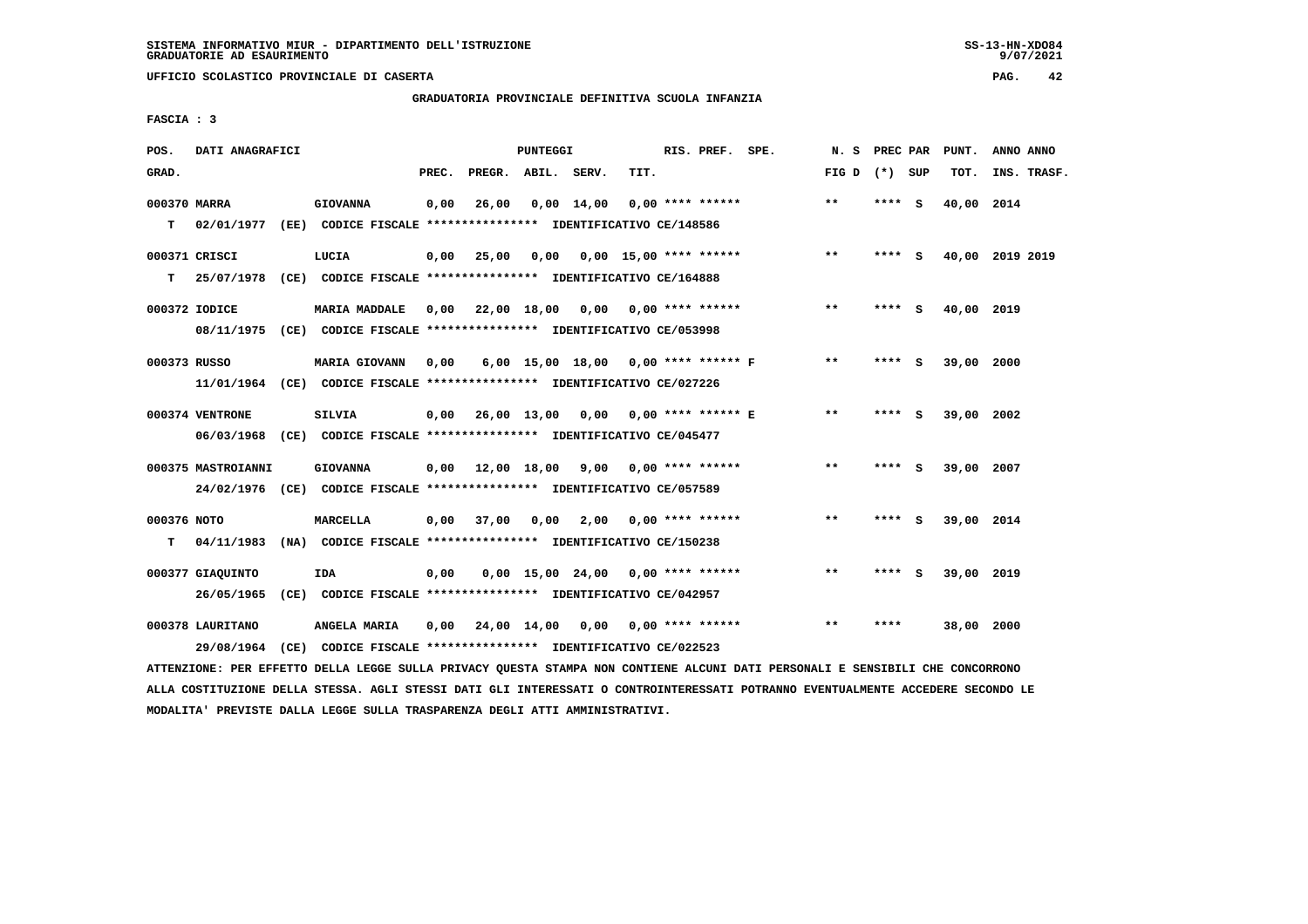# **GRADUATORIA PROVINCIALE DEFINITIVA SCUOLA INFANZIA**

 **FASCIA : 3**

| POS.  | DATI ANAGRAFICI  |                                                                          |       |                    | PUNTEGGI    |                                             |      | RIS. PREF. SPE.           |                    |       |                 | N. S PREC PAR PUNT. | ANNO ANNO       |
|-------|------------------|--------------------------------------------------------------------------|-------|--------------------|-------------|---------------------------------------------|------|---------------------------|--------------------|-------|-----------------|---------------------|-----------------|
| GRAD. |                  |                                                                          | PREC. | PREGR. ABIL. SERV. |             |                                             | TIT. |                           |                    |       | FIG D $(*)$ SUP | TOT.                | INS. TRASF.     |
|       | 000379 DE SORBO  | <b>FILOMENA</b>                                                          | 0,00  |                    | 20,00 16,00 | 2,00                                        |      | $0.00$ **** ******        |                    |       | ** $X$ **** S   | 38,00 2002          |                 |
|       | 21/01/1965       | (CE) CODICE FISCALE **************** IDENTIFICATIVO CE/023228            |       |                    |             |                                             |      |                           |                    |       |                 |                     |                 |
|       | 000380 DEL PRETE | <b>ELENA</b>                                                             | 0.00  |                    |             | 23,00 15,00 0,00 0,00 **** ******           |      |                           |                    | $***$ | $***$ S         |                     | 38,00 2014 2014 |
|       | 14/11/1978       | (CE) CODICE FISCALE **************** IDENTIFICATIVO CE/145219            |       |                    |             |                                             |      |                           |                    |       |                 |                     |                 |
|       | 000381 CRISPINO  | <b>ISABELLA</b>                                                          | 0,00  | 7,00               |             | $0,00$ 22,00 9,00 **** ****** D F           |      |                           |                    | $***$ | **** S          | 38,00 2014          |                 |
| т     |                  | 29/11/1962 (NA) CODICE FISCALE *************** IDENTIFICATIVO CE/154455  |       |                    |             |                                             |      |                           |                    |       |                 |                     |                 |
|       | 000382 DI NUZZO  | CARMELA                                                                  |       |                    |             | $0,00$ 12,00 11,00 12,00 3,00 **** ****** D |      |                           |                    | $* *$ | **** S          | 38,00 2014          |                 |
| т     |                  | 15/05/1983 (CE) CODICE FISCALE **************** IDENTIFICATIVO CE/158232 |       |                    |             |                                             |      |                           |                    |       |                 |                     |                 |
|       | 000383 PARENTE   | <b>ANTONIETTA</b>                                                        | 0,00  | 24,00 14,00        |             |                                             |      | $0,00$ $0,00$ **** ****** |                    | $**$  | **** S          |                     | 38,00 2019 2002 |
|       |                  | 23/10/1963 (CE) CODICE FISCALE *************** IDENTIFICATIVO CE/044353  |       |                    |             |                                             |      |                           |                    |       |                 |                     |                 |
|       | 000384 CORVINO   | <b>PAOLA</b>                                                             | 0,00  | 24,00 14,00 0,00   |             |                                             |      |                           | 0,00 **** ****** F | $**$  | **** S          | 38,00 2019          |                 |
|       |                  | 06/08/1959 (CE) CODICE FISCALE *************** IDENTIFICATIVO CE/026142  |       |                    |             |                                             |      |                           |                    |       |                 |                     |                 |
|       | 000385 FILOSA    | <b>ROSA</b>                                                              | 0,00  |                    |             | 14,00 15,00 8,00 0,00 **** ******           |      |                           |                    | $***$ | **** S          | 37,00 2007          |                 |
|       |                  | 01/03/1968 (CE) CODICE FISCALE *************** IDENTIFICATIVO CE/042912  |       |                    |             |                                             |      |                           |                    |       |                 |                     |                 |
|       | 000386 PALUMBO   | MARIA LUISA                                                              | 0,00  |                    |             | 8,00 15,00 14,00 0,00 **** ****** EF        |      |                           |                    | $***$ | **** S          |                     | 37,00 2011 2011 |
|       |                  | 11/12/1965 (CE) CODICE FISCALE *************** IDENTIFICATIVO CE/140171  |       |                    |             |                                             |      |                           |                    |       |                 |                     |                 |
|       | 000387 CASELLA   | <b>MARTA</b>                                                             | 0,00  | 21,00 16,00        |             | 0,00                                        |      | $0.00$ **** ******        |                    |       | ** x **** S     |                     | 37,00 2019 2007 |
|       | 06/11/1978       | (CE) CODICE FISCALE **************** IDENTIFICATIVO CE/056927            |       |                    |             |                                             |      |                           |                    |       |                 |                     |                 |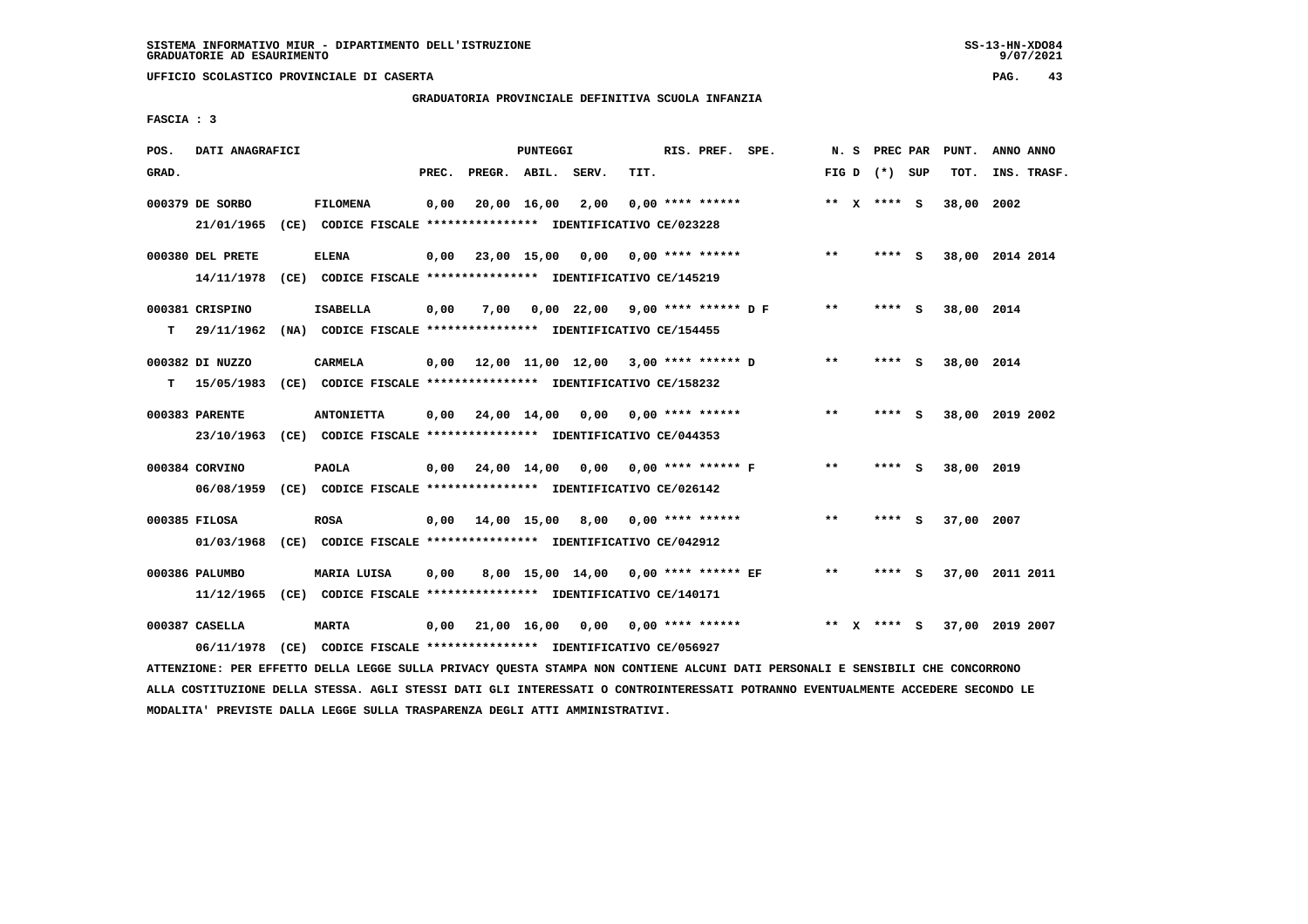## **GRADUATORIA PROVINCIALE DEFINITIVA SCUOLA INFANZIA**

 **FASCIA : 3**

| POS.         | DATI ANAGRAFICI    |                                                                                                                               |       |                    | <b>PUNTEGGI</b> |                                          |      | RIS. PREF. SPE.    |                                      |       | N. S PREC PAR   | PUNT.                  | ANNO ANNO |             |
|--------------|--------------------|-------------------------------------------------------------------------------------------------------------------------------|-------|--------------------|-----------------|------------------------------------------|------|--------------------|--------------------------------------|-------|-----------------|------------------------|-----------|-------------|
| GRAD.        |                    |                                                                                                                               | PREC. | PREGR. ABIL. SERV. |                 |                                          | TIT. |                    |                                      |       | FIG D $(*)$ SUP | тот.                   |           | INS. TRASF. |
|              | 000388 DELLA VALLE | <b>BERNARDETTA</b>                                                                                                            | 0,00  |                    |                 | 24,00 13,00 0,00                         |      | $0.00$ **** ****** |                                      | $***$ | $***$ S         | 37,00 2019 2019        |           |             |
|              |                    | 01/09/1970 (CE) CODICE FISCALE *************** IDENTIFICATIVO CE/164829                                                       |       |                    |                 |                                          |      |                    |                                      |       |                 |                        |           |             |
|              | 000389 STELLATO    | LUISA                                                                                                                         |       |                    |                 | $0,00$ 21,00 16,00 0,00 0,00 **** ****** |      |                    |                                      | $**$  | ****            | 37,00 2019             |           |             |
|              |                    | 10/12/1964 (CE) CODICE FISCALE *************** IDENTIFICATIVO CE/045178                                                       |       |                    |                 |                                          |      |                    |                                      |       |                 |                        |           |             |
|              | 000390 SPARACO     | <b>RACHELE</b>                                                                                                                |       |                    |                 | $0,00$ 16,00 12,00 0,00 9,00 **** ****** |      |                    |                                      | $* *$ | **** S          | 37,00 2019             |           |             |
|              |                    | 03/10/1963 (NA) CODICE FISCALE *************** IDENTIFICATIVO CE/045182                                                       |       |                    |                 |                                          |      |                    |                                      |       |                 |                        |           |             |
|              | 000391 TAMBURRINO  | LUCIA                                                                                                                         |       |                    |                 | 0,00 18,00 15,00 0,00 3,00 **** ****** F |      |                    |                                      | $* *$ | **** S          | 36,00 2002             |           |             |
|              |                    | 24/03/1973 (CE) CODICE FISCALE *************** IDENTIFICATIVO CE/045465                                                       |       |                    |                 |                                          |      |                    |                                      |       |                 |                        |           |             |
|              | 000392 CIARAMELLA  | <b>ROSA</b>                                                                                                                   | 0,00  |                    |                 |                                          |      |                    | 0,00 15,00 12,00 9,00 **** ****** D  | $***$ | **** S          | 36,00 2014             |           |             |
| т            |                    | 04/06/1978 (CE) CODICE FISCALE *************** IDENTIFICATIVO CE/148995                                                       |       |                    |                 |                                          |      |                    |                                      |       |                 |                        |           |             |
| 000393 GRECO |                    | ANNA                                                                                                                          | 0,00  |                    |                 | 9,00 15,00 12,00 0,00 **** ****** D      |      |                    |                                      | $***$ | **** S          | 36,00 2019 2019        |           |             |
|              |                    | 26/01/1965 (NA) CODICE FISCALE *************** IDENTIFICATIVO CE/164838                                                       |       |                    |                 |                                          |      |                    |                                      |       |                 |                        |           |             |
|              | 000394 CAPONE      | ANNA                                                                                                                          | 0,00  |                    |                 |                                          |      |                    | 7,00 15,00 14,00 0,00 **** ****** DF |       |                 | ** x **** s 36,00 2019 |           |             |
|              |                    | 03/09/1968 (CE) CODICE FISCALE *************** IDENTIFICATIVO CE/024144                                                       |       |                    |                 |                                          |      |                    |                                      |       |                 |                        |           |             |
|              | 000395 FRANCO      | <b>ANNALISE</b>                                                                                                               |       |                    |                 | $0,00$ 23,00 12,00 0,00 0,00 **** ****** |      |                    |                                      | $***$ | **** S          | 35,00 2019 2019        |           |             |
|              |                    | 20/02/1977 (PA) CODICE FISCALE **************** IDENTIFICATIVO CE/164763                                                      |       |                    |                 |                                          |      |                    |                                      |       |                 |                        |           |             |
| 000396 IZZO  |                    | <b>GIOVANNA</b>                                                                                                               |       |                    |                 | 0,00 12,00 13,00 0,00                    |      | 9,00 **** ******   |                                      |       | ** x **** S     | 34,00 2014             |           |             |
| т            |                    | 27/08/1977 (NA) CODICE FISCALE *************** IDENTIFICATIVO CE/146490                                                       |       |                    |                 |                                          |      |                    |                                      |       |                 |                        |           |             |
|              |                    | ATTENZIONE: PER EFFETTO DELLA LEGGE SULLA PRIVACY QUESTA STAMPA NON CONTIENE ALCUNI DATI PERSONALI E SENSIBILI CHE CONCORRONO |       |                    |                 |                                          |      |                    |                                      |       |                 |                        |           |             |

 **ALLA COSTITUZIONE DELLA STESSA. AGLI STESSI DATI GLI INTERESSATI O CONTROINTERESSATI POTRANNO EVENTUALMENTE ACCEDERE SECONDO LE MODALITA' PREVISTE DALLA LEGGE SULLA TRASPARENZA DEGLI ATTI AMMINISTRATIVI.**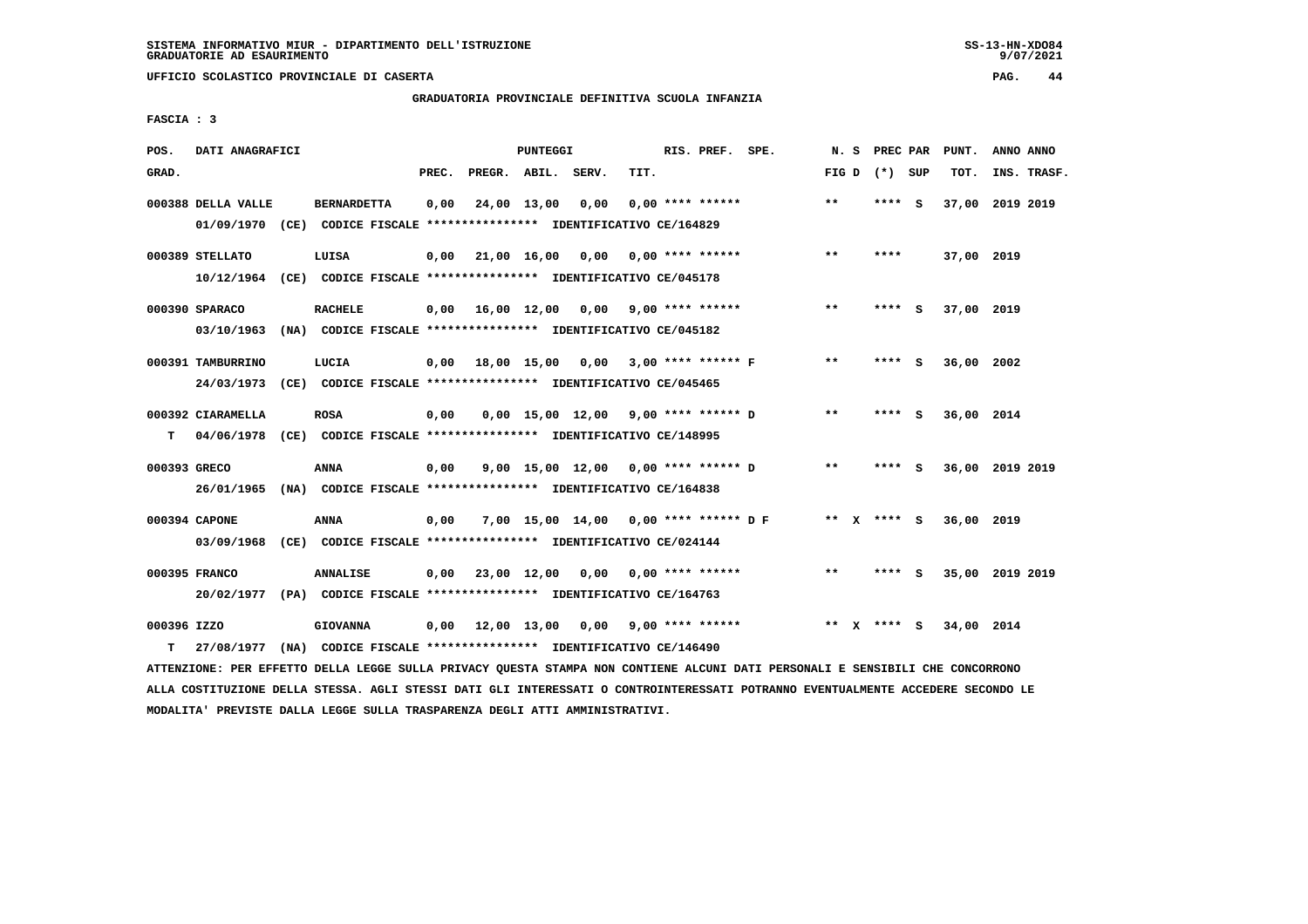**UFFICIO SCOLASTICO PROVINCIALE DI CASERTA PAG. 45**

# **GRADUATORIA PROVINCIALE DEFINITIVA SCUOLA INFANZIA**

 **FASCIA : 3**

| POS.         | DATI ANAGRAFICI   |                                                                                                                               |       |                                           | PUNTEGGI |                                    |      | RIS. PREF. SPE.    |                                     |              | N. S PREC PAR   | PUNT.                       | ANNO ANNO |             |
|--------------|-------------------|-------------------------------------------------------------------------------------------------------------------------------|-------|-------------------------------------------|----------|------------------------------------|------|--------------------|-------------------------------------|--------------|-----------------|-----------------------------|-----------|-------------|
| GRAD.        |                   |                                                                                                                               | PREC. | PREGR. ABIL. SERV.                        |          |                                    | TIT. |                    |                                     |              | FIG D $(*)$ SUP | тот.                        |           | INS. TRASF. |
|              | 000397 MARINO     | <b>MARIA</b>                                                                                                                  | 0,00  |                                           |          | 0,00 14,00 20,00                   |      | $0.00$ **** ****** |                                     | **           | $***$ S         | 34,00 2014                  |           |             |
|              |                   | T 24/12/1970 (CE) CODICE FISCALE *************** IDENTIFICATIVO CE/154549                                                     |       |                                           |          |                                    |      |                    |                                     |              |                 |                             |           |             |
|              | 000398 GRANATA    | MARIACRISTINA                                                                                                                 |       | $0,00$ 14,00 0,00 14,00 6,00 **** ******  |          |                                    |      |                    |                                     | $* *$        | **** S          | 34,00 2019 2019             |           |             |
| т            |                   | 20/01/1982 (CE) CODICE FISCALE **************** IDENTIFICATIVO CE/164826                                                      |       |                                           |          |                                    |      |                    |                                     |              |                 |                             |           |             |
|              | 000399 NIOLA      | CLARA                                                                                                                         |       | 0,00 15,00 16,00 0,00 3,00 **** ******    |          |                                    |      |                    |                                     |              | ** x **** S     | 34,00 2019                  |           |             |
|              |                   | 13/05/1975 (NA) CODICE FISCALE *************** IDENTIFICATIVO CE/043143                                                       |       |                                           |          |                                    |      |                    |                                     |              |                 |                             |           |             |
|              | 000400 BARTOLOMEO | TERESA                                                                                                                        |       | 0,00 18,00 15,00 0,00 0,00 **** ****** EF |          |                                    |      |                    |                                     | $***$        | $***$ S         | 33,00 2002 2002             |           |             |
|              |                   | 27/06/1963 (EE) CODICE FISCALE *************** IDENTIFICATIVO CE/045205                                                       |       |                                           |          |                                    |      |                    |                                     |              |                 |                             |           |             |
| 000401 VISCO |                   | <b>IPPOLITA</b>                                                                                                               |       | $0,00$ 18,00 15,00 0,00 0,00 **** ******  |          |                                    |      |                    |                                     | $* *$        | **** S          | 33,00 2002                  |           |             |
|              |                   | 15/01/1967 (CE) CODICE FISCALE **************** IDENTIFICATIVO CE/043856                                                      |       |                                           |          |                                    |      |                    |                                     |              |                 |                             |           |             |
|              | 000402 IADARESTA  | LUCIA                                                                                                                         |       | 0,00 23,00 0,00 10,00 0,00 **** ******    |          |                                    |      |                    |                                     | $***$        | **** S          | 33,00 2014                  |           |             |
|              |                   | T 20/06/1967 (CE) CODICE FISCALE *************** IDENTIFICATIVO CE/164454                                                     |       |                                           |          |                                    |      |                    |                                     |              |                 |                             |           |             |
|              | 000403 MASSARO    | LUISA                                                                                                                         | 0,00  |                                           |          |                                    |      |                    | 0,00 11,00 22,00 0,00 **** ****** E | $***$        | **** S          | 33,00 2014                  |           |             |
|              |                   | 15/12/1968 (CE) CODICE FISCALE *************** IDENTIFICATIVO CE/154557                                                       |       |                                           |          |                                    |      |                    |                                     |              |                 |                             |           |             |
| 000404 ROSSI |                   | <b>NADIA</b>                                                                                                                  | 0,00  |                                           |          | $9,00$ 15,00 0,00 9,00 **** ****** |      |                    |                                     |              |                 | ** X **** S 33,00 2019 2019 |           |             |
|              |                   | 27/10/1978 (CE) CODICE FISCALE *************** IDENTIFICATIVO CE/164937                                                       |       |                                           |          |                                    |      |                    |                                     |              |                 |                             |           |             |
|              | 000405 CASSELLA   | AGOSTINA GILD 0,00 30,00 0,00                                                                                                 |       |                                           |          |                                    |      |                    | 0,00 3,00 **** ******               | $\star\star$ | **** S          | 33,00 2019 2019             |           |             |
|              | 09/04/1983        | (CE) CODICE FISCALE **************** IDENTIFICATIVO CE/164968                                                                 |       |                                           |          |                                    |      |                    |                                     |              |                 |                             |           |             |
|              |                   | ATTENZIONE: PER EFFETTO DELLA LEGGE SULLA PRIVACY QUESTA STAMPA NON CONTIENE ALCUNI DATI PERSONALI E SENSIBILI CHE CONCORRONO |       |                                           |          |                                    |      |                    |                                     |              |                 |                             |           |             |

 **ALLA COSTITUZIONE DELLA STESSA. AGLI STESSI DATI GLI INTERESSATI O CONTROINTERESSATI POTRANNO EVENTUALMENTE ACCEDERE SECONDO LE MODALITA' PREVISTE DALLA LEGGE SULLA TRASPARENZA DEGLI ATTI AMMINISTRATIVI.**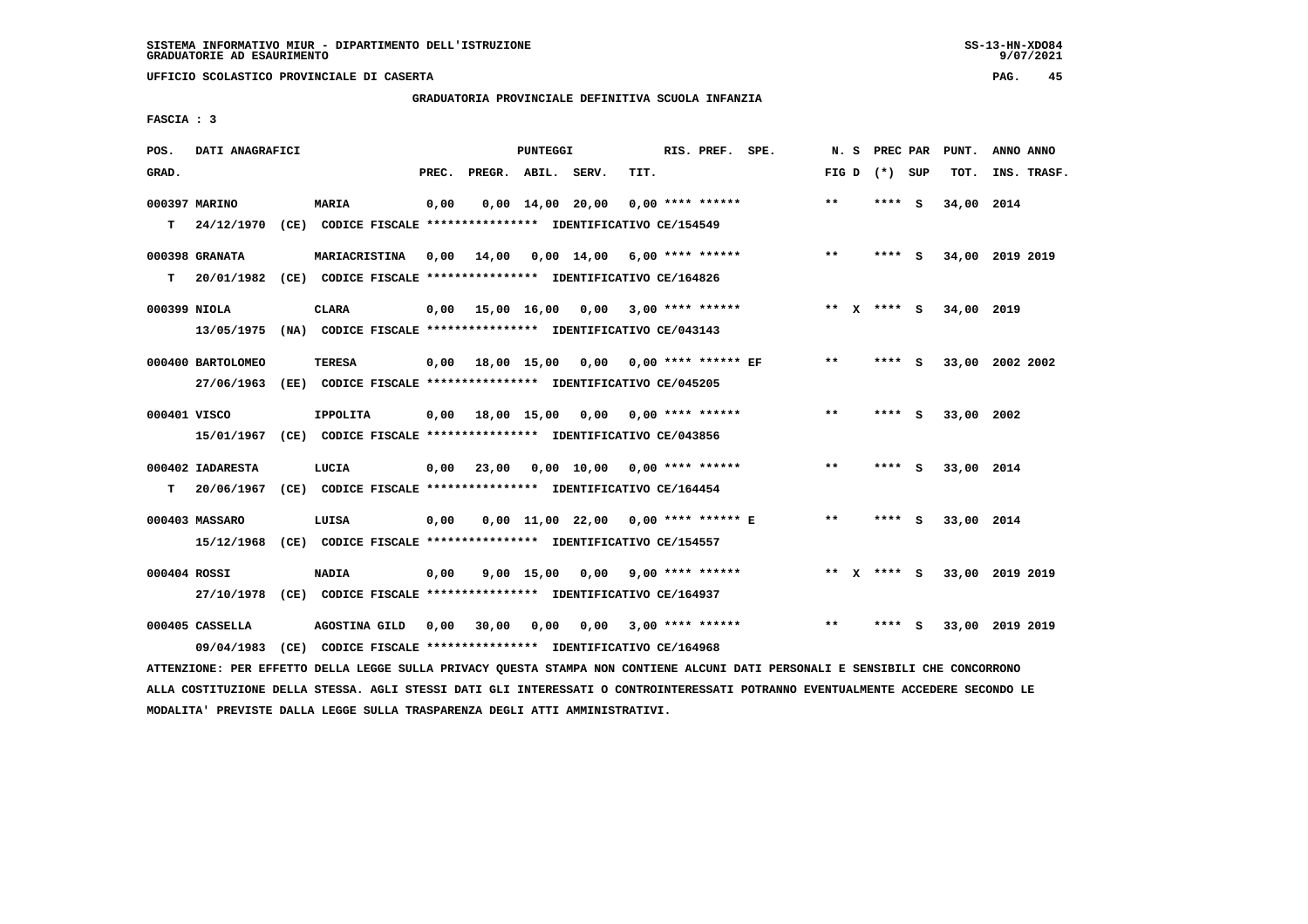**UFFICIO SCOLASTICO PROVINCIALE DI CASERTA PAG. 46**

# **GRADUATORIA PROVINCIALE DEFINITIVA SCUOLA INFANZIA**

 **FASCIA : 3**

| POS.         | DATI ANAGRAFICI   |                                                               |       |                    | PUNTEGGI |                                          |      | RIS. PREF. SPE.    | N.S          |                 | PREC PAR | PUNT.      | ANNO ANNO       |
|--------------|-------------------|---------------------------------------------------------------|-------|--------------------|----------|------------------------------------------|------|--------------------|--------------|-----------------|----------|------------|-----------------|
| GRAD.        |                   |                                                               | PREC. | PREGR. ABIL. SERV. |          |                                          | TIT. |                    |              | FIG D $(*)$ SUP |          | TOT.       | INS. TRASF.     |
|              | 000406 DICHIARA   | ANNAMARIA                                                     | 0,00  | 20,00              |          | $0,00$ 13,00                             |      | $0.00$ **** ****** | $\star\star$ | **** S          |          |            | 33,00 2019 2019 |
| т            | 01/07/1981        | (MI) CODICE FISCALE **************** IDENTIFICATIVO CE/164870 |       |                    |          |                                          |      |                    |              |                 |          |            |                 |
|              | 000407 DE MATTEIS | <b>MICHELA</b>                                                | 0,00  |                    |          | $9,00$ 14,00 10,00 0,00 **** ******      |      |                    | $**$         | ****            | - S      | 33,00 2019 |                 |
|              | 24/02/1968        | (CE) CODICE FISCALE **************** IDENTIFICATIVO CE/048177 |       |                    |          |                                          |      |                    |              |                 |          |            |                 |
|              | 000408 SGUEGLIA   | MARIAROSARIA                                                  | 0,00  |                    |          | 17,00 15,00 0,00 0,00 **** ****** E      |      |                    | $***$        | **** S          |          | 32,00 2000 |                 |
|              | 21/02/1962        | (CE) CODICE FISCALE **************** IDENTIFICATIVO CE/022381 |       |                    |          |                                          |      |                    |              |                 |          |            |                 |
|              | 000409 PACIFICO   | MARIA ROSARIA                                                 | 0.00  |                    |          | $6,00$ 16,00 10,00 0,00 **** ******      |      |                    |              | ** $X$ **** S   |          | 32,00 2002 |                 |
|              | 07/06/1972        | (CE) CODICE FISCALE **************** IDENTIFICATIVO CE/043245 |       |                    |          |                                          |      |                    |              |                 |          |            |                 |
|              | 000410 MOZZILLO   | MARIA                                                         |       |                    |          | $0.00$ 17.00 15.00 0.00 0.00 **** ****** |      |                    | $***$        | ****            | - S      | 32,00 2007 |                 |
|              | 26/01/1968        | (EE) CODICE FISCALE **************** IDENTIFICATIVO CE/045636 |       |                    |          |                                          |      |                    |              |                 |          |            |                 |
|              | 000411 GIORDANO   | <b>LOREDANA</b>                                               | 0,00  |                    |          | $0.00$ 15.00 14.00 3.00 **** ******      |      |                    | $* *$        |                 | **** S   |            | 32,00 2011 2011 |
|              | 30/04/1978        | (CE) CODICE FISCALE **************** IDENTIFICATIVO CE/140073 |       |                    |          |                                          |      |                    |              |                 |          |            |                 |
|              | 000412 CECERE     | <b>MARIA MIRIANA</b>                                          | 0.00  |                    |          | $0.00$ 14.00 18.00 0.00 **** ******      |      |                    | $* *$        | **** S          |          | 32,00 2014 |                 |
| т            | 30/06/1983        | (CE) CODICE FISCALE **************** IDENTIFICATIVO CE/165000 |       |                    |          |                                          |      |                    |              |                 |          |            |                 |
|              | 000413 GALLUCCIO  | CARMELA                                                       | 0,00  |                    |          | $0,00$ 17,00 12,00 3,00 **** ******      |      |                    | $* *$        | ****            | - 5      | 32,00 2014 |                 |
| т            | 05/07/1975        | (NA) CODICE FISCALE **************** IDENTIFICATIVO CE/150905 |       |                    |          |                                          |      |                    |              |                 |          |            |                 |
| 000414 CELLA |                   | GIUSEPPE                                                      | 0.00  | 16,00 16,00        |          | 0.00                                     |      | $0.00$ **** ****** | $* *$        | ****            | s        |            | 32,00 2019 2019 |
|              | 03/06/1967        | (CE) CODICE FISCALE **************** IDENTIFICATIVO CE/164942 |       |                    |          |                                          |      |                    |              |                 |          |            |                 |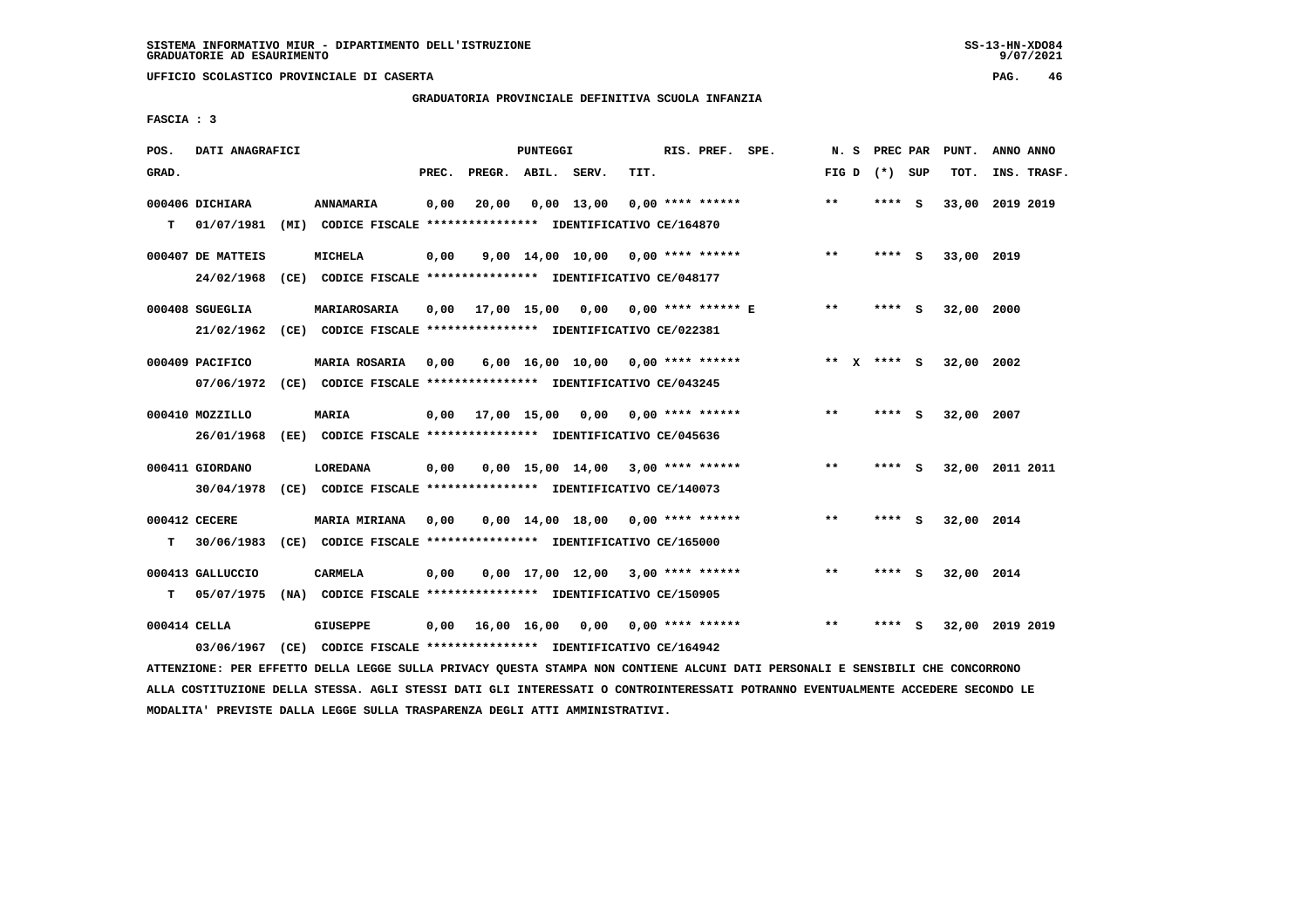# **GRADUATORIA PROVINCIALE DEFINITIVA SCUOLA INFANZIA**

 **FASCIA : 3**

| POS.         | DATI ANAGRAFICI   |                                                                                             |       |                                          | PUNTEGGI           |                                     |      | RIS. PREF. SPE.         | N. S            | PREC PAR |     | PUNT.      | ANNO ANNO       |
|--------------|-------------------|---------------------------------------------------------------------------------------------|-------|------------------------------------------|--------------------|-------------------------------------|------|-------------------------|-----------------|----------|-----|------------|-----------------|
| GRAD.        |                   |                                                                                             | PREC. |                                          | PREGR. ABIL. SERV. |                                     | TIT. |                         | FIG D $(*)$ SUP |          |     | TOT.       | INS. TRASF.     |
|              | 000415 LOMBARDI   | <b>RAFFAELLA</b><br>04/11/1974 (CE) CODICE FISCALE *************** IDENTIFICATIVO CE/164932 | 0,00  |                                          | 10,00 15,00        | 4,00                                |      | $3,00$ **** ******      | $**$            | **** S   |     | 32,00      | 2019 2019       |
|              |                   |                                                                                             |       |                                          |                    |                                     |      |                         |                 |          |     |            |                 |
|              | 000416 GRILLO     | <b>ANGELA</b>                                                                               | 0,00  |                                          |                    | $3,00$ 16,00 12,00 0,00 **** ****** |      |                         | $***$           | **** S   |     | 31,00 2014 |                 |
| T.           |                   | 02/10/1963 (CE) CODICE FISCALE **************** IDENTIFICATIVO CE/154752                    |       |                                          |                    |                                     |      |                         |                 |          |     |            |                 |
|              | 000417 FERRARA    | ENZA                                                                                        | 0,00  | 11,00                                    |                    | $0,00$ 20,00 0,00 **** ******       |      |                         | $* *$           | **** S   |     | 31,00 2014 |                 |
| т            |                   | 11/06/1974 (NA) CODICE FISCALE **************** IDENTIFICATIVO CE/164460                    |       |                                          |                    |                                     |      |                         |                 |          |     |            |                 |
| 000418 NEGRO |                   | MARIA                                                                                       | 0,00  | 13,00 11,00 0,00 7,00 **** ****** EF     |                    |                                     |      |                         | $***$           | **** S   |     | 31,00 2014 |                 |
| т            |                   | 03/01/1969 (CE) CODICE FISCALE **************** IDENTIFICATIVO CE/147872                    |       |                                          |                    |                                     |      |                         |                 |          |     |            |                 |
|              | 000419 AVOLIO     | <b>NUNZIA</b>                                                                               |       | $0,00$ 15,00 15,00 0,00                  |                    |                                     |      | $0.00$ **** ******      | $***$           | ****     |     | 30,00 2005 |                 |
|              |                   | 04/07/1979 (CE) CODICE FISCALE *************** IDENTIFICATIVO CE/053627                     |       |                                          |                    |                                     |      |                         |                 |          |     |            |                 |
|              |                   |                                                                                             |       |                                          |                    |                                     |      |                         |                 |          |     |            |                 |
|              | 000420 DI MARTINO | <b>BARBARA</b>                                                                              |       | $0,00$ 15,00 15,00 0,00 0,00 **** ****** |                    |                                     |      |                         | $***$           | **** S   |     |            | 30,00 2007 2007 |
|              |                   | 19/08/1974 (CE) CODICE FISCALE *************** IDENTIFICATIVO CE/056549                     |       |                                          |                    |                                     |      |                         |                 |          |     |            |                 |
|              | 000421 STOCCHETTI | SONIA                                                                                       |       | $0,00$ 15,00 15,00 0,00 0,00 **** ****** |                    |                                     |      |                         | $***$           | **** S   |     |            | 30,00 2007 2007 |
|              |                   | 16/06/1974 (CE) CODICE FISCALE *************** IDENTIFICATIVO CE/057186                     |       |                                          |                    |                                     |      |                         |                 |          |     |            |                 |
|              | 000422 RICCIARDI  | <b>MARTA</b>                                                                                | 0,00  |                                          | 9,00 18,00         |                                     |      | $0,00$ 3,00 **** ****** | **              | **** S   |     | 30,00 2014 |                 |
| т            | 19/04/1979        | (CE) CODICE FISCALE *************** IDENTIFICATIVO CE/151441                                |       |                                          |                    |                                     |      |                         |                 |          |     |            |                 |
|              | 000423 BENCIVENGA | TERESAMARIA                                                                                 | 0,00  |                                          |                    | 14,00 16,00 0,00                    |      | $0.00$ **** ******      | $***$           | ****     | - S | 30,00 2014 |                 |
| т            |                   | 01/03/1971 (NA) CODICE FISCALE **************** IDENTIFICATIVO CE/154623                    |       |                                          |                    |                                     |      |                         |                 |          |     |            |                 |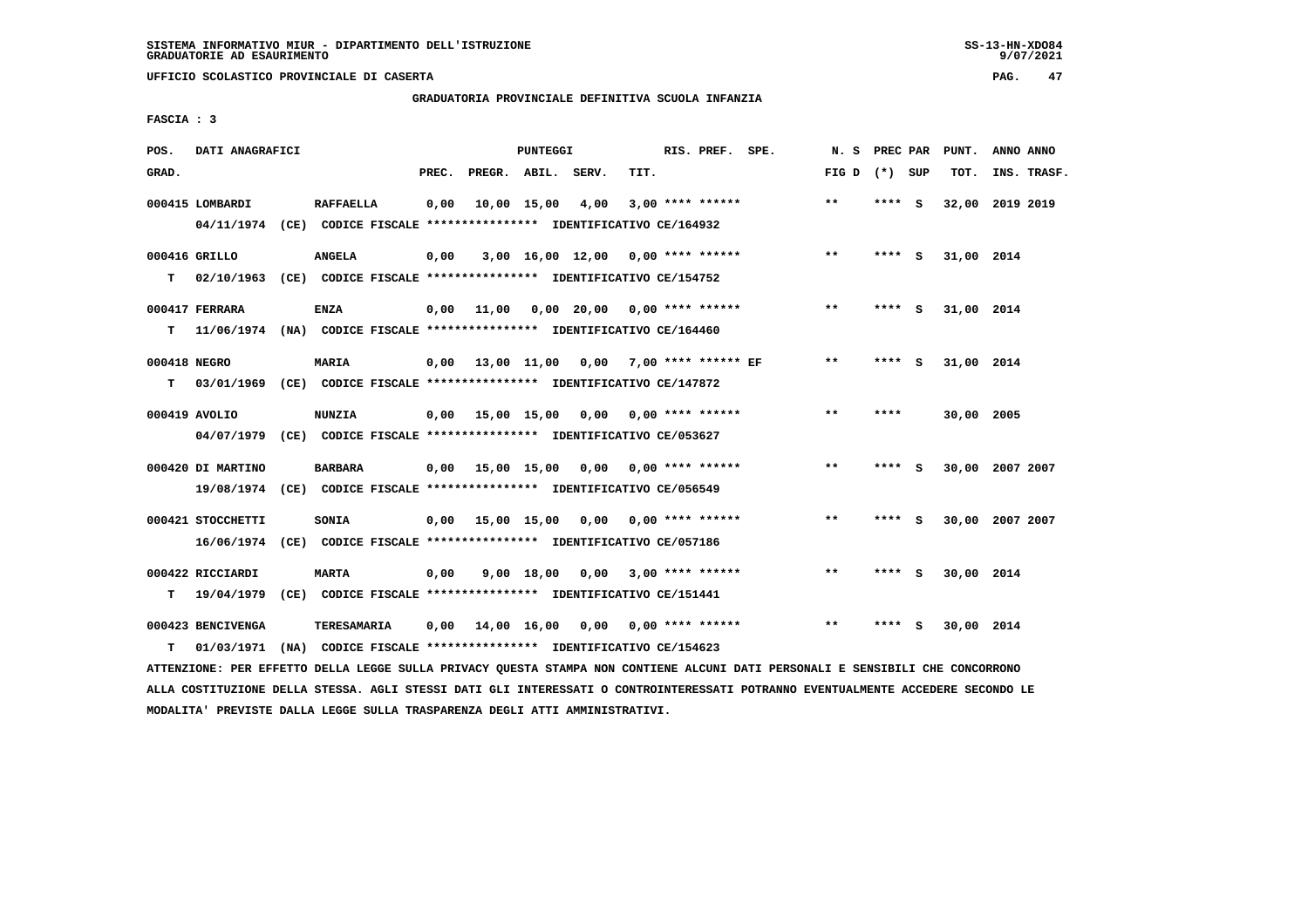**UFFICIO SCOLASTICO PROVINCIALE DI CASERTA PAG. 48**

## **GRADUATORIA PROVINCIALE DEFINITIVA SCUOLA INFANZIA**

 **FASCIA : 3**

| POS.         | DATI ANAGRAFICI                 |                                                                                            |       |                    | <b>PUNTEGGI</b> |                                          |      | RIS. PREF. SPE.         | N.S         | PREC PAR |     | PUNT.      | ANNO ANNO       |
|--------------|---------------------------------|--------------------------------------------------------------------------------------------|-------|--------------------|-----------------|------------------------------------------|------|-------------------------|-------------|----------|-----|------------|-----------------|
| GRAD.        |                                 |                                                                                            | PREC. | PREGR. ABIL. SERV. |                 |                                          | TIT. |                         | FIG D       | (*) SUP  |     | TOT.       | INS. TRASF.     |
| т            | 000424 GOLINO<br>10/05/1968     | <b>ANTONIETTA</b><br>(CE) CODICE FISCALE **************** IDENTIFICATIVO CE/145970         | 0,00  |                    | 13,00 11,00     | 0,00                                     |      | $6,00$ **** ******      | **          | **** S   |     | 30,00 2014 |                 |
| т            | 000425 PALMERI<br>19/11/1967    | <b>LAURA</b><br>(CE) CODICE FISCALE **************** IDENTIFICATIVO CE/154457              | 0,00  |                    |                 | $6,00$ 15,00 0,00                        |      | 9,00 **** ******        | $***$       | **** S   |     | 30,00 2014 |                 |
| 000426 TURCO | 15/01/1955                      | ANNA TERESA<br>(CE) CODICE FISCALE **************** IDENTIFICATIVO CE/164678               | 0,00  | 10,00 15,00        |                 |                                          |      | $5,00$ 0,00 **** ****** | ** x **** S |          |     |            | 30,00 2019 2019 |
| т            | 000427 SIGNORELLI<br>09/04/1975 | <b>ANTONIETTA</b><br>(LT) CODICE FISCALE *************** IDENTIFICATIVO CE/164771          | 0,00  |                    |                 | 1,00 11,00 18,00 0,00 **** ****** D      |      |                         | $* *$       | ****     | - S |            | 30,00 2019 2019 |
| т            | 000428 FERRARO<br>31/10/1980    | MARIA FLORA<br>(NA) CODICE FISCALE **************** IDENTIFICATIVO CE/164705               | 0,00  | 27,00              | 0,00            |                                          |      | 0,00 3,00 **** ****** D | $***$       | **** S   |     |            | 30,00 2019 2019 |
|              | 000429 DE CHIARA<br>16/10/1960  | ANNA<br>(CE) CODICE FISCALE **************** IDENTIFICATIVO CE/045982                      |       |                    |                 | $0,00$ 15,00 15,00 0,00 0,00 **** ****** |      |                         | $***$       | ****     | - S | 30,00 2019 |                 |
|              | 000430 SPARAGO<br>09/02/1958    | <b>ADDOLORATA</b><br>(CE) CODICE FISCALE **************** IDENTIFICATIVO CE/020491         | 0,00  |                    |                 | 15,00 15,00 0,00 0,00 **** ****** EF     |      |                         | $* *$       | ****     | - 5 | 30,00 2019 |                 |
|              | 000431 BIFONE                   | <b>FILOMENA</b><br>22/10/1972 (CE) CODICE FISCALE *************** IDENTIFICATIVO CE/046164 | 0,00  | 15,00 15,00 0,00   |                 |                                          |      | 0,00 **** ******        | $**$        | **** S   |     | 30,00 2019 |                 |
|              | 000432 FARINA<br>25/05/1975     | <b>MARIA AUSILIA</b><br>(CE) CODICE FISCALE **************** IDENTIFICATIVO CE/042631      | 0,00  |                    |                 | $3,00$ 15,00 12,00 0,00 **** ******      |      |                         | $* *$       | ****     | - S | 30,00 2019 |                 |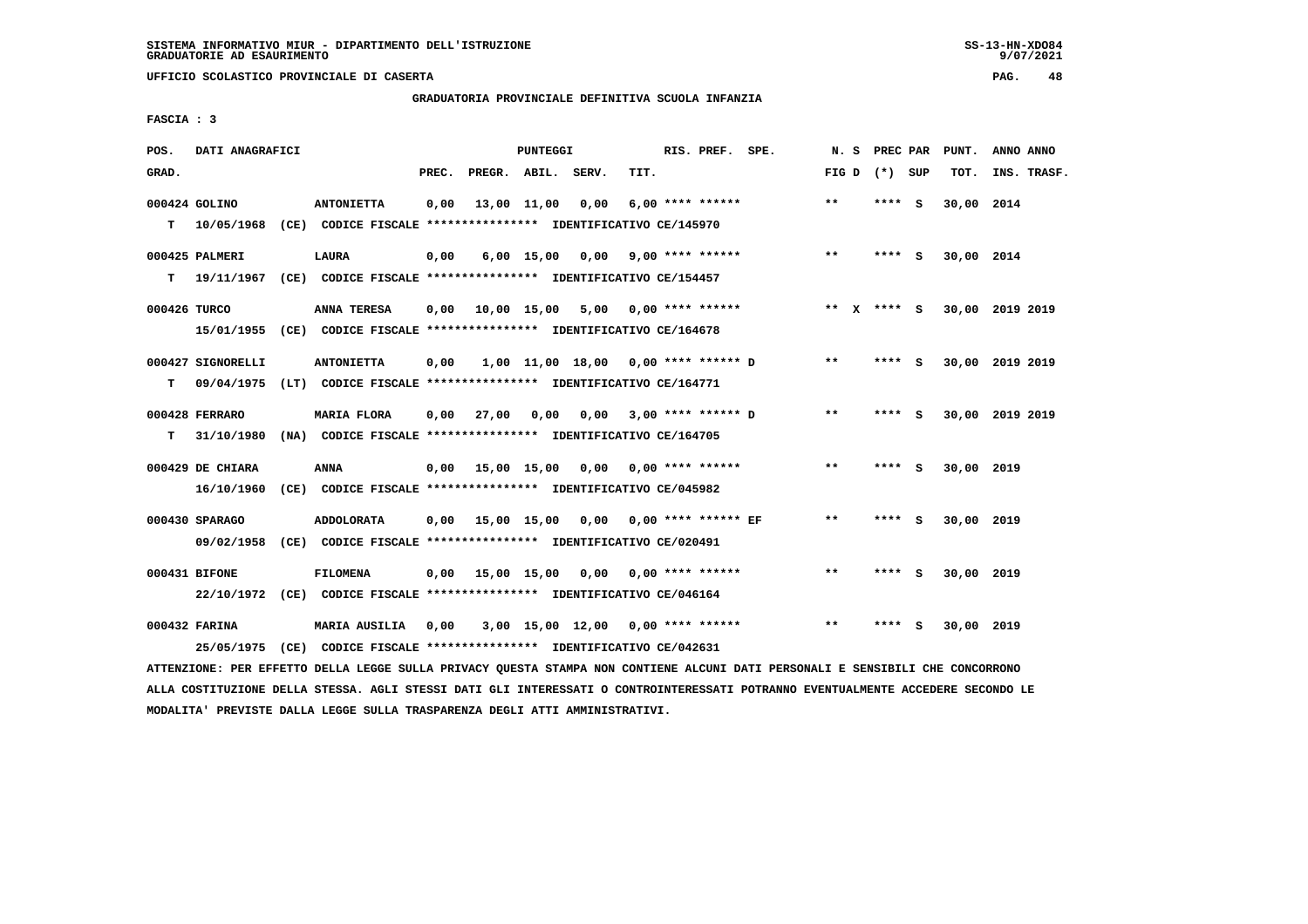# **GRADUATORIA PROVINCIALE DEFINITIVA SCUOLA INFANZIA**

 **FASCIA : 3**

| POS.         | DATI ANAGRAFICI     |                                                                          |       |                    | PUNTEGGI   |                                      |      | RIS. PREF. SPE.         | N. S            | PREC PAR |     | PUNT.      | ANNO ANNO       |
|--------------|---------------------|--------------------------------------------------------------------------|-------|--------------------|------------|--------------------------------------|------|-------------------------|-----------------|----------|-----|------------|-----------------|
| GRAD.        |                     |                                                                          | PREC. | PREGR. ABIL. SERV. |            |                                      | TIT. |                         | FIG D $(*)$ SUP |          |     | TOT.       | INS. TRASF.     |
|              | 000433 COMPAGNONE   | <b>MARIA</b>                                                             | 0,00  |                    |            | 4,00 16,00 10,00                     |      | $0.00$ **** ******      | $***$           | **** S   |     | 30,00 2019 |                 |
|              |                     | 18/04/1964 (CE) CODICE FISCALE *************** IDENTIFICATIVO CE/044647  |       |                    |            |                                      |      |                         |                 |          |     |            |                 |
| 000434 PINTO |                     | <b>CARLA</b>                                                             | 0,00  |                    |            | 6,00 15,00 8,00 0,00 **** ****** EF  |      |                         | $**$            | $***$ S  |     | 29,00 2000 |                 |
|              |                     | 05/06/1965 (CE) CODICE FISCALE *************** IDENTIFICATIVO CE/020708  |       |                    |            |                                      |      |                         |                 |          |     |            |                 |
|              | 000435 MUSONE       | <b>ANNA</b>                                                              | 0,00  |                    |            | 11,00 16,00 2,00 0,00 **** ******    |      |                         | $***$           | **** S   |     |            | 29,00 2002 2002 |
|              |                     | 29/10/1963 (CE) CODICE FISCALE *************** IDENTIFICATIVO CE/045606  |       |                    |            |                                      |      |                         |                 |          |     |            |                 |
|              | 000436 LUSINI       | <b>MARIA</b>                                                             | 0,00  |                    | 9,00 17,00 |                                      |      | $0,00$ 3,00 **** ****** | $***$           | **** S   |     | 29,00 2002 |                 |
|              |                     | 01/02/1964 (CE) CODICE FISCALE *************** IDENTIFICATIVO CE/022622  |       |                    |            |                                      |      |                         |                 |          |     |            |                 |
|              | 000437 FARINA       | <b>ROSARIA</b>                                                           | 0,00  |                    | 7,00 16,00 | 6,00                                 |      | $0.00$ **** ******      | $**$            | ****     | - S | 29,00 2002 |                 |
|              |                     | 15/01/1978 (CE) CODICE FISCALE *************** IDENTIFICATIVO CE/042633  |       |                    |            |                                      |      |                         |                 |          |     |            |                 |
| 000438 RUSSO |                     | <b>ANNUNZIATA</b>                                                        | 0,00  |                    |            | 12,00 14,00 0,00 3,00 **** ****** EF |      |                         | $\star\star$    | **** S   |     |            | 29,00 2011 2011 |
|              |                     | 01/01/1972 (CE) CODICE FISCALE *************** IDENTIFICATIVO CE/140129  |       |                    |            |                                      |      |                         |                 |          |     |            |                 |
|              | 000439 DECRISTOFARO | NICOLINA                                                                 | 0,00  | 14,00              |            | $0,00$ 12,00 3,00 **** ****** D      |      |                         | $***$           | **** S   |     | 29,00 2014 |                 |
| т            |                     | 24/07/1972 (NA) CODICE FISCALE **************** IDENTIFICATIVO CE/154611 |       |                    |            |                                      |      |                         |                 |          |     |            |                 |
|              | 000440 ZACCARIELLO  | MARIAROSARIA                                                             | 0,00  | 20,00              | 0,00       |                                      |      | $0.00$ 9.00 **** ****** | $* *$           | ****     | - S | 29,00 2014 |                 |
| т            |                     | 13/06/1979 (CE) CODICE FISCALE **************** IDENTIFICATIVO CE/147376 |       |                    |            |                                      |      |                         |                 |          |     |            |                 |
| 000441 GUIDA |                     | <b>ENRICO</b>                                                            | 0,00  | 29,00              | 0,00       | 0,00                                 |      | 0,00 **** ******        | $* *$           | ****     | s   | 29,00 2014 |                 |
| т            |                     | 18/04/1969 (CE) CODICE FISCALE *************** IDENTIFICATIVO CE/151247  |       |                    |            |                                      |      |                         |                 |          |     |            |                 |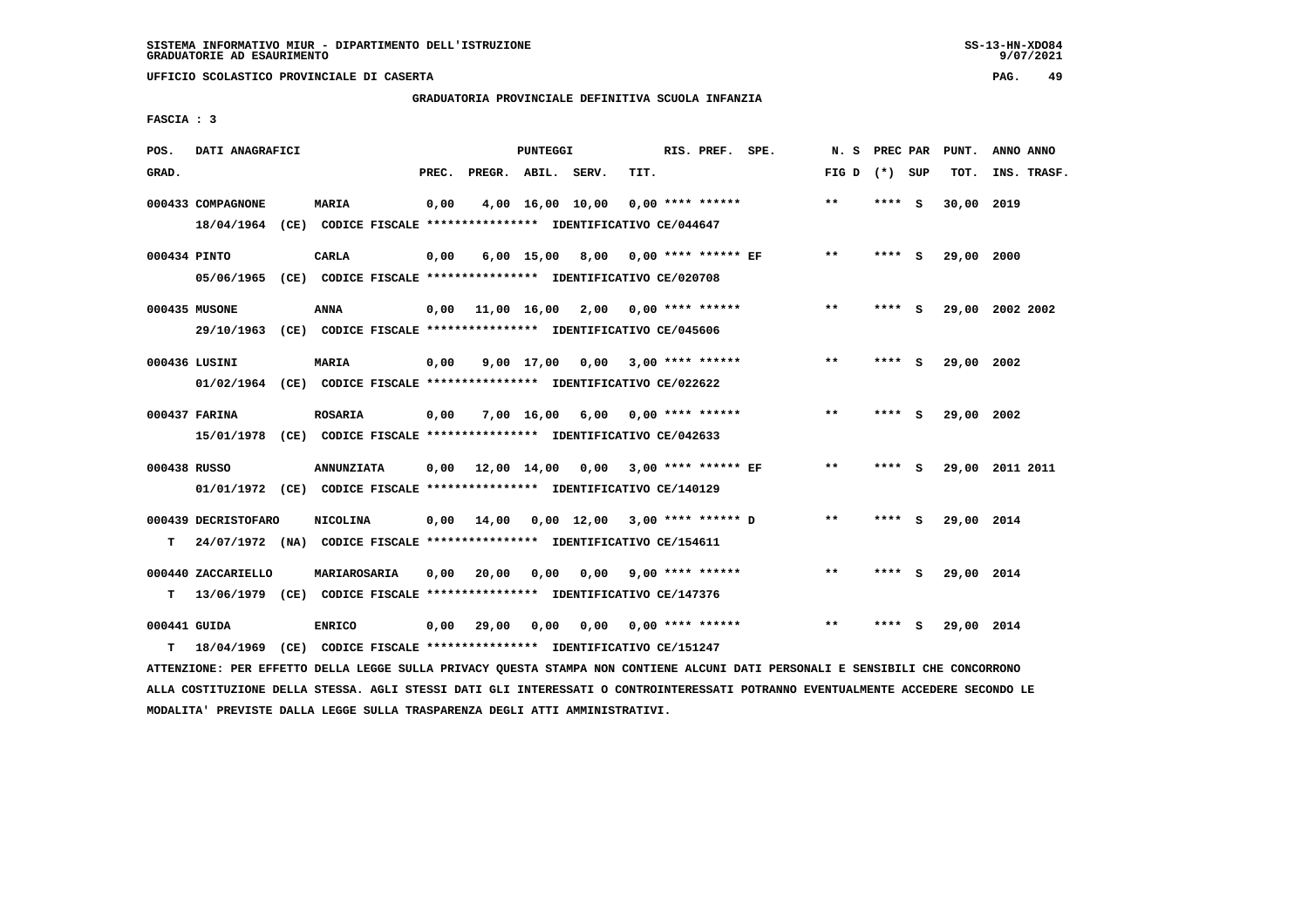## **GRADUATORIA PROVINCIALE DEFINITIVA SCUOLA INFANZIA**

 **FASCIA : 3**

| POS.         | DATI ANAGRAFICI                 |      |                                                                                            |       |                    | PUNTEGGI    |                                                   |      | RIS. PREF. SPE.         | N.S             | PREC PAR |     | PUNT.      | ANNO ANNO       |
|--------------|---------------------------------|------|--------------------------------------------------------------------------------------------|-------|--------------------|-------------|---------------------------------------------------|------|-------------------------|-----------------|----------|-----|------------|-----------------|
| GRAD.        |                                 |      |                                                                                            | PREC. | PREGR. ABIL. SERV. |             |                                                   | TIT. |                         | FIG D $(*)$ SUP |          |     | TOT.       | INS. TRASF.     |
|              | 000442 CARERE<br>26/07/1976     |      | <b>SIMONA</b><br>(NA) CODICE FISCALE **************** IDENTIFICATIVO CE/164977             | 0,00  |                    | 12,00 17,00 | 0,00                                              |      | $0.00$ **** ******      | **              | **** S   |     | 29,00      | 2019 2019       |
| т            | 000443 TIRINO<br>10/12/1983     |      | <b>CLEMENTINA</b><br>(BN) CODICE FISCALE **************** IDENTIFICATIVO CE/164652         | 0,00  |                    |             | $0,00$ 13,00 16,00 0,00 **** ******               |      |                         | $**$            | ****     | - S |            | 29,00 2019 2019 |
| т            | 000444 FORTUNATO<br>16/05/1983  |      | <b>MARIA ANNA</b><br>(CE) CODICE FISCALE **************** IDENTIFICATIVO CE/164761         | 0.00  | 17,00              |             | $0.00 \quad 12.00 \quad 0.00 \quad *** \quad ***$ |      |                         | $**$            | **** S   |     |            | 29,00 2019 2019 |
|              | 000445 DE CRISTOFARO            |      | <b>CONCETTA</b><br>24/09/1969 (NA) CODICE FISCALE *************** IDENTIFICATIVO CE/046320 | 0,00  |                    |             | $0.00$ 17.00 12.00 0.00 **** ****** D             |      |                         | $***$           | ****     | - 5 | 29,00 2019 |                 |
| 000446 BRUNO | 24/10/1976                      |      | FILOMENA<br>(CE) CODICE FISCALE **************** IDENTIFICATIVO CE/044897                  | 0,00  |                    | 7,00 15,00  |                                                   |      | $6,00$ 0,00 **** ****** | $***$           | **** S   |     | 28,00 2002 |                 |
|              | 000447 TERRERI<br>16/06/1967    |      | <b>ANTONIETTA</b><br>(CE) CODICE FISCALE **************** IDENTIFICATIVO CE/045788         | 0,00  |                    |             | $0.00$ 16.00 12.00 0.00 **** ******               |      |                         | $* *$           | **** S   |     | 28,00 2014 |                 |
| т            | 000448 PICCERILLO<br>06/06/1964 |      | <b>MARIACONCETTA</b><br>(CE) CODICE FISCALE **************** IDENTIFICATIVO CE/154069      | 0,00  | 28,00              | 0,00        | 0,00                                              |      | 0,00 **** ******        | $* *$           | **** S   |     | 28,00 2014 |                 |
| т            | 000449 PALMIERO<br>09/12/1976   |      | <b>ALFONSINA</b><br>(NA) CODICE FISCALE **************** IDENTIFICATIVO CE/164794          | 0.00  |                    |             | 11,00 11,00 0,00 6,00 **** ******                 |      |                         | $* *$           | **** S   |     |            | 28,00 2019 2019 |
|              | 000450 BISCEGLIA<br>30/05/1964  | (CE) | <b>GIUSEPPINA</b><br>CODICE FISCALE **************** IDENTIFICATIVO CE/025171              | 0,00  |                    |             | $13,00$ $15,00$ $0,00$ $0,00$ $***$ **** ******   |      |                         | $**$            |          | S.  | 28,00 2019 |                 |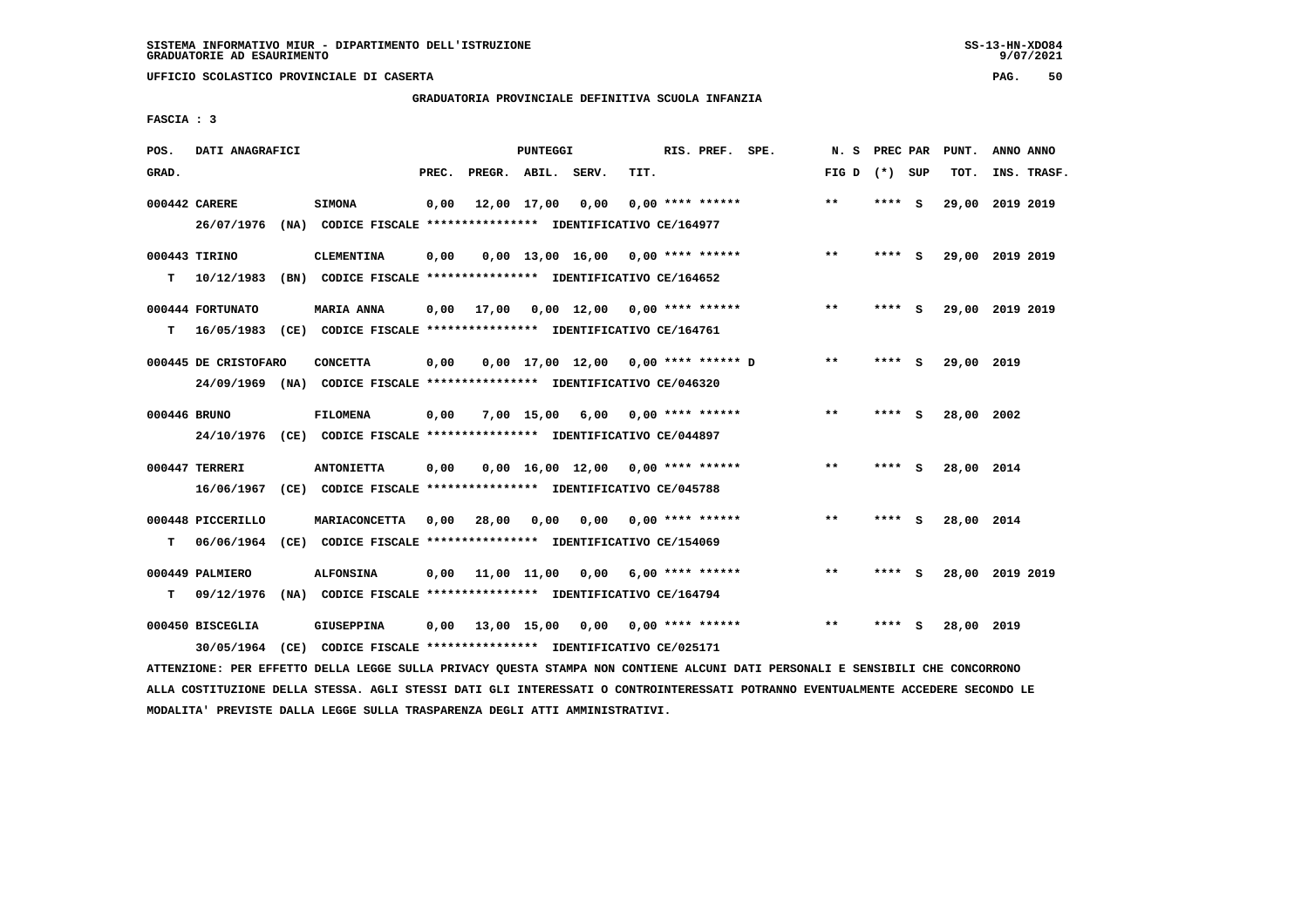# **GRADUATORIA PROVINCIALE DEFINITIVA SCUOLA INFANZIA**

 **FASCIA : 3**

| POS.         | DATI ANAGRAFICI    |                                                                                      |       |                    | PUNTEGGI |                                          |      | RIS. PREF. SPE.         | N.S             | PREC PAR | PUNT.      | ANNO ANNO       |
|--------------|--------------------|--------------------------------------------------------------------------------------|-------|--------------------|----------|------------------------------------------|------|-------------------------|-----------------|----------|------------|-----------------|
| GRAD.        |                    |                                                                                      | PREC. | PREGR. ABIL. SERV. |          |                                          | TIT. |                         | FIG D $(*)$ SUP |          | TOT.       | INS. TRASF.     |
|              | 000451 GUERRIERO   | ROSARIA<br>21/06/1964 (CE) CODICE FISCALE *************** IDENTIFICATIVO CE/022207   | 0,00  | 14,00 14,00        |          | 0,00                                     |      | $0.00$ **** ******      | $***$           | **** S   | 28,00 2019 |                 |
|              |                    |                                                                                      |       |                    |          |                                          |      |                         |                 |          |            |                 |
| 000452 IZZO  |                    | PATRIZIA                                                                             | 0,00  |                    |          | 9,00 16,00 2,00 0,00 **** ******         |      |                         | $**$            | $***$ S  | 27,00 2000 |                 |
|              |                    | 03/12/1969 (CE) CODICE FISCALE *************** IDENTIFICATIVO CE/024257              |       |                    |          |                                          |      |                         |                 |          |            |                 |
| 000453 IZZO  |                    | <b>FILOMENA</b>                                                                      | 0,00  |                    |          | 0,00 15,00 12,00 0,00 **** ****** EF     |      |                         | $***$           | **** S   | 27,00 2000 |                 |
|              |                    | 03/03/1967 (CE) CODICE FISCALE *************** IDENTIFICATIVO CE/023233              |       |                    |          |                                          |      |                         |                 |          |            |                 |
| 000454 MASSI |                    | <b>GIULIANA</b>                                                                      | 0,00  |                    |          | $4,00$ 13,00 10,00 0,00 **** ******      |      |                         | $***$           | **** S   |            | 27,00 2014 2014 |
|              |                    | 11/05/1961 (CE) CODICE FISCALE *************** IDENTIFICATIVO CE/145301              |       |                    |          |                                          |      |                         |                 |          |            |                 |
|              | 000455 PETRICCIONE | <b>CARMEN</b>                                                                        | 0,00  |                    |          | 9,00 15,00 0,00 3,00 **** ****** D       |      |                         | $* *$           | **** S   | 27,00 2014 |                 |
|              |                    | 23/02/1977 (CE) CODICE FISCALE *************** IDENTIFICATIVO CE/046041              |       |                    |          |                                          |      |                         |                 |          |            |                 |
|              |                    |                                                                                      |       |                    |          |                                          |      |                         | **              |          |            |                 |
| т            | 000456 ESPOSITO    | MICHELINA<br>23/05/1973 (CE) CODICE FISCALE *************** IDENTIFICATIVO CE/146709 |       |                    |          | $0.00$ 11.00 16.00 0.00 0.00 **** ****** |      |                         |                 | **** S   | 27,00 2014 |                 |
|              |                    |                                                                                      |       |                    |          |                                          |      |                         |                 |          |            |                 |
|              | 000457 DE SISTO    | <b>SARA</b>                                                                          | 0,00  |                    |          | $6,00$ 18,00 0,00 3,00 **** ******       |      |                         | $***$           | **** S   | 27,00 2014 |                 |
| т            |                    | 06/07/1971 (CE) CODICE FISCALE **************** IDENTIFICATIVO CE/048459             |       |                    |          |                                          |      |                         |                 |          |            |                 |
|              | 000458 MADONNA     | MARIA                                                                                | 0,00  |                    |          | $3,00$ 15,00 0,00 9,00 **** ******       |      |                         | $* *$           | **** S   | 27,00 2014 |                 |
|              | T 10/03/1966       | (CE) CODICE FISCALE **************** IDENTIFICATIVO CE/154733                        |       |                    |          |                                          |      |                         |                 |          |            |                 |
|              | 000459 TOMMASONE   | <b>LOREDANA</b>                                                                      | 0,00  | 21,00              | 0,00     |                                          |      | $0,00$ 6,00 **** ****** | $**$            | **** S   | 27,00 2014 |                 |
|              | 12/03/1982         | (CE) CODICE FISCALE *************** IDENTIFICATIVO CE/153934                         |       |                    |          |                                          |      |                         |                 |          |            |                 |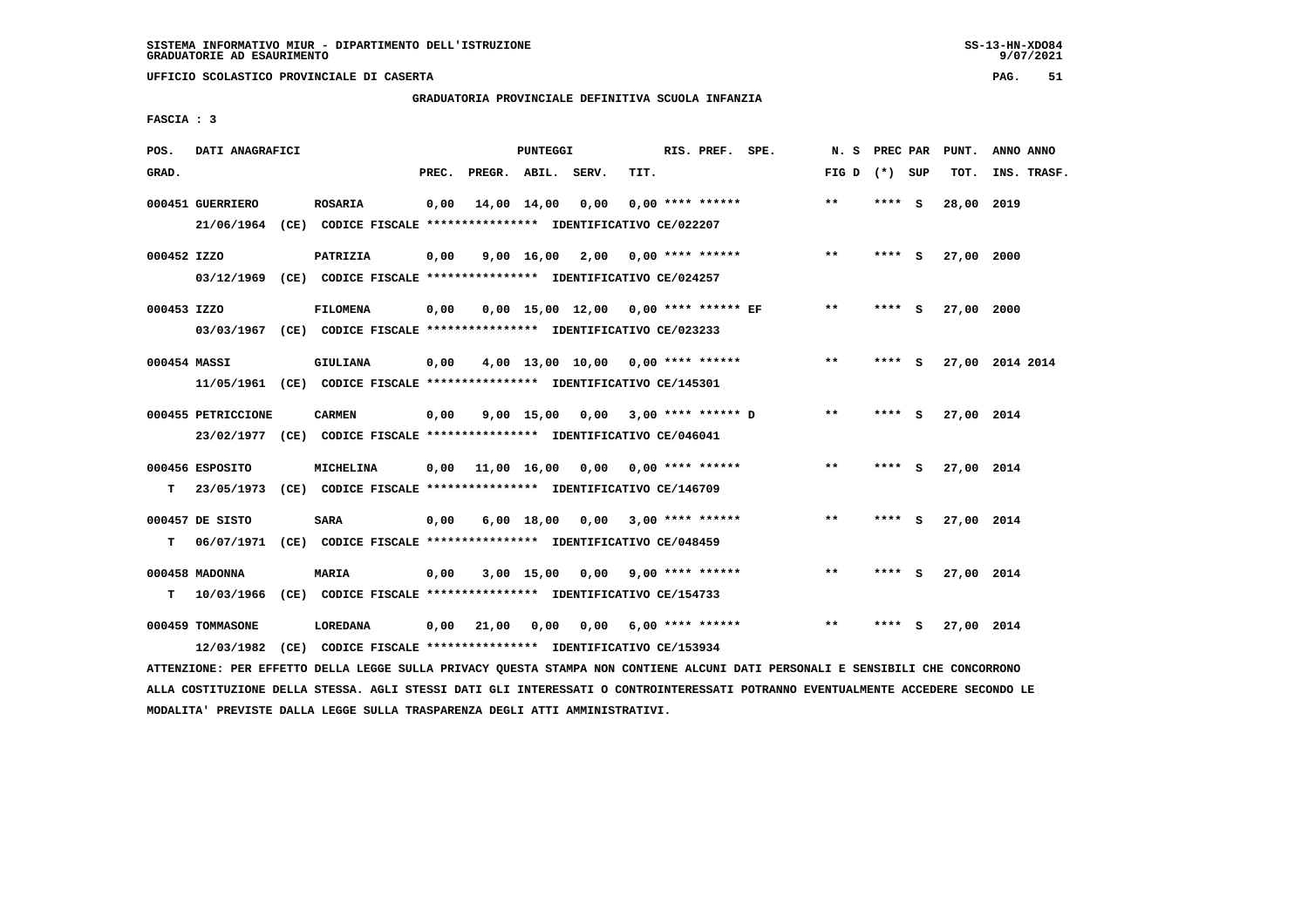**UFFICIO SCOLASTICO PROVINCIALE DI CASERTA PAG. 52**

#### **GRADUATORIA PROVINCIALE DEFINITIVA SCUOLA INFANZIA**

 **FASCIA : 3**

| POS.  | DATI ANAGRAFICI  |                                                                                                                               |       |                    | PUNTEGGI |                                     |      | RIS. PREF. SPE.           | N. S            | PREC PAR | PUNT.           | ANNO ANNO   |  |
|-------|------------------|-------------------------------------------------------------------------------------------------------------------------------|-------|--------------------|----------|-------------------------------------|------|---------------------------|-----------------|----------|-----------------|-------------|--|
| GRAD. |                  |                                                                                                                               | PREC. | PREGR. ABIL. SERV. |          |                                     | TIT. |                           | FIG D $(*)$ SUP |          | TOT.            | INS. TRASF. |  |
|       | 000460 DI VICO   | <b>DANILA</b>                                                                                                                 | 0,00  |                    |          | 10,00 14,00 0,00                    |      | $3,00$ **** ******        | **              | $***$ S  | 27,00 2014      |             |  |
| т     | 01/05/1981       | (CE) CODICE FISCALE **************** IDENTIFICATIVO CE/151096                                                                 |       |                    |          |                                     |      |                           |                 |          |                 |             |  |
|       | 000461 PARISELLA | MARIA ANTONIE                                                                                                                 | 0,00  |                    |          | 12,00 15,00 0,00 0,00 **** ******   |      |                           | $***$           | **** S   | 27,00 2019 2019 |             |  |
|       |                  | 14/06/1962 (CE) CODICE FISCALE *************** IDENTIFICATIVO CE/164839                                                       |       |                    |          |                                     |      |                           |                 |          |                 |             |  |
|       |                  |                                                                                                                               |       |                    |          |                                     |      |                           |                 |          |                 |             |  |
|       | 000462 VISONE    | <b>ANTONELLA</b>                                                                                                              | 0,00  |                    |          | $0,00$ 15,00 12,00 0,00 **** ****** |      |                           | **              | **** S   | 27,00 2019      |             |  |
|       | 23/02/1973       | (NA) CODICE FISCALE *************** IDENTIFICATIVO CE/042794                                                                  |       |                    |          |                                     |      |                           |                 |          |                 |             |  |
|       | 000463 ZARRILLO  | <b>ROSA</b>                                                                                                                   | 0,00  |                    |          | $0.00$ 12.00 12.00 3.00 **** ****** |      |                           | $**$            | **** S   | 27,00 2019      |             |  |
| т     | 28/08/1970       | (CE) CODICE FISCALE *************** IDENTIFICATIVO CE/162158                                                                  |       |                    |          |                                     |      |                           |                 |          |                 |             |  |
|       | 000464 SANTORO   | <b>VALERIA</b>                                                                                                                | 0,00  |                    |          | $3,00$ 16,00 4,00 3,00 **** ******  |      |                           | $***$           | **** S   | 26,00 2002      |             |  |
|       | 24/12/1965       | (CE) CODICE FISCALE **************** IDENTIFICATIVO CE/044208                                                                 |       |                    |          |                                     |      |                           |                 |          |                 |             |  |
|       |                  |                                                                                                                               |       |                    |          |                                     |      |                           |                 |          |                 |             |  |
|       | 000465 GUGLIELMO | <b>ANGELA</b>                                                                                                                 | 0,00  |                    |          | 9,00 17,00 0,00 0,00 **** ****** EF |      |                           | $***$           | **** S   | 26,00 2002      |             |  |
|       | 24/03/1961       | (CE) CODICE FISCALE **************** IDENTIFICATIVO CE/043584                                                                 |       |                    |          |                                     |      |                           |                 |          |                 |             |  |
|       | 000466 TAVOLETTA | <b>ROSA</b>                                                                                                                   | 0,00  |                    |          | 9,00 17,00 0,00 0,00 **** ****** EF |      |                           | $* *$           | **** S   | 26,00 2007 2007 |             |  |
|       | 27/09/1958       | (CE) CODICE FISCALE **************** IDENTIFICATIVO CE/057231                                                                 |       |                    |          |                                     |      |                           |                 |          |                 |             |  |
|       |                  |                                                                                                                               |       |                    |          |                                     |      |                           |                 |          |                 |             |  |
|       | 000467 ROSSETTI  | <b>CLAUDIA</b>                                                                                                                | 0,00  |                    |          | 14,00 12,00 0,00 0,00 **** ******   |      |                           | $* *$           | **** S   | 26,00 2011 2011 |             |  |
|       |                  | 12/08/1964 (CE) CODICE FISCALE *************** IDENTIFICATIVO CE/140164                                                       |       |                    |          |                                     |      |                           |                 |          |                 |             |  |
|       | 000468 PERILLO   | <b>CATERINA</b>                                                                                                               | 0,00  | 26,00              | 0,00     |                                     |      | $0,00$ $0,00$ **** ****** | $* *$           | **** S   | 26,00 2014      |             |  |
| т     | 22/09/1968       | (CE) CODICE FISCALE **************** IDENTIFICATIVO CE/150959                                                                 |       |                    |          |                                     |      |                           |                 |          |                 |             |  |
|       |                  | ATTENZIONE: PER EFFETTO DELLA LEGGE SULLA PRIVACY QUESTA STAMPA NON CONTIENE ALCUNI DATI PERSONALI E SENSIBILI CHE CONCORRONO |       |                    |          |                                     |      |                           |                 |          |                 |             |  |

 **ALLA COSTITUZIONE DELLA STESSA. AGLI STESSI DATI GLI INTERESSATI O CONTROINTERESSATI POTRANNO EVENTUALMENTE ACCEDERE SECONDO LE MODALITA' PREVISTE DALLA LEGGE SULLA TRASPARENZA DEGLI ATTI AMMINISTRATIVI.**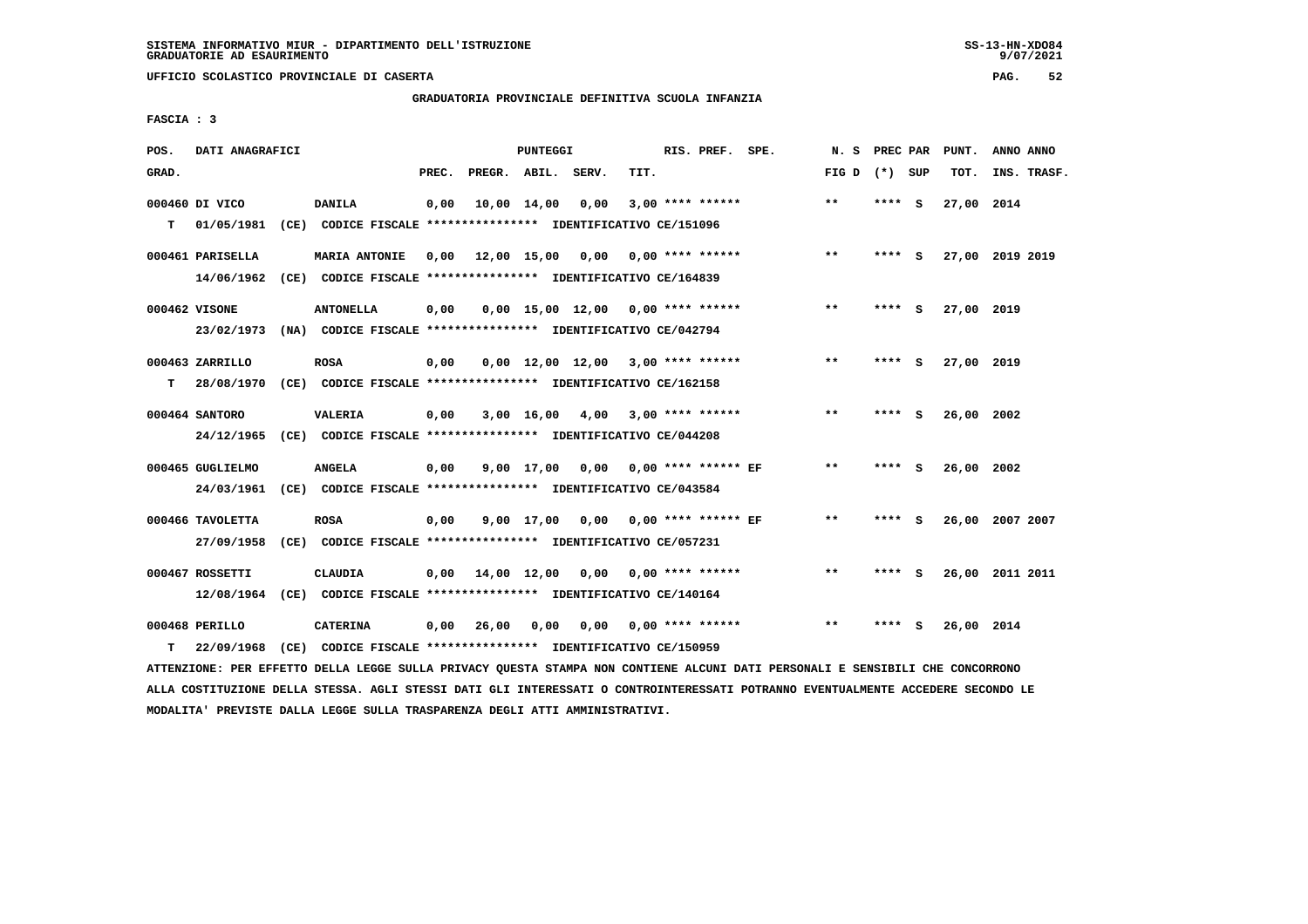**UFFICIO SCOLASTICO PROVINCIALE DI CASERTA PAG. 53**

# **GRADUATORIA PROVINCIALE DEFINITIVA SCUOLA INFANZIA**

 **FASCIA : 3**

| POS.         | DATI ANAGRAFICI                                                           |                                                               |       |                    | PUNTEGGI |                                             |      | RIS. PREF. SPE.         |                    | N. S            | <b>PREC PAR</b> |     | PUNT.      | ANNO ANNO       |
|--------------|---------------------------------------------------------------------------|---------------------------------------------------------------|-------|--------------------|----------|---------------------------------------------|------|-------------------------|--------------------|-----------------|-----------------|-----|------------|-----------------|
| GRAD.        |                                                                           |                                                               | PREC. | PREGR. ABIL. SERV. |          |                                             | TIT. |                         |                    | FIG D $(*)$ SUP |                 |     | TOT.       | INS. TRASF.     |
|              | 000469 D'ARIENZO                                                          | <b>DORA</b>                                                   | 0,00  | 14,00              |          | $0,00$ 12,00                                |      | $0.00$ **** ****** D    |                    | $* *$           | **** S          |     | 26,00 2014 |                 |
|              | $T = 18/08/1980$                                                          | (LT) CODICE FISCALE **************** IDENTIFICATIVO CE/154439 |       |                    |          |                                             |      |                         |                    |                 |                 |     |            |                 |
|              | 000470 PAOLINO                                                            | LUIGIA                                                        | 0,00  | 16,00              | 0,00     | 4,00 6,00 **** ******                       |      |                         |                    | $***$           | **** S          |     | 26,00 2014 |                 |
|              | T 16/09/1973 (CE) CODICE FISCALE *************** IDENTIFICATIVO CE/154505 |                                                               |       |                    |          |                                             |      |                         |                    |                 |                 |     |            |                 |
|              | 000471 DELUCA                                                             | <b>ROSA</b>                                                   | 0,00  | 17,00              | 0,00     |                                             |      | $0.00$ 9.00 **** ****** |                    | $***$           | **** S          |     | 26,00 2014 |                 |
| т            | 24/02/1966 (CE) CODICE FISCALE **************** IDENTIFICATIVO CE/147523  |                                                               |       |                    |          |                                             |      |                         |                    |                 |                 |     |            |                 |
| 000472 TURCO |                                                                           | <b>SABRINA</b>                                                | 0,00  |                    |          | 9,00 11,00 0,00                             |      | 6,00 **** ******        |                    | $***$           | **** S          |     |            | 26,00 2019 2019 |
| т            | 26/06/1973 (CE) CODICE FISCALE **************** IDENTIFICATIVO CE/164679  |                                                               |       |                    |          |                                             |      |                         |                    |                 |                 |     |            |                 |
| 000473 LISI  |                                                                           | LUCIA                                                         | 0,00  |                    |          | 8,00 15,00 0,00                             |      |                         | $3,00$ **** ****** | $***$           | **** S          |     |            | 26,00 2019 2019 |
|              | 12/12/1981 (CE) CODICE FISCALE *************** IDENTIFICATIVO CE/164926   |                                                               |       |                    |          |                                             |      |                         |                    |                 |                 |     |            |                 |
|              | 000474 GRANATO                                                            | <b>ANGELA</b>                                                 | 0,00  |                    |          | 9,00 17,00 0,00 0,00 **** ****** F          |      |                         |                    | $\star\star$    | **** S          |     | 26,00 2019 |                 |
|              | 26/09/1957 (BA) CODICE FISCALE *************** IDENTIFICATIVO CE/025904   |                                                               |       |                    |          |                                             |      |                         |                    |                 |                 |     |            |                 |
|              | 000475 PASQUARIELLO                                                       | <b>ANNA MARIA</b>                                             |       |                    |          | $0,00$ 12,00 14,00 0,00 0,00 **** ****** EF |      |                         |                    | $* *$           | **** S          |     | 26,00 2019 |                 |
|              | 22/09/1955 (CE) CODICE FISCALE *************** IDENTIFICATIVO CE/044822   |                                                               |       |                    |          |                                             |      |                         |                    |                 |                 |     |            |                 |
|              | 000476 PACELLI                                                            | <b>MARIA CRISTIN</b>                                          | 0,00  |                    |          | 0,00 16,00 10,00 0,00 **** ******           |      |                         |                    | $* *$           | **** S          |     | 26,00 2019 |                 |
|              | 19/05/1972 (CE) CODICE FISCALE *************** IDENTIFICATIVO CE/025658   |                                                               |       |                    |          |                                             |      |                         |                    |                 |                 |     |            |                 |
| 000477 MANZO |                                                                           | IMMACOLATA                                                    | 0,00  |                    |          | 12,00 13,00 0,00                            |      | 0,00 **** ******        |                    | $\star\star$    | ****            | - 5 | 25,00 2000 |                 |
|              | 19/06/1964 (NA) CODICE FISCALE *************** IDENTIFICATIVO CE/021414   |                                                               |       |                    |          |                                             |      |                         |                    |                 |                 |     |            |                 |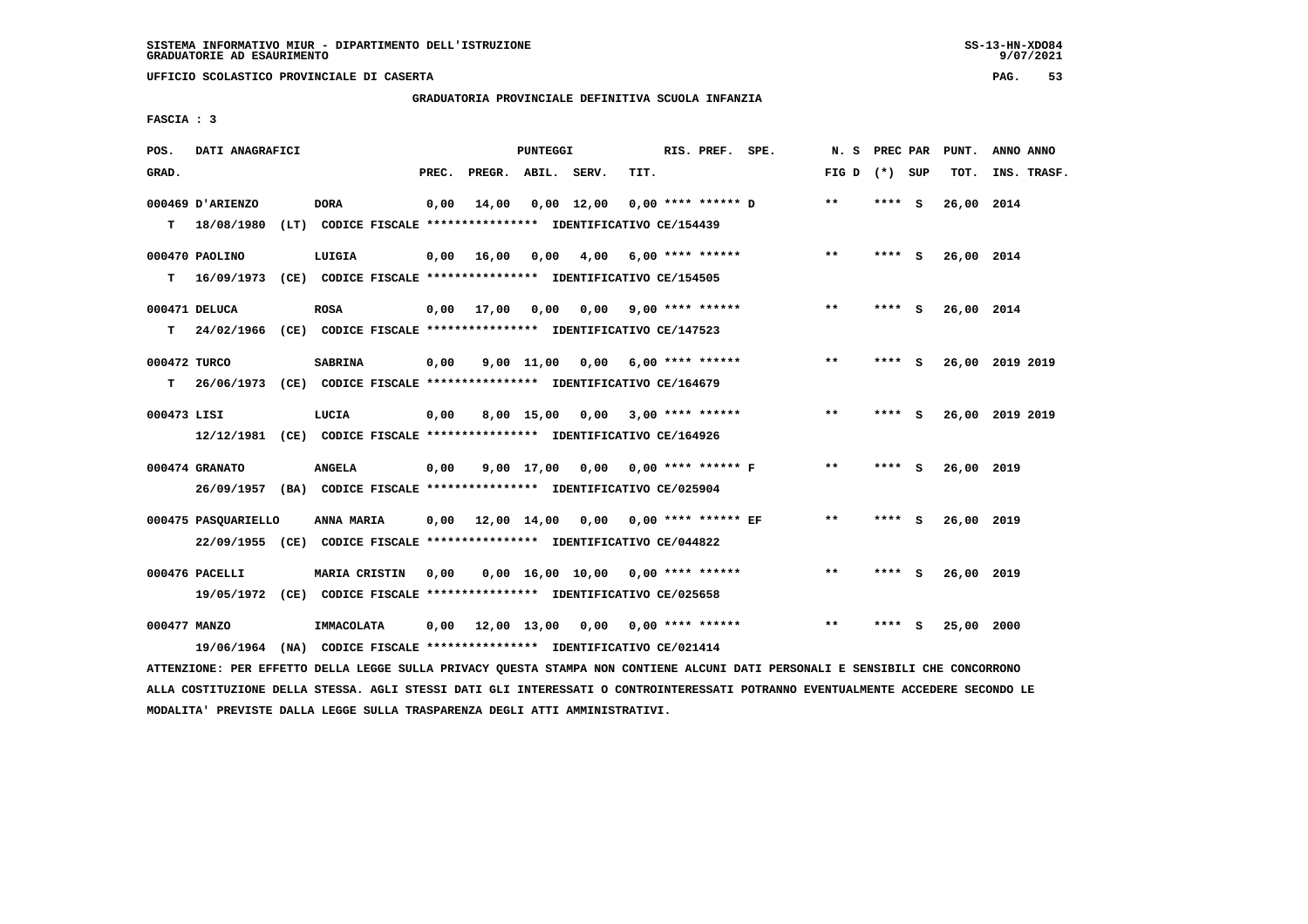**UFFICIO SCOLASTICO PROVINCIALE DI CASERTA PAG. 54**

# **GRADUATORIA PROVINCIALE DEFINITIVA SCUOLA INFANZIA**

 **FASCIA : 3**

| POS.         | DATI ANAGRAFICI   |      |                                                               |       |                    | PUNTEGGI           |      |      | RIS. PREF. SPE.           | N.S             | PREC PAR |     | PUNT.      | ANNO ANNO       |
|--------------|-------------------|------|---------------------------------------------------------------|-------|--------------------|--------------------|------|------|---------------------------|-----------------|----------|-----|------------|-----------------|
| GRAD.        |                   |      |                                                               | PREC. | PREGR. ABIL. SERV. |                    |      | TIT. |                           | FIG D $(*)$ SUP |          |     | TOT.       | INS. TRASF.     |
|              | 000478 COGNETTA   |      | <b>FRANCESCA</b>                                              | 0,00  |                    | $6,00 \quad 16,00$ | 0,00 |      | $3,00$ **** ****** D      | $* *$           | ****     | - S | 25,00      | 2000            |
|              | 09/08/1966        |      | (CE) CODICE FISCALE **************** IDENTIFICATIVO CE/025558 |       |                    |                    |      |      |                           |                 |          |     |            |                 |
| 000479 RISPO |                   |      | <b>CATERINA</b>                                               | 0,00  | 18,00              | 0,00               | 4,00 |      | $3,00$ **** ******        | $***$           | **** S   |     | 25,00 2002 |                 |
|              | 16/06/1962        |      | (NA) CODICE FISCALE **************** IDENTIFICATIVO CE/045252 |       |                    |                    |      |      |                           |                 |          |     |            |                 |
|              | 000480 RICCIO     |      | TOMMASINA                                                     | 0,00  |                    | 12,00 13,00        |      |      | $0,00$ $0,00$ **** ****** | $* *$           | ****     | - S | 25,00      | 2002            |
|              | 18/12/1975        |      | (CE) CODICE FISCALE **************** IDENTIFICATIVO CE/046587 |       |                    |                    |      |      |                           |                 |          |     |            |                 |
|              | 000481 ALFANO     |      | <b>IRENE</b>                                                  | 0,00  |                    | $6,00$ 13,00       | 0,00 |      | $6,00$ **** ******        | **              | ****     | - 5 | 25,00 2005 |                 |
|              | 05/08/1976        |      | (CE) CODICE FISCALE **************** IDENTIFICATIVO CE/020999 |       |                    |                    |      |      |                           |                 |          |     |            |                 |
|              | 000482 VIGLIOTTI  |      | PASQUALINA                                                    | 0,00  |                    | 9,00 16,00         | 0,00 |      | 0,00 **** ****** E        | $\star\star$    | ****     | - S |            | 25,00 2007 2007 |
|              | 15/09/1955        |      | (CE) CODICE FISCALE **************** IDENTIFICATIVO CE/055982 |       |                    |                    |      |      |                           |                 |          |     |            |                 |
|              | 000483 VENTRIGLIA |      | MARIAROSARIA                                                  | 0,00  | 25,00              | 0,00               | 0,00 |      | 0,00 **** ******          | $***$           | ****     |     | 25,00 2014 |                 |
| т            | 24/02/1972        |      | (CE) CODICE FISCALE **************** IDENTIFICATIVO CE/154489 |       |                    |                    |      |      |                           |                 |          |     |            |                 |
|              |                   |      |                                                               |       |                    |                    |      |      |                           |                 |          |     |            |                 |
|              | 000484 PELLEGRINO |      | <b>MARIA FRANCES</b>                                          | 0.00  | 13,00 12,00        |                    |      |      | $0,00$ $0,00$ **** ****** | $* *$           | **** S   |     | 25,00 2014 |                 |
| т            | 31/10/1973        |      | (CE) CODICE FISCALE **************** IDENTIFICATIVO CE/057263 |       |                    |                    |      |      |                           |                 |          |     |            |                 |
|              | 000485 MAROTTA    |      | <b>ASSUNTA</b>                                                | 0,00  |                    | $9,00 \quad 16,00$ | 0,00 |      | $0.00$ **** ******        | $* *$           |          | s   | 25,00 2014 |                 |
|              | 05/05/1971        |      | (CE) CODICE FISCALE **************** IDENTIFICATIVO CE/044691 |       |                    |                    |      |      |                           |                 |          |     |            |                 |
|              | 000486 D'ONOFRIO  |      | <b>ANTONIETTA</b>                                             | 0,00  |                    | $9,00 \quad 16,00$ | 0,00 |      | $0.00$ **** ******        | $* *$           |          | s   | 25,00      | 2019 2005       |
|              | 05/04/1970        | (GR) | CODICE FISCALE **************** IDENTIFICATIVO CE/053879      |       |                    |                    |      |      |                           |                 |          |     |            |                 |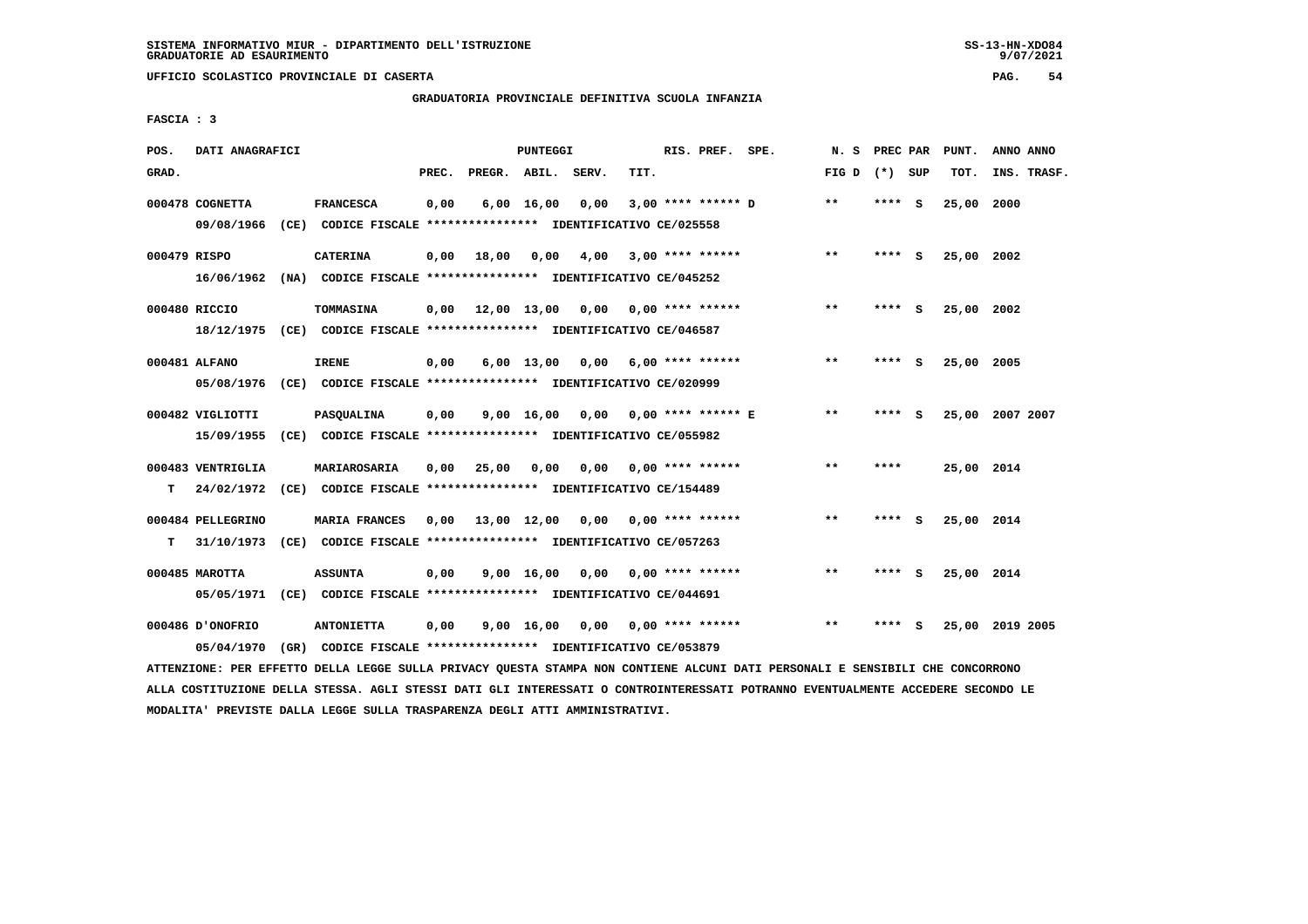**UFFICIO SCOLASTICO PROVINCIALE DI CASERTA PAG. 55**

# **GRADUATORIA PROVINCIALE DEFINITIVA SCUOLA INFANZIA**

 **FASCIA : 3**

| POS.         | DATI ANAGRAFICI                                                         |                                                                                  |       |                    | PUNTEGGI           |                                      |      | RIS. PREF. SPE.           | N.S          | PREC PAR |     | PUNT.      | ANNO ANNO       |
|--------------|-------------------------------------------------------------------------|----------------------------------------------------------------------------------|-------|--------------------|--------------------|--------------------------------------|------|---------------------------|--------------|----------|-----|------------|-----------------|
| GRAD.        |                                                                         |                                                                                  | PREC. | PREGR. ABIL. SERV. |                    |                                      | TIT. |                           | FIG D        | (*) SUP  |     | TOT.       | INS. TRASF.     |
|              | 000487 CATANIA<br>22/01/1964                                            | <b>SILVANA</b><br>(NA) CODICE FISCALE **************** IDENTIFICATIVO CE/164959  | 0,00  |                    | 10,00 15,00        | 0,00                                 |      | $0.00$ **** ******        | $**$         | ****     | - S |            | 25,00 2019 2019 |
| т            | 000488 DE BOTTIS<br>05/04/1976                                          | LAVINIA<br>(CE) CODICE FISCALE **************** IDENTIFICATIVO CE/164728         | 0,00  | 18,00              | 0,00               | 4,00                                 |      | $3,00$ **** ******        | $\star\star$ | **** S   |     |            | 25,00 2019 2019 |
| т            | 000489 CASTIELLO<br>30/03/1970                                          | <b>TERESA</b><br>(CE) CODICE FISCALE **************** IDENTIFICATIVO CE/164960   | 0,00  | 22,00              | 0,00               |                                      |      | $0,00$ 3,00 **** ******   | $***$        | **** S   |     |            | 25,00 2019 2019 |
|              | 000490 FUNICELLO<br>19/11/1972                                          | <b>ROSOLINA</b><br>(CE) CODICE FISCALE **************** IDENTIFICATIVO CE/164846 | 0,00  |                    | $9,00 \quad 16,00$ | 0.00                                 |      | $0.00$ **** ******        | **           | **** S   |     |            | 25,00 2019 2019 |
|              | 000491 CAPARCO<br>28/05/1968                                            | <b>ELVIRA</b><br>(CE) CODICE FISCALE **************** IDENTIFICATIVO CE/024892   | 0,00  |                    | 3,00 15,00         | 6,00                                 |      | $0.00$ **** ******        | $* *$        | ****     | - S | 24,00 2000 |                 |
|              | 000492 IODICE<br>16/10/1973                                             | <b>MARTA</b><br>(CE) CODICE FISCALE *************** IDENTIFICATIVO CE/046091     | 0,00  |                    | $9,00 \quad 15,00$ |                                      |      | $0.00$ $0.00$ **** ****** | $* *$        | ****     | - S | 24,00 2002 |                 |
|              | 000493 LEGGIERO<br>21/01/1962                                           | MICHELINA<br>(CE) CODICE FISCALE **************** IDENTIFICATIVO CE/022586       | 0,00  |                    | 9,00 15,00         | 0,00                                 |      | $0.00$ **** ******        | $**$         | **** S   |     | 24,00 2002 |                 |
| 000494 TENGA | 12/12/1961 (CE) CODICE FISCALE *************** IDENTIFICATIVO CE/004602 | CARMELA                                                                          | 0,00  |                    | $9,00$ 15,00       | 0,00                                 |      | $0.00$ **** ******        | $***$        | **** S   |     | 24,00 2002 |                 |
|              | 000495 RAUCCI<br>11/05/1959                                             | <b>MATTIA</b><br>(CE) CODICE FISCALE **************** IDENTIFICATIVO CE/046459   | 0,00  |                    |                    | 10,00 14,00 0,00 0,00 **** ****** EF |      |                           | $* *$        | ****     | - S | 24,00 2002 |                 |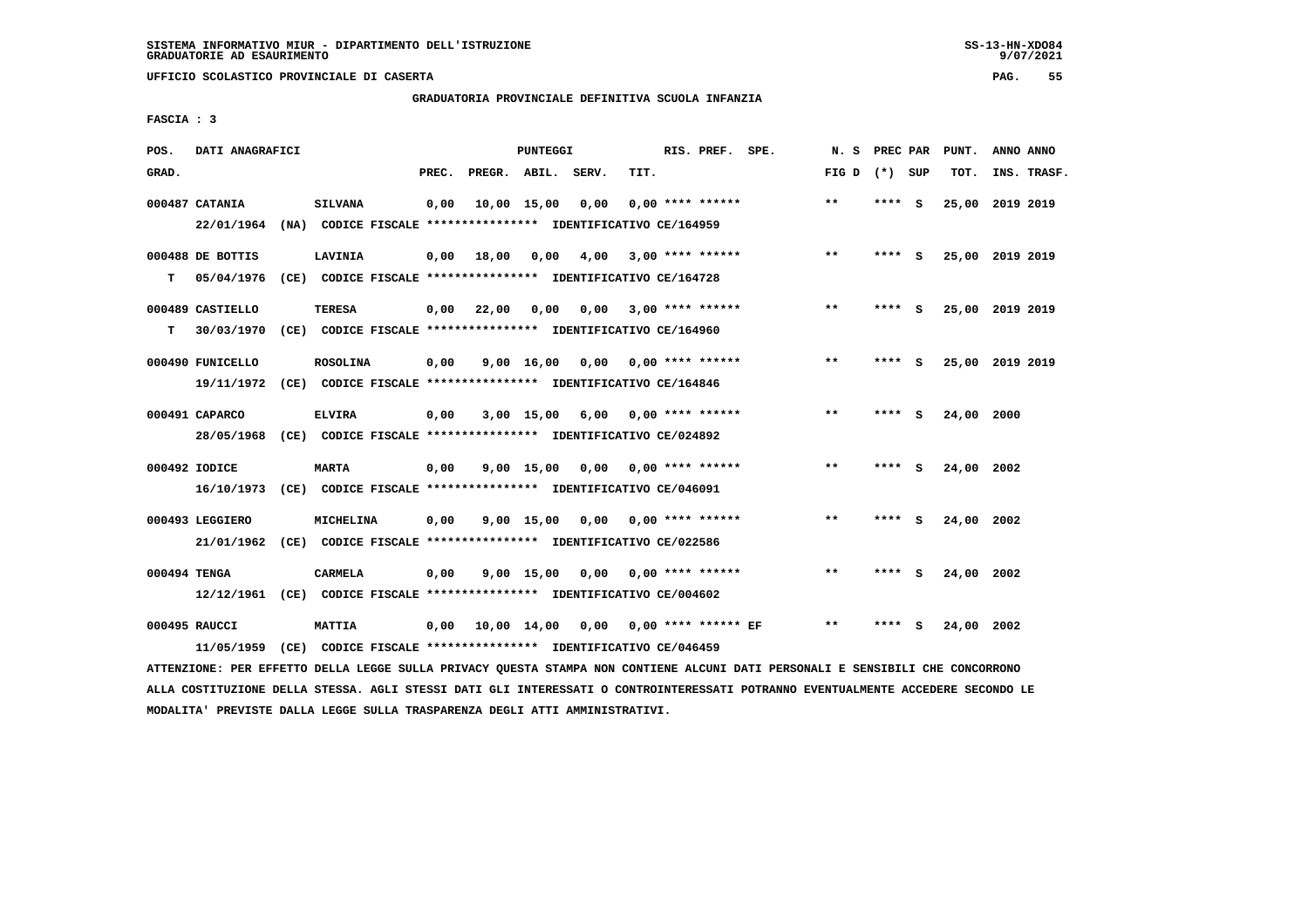# **GRADUATORIA PROVINCIALE DEFINITIVA SCUOLA INFANZIA**

 **FASCIA : 3**

| POS.         | DATI ANAGRAFICI    |                                                                         |       |                    | PUNTEGGI     |                                    |      | RIS. PREF. SPE.           |                             |       | N. S PREC PAR   |     | PUNT.      | ANNO ANNO       |
|--------------|--------------------|-------------------------------------------------------------------------|-------|--------------------|--------------|------------------------------------|------|---------------------------|-----------------------------|-------|-----------------|-----|------------|-----------------|
| GRAD.        |                    |                                                                         | PREC. | PREGR. ABIL. SERV. |              |                                    | TIT. |                           |                             |       | FIG D $(*)$ SUP |     | TOT.       | INS. TRASF.     |
|              | 000496 DE PASQUALE | <b>ANNA</b>                                                             | 0,00  |                    | $9,00$ 15,00 | 0,00                               |      | $0.00$ **** ******        |                             |       | ** $X$ **** S   |     |            | 24,00 2004 2004 |
|              |                    | 16/02/1972 (CE) CODICE FISCALE *************** IDENTIFICATIVO CE/049694 |       |                    |              |                                    |      |                           |                             |       |                 |     |            |                 |
|              | 000497 PETRONE     | <b>MARIA</b>                                                            | 0,00  |                    |              | $0,00$ 16,00 2,00 6,00 **** ****** |      |                           |                             | $***$ | **** S          |     |            | 24,00 2007 2007 |
|              |                    | 23/04/1974 (CE) CODICE FISCALE *************** IDENTIFICATIVO CE/056987 |       |                    |              |                                    |      |                           |                             |       |                 |     |            |                 |
|              | 000498 CECORO      | MARGHERITA                                                              | 0,00  |                    |              | $3,00$ 15,00 0,00 6,00 **** ****** |      |                           |                             | $* *$ | **** S          |     |            | 24,00 2014 2005 |
|              |                    | 01/01/1961 (CE) CODICE FISCALE *************** IDENTIFICATIVO CE/053696 |       |                    |              |                                    |      |                           |                             |       |                 |     |            |                 |
|              | 000499 SCHIAVONE   | <b>IOLANDA</b>                                                          | 0,00  | 12,00 12,00        |              |                                    |      |                           | $0,00$ $0,00$ **** ****** D | $***$ | ****            | - S | 24,00 2014 |                 |
| т            | 16/11/1980         | (CE) CODICE FISCALE **************** IDENTIFICATIVO CE/146429           |       |                    |              |                                    |      |                           |                             |       |                 |     |            |                 |
|              | 000500 TESCIONE    | MARIAROSARIA                                                            | 0.00  | 21,00              | 0,00         |                                    |      | $0.00$ 3.00 **** ******   |                             | $***$ | **** S          |     | 24,00 2014 |                 |
| т            | 30/10/1979         | (CE) CODICE FISCALE **************** IDENTIFICATIVO CE/149118           |       |                    |              |                                    |      |                           |                             |       |                 |     |            |                 |
|              | 000501 AGLIONE     | <b>ANTONELLA</b>                                                        | 0,00  |                    | 3,00 15,00   | 6,00                               |      |                           | $0.00$ **** ****** D        | $***$ | **** S          |     | 24,00 2014 |                 |
|              | 04/05/1973         | (CE) CODICE FISCALE *************** IDENTIFICATIVO CE/044465            |       |                    |              |                                    |      |                           |                             |       |                 |     |            |                 |
| 000502 LEALE |                    | <b>MARIA TERESA</b>                                                     | 0,00  |                    |              | 10,00 11,00 0,00 3,00 **** ******  |      |                           |                             | $**$  | $***$ S         |     | 24,00 2014 |                 |
| т            | 13/11/1968         | (CE) CODICE FISCALE *************** IDENTIFICATIVO CE/154512            |       |                    |              |                                    |      |                           |                             |       |                 |     |            |                 |
|              | 000503 CAROSIS     | <b>CORINNA</b>                                                          | 0,00  | 24,00              | 0,00         |                                    |      | $0.00$ $0.00$ **** ****** |                             |       | ** x **** S     |     | 24,00 2014 |                 |
| т            |                    | 06/03/1981 (CE) CODICE FISCALE *************** IDENTIFICATIVO CE/154325 |       |                    |              |                                    |      |                           |                             |       |                 |     |            |                 |
|              | 000504 CARISTO     | VALERIA                                                                 | 0,00  |                    | $9,00$ 12,00 |                                    |      | $0.00$ 3.00 **** ******   |                             | **    | ****            | - 5 | 24,00 2014 |                 |
| т            | 13/11/1982         | (CE) CODICE FISCALE **************** IDENTIFICATIVO CE/147668           |       |                    |              |                                    |      |                           |                             |       |                 |     |            |                 |
|              |                    |                                                                         |       |                    |              |                                    |      |                           |                             |       |                 |     |            |                 |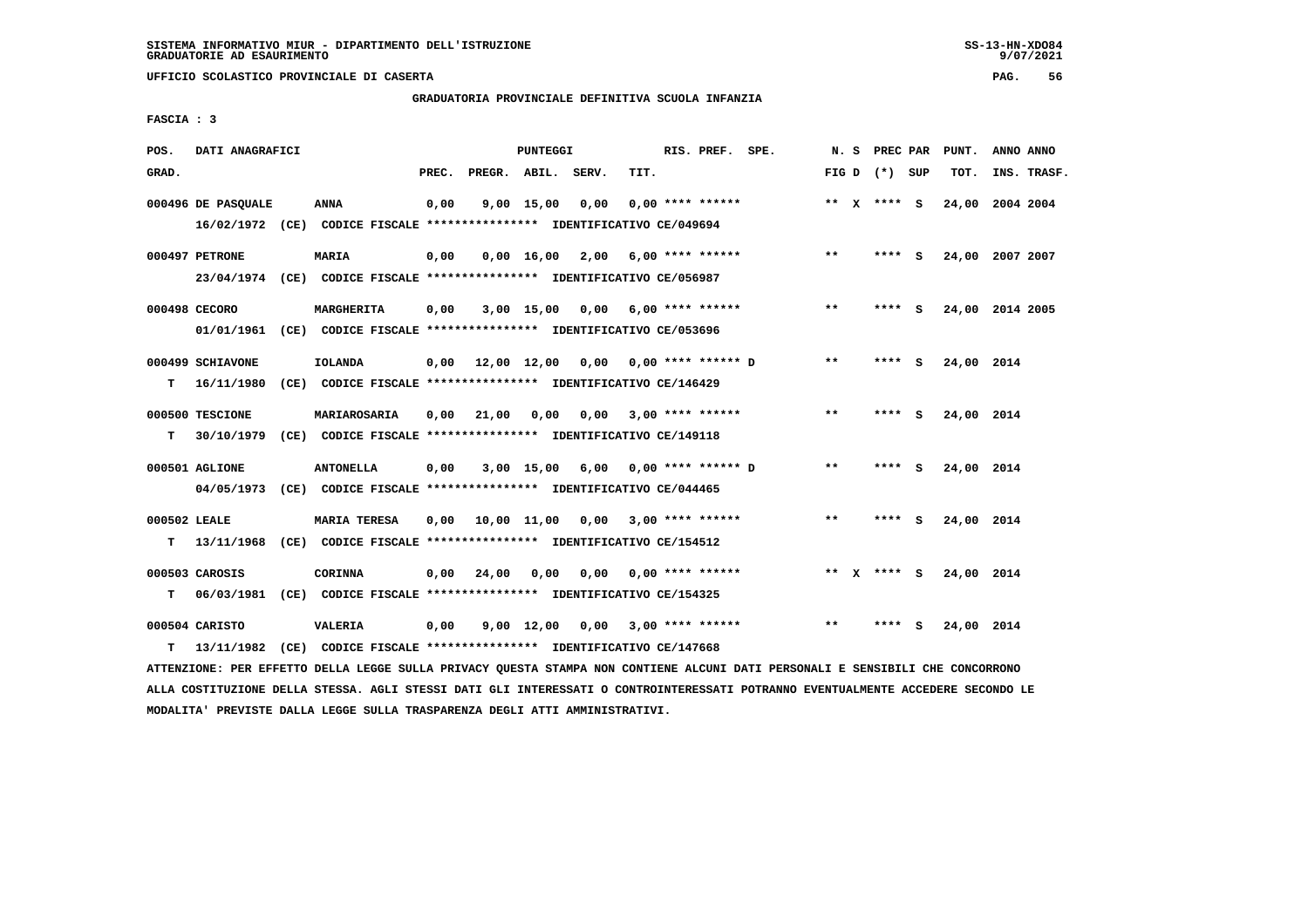## **GRADUATORIA PROVINCIALE DEFINITIVA SCUOLA INFANZIA**

 **FASCIA : 3**

| POS.  | DATI ANAGRAFICI   |                                                               |       |                    | PUNTEGGI     |                                                   |                          | RIS. PREF. SPE.      | N. S  | PREC PAR        |     | PUNT.           | ANNO ANNO |             |
|-------|-------------------|---------------------------------------------------------------|-------|--------------------|--------------|---------------------------------------------------|--------------------------|----------------------|-------|-----------------|-----|-----------------|-----------|-------------|
| GRAD. |                   |                                                               | PREC. | PREGR. ABIL. SERV. |              |                                                   | TIT.                     |                      |       | FIG D $(*)$ SUP |     | TOT.            |           | INS. TRASF. |
|       | 000505 PASCARELLA | <b>ANTONELLA</b>                                              | 0,00  | 24,00              | 0.00         | 0,00                                              |                          | $0.00$ **** ******   | $**$  | ****            |     | 24,00 2014      |           |             |
| т     | 03/10/1979        | (CE) CODICE FISCALE **************** IDENTIFICATIVO CE/149161 |       |                    |              |                                                   |                          |                      |       |                 |     |                 |           |             |
|       | 000506 LOMBARDI   | LUCIA                                                         | 0,00  |                    | $9,00$ 15,00 | 0,00                                              |                          | $0.00$ **** ****** F | $* *$ | **** S          |     | 24,00 2014      |           |             |
|       | 01/05/1971        | (CE) CODICE FISCALE **************** IDENTIFICATIVO CE/042836 |       |                    |              |                                                   |                          |                      |       |                 |     |                 |           |             |
|       | 000507 DESANTIS   | <b>EMILIA</b>                                                 | 0,00  | 12,00              |              | $0.00 \quad 12.00 \quad 0.00 \quad *** \quad ***$ |                          |                      | $* *$ | ****            | - S | 24,00 2014      |           |             |
| т     | 23/06/1967        | (CE) CODICE FISCALE **************** IDENTIFICATIVO CE/148568 |       |                    |              |                                                   |                          |                      |       |                 |     |                 |           |             |
|       | 000508 DE GENNARO | <b>FABIANA</b>                                                | 0,00  |                    | $6,00$ 15,00 | 0.00                                              |                          | $3,00$ **** ******   | **    | **** S          |     | 24,00 2019 2014 |           |             |
|       | 12/10/1977        | (CE) CODICE FISCALE **************** IDENTIFICATIVO CE/145276 |       |                    |              |                                                   |                          |                      |       |                 |     |                 |           |             |
|       | 000509 LIMONE     | <b>ANTONETTA</b>                                              | 0,00  | 10,00 14,00        |              | 0,00                                              |                          | $0.00$ **** ******   | **    | **** S          |     | 24,00           | 2019 2019 |             |
|       | 20/12/1959        | (CE) CODICE FISCALE *************** IDENTIFICATIVO CE/164924  |       |                    |              |                                                   |                          |                      |       |                 |     |                 |           |             |
|       | 000510 SCALZONE   | <b>MARIA GIOVANN</b>                                          | 0,00  | 15,00              | 0,00         | 0,00                                              |                          | 9,00 **** ******     |       | ** x **** S     |     | 24,00 2019 2019 |           |             |
| т     | 01/06/1980        | (NA) CODICE FISCALE **************** IDENTIFICATIVO CE/164750 |       |                    |              |                                                   |                          |                      |       |                 |     |                 |           |             |
|       | 000511 OREFICE    | <b>ANTONELLA</b>                                              | 0.00  | 10,00 11,00        |              |                                                   | $0,00$ 3,00 **** ******  |                      | $***$ | **** S          |     | 24,00 2019 2019 |           |             |
| т     | 18/12/1973        | (CE) CODICE FISCALE **************** IDENTIFICATIVO CE/164810 |       |                    |              |                                                   |                          |                      |       |                 |     |                 |           |             |
|       | 000512 DI PUORTO  | <b>RAFFAELLA</b>                                              | 0,00  |                    | $0.00$ 11.00 |                                                   | $0,00$ 13,00 **** ****** |                      | $* *$ | ****            | ్   | 24,00 2019 2019 |           |             |
| т     | 02/05/1982        | (CE) CODICE FISCALE **************** IDENTIFICATIVO CE/164909 |       |                    |              |                                                   |                          |                      |       |                 |     |                 |           |             |
|       | 000513 CAMPOPIANO | <b>ANTONELLA</b>                                              | 0,00  |                    | 9,00 15,00   | 0,00                                              |                          | $0.00$ **** ******   | $* *$ | ****            |     | 24,00 2019 2019 |           |             |
|       | 20/11/1976        | (CE) CODICE FISCALE **************** IDENTIFICATIVO CE/164777 |       |                    |              |                                                   |                          |                      |       |                 |     |                 |           |             |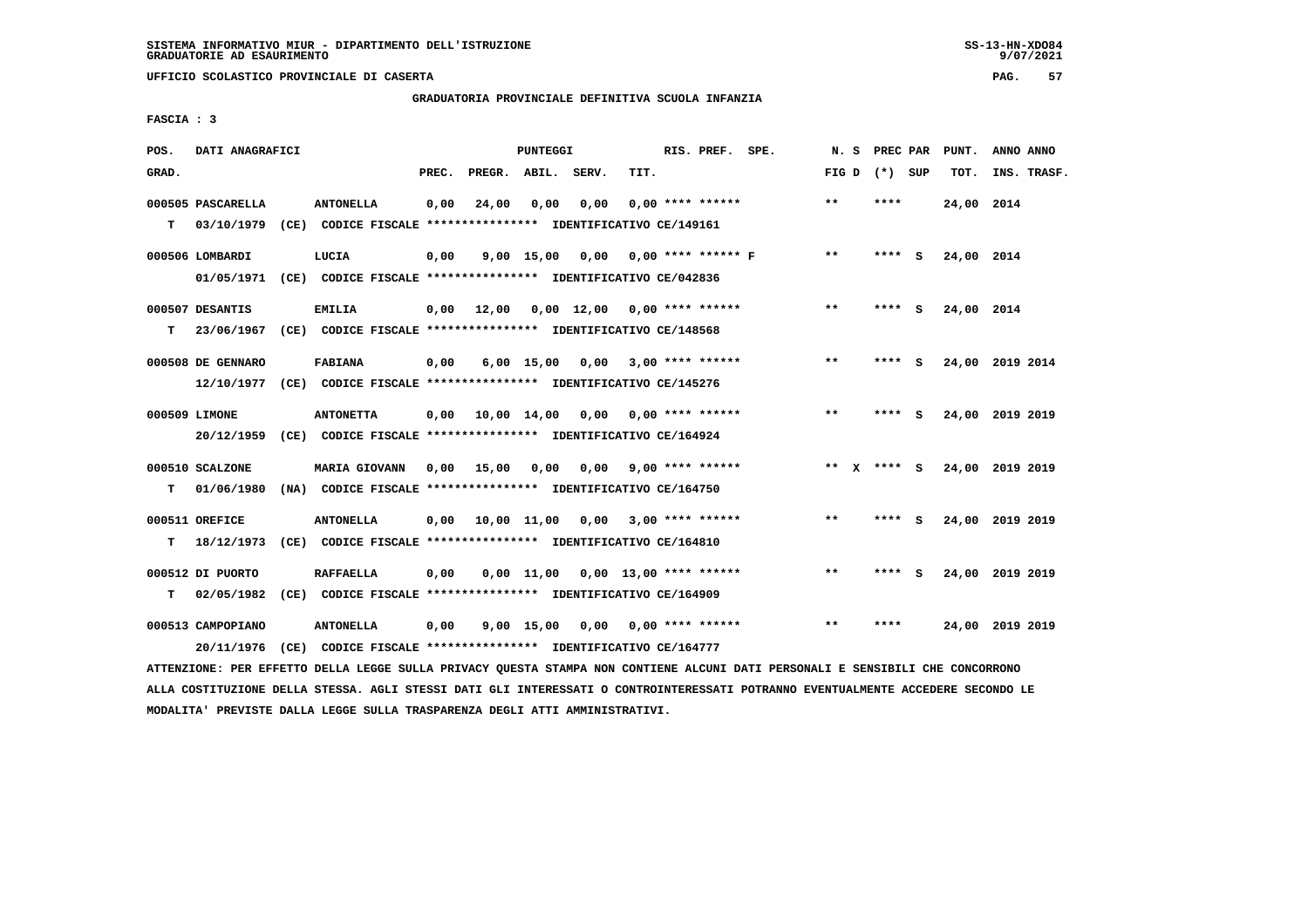## **GRADUATORIA PROVINCIALE DEFINITIVA SCUOLA INFANZIA**

 **FASCIA : 3**

| POS.        | DATI ANAGRAFICI                  |                                                                                              |       |              | <b>PUNTEGGI</b>    |       |      | RIS. PREF. SPE.           | N. S            | PREC PAR |     | PUNT.           | ANNO ANNO |             |
|-------------|----------------------------------|----------------------------------------------------------------------------------------------|-------|--------------|--------------------|-------|------|---------------------------|-----------------|----------|-----|-----------------|-----------|-------------|
| GRAD.       |                                  |                                                                                              | PREC. | PREGR. ABIL. |                    | SERV. | TIT. |                           | FIG D $(*)$ SUP |          |     | TOT.            |           | INS. TRASF. |
| T.          | 000514 PIOMBINO<br>23/02/1981    | <b>DOMENICA</b><br>(CE) CODICE FISCALE **************** IDENTIFICATIVO CE/164990             | 0,00  |              | 3,00 18,00         | 0,00  |      | $3,00$ **** ******        | $\star\star$    | **** S   |     | 24,00           | 2019 2019 |             |
| 000515 VITI |                                  | SAPIENZA<br>17/04/1972 (CE) CODICE FISCALE *************** IDENTIFICATIVO CE/164703          | 0,00  |              | $9,00$ 15,00       | 0,00  |      | $0.00$ **** ******        | $***$           | **** S   |     | 24,00 2019 2019 |           |             |
| т           | 000516 CARBONE                   | MONICA<br>13/01/1967 (CE) CODICE FISCALE *************** IDENTIFICATIVO CE/164702            | 0,00  | 21,00        | 0,00               |       |      | $0,00$ 3,00 **** ******   | $* *$           | **** S   |     | 24,00 2019 2019 |           |             |
| т           | 000517 CAROZZA                   | <b>MICHELA</b><br>19/07/1981 (CE) CODICE FISCALE *************** IDENTIFICATIVO CE/164731    | 0,00  | 24,00        | 0,00               | 0.00  |      | $0.00$ **** ******        | $* *$           | ****     | - S | 24,00 2019 2019 |           |             |
|             | 000518 DI IESO                   | <b>GABRIELLA</b><br>16/05/1962 (PA) CODICE FISCALE **************** IDENTIFICATIVO CE/026568 | 0,00  |              | $6,00$ 15,00       | 0.00  |      | $3,00$ **** ****** E      | **              | ****     | ్   | 24,00 2019      |           |             |
|             | 000519 FEMIANO                   | <b>ANGELINA</b><br>15/06/1971 (CE) CODICE FISCALE *************** IDENTIFICATIVO CE/020925   | 0,00  |              | 9,00 14,00         |       |      | $0,00$ $0,00$ **** ****** | $***$           | **** S   |     | 23,00 2002      |           |             |
|             | 000520 PELLICCIONE               | <b>GIUSEPPINA</b><br>02/11/1959 (CE) CODICE FISCALE *************** IDENTIFICATIVO CE/023251 | 0,00  |              | $9,00 \quad 14,00$ | 0,00  |      | $0.00$ **** ******        | **              | ****     | - S | 23,00           | 2002      |             |
|             | 000521 VILLANI                   | MARIA VITTORI<br>22/03/1970 (CE) CODICE FISCALE *************** IDENTIFICATIVO CE/043545     | 0,00  |              | 2,00 16,00         | 2,00  |      | $3,00$ **** ******        | $* *$           | **** S   |     | 23,00 2002      |           |             |
| т           | 000522 DELLI PAOLI<br>22/11/1978 | <b>FRANCESCA</b><br>(CE) CODICE FISCALE **************** IDENTIFICATIVO CE/148811            | 0,00  |              | 3,00 14,00         |       |      | $0,00$ 6,00 **** ******   | $* *$           | ****     | - 5 | 23,00 2014      |           |             |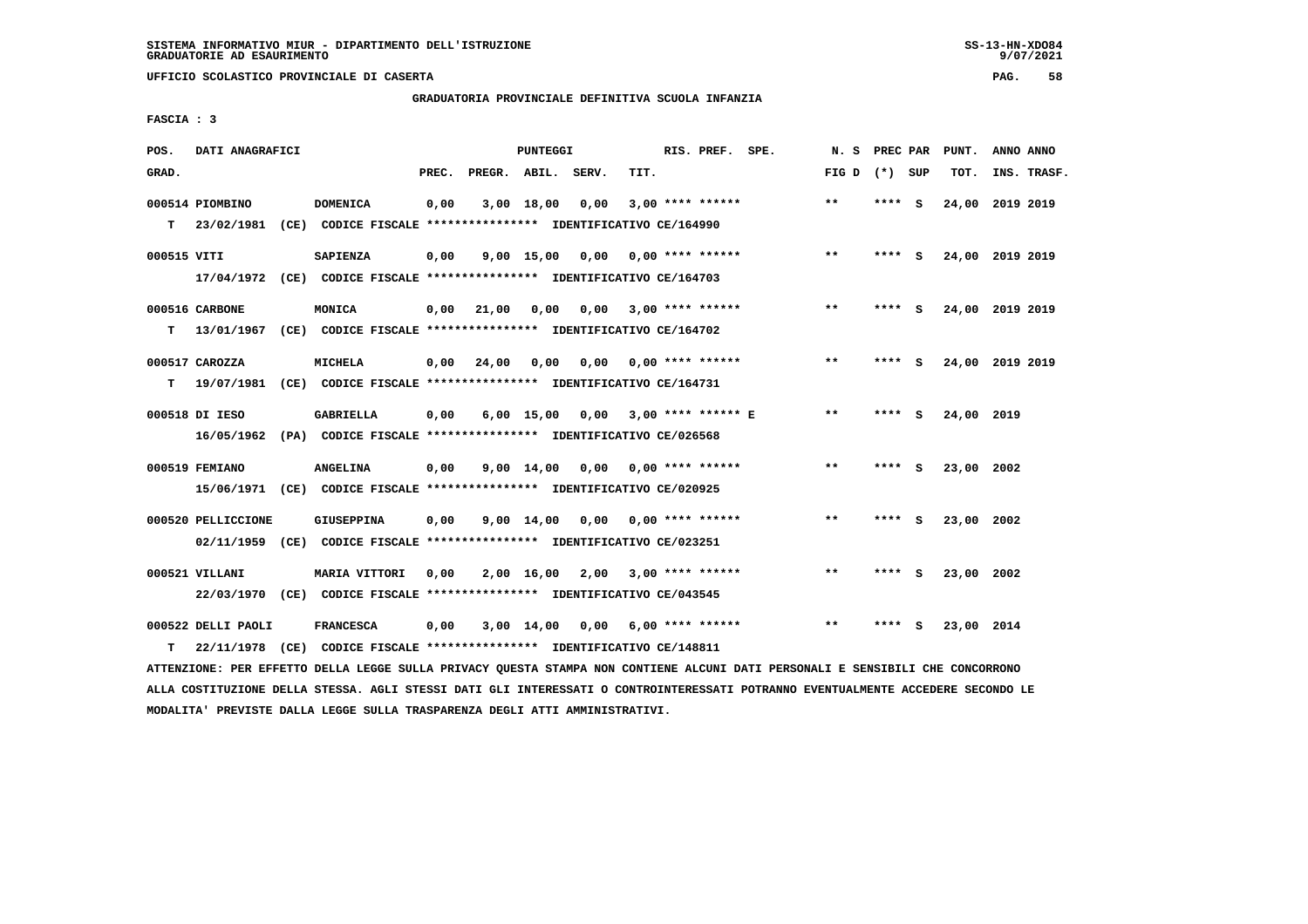**UFFICIO SCOLASTICO PROVINCIALE DI CASERTA PAG. 59**

## **GRADUATORIA PROVINCIALE DEFINITIVA SCUOLA INFANZIA**

 **FASCIA : 3**

| POS.        | DATI ANAGRAFICI                 |                                                                          |       |                    | PUNTEGGI           |                                    |      | RIS. PREF. SPE.           | N.S   | PREC PAR        |     | PUNT.      | ANNO ANNO       |
|-------------|---------------------------------|--------------------------------------------------------------------------|-------|--------------------|--------------------|------------------------------------|------|---------------------------|-------|-----------------|-----|------------|-----------------|
| GRAD.       |                                 |                                                                          | PREC. | PREGR. ABIL. SERV. |                    |                                    | TIT. |                           |       | FIG D $(*)$ SUP |     | TOT.       | INS. TRASF.     |
|             | 000523 MAGLIOCCA                | <b>GIUSEPPINA</b>                                                        | 0,00  |                    | $6,00$ 11,00       | 0,00                               |      | $6.00$ **** ******        | $***$ | ****            | - S | 23,00 2014 |                 |
|             | 20/01/1980                      | (CE) CODICE FISCALE **************** IDENTIFICATIVO CE/154109            |       |                    |                    |                                    |      |                           |       |                 |     |            |                 |
|             | 000524 DELL'AVERSANO OR ROSALIA |                                                                          | 0,00  |                    | $6,00 \quad 14,00$ | 0,00                               |      | 3,00 **** ******          | $* *$ | **** S          |     | 23,00 2014 |                 |
| т           |                                 | 18/12/1971 (CE) CODICE FISCALE **************** IDENTIFICATIVO CE/152967 |       |                    |                    |                                    |      |                           |       |                 |     |            |                 |
|             | 000525 IMBIMBO                  | <b>VINCENZA</b>                                                          | 0,00  | 17,00              | 0.00               | 0.00                               |      | $6,00$ **** ******        | $* *$ | **** S          |     | 23,00 2014 |                 |
| т           | 06/02/1980                      | (NA) CODICE FISCALE **************** IDENTIFICATIVO CE/154124            |       |                    |                    |                                    |      |                           |       |                 |     |            |                 |
|             | 000526 MODESTINO                | GABRIELLA                                                                | 0,00  |                    | 3,00 16,00         | 1,00 3,00 **** ******              |      |                           | $***$ | ****            | - S |            | 23,00 2019 2007 |
|             | 08/05/1976                      | (NA) CODICE FISCALE **************** IDENTIFICATIVO CE/057412            |       |                    |                    |                                    |      |                           |       |                 |     |            |                 |
| 000527 IZZO |                                 | <b>ANTONELLA</b>                                                         | 0,00  | 23,00              | 0,00               | 0,00                               |      | $0.00$ **** ******        | $**$  | **** S          |     |            | 23,00 2019 2019 |
| т           |                                 | 07/02/1984 (BN) CODICE FISCALE *************** IDENTIFICATIVO CE/164783  |       |                    |                    |                                    |      |                           |       |                 |     |            |                 |
|             | 000528 DE LEO                   | <b>ROSALBA</b>                                                           | 0,00  |                    |                    | $7,00$ 16,00 0,00 0,00 **** ****** |      |                           |       | ** X **** S     |     |            | 23,00 2019 2019 |
|             |                                 | 30/04/1974 (NA) CODICE FISCALE *************** IDENTIFICATIVO CE/164796  |       |                    |                    |                                    |      |                           |       |                 |     |            |                 |
|             | 000529 RUSCETTI                 | CRISTINA                                                                 | 0,00  |                    | $9,00 \quad 14,00$ |                                    |      | $0.00$ $0.00$ **** ****** | $* *$ | **** S          |     |            | 23,00 2019 2019 |
|             |                                 | 21/04/1972 (CE) CODICE FISCALE *************** IDENTIFICATIVO CE/164806  |       |                    |                    |                                    |      |                           |       |                 |     |            |                 |
|             | 000530 VACCARO                  | ANNA                                                                     | 0,00  |                    | $6,00$ 11,00       | 0,00                               |      | 6,00 **** ******          | $**$  | ****            | - S |            | 23,00 2019 2019 |
| т           | 16/01/1976                      | (CE) CODICE FISCALE **************** IDENTIFICATIVO CE/164630            |       |                    |                    |                                    |      |                           |       |                 |     |            |                 |
|             | 000531 CALOISI                  | <b>SIMONA</b>                                                            | 0,00  | 11,00              |                    | 0,00 12,00                         |      | $0,00$ **** ******        | $* *$ | ****            | - S |            | 23,00 2019 2019 |
|             |                                 | 12/10/1971 (CE) CODICE FISCALE *************** IDENTIFICATIVO CE/164658  |       |                    |                    |                                    |      |                           |       |                 |     |            |                 |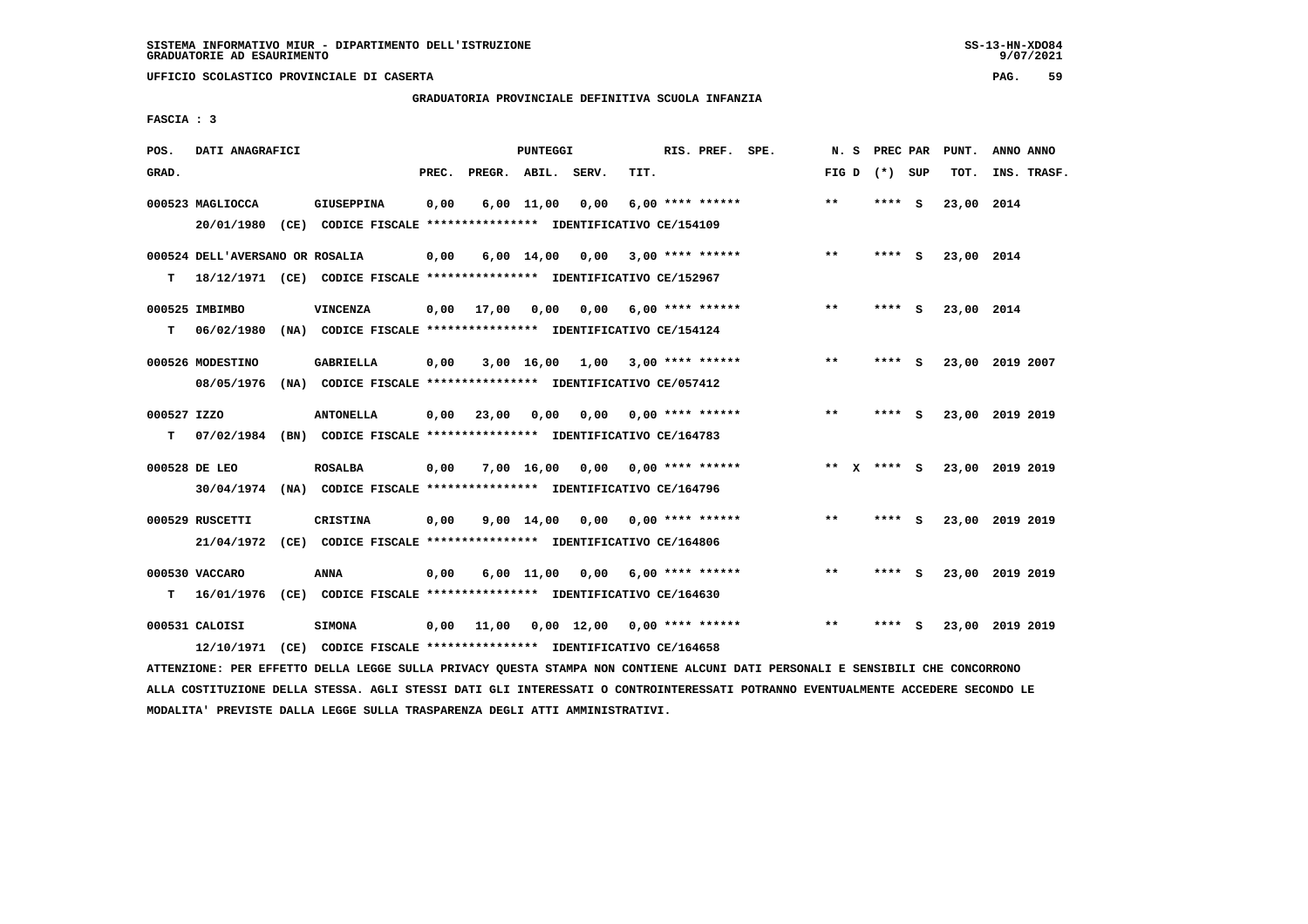**UFFICIO SCOLASTICO PROVINCIALE DI CASERTA PAG. 60**

#### **GRADUATORIA PROVINCIALE DEFINITIVA SCUOLA INFANZIA**

 **FASCIA : 3**

| POS.         | DATI ANAGRAFICI    |                                                                          |       |                    | PUNTEGGI           |                                    |      | RIS. PREF. SPE.           | N. S            | PREC PAR |     | PUNT.      | ANNO ANNO       |
|--------------|--------------------|--------------------------------------------------------------------------|-------|--------------------|--------------------|------------------------------------|------|---------------------------|-----------------|----------|-----|------------|-----------------|
| GRAD.        |                    |                                                                          | PREC. | PREGR. ABIL. SERV. |                    |                                    | TIT. |                           | FIG D $(*)$ SUP |          |     | TOT.       | INS. TRASF.     |
|              | 000532 COVIELLO    | <b>ROSA</b>                                                              | 0,00  |                    | $6,00 \quad 16,00$ | 0.00                               |      | $0.00$ **** ****** EF     | $**$            | ****     |     | 22,00 2000 |                 |
|              | 04/01/1963         | (NA) CODICE FISCALE **************** IDENTIFICATIVO CE/025276            |       |                    |                    |                                    |      |                           |                 |          |     |            |                 |
|              | 000533 MASTROIANNI | <b>ANNUNZIATA</b>                                                        | 0,00  |                    |                    | $6,00$ $16,00$ $0,00$              |      | 0,00 **** ******          | $***$           | ****     |     | 22,00 2002 |                 |
|              |                    | 28/09/1963 (CE) CODICE FISCALE *************** IDENTIFICATIVO CE/045417  |       |                    |                    |                                    |      |                           |                 |          |     |            |                 |
|              | 000534 BAVOSA      | MARGHERITA                                                               | 0,00  |                    |                    | $7,00$ 15,00 0,00 0,00 **** ****** |      |                           | $***$           | **** S   |     |            | 22,00 2005 2005 |
|              |                    | 17/10/1974 (CE) CODICE FISCALE *************** IDENTIFICATIVO CE/053396  |       |                    |                    |                                    |      |                           |                 |          |     |            |                 |
|              | 000535 DE LUCIA    | <b>MARIA ROSARIA</b>                                                     | 0.00  |                    | $9,00$ 13,00       |                                    |      | $0.00$ $0.00$ **** ****** | $**$            | ****     | - S | 22,00 2007 |                 |
|              | 09/05/1959         | (CE) CODICE FISCALE *************** IDENTIFICATIVO CE/026862             |       |                    |                    |                                    |      |                           |                 |          |     |            |                 |
| 000536 ZULLO |                    | <b>ANTONELLA</b>                                                         | 0.00  | 13,00              | 0,00               |                                    |      | $0.00$ 9.00 **** ******   | **              | **** S   |     | 22,00 2014 |                 |
| т            | 02/06/1979         | (NA) CODICE FISCALE **************** IDENTIFICATIVO CE/163070            |       |                    |                    |                                    |      |                           |                 |          |     |            |                 |
|              | 000537 ROMANUCCI   | <b>MARIA MADDALE</b>                                                     | 0,00  |                    |                    | $3,00$ 12,00 0,00 7,00 **** ****** |      |                           | **              | **** S   |     | 22,00 2014 |                 |
| т            | 22/11/1978         | (CE) CODICE FISCALE **************** IDENTIFICATIVO CE/152425            |       |                    |                    |                                    |      |                           |                 |          |     |            |                 |
|              | 000538 TARTAGLIONE | <b>ROSSANA</b>                                                           | 0,00  |                    | $6,00 \quad 16,00$ | 0,00 0,00 **** ****** D            |      |                           | $***$           | **** S   |     | 22,00 2014 |                 |
| т            |                    | 02/09/1975 (CE) CODICE FISCALE **************** IDENTIFICATIVO CE/148409 |       |                    |                    |                                    |      |                           |                 |          |     |            |                 |
|              | 000539 MARTUCCI    | <b>TIZIANA</b>                                                           | 0,00  |                    |                    | $3,00$ 16,00 0,00 3,00 **** ****** |      |                           | **              | **** S   |     | 22,00 2014 |                 |
| т            |                    | 24/12/1971 (NA) CODICE FISCALE *************** IDENTIFICATIVO CE/154702  |       |                    |                    |                                    |      |                           |                 |          |     |            |                 |
|              |                    |                                                                          |       |                    |                    |                                    |      |                           |                 |          |     |            |                 |
|              | 000540 ROSSETTI    | VIRGINIA                                                                 | 0,00  |                    |                    | $0,00$ 18,00 0,00 4,00 **** ****** |      |                           | $* *$           | ****     | - 5 | 22,00 2014 |                 |
| т            | 17/05/1965         | (CE) CODICE FISCALE **************** IDENTIFICATIVO CE/148659            |       |                    |                    |                                    |      |                           |                 |          |     |            |                 |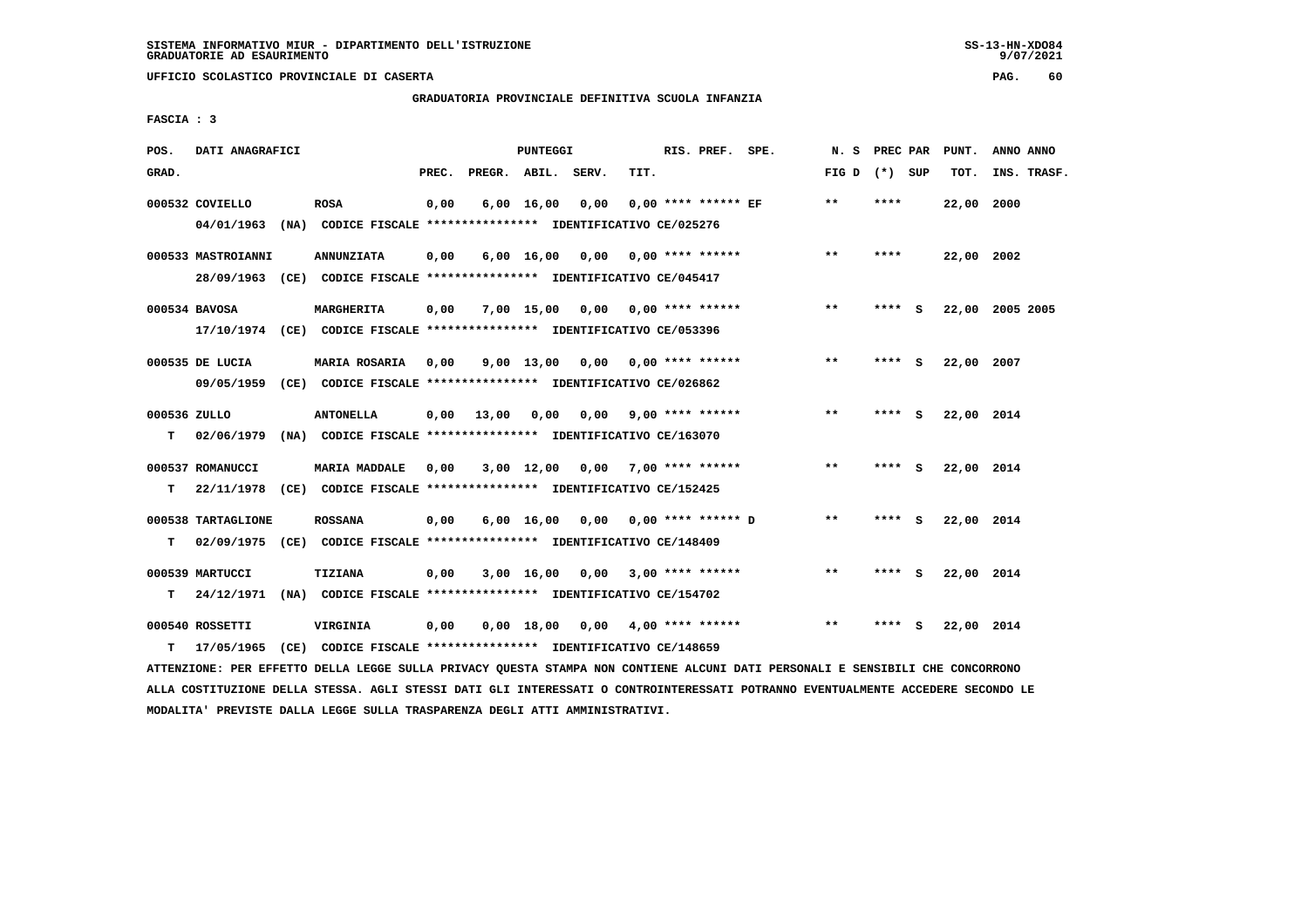# **GRADUATORIA PROVINCIALE DEFINITIVA SCUOLA INFANZIA**

 **FASCIA : 3**

| POS.         | DATI ANAGRAFICI                 |      |                                                                                    |       |                    | PUNTEGGI           |      |      | RIS. PREF. SPE.           |                      | N.S          | PREC PAR |     | PUNT.           | ANNO ANNO |             |
|--------------|---------------------------------|------|------------------------------------------------------------------------------------|-------|--------------------|--------------------|------|------|---------------------------|----------------------|--------------|----------|-----|-----------------|-----------|-------------|
| GRAD.        |                                 |      |                                                                                    | PREC. | PREGR. ABIL. SERV. |                    |      | TIT. |                           |                      | FIG D        | (*) SUP  |     | TOT.            |           | INS. TRASF. |
|              | 000541 LUCARIELLO<br>17/09/1973 |      | <b>ELISABETTA</b><br>(CE) CODICE FISCALE **************** IDENTIFICATIVO CE/057656 | 0,00  |                    | 4,00 15,00         | 0,00 |      | $3,00$ **** ****** F      |                      | $**$         | ****     | - S | 22,00           | 2019 2007 |             |
|              | 000542 GRIECO                   |      | <b>FILOMENA</b>                                                                    | 0,00  |                    | 5,00 17,00         | 0,00 |      | $0.00$ **** ******        |                      | $\star\star$ | ****     | - S | 22,00 2019 2019 |           |             |
| т            | 31/08/1975                      |      | (NA) CODICE FISCALE **************** IDENTIFICATIVO CE/164840                      |       |                    |                    |      |      |                           |                      |              |          |     |                 |           |             |
|              | 000543 DE MARCO                 |      | <b>ANTONIETTA</b>                                                                  | 0,00  |                    | $6,00$ 16,00       |      |      | $0,00$ $0,00$ **** ****** |                      | $***$        | **** S   |     | 22,00 2019 2019 |           |             |
|              | 01/11/1969                      |      | (CE) CODICE FISCALE **************** IDENTIFICATIVO CE/164797                      |       |                    |                    |      |      |                           |                      |              |          |     |                 |           |             |
|              | 000544 FLAGIELLO                |      | MADDALENA                                                                          | 0.00  | 22,00              | 0.00               | 0.00 |      | $0.00$ **** ******        |                      | **           | ****     | - S | 22,00           | 2019 2019 |             |
|              | 10/08/1982                      |      | (CE) CODICE FISCALE **************** IDENTIFICATIVO CE/164967                      |       |                    |                    |      |      |                           |                      |              |          |     |                 |           |             |
|              | 000545 D'ANGELO                 |      | VALERIA                                                                            | 0,00  |                    | $6,00 \quad 16,00$ | 0,00 |      | $0.00$ **** ******        |                      | $* *$        | ****     | - S | 22,00 2019 2019 |           |             |
|              |                                 |      | 08/12/1974 (CE) CODICE FISCALE *************** IDENTIFICATIVO CE/164682            |       |                    |                    |      |      |                           |                      |              |          |     |                 |           |             |
|              | 000546 ROTONDO                  |      | <b>ADELE</b>                                                                       | 0,00  |                    | $6,00 \quad 16,00$ | 0,00 |      | $0.00$ **** ******        |                      | $* *$        | ****     | - S | 22,00 2019      |           |             |
|              | 09/08/1966                      |      | (CE) CODICE FISCALE *************** IDENTIFICATIVO CE/043878                       |       |                    |                    |      |      |                           |                      |              |          |     |                 |           |             |
| 000547 CAUTO |                                 |      | GIULIA                                                                             | 0,00  |                    | $6,00 \quad 16,00$ | 0,00 |      |                           | $0.00$ **** ****** F | $* *$        | ****     | - S | 22,00 2019      |           |             |
|              | 24/12/1960                      |      | (CE) CODICE FISCALE **************** IDENTIFICATIVO CE/026226                      |       |                    |                    |      |      |                           |                      |              |          |     |                 |           |             |
|              | 000548 MEZZACAPO                |      | MICHELA                                                                            | 0,00  |                    | $6,00$ 16,00       | 0,00 |      | $0.00$ **** ******        |                      | $***$        | **** S   |     | 22,00 2019      |           |             |
|              | 04/07/1974                      |      | (CE) CODICE FISCALE **************** IDENTIFICATIVO CE/044203                      |       |                    |                    |      |      |                           |                      |              |          |     |                 |           |             |
|              | 000549 MINCIONE                 |      | <b>GIOVANNA</b>                                                                    | 0,00  |                    | $6,00$ 16,00       | 0,00 |      | $0.00$ **** ******        |                      | $***$        | ****     | - S | 22,00 2019      |           |             |
|              | 14/10/1975                      | (CE) | CODICE FISCALE **************** IDENTIFICATIVO CE/046333                           |       |                    |                    |      |      |                           |                      |              |          |     |                 |           |             |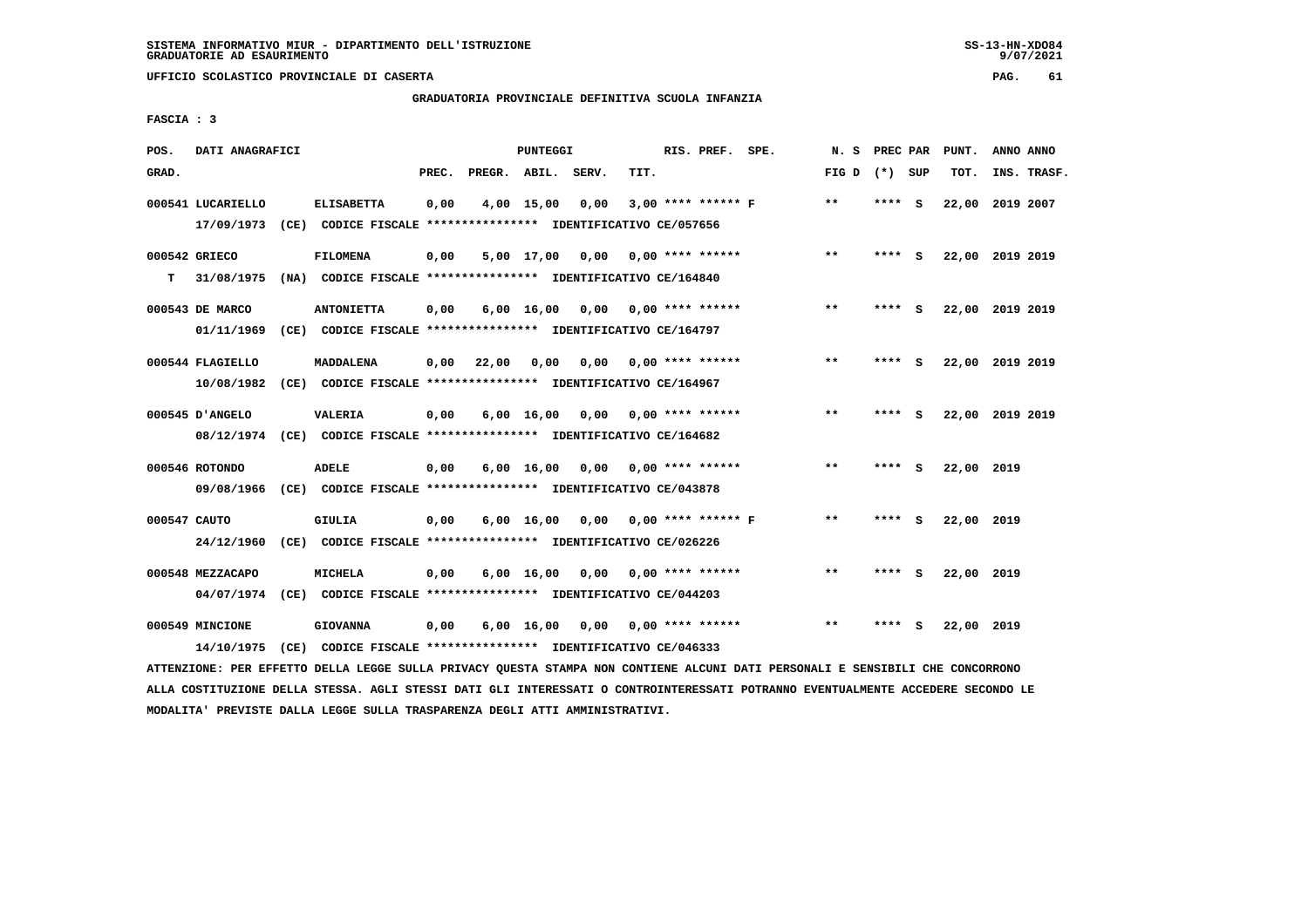# **GRADUATORIA PROVINCIALE DEFINITIVA SCUOLA INFANZIA**

 **FASCIA : 3**

| POS.         | DATI ANAGRAFICI               |                                                                                           |       | <b>PUNTEGGI</b>    |                                    |      | RIS. PREF. SPE.        | N. S            | PREC PAR |     | PUNT.      | ANNO ANNO       |
|--------------|-------------------------------|-------------------------------------------------------------------------------------------|-------|--------------------|------------------------------------|------|------------------------|-----------------|----------|-----|------------|-----------------|
| GRAD.        |                               |                                                                                           | PREC. | PREGR. ABIL.       | SERV.                              | TIT. |                        | FIG D $(*)$ SUP |          |     | TOT.       | INS. TRASF.     |
|              | 000550 SANZONE<br>23/08/1974  | MONIA<br>(NA) CODICE FISCALE **************** IDENTIFICATIVO CE/044218                    | 0,00  | $3,00$ 16,00       | 0,00                               |      | $3.00$ **** ****** DEF | $***$           | **** S   |     | 22,00 2019 |                 |
|              | 000551 ZAMPELLA               | <b>DANIELA</b><br>21/10/1970 (CE) CODICE FISCALE *************** IDENTIFICATIVO CE/050172 | 0,00  |                    | $6,00$ 16,00 0,00 0,00 **** ****** |      |                        | $***$           | **** S   |     | 22,00 2019 |                 |
|              | 000552 ALLINI                 | <b>MARIA</b><br>09/07/1964 (CE) CODICE FISCALE *************** IDENTIFICATIVO CE/044262   | 0,00  |                    | $6,00$ 16,00 0,00 0,00 **** ****** |      |                        | **              | **** S   |     | 22,00 2019 |                 |
|              | 000553 MINCIONE               | <b>TERESA</b><br>19/10/1959 (CE) CODICE FISCALE *************** IDENTIFICATIVO CE/020826  | 0,00  | $6,00$ 15,00       |                                    |      |                        | $***$           | ****     | - S | 21,00 2000 |                 |
|              | 000554 SANTORO                | CAROLINA<br>21/07/1974 (CE) CODICE FISCALE *************** IDENTIFICATIVO CE/154054       | 0,00  |                    | $3,00$ 15,00 0,00 3,00 **** ****** |      |                        | **              | **** S   |     |            | 21,00 2002 2015 |
|              | 000555 CESARANO<br>25/09/1967 | <b>ROSARIA</b><br>(CE) CODICE FISCALE **************** IDENTIFICATIVO CE/025541           | 0,00  | $0.00$ 15.00       | 0,00                               |      | $6,00$ **** ******     | $**$            | ****     | - S | 21,00      | 2002            |
|              | 000556 RICCIUTO<br>26/07/1959 | ANNA<br>(CE) CODICE FISCALE **************** IDENTIFICATIVO CE/045285                     | 0,00  |                    | $6,00$ 15,00 0,00 0,00 **** ****** |      |                        | $***$           | ****     |     | 21,00 2002 |                 |
| 000557 ELIA  |                               | LUCIA<br>23/12/1976 (CE) CODICE FISCALE *************** IDENTIFICATIVO CE/044173          | 0,00  |                    | $6,00$ 15,00 0,00 0,00 **** ****** |      |                        | **              | **** S   |     | 21,00 2002 |                 |
| 000558 BASCO | 28/04/1973                    | <b>FRANCESCA</b><br>(CE) CODICE FISCALE **************** IDENTIFICATIVO CE/045194         | 0,00  | $9,00 \quad 12,00$ | 0,00                               |      | $0.00$ **** ******     | $* *$           | ****     |     | 21,00 2002 |                 |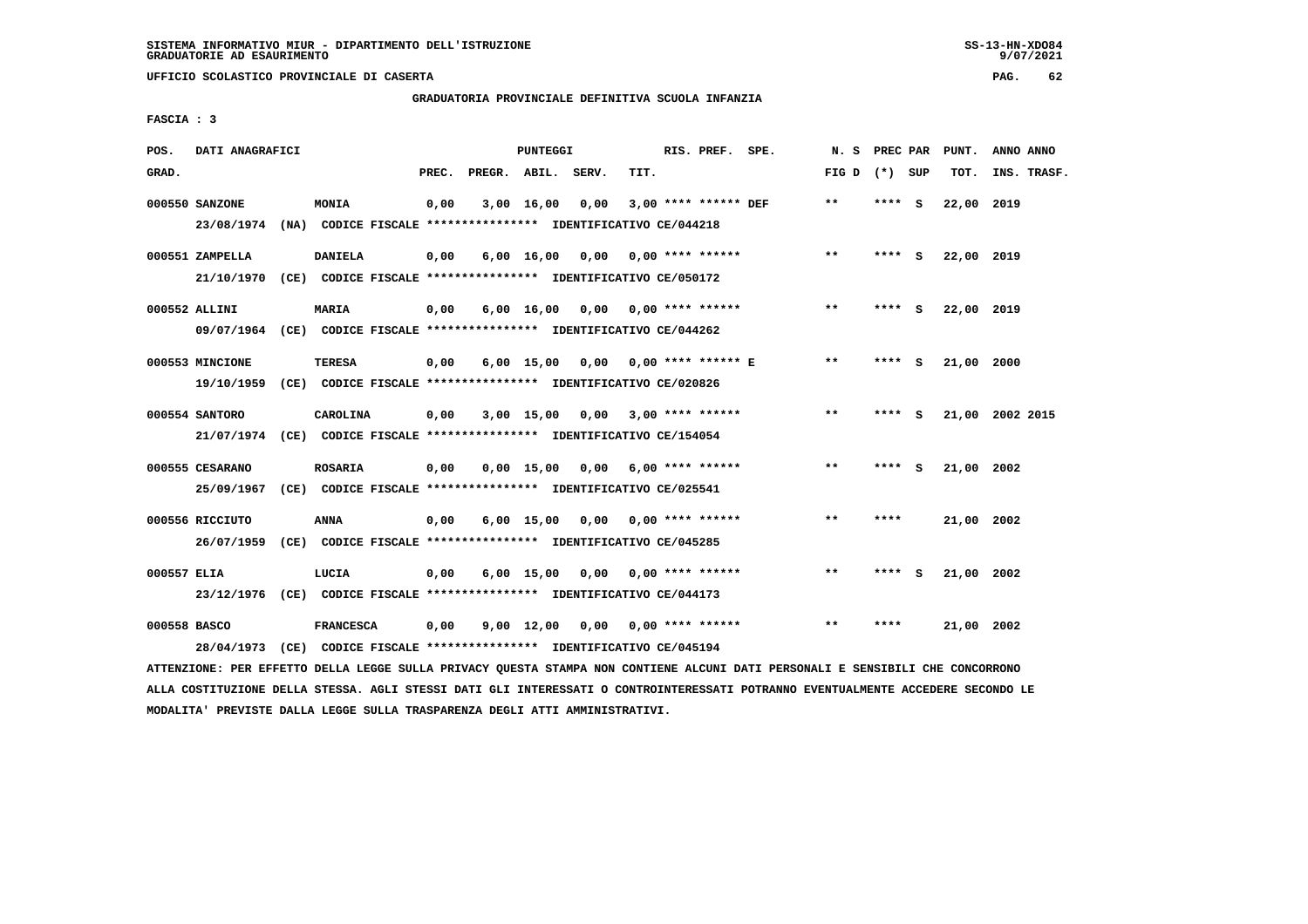**UFFICIO SCOLASTICO PROVINCIALE DI CASERTA PAG. 63**

# **GRADUATORIA PROVINCIALE DEFINITIVA SCUOLA INFANZIA**

 **FASCIA : 3**

| POS.         | DATI ANAGRAFICI                 |                                                                                              |       |              | <b>PUNTEGGI</b> |                                      |      | RIS. PREF. SPE.           |                 | N. S PREC PAR |          | PUNT.      | ANNO ANNO   |
|--------------|---------------------------------|----------------------------------------------------------------------------------------------|-------|--------------|-----------------|--------------------------------------|------|---------------------------|-----------------|---------------|----------|------------|-------------|
| GRAD.        |                                 |                                                                                              | PREC. | PREGR. ABIL. |                 | SERV.                                | TIT. |                           | FIG D $(*)$ SUP |               |          | TOT.       | INS. TRASF. |
| 000559 IORIO |                                 | MARIA<br>18/02/1967 (CE) CODICE FISCALE *************** IDENTIFICATIVO CE/046127             | 0,00  |              | $6,00$ 15,00    | 0,00                                 |      | $0.00$ **** ******        | $**$            | **** S        |          | 21,00      | 2002        |
|              | 000560 APROVITOLO<br>26/10/1964 | CAROLINA<br>(NA) CODICE FISCALE **************** IDENTIFICATIVO CE/154131                    | 0,00  |              |                 | 10,00 11,00 0,00 0,00 **** ****** EF |      |                           | ** $X$ ****     |               |          | 21,00 2014 |             |
|              | 000561 CAPORASO                 | <b>GIUSEPPINA</b><br>20/03/1982 (CE) CODICE FISCALE *************** IDENTIFICATIVO CE/148899 | 0,00  |              | 3,00 15,00      | $0,00$ 3,00 **** ******              |      |                           | $***$           | **** S        |          | 21,00 2014 |             |
| т            | 000562 BUCCINI                  | <b>FRANCESCA</b><br>09/11/1983 (CE) CODICE FISCALE *************** IDENTIFICATIVO CE/154271  | 0.00  | 21,00        | 0,00            | 0.00                                 |      | $0.00$ **** ******        | $***$           | ****          | <b>S</b> | 21,00 2014 |             |
| T.           | 000563 BOTTIGLIERI              | CARMELINA<br>25/10/1964 (SA) CODICE FISCALE *************** IDENTIFICATIVO CE/154738         | 0,00  |              | 4,00 17,00      |                                      |      | 0,00 0,00 **** ******     | $***$           | **** $S$      |          | 21,00 2014 |             |
| 000564 PESCE |                                 | <b>DOMENICA</b><br>06/11/1961 (CE) CODICE FISCALE *************** IDENTIFICATIVO CE/153990   | 0,00  |              | $6,00$ 15,00    | 0,00                                 |      | $0.00$ **** ******        | $***$           | **** S        |          | 21,00 2014 |             |
| T.           | 000565 ALFIERI                  | <b>PAOLA</b><br>28/08/1982 (NA) CODICE FISCALE **************** IDENTIFICATIVO CE/164587     | 0,00  |              | 3,00 18,00      | $0,00$ $0,00$ **** ****** D          |      |                           | $**$            | **** S        |          | 21,00 2014 |             |
| т            | 000566 POMELLA                  | CARMELA<br>25/03/1962 (CE) CODICE FISCALE *************** IDENTIFICATIVO CE/154729           | 0,00  |              | $3,00$ 12,00    |                                      |      | $0,00$ 6,00 **** ******   | $* *$           | **** S        |          | 21,00 2014 |             |
| т            | 000567 ROTONDO<br>03/11/1980    | <b>NADIA</b><br>(CE) CODICE FISCALE **************** IDENTIFICATIVO CE/153928                | 0,00  |              | 3,00 18,00      |                                      |      | $0,00$ $0,00$ **** ****** | $* *$           | ****          | - 5      | 21,00 2014 |             |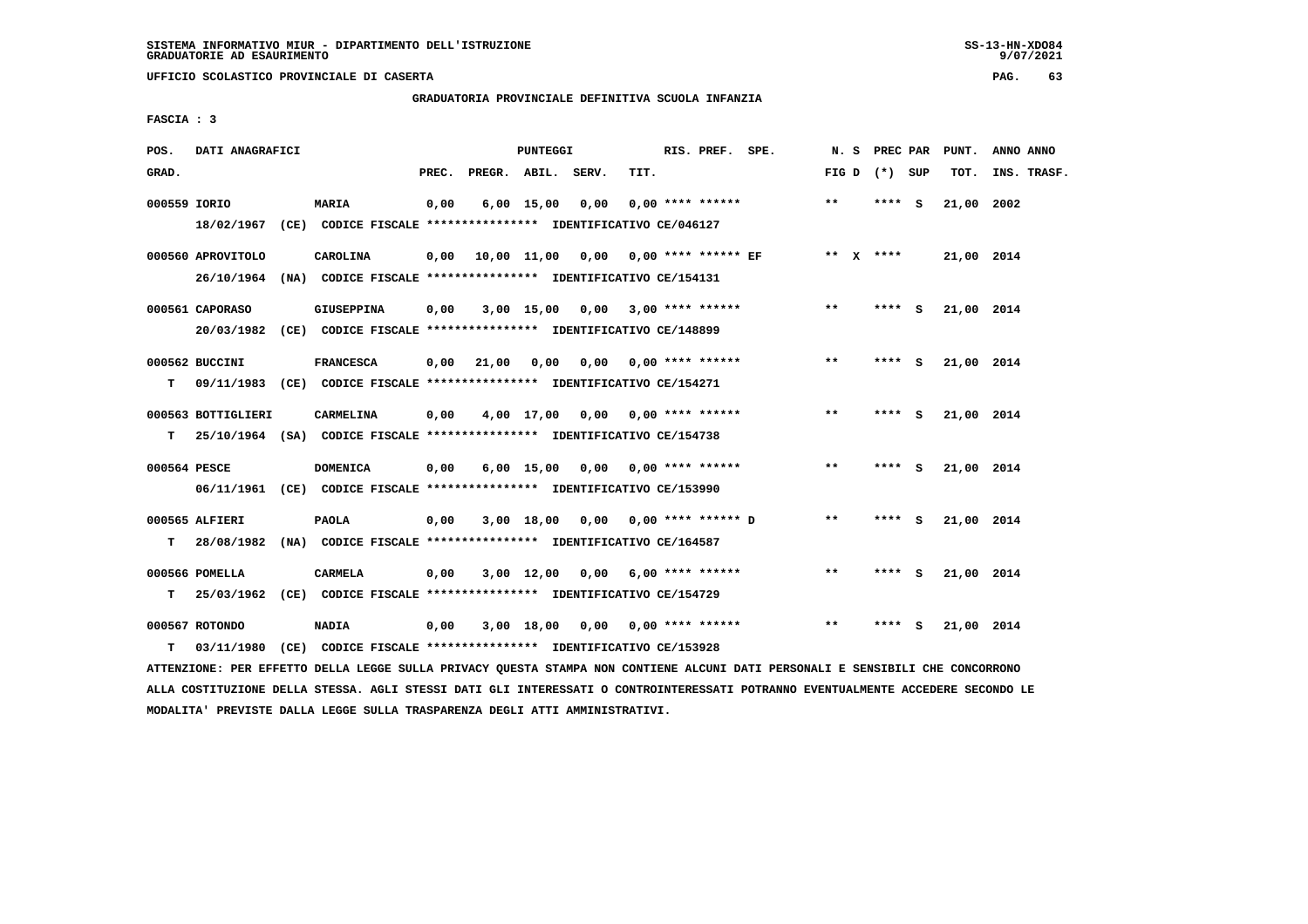**UFFICIO SCOLASTICO PROVINCIALE DI CASERTA PAG. 64**

# **GRADUATORIA PROVINCIALE DEFINITIVA SCUOLA INFANZIA**

 **FASCIA : 3**

| POS.         | DATI ANAGRAFICI              |                                                                               |       |                    | PUNTEGGI     |                                    |      | RIS. PREF. SPE.            |                           | N.S          |                 | PREC PAR | PUNT.      | ANNO ANNO       |
|--------------|------------------------------|-------------------------------------------------------------------------------|-------|--------------------|--------------|------------------------------------|------|----------------------------|---------------------------|--------------|-----------------|----------|------------|-----------------|
| GRAD.        |                              |                                                                               | PREC. | PREGR. ABIL. SERV. |              |                                    | TIT. |                            |                           |              | FIG D $(*)$ SUP |          | TOT.       | INS. TRASF.     |
| T.           | 000568 PASTORE<br>04/04/1966 | <b>MARIA</b><br>(CE) CODICE FISCALE **************** IDENTIFICATIVO CE/146047 | 0,00  |                    | $0,00$ 12,00 | 0,00                               |      | $9,00$ **** ******         |                           | **           | **** S          |          | 21,00      | 2014            |
|              |                              |                                                                               |       |                    |              |                                    |      |                            |                           |              |                 |          |            |                 |
|              | 000569 MELONE                | <b>MARIA</b>                                                                  | 0,00  |                    |              | $0,00$ 15,00 0,00                  |      | 6,00 **** ******           |                           | ** x **** S  |                 |          |            | 21,00 2019 2007 |
|              | 24/05/1966                   | (CE) CODICE FISCALE **************** IDENTIFICATIVO CE/057584                 |       |                    |              |                                    |      |                            |                           |              |                 |          |            |                 |
|              | 000570 ROMANO                | <b>LOREDANA</b>                                                               | 0,00  |                    |              | 8,00 11,00 2,00 0,00 **** ******   |      |                            |                           | $\star\star$ | **** S          |          |            | 21,00 2019 2019 |
| т            |                              | 10/12/1963 (CE) CODICE FISCALE *************** IDENTIFICATIVO CE/164694       |       |                    |              |                                    |      |                            |                           |              |                 |          |            |                 |
|              | 000571 DEL GAUDIO            | <b>DORA</b>                                                                   | 0,00  | 17,00              | 0,00         |                                    |      | $0.00 \t 4.00$ **** ****** |                           | $* *$        | ****            | - S      |            | 21,00 2019 2019 |
| т            | 28/09/1975                   | (CE) CODICE FISCALE **************** IDENTIFICATIVO CE/164813                 |       |                    |              |                                    |      |                            |                           |              |                 |          |            |                 |
|              |                              |                                                                               |       |                    |              |                                    |      |                            |                           |              |                 |          |            |                 |
|              | 000572 COLELLA               | <b>GIUSEPPINA</b>                                                             | 0,00  | 5,00               | 0,00         |                                    |      | 0,00 16,00 **** ****** D   |                           | $* *$        | **** S          |          |            | 21,00 2019 2019 |
| т            | 07/05/1983                   | (CE) CODICE FISCALE **************** IDENTIFICATIVO CE/164845                 |       |                    |              |                                    |      |                            |                           |              |                 |          |            |                 |
|              | 000573 DELL'ARIA             | <b>NICOLETTA</b>                                                              | 0,00  |                    |              | $6,00$ 15,00 0,00 0,00 **** ****** |      |                            |                           | $\star\star$ | ****            | - 5      |            | 21,00 2019 2019 |
|              | 21/03/1968                   | (NA) CODICE FISCALE **************** IDENTIFICATIVO CE/164848                 |       |                    |              |                                    |      |                            |                           |              |                 |          |            |                 |
|              | 000574 CORVINO               | <b>GIUSEPPINA</b>                                                             | 0,00  |                    |              | $6,00$ 15,00 0,00 0,00 **** ****** |      |                            |                           | $* *$        | ****            |          | 21,00 2019 |                 |
|              | 10/05/1978                   | (CE) CODICE FISCALE **************** IDENTIFICATIVO CE/042932                 |       |                    |              |                                    |      |                            |                           |              |                 |          |            |                 |
|              |                              |                                                                               |       |                    |              |                                    |      |                            |                           |              |                 |          |            |                 |
| 000575 GILDI |                              | <b>MARIA</b>                                                                  | 0,00  |                    | 8,00 13,00   |                                    |      | $0,00$ $0,00$ **** ******  |                           | $* *$        | **** S          |          | 21,00 2019 |                 |
|              | 23/10/1975                   | (CE) CODICE FISCALE **************** IDENTIFICATIVO CE/042929                 |       |                    |              |                                    |      |                            |                           |              |                 |          |            |                 |
|              | 000576 FELICELLI             | PATRIZIA                                                                      | 0,00  |                    | $6,00$ 15,00 |                                    |      |                            | $0,00$ 0,00 **** ****** F | $***$        | ****            | s        | 21,00 2019 |                 |
|              | 05/11/1966                   | (CE) CODICE FISCALE **************** IDENTIFICATIVO CE/021318                 |       |                    |              |                                    |      |                            |                           |              |                 |          |            |                 |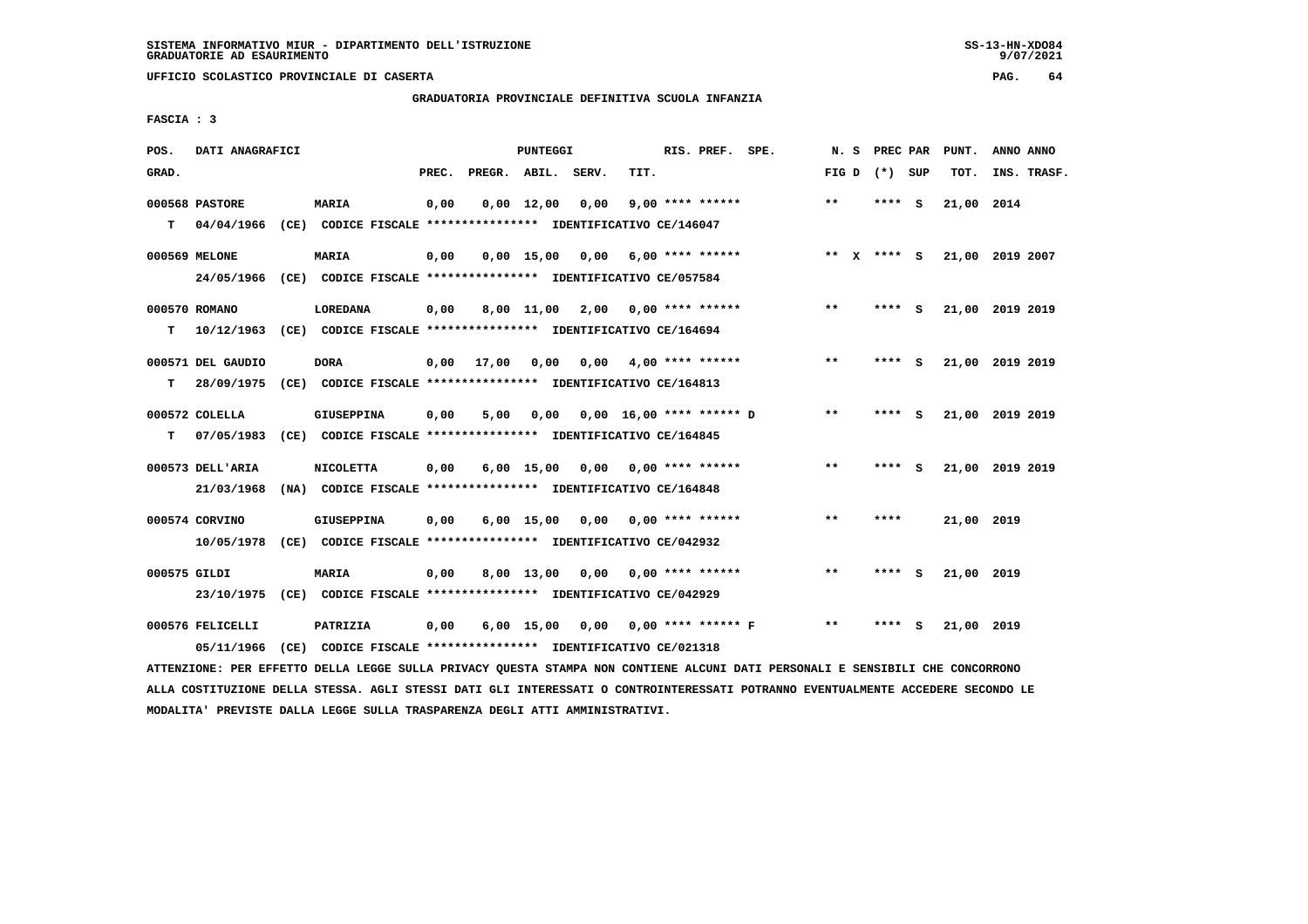## **GRADUATORIA PROVINCIALE DEFINITIVA SCUOLA INFANZIA**

 **FASCIA : 3**

| POS.         | DATI ANAGRAFICI   |                                                                          |       |                    | PUNTEGGI     |                                    |      | RIS. PREF. SPE.           |                                    | N. S  |                 | PREC PAR PUNT. | ANNO ANNO       |
|--------------|-------------------|--------------------------------------------------------------------------|-------|--------------------|--------------|------------------------------------|------|---------------------------|------------------------------------|-------|-----------------|----------------|-----------------|
| GRAD.        |                   |                                                                          | PREC. | PREGR. ABIL. SERV. |              |                                    | TIT. |                           |                                    |       | FIG D $(*)$ SUP | TOT.           | INS. TRASF.     |
| 000577 LAMA  |                   | <b>PAOLA</b>                                                             | 0,00  |                    | $6,00$ 15,00 | 0,00                               |      | $0.00$ **** ******        |                                    | $***$ | **** S          | 21,00 2019     |                 |
|              | 24/03/1976        | (RM) CODICE FISCALE **************** IDENTIFICATIVO CE/022558            |       |                    |              |                                    |      |                           |                                    |       |                 |                |                 |
|              | 000578 GUIDOTTI   | <b>ROBERTA</b>                                                           | 0,00  |                    |              |                                    |      |                           | 6,00 15,00 0,00 0,00 **** ****** D | $***$ | **** S          | 21,00 2019     |                 |
|              |                   | 07/05/1970 (NA) CODICE FISCALE *************** IDENTIFICATIVO CE/043578  |       |                    |              |                                    |      |                           |                                    |       |                 |                |                 |
|              | 000579 FRASCA     | <b>ASSUNTA</b>                                                           | 0,00  |                    |              | $3,00$ 15,00 0,00 3,00 **** ****** |      |                           |                                    | $***$ | **** S          | 21,00 2019     |                 |
|              |                   | 21/09/1977 (CE) CODICE FISCALE *************** IDENTIFICATIVO CE/044832  |       |                    |              |                                    |      |                           |                                    |       |                 |                |                 |
| 000580 BUCCI |                   | <b>MARIA GIOVANN</b>                                                     | 0,00  |                    |              |                                    |      |                           | 6,00 14,00 0,00 0,00 **** ****** F |       | ** x **** s     | 20,00 2000     |                 |
|              |                   | 31/10/1959 (CE) CODICE FISCALE *************** IDENTIFICATIVO CE/024616  |       |                    |              |                                    |      |                           |                                    |       |                 |                |                 |
|              | 000581 DE ANGELIS | <b>MARIA CRISTIN</b>                                                     | 0,00  |                    |              | 6,00 14,00 0,00 0,00 **** ****** F |      |                           |                                    | $* *$ | **** S          | 20,00 2000     |                 |
|              | 30/08/1960        | (CE) CODICE FISCALE **************** IDENTIFICATIVO CE/025734            |       |                    |              |                                    |      |                           |                                    |       |                 |                |                 |
|              | 000582 DI FRAIA   | <b>MARIA</b>                                                             | 0,00  |                    |              | $3,00$ 17,00 0,00 0,00 **** ****** |      |                           |                                    |       | ** $X$ ****     | 20,00 2002     |                 |
|              | 11/05/1973        | (NA) CODICE FISCALE **************** IDENTIFICATIVO CE/042618            |       |                    |              |                                    |      |                           |                                    |       |                 |                |                 |
|              | 000583 LA MARCA   | <b>NUNZIA</b>                                                            | 0,00  |                    |              | $3,00$ 15,00 2,00 0,00 **** ****** |      |                           |                                    | $***$ | **** S          |                | 20,00 2014 2014 |
|              | 09/09/1972        | (NA) CODICE FISCALE **************** IDENTIFICATIVO CE/145247            |       |                    |              |                                    |      |                           |                                    |       |                 |                |                 |
|              | 000584 GRAVANTE   | <b>CRISTINA</b>                                                          | 0,00  | 14,00              | 0,00         |                                    |      | $0,00$ 6,00 **** ******   |                                    | $***$ | **** S          | 20,00 2014     |                 |
| т            |                   | 09/11/1974 (CE) CODICE FISCALE **************** IDENTIFICATIVO CE/154601 |       |                    |              |                                    |      |                           |                                    |       |                 |                |                 |
|              | 000585 PALMIERI   | <b>SILVANA</b>                                                           | 0,00  | 20,00              | 0,00         |                                    |      | $0,00$ $0,00$ **** ****** |                                    |       | ** x **** S     | 20,00 2014     |                 |
| т            | 03/10/1970        | (CE) CODICE FISCALE **************** IDENTIFICATIVO CE/154495            |       |                    |              |                                    |      |                           |                                    |       |                 |                |                 |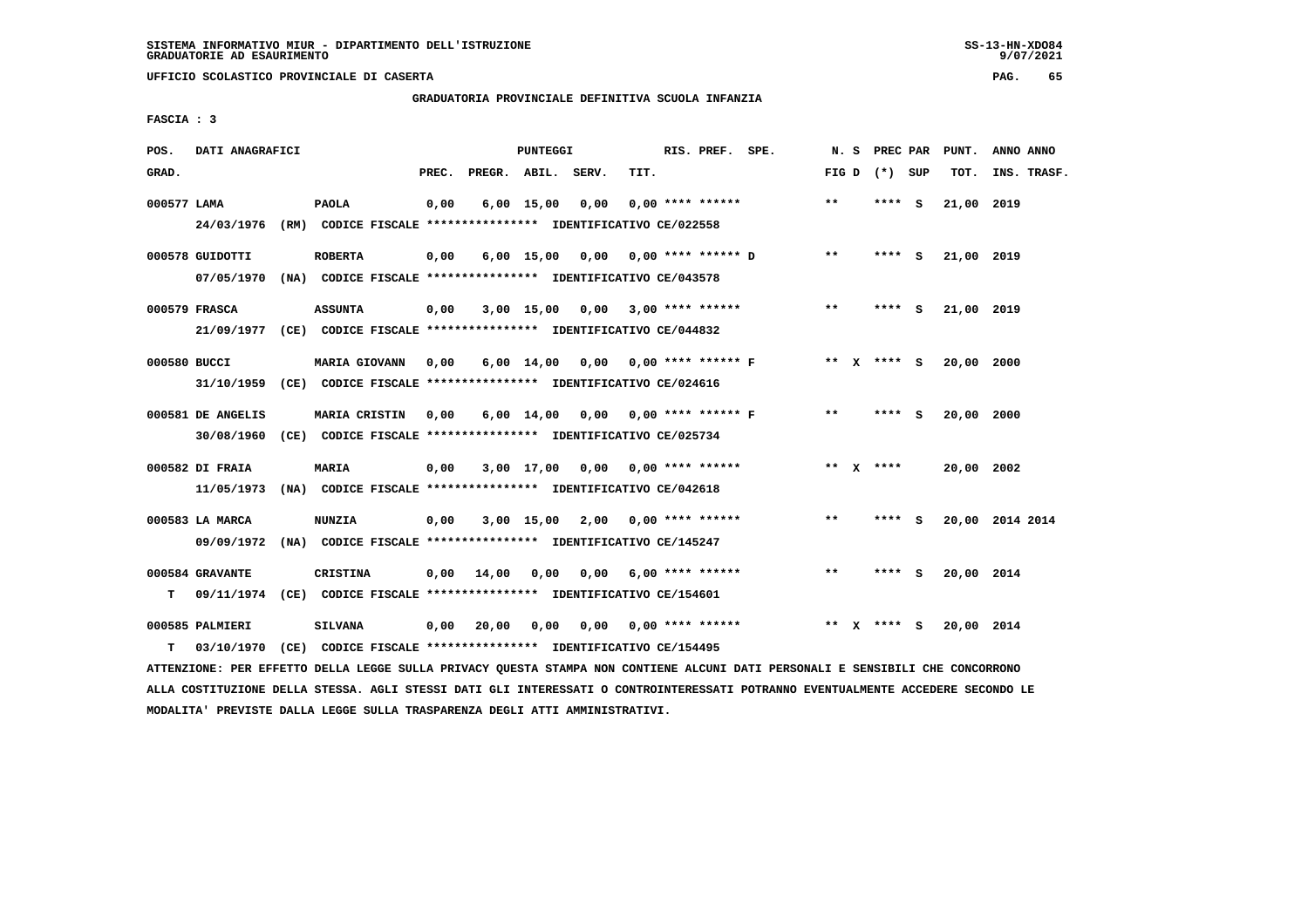**UFFICIO SCOLASTICO PROVINCIALE DI CASERTA PAG. 66**

 **GRADUATORIA PROVINCIALE DEFINITIVA SCUOLA INFANZIA**

 **FASCIA : 3**

| POS.              | DATI ANAGRAFICI             |                                                                                               |       |                    | <b>PUNTEGGI</b> |                                        |      | RIS. PREF. SPE.    | N. S            | PREC PAR |     | PUNT.      | ANNO ANNO   |
|-------------------|-----------------------------|-----------------------------------------------------------------------------------------------|-------|--------------------|-----------------|----------------------------------------|------|--------------------|-----------------|----------|-----|------------|-------------|
| GRAD.             |                             |                                                                                               | PREC. | PREGR. ABIL. SERV. |                 |                                        | TIT. |                    | FIG D $(*)$ SUP |          |     | TOT.       | INS. TRASF. |
|                   | 000586 CAPUANO              | <b>IVANA</b><br>T 23/08/1972 (LT) CODICE FISCALE *************** IDENTIFICATIVO CE/154475     | 0,00  | 11,00              | 0,00            | 0,00                                   |      | $9,00$ **** ****** | $* *$           | **** S   |     | 20,00 2014 |             |
| 000587 DIANA<br>т |                             | <b>AGNESE</b><br>28/05/1978 (CE) CODICE FISCALE *************** IDENTIFICATIVO CE/148651      | 0,00  |                    |                 | $3,00$ 14,00 0,00 3,00 **** ******     |      |                    | $* *$           | $***$ S  |     | 20,00 2014 |             |
| 000588 RUSSO<br>т |                             | <b>TERESA</b><br>31/01/1978 (CE) CODICE FISCALE *************** IDENTIFICATIVO CE/151451      | 0,00  |                    |                 | $3,00$ 17,00 0,00 0,00 **** ******     |      |                    | $***$           | **** S   |     | 20,00 2014 |             |
| т                 | 000589 MAGLIULO             | MARILU<br>19/10/1977 (NA) CODICE FISCALE *************** IDENTIFICATIVO CE/154013             | 0,00  |                    |                 | $0,00$ 14,00 0,00 6,00 **** ******     |      |                    | $**$            | **** S   |     | 20,00 2014 |             |
| T.                | 000590 PARENTE              | <b>EMILIA</b><br>31/01/1979 (CE) CODICE FISCALE *************** IDENTIFICATIVO CE/147670      | 0,00  |                    |                 | $0,00$ 17,00 0,00 3,00 **** ******     |      |                    | $* *$           | $***5$   |     | 20,00 2014 |             |
| 000591 SOZIO<br>т |                             | <b>CATIA</b><br>24/11/1974 (CE) CODICE FISCALE *************** IDENTIFICATIVO CE/149740       |       |                    |                 | $0,00$ $14,00$ $0,00$ $0,00$           |      | 6,00 **** ******   | $\star\star$    | $***$ S  |     | 20,00 2014 |             |
|                   | 000592 STELLATO             | TIZIANA<br>T 17/12/1973 (CE) CODICE FISCALE *************** IDENTIFICATIVO CE/146745          |       | $0,00$ 20,00       |                 | $0,00$ $0,00$ $0,00$ $***$ **** ****** |      |                    | $***$           | **** S   |     | 20,00 2014 |             |
| 000593 RUSSO      |                             | <b>MADDALENA</b><br>T 26/11/1972 (NA) CODICE FISCALE *************** IDENTIFICATIVO CE/154606 | 0,00  |                    |                 | $6,00$ 11,00 0,00 3,00 **** ******     |      |                    | $* *$           | **** S   |     | 20,00 2014 |             |
| т                 | 000594 DIGLIO<br>25/06/1979 | <b>ANTONELLA</b><br>(CE) CODICE FISCALE **************** IDENTIFICATIVO CE/148023             | 0,00  |                    |                 | 3,00 17,00 0,00 0,00 **** ****** D     |      |                    | $* *$           | ****     | - S | 20,00 2014 |             |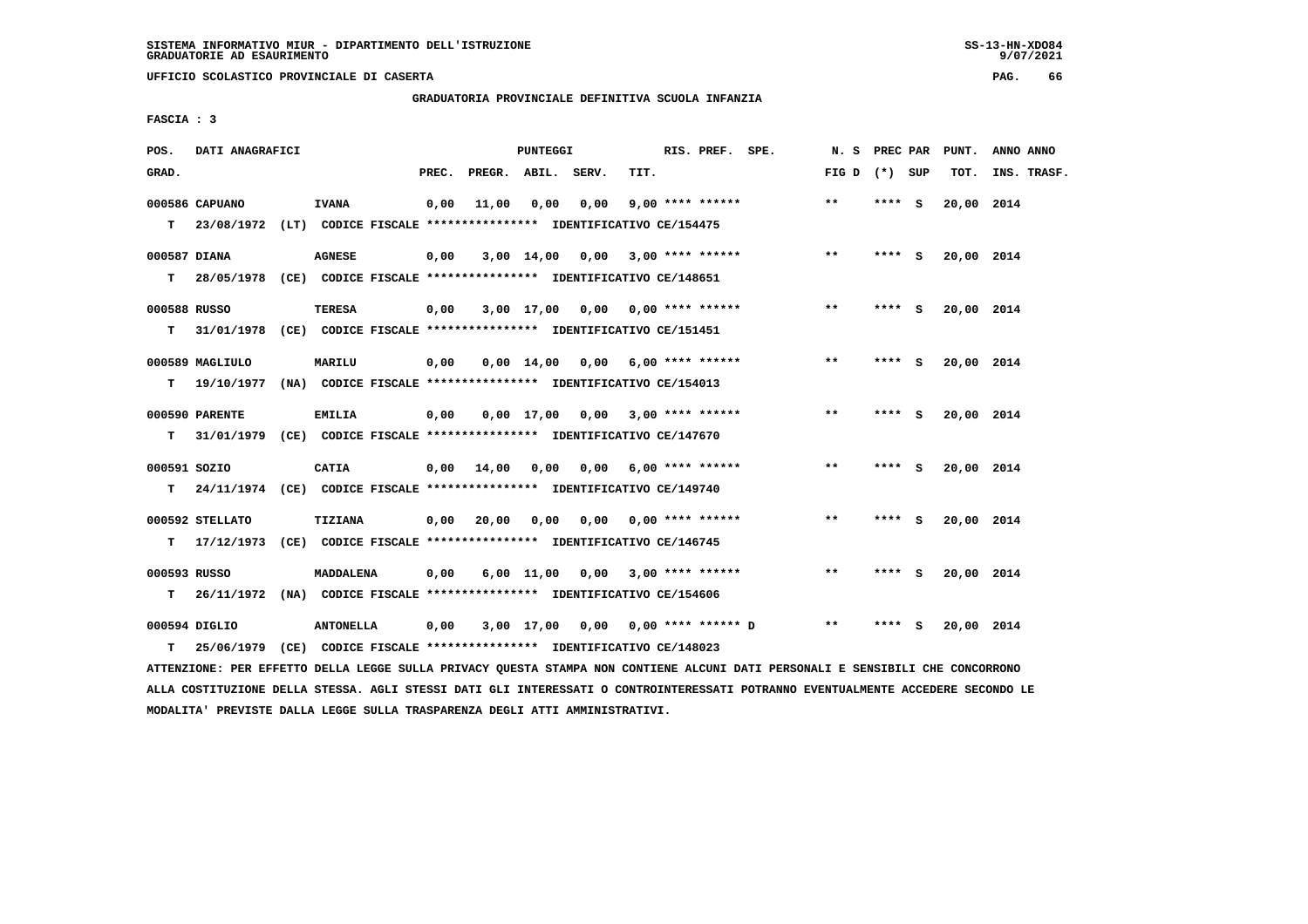**UFFICIO SCOLASTICO PROVINCIALE DI CASERTA PAG. 67**

 **GRADUATORIA PROVINCIALE DEFINITIVA SCUOLA INFANZIA**

 **FASCIA : 3**

| POS.               | DATI ANAGRAFICI                |                                                                                            |       |              | PUNTEGGI           |      |      | RIS. PREF. SPE.           |       | N. S PREC PAR   |     | PUNT.      | ANNO ANNO       |
|--------------------|--------------------------------|--------------------------------------------------------------------------------------------|-------|--------------|--------------------|------|------|---------------------------|-------|-----------------|-----|------------|-----------------|
| GRAD.              |                                |                                                                                            | PREC. |              | PREGR. ABIL. SERV. |      | TIT. |                           |       | FIG D $(*)$ SUP |     | TOT.       | INS. TRASF.     |
|                    | 000595 TERRIBILE<br>30/10/1981 | MARIAADDOLORA<br>(CE) CODICE FISCALE **************** IDENTIFICATIVO CE/164235             | 0,00  |              | $0,00$ 11,00       | 0,00 |      | $9,00$ **** ******        |       | ** X **** S     |     | 20,00 2014 |                 |
| т                  | 000596 NAPOLITANO              | <b>VALERIA</b><br>15/03/1981 (CE) CODICE FISCALE *************** IDENTIFICATIVO CE/153211  | 0,00  | 20,00        | 0,00               | 0,00 |      | $0.00$ **** ******        | $**$  | ****            | - S | 20,00 2014 |                 |
| т                  | 000597 FERRARA                 | <b>ROSA</b><br>17/09/1968 (CE) CODICE FISCALE *************** IDENTIFICATIVO CE/155058     |       | $0,00$ 15,00 | 0,00               |      |      | $5,00$ 0,00 **** ******   | $* *$ | ****            | - S | 20,00 2014 |                 |
| т                  | 000598 D'ANGELO                | GIULIA<br>24/07/1968 (CE) CODICE FISCALE *************** IDENTIFICATIVO CE/149644          |       | $0,00$ 11,00 | 0,00               | 0,00 |      | $9.00$ **** ******        | $* *$ | ****            | - S | 20,00 2014 |                 |
| т                  | 000599 TAVANO                  | LINA<br>21/08/1959 (CE) CODICE FISCALE *************** IDENTIFICATIVO CE/145512            | 0,00  | 20,00        | 0,00               | 0.00 |      | $0.00$ **** ******        | $* *$ | **** S          |     | 20,00 2014 |                 |
|                    | 000600 DELLA TORRE             | GABRIELLA<br>24/03/1967 (CE) CODICE FISCALE *************** IDENTIFICATIVO CE/042676       | 0,00  |              | 6,00 14,00         | 0,00 |      | $0.00$ **** ******        | $**$  | **** S          |     |            | 20,00 2019 2002 |
| 000601 LOCCI<br>T. |                                | INCALDANA<br>13/07/1976 (TO) CODICE FISCALE *************** IDENTIFICATIVO CE/164927       | 0,00  | 20,00        | 0,00               |      |      | $0.00$ $0.00$ **** ****** | $**$  | **** S          |     |            | 20,00 2019 2019 |
|                    | 000602 MARINO                  | <b>GIOVANNA</b><br>15/12/1969 (CE) CODICE FISCALE *************** IDENTIFICATIVO CE/164709 | 0,00  |              | $6,00$ 14,00       |      |      | $0,00$ $0,00$ **** ****** |       | ** x **** s     |     |            | 20,00 2019 2019 |
| т                  | 000603 MELILLO<br>21/08/1979   | <b>ROSA</b><br>(CE) CODICE FISCALE **************** IDENTIFICATIVO CE/164755               | 0,00  | 20,00        | 0,00               |      |      | $0,00$ $0,00$ **** ****** | $***$ | ****            | - S |            | 20,00 2019 2019 |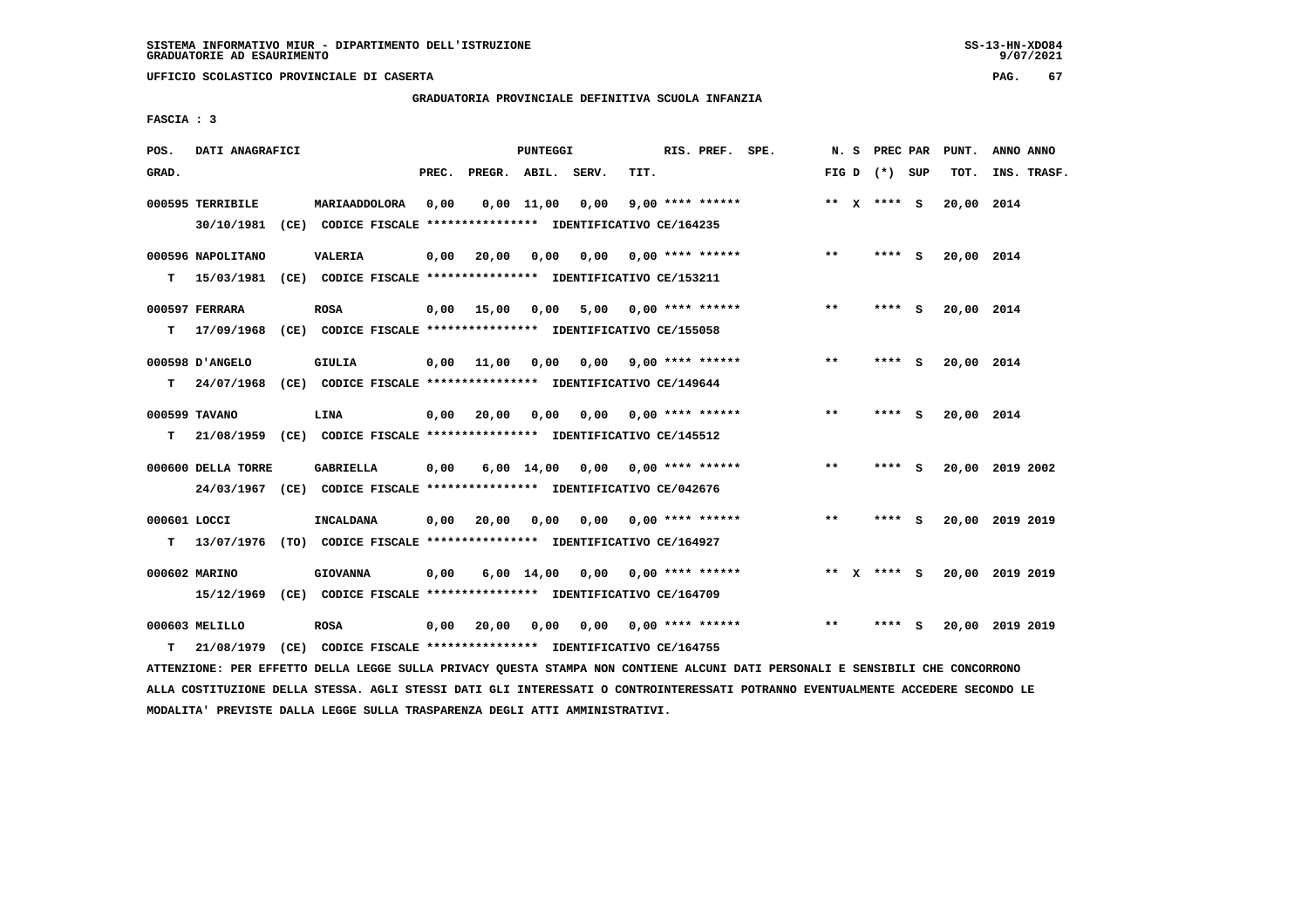**UFFICIO SCOLASTICO PROVINCIALE DI CASERTA PAG. 68**

# **GRADUATORIA PROVINCIALE DEFINITIVA SCUOLA INFANZIA**

 **FASCIA : 3**

| POS.  | DATI ANAGRAFICI                  |      |                                                                                    |       |                    | <b>PUNTEGGI</b>    |      |      | RIS. PREF.              | SPE. | N.S          | PREC PAR |          | PUNT.      | ANNO ANNO       |
|-------|----------------------------------|------|------------------------------------------------------------------------------------|-------|--------------------|--------------------|------|------|-------------------------|------|--------------|----------|----------|------------|-----------------|
| GRAD. |                                  |      |                                                                                    | PREC. | PREGR. ABIL. SERV. |                    |      | TIT. |                         |      | FIG D        | (*) SUP  |          | TOT.       | INS. TRASF.     |
| т     | 000604 CASOLARO<br>23/08/1976    |      | <b>MARIA</b><br>(NA) CODICE FISCALE **************** IDENTIFICATIVO CE/164958      | 0,00  | 11,00              | 0,00               | 0,00 |      | $9,00$ **** ******      |      | $* *$        | ****     | <b>S</b> | 20,00      | 2019 2019       |
|       | 000605 LOMBARDO<br>14/11/1978    |      | <b>SUSANNA</b><br>(PA) CODICE FISCALE **************** IDENTIFICATIVO CE/164934    | 0,00  |                    | 5,00 15,00         | 0,00 |      | $0.00$ **** ******      |      | $* *$        | **** S   |          |            | 20,00 2019 2019 |
|       | 000606 FORMATI<br>07/06/1968     |      | <b>ANTONIETTA</b><br>(CE) CODICE FISCALE **************** IDENTIFICATIVO CE/022842 | 0,00  |                    | $3,00$ 16,00       | 0,00 |      | 0,00 **** ******        |      | ** X **** S  |          |          | 19,00 2000 |                 |
|       | 000607 CARBONE<br>06/09/1961     |      | CONSIGLIA<br>(NA) CODICE FISCALE **************** IDENTIFICATIVO CE/046714         | 0,00  |                    | 3,00 16,00         | 0,00 |      | 0,00 **** ******        |      | $* *$        | ****     | s        | 19,00      | 2002            |
|       | 000608 ROTONDO                   |      | ANNA<br>26/07/1972 (CE) CODICE FISCALE *************** IDENTIFICATIVO CE/043884    | 0,00  |                    | $3,00$ 14,00       |      |      | $2,00$ 0,00 **** ****** |      | $**$         | ****     | - S      | 19,00 2002 |                 |
|       | 000609 PIATTO<br>13/12/1975      |      | LUCIA<br>(CE) CODICE FISCALE **************** IDENTIFICATIVO CE/046192             | 0,00  |                    | 3,00 16,00         | 0,00 |      | $0.00$ **** ******      |      | $* *$        | ****     | - S      | 19,00 2002 |                 |
|       | 000610 DI FRANCO<br>20/07/1967   |      | <b>EMILIA</b><br>(CE) CODICE FISCALE **************** IDENTIFICATIVO CE/048101     | 0,00  |                    | 3,00 16,00         | 0,00 |      | $0.00$ **** ******      |      | $* *$        | ****     | - S      | 19,00      | 2007 2003       |
|       | 000611 GENTILE<br>28/10/1964     |      | ANNA MARIA<br>(CE) CODICE FISCALE **************** IDENTIFICATIVO CE/056844        | 0,00  |                    | 3,00 16,00         | 0.00 |      | $0.00$ **** ******      |      | $\star\star$ | ****     | - 5      | 19,00      | 2007 2007       |
|       | 000612 DI BERNARDO<br>07/11/1975 | (CE) | MARIA<br>CODICE FISCALE **************** IDENTIFICATIVO CE/044852                  | 0,00  |                    | $0,00 \quad 16,00$ | 0,00 |      | 3,00 **** ******        |      | $* *$        | ****     | s        | 19,00 2007 |                 |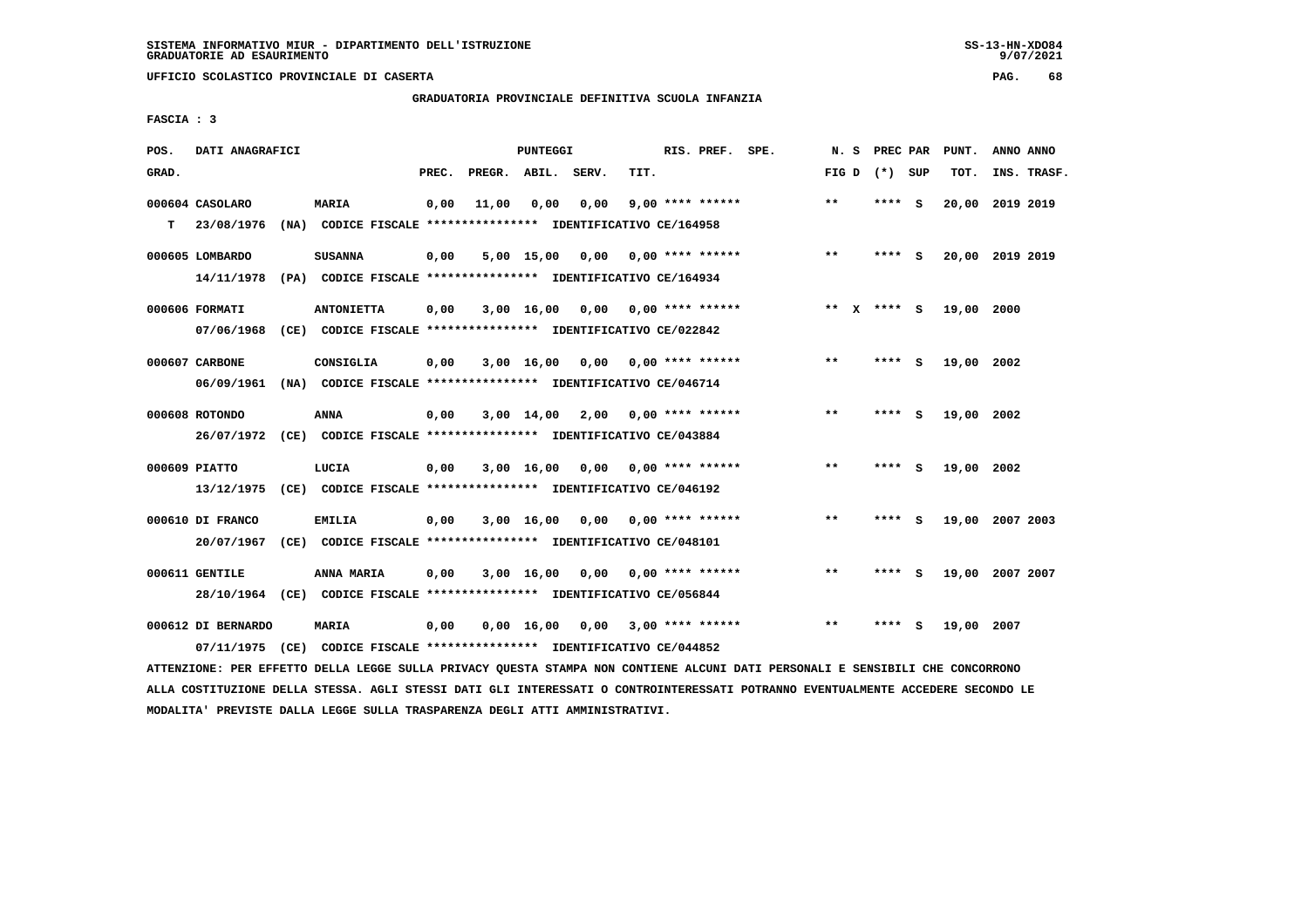**UFFICIO SCOLASTICO PROVINCIALE DI CASERTA PAG. 69**

# **GRADUATORIA PROVINCIALE DEFINITIVA SCUOLA INFANZIA**

 **FASCIA : 3**

| POS.         | DATI ANAGRAFICI      |                                                                                                                               |       |                    | PUNTEGGI   |                                    |      | RIS. PREF. SPE.           | N. S  | PREC PAR        |          | PUNT.           | ANNO ANNO   |  |
|--------------|----------------------|-------------------------------------------------------------------------------------------------------------------------------|-------|--------------------|------------|------------------------------------|------|---------------------------|-------|-----------------|----------|-----------------|-------------|--|
| GRAD.        |                      |                                                                                                                               | PREC. | PREGR. ABIL. SERV. |            |                                    | TIT. |                           |       | FIG D $(*)$ SUP |          | TOT.            | INS. TRASF. |  |
|              | 000613 D'ABROSCA     | <b>ANASTASIA</b>                                                                                                              | 0,00  |                    | 3,00 16,00 | 0,00                               |      | $0.00$ **** ******        | **    | **** S          |          | 19,00 2011 2011 |             |  |
|              | 15/01/1969           | (CE) CODICE FISCALE **************** IDENTIFICATIVO CE/139997                                                                 |       |                    |            |                                    |      |                           |       |                 |          |                 |             |  |
|              | 000614 RUGGIERO      | <b>GIOVANNA</b>                                                                                                               | 0,00  |                    |            | $6,00$ 13,00 0,00 0,00 **** ****** |      |                           | $***$ | **** S          |          | 19,00 2014 2014 |             |  |
|              | 29/09/1957           | (CE) CODICE FISCALE **************** IDENTIFICATIVO CE/145612                                                                 |       |                    |            |                                    |      |                           |       |                 |          |                 |             |  |
|              | 000615 SCARFONE      | <b>DONATELLA</b>                                                                                                              | 0,00  |                    | 8,00 11,00 |                                    |      | $0,00$ $0,00$ **** ****** |       | ** $X$ **** S   |          | 19,00 2014      |             |  |
|              |                      | T 13/11/1981 (CZ) CODICE FISCALE *************** IDENTIFICATIVO CE/149428                                                     |       |                    |            |                                    |      |                           |       |                 |          |                 |             |  |
| 000616 ARENA |                      | <b>BRUNA</b>                                                                                                                  | 0.00  | 16,00 0,00         |            | 0,00                               |      | $3,00$ **** ******        | $* *$ | **** S          |          | 19,00 2014      |             |  |
| т            | 13/02/1981           | (NA) CODICE FISCALE **************** IDENTIFICATIVO CE/148855                                                                 |       |                    |            |                                    |      |                           |       |                 |          |                 |             |  |
|              | 000617 MIRABELLI     | <b>FABIO</b>                                                                                                                  |       | $0,00$ 19,00       | 0,00       | 0,00 0,00 **** ******              |      |                           | $***$ | $***$ S         |          | 19,00 2014      |             |  |
| т            | 03/01/1973           | (NA) CODICE FISCALE **************** IDENTIFICATIVO CE/148918                                                                 |       |                    |            |                                    |      |                           |       |                 |          |                 |             |  |
|              | 000618 ROSSETTI      | GEMMA ANNA                                                                                                                    | 0,00  |                    |            | 3,00 16,00 0,00 0,00 **** ******   |      |                           |       | ** X **** S     |          | 19,00 2014      |             |  |
| т            | 25/08/1980           | (CE) CODICE FISCALE **************** IDENTIFICATIVO CE/154651                                                                 |       |                    |            |                                    |      |                           |       |                 |          |                 |             |  |
|              | 000619 FATTORE       | <b>GIOVANNA</b>                                                                                                               | 0,00  |                    |            | 0,00 13,00 0,00                    |      | $6,00$ **** ******        | $* *$ | **** S          |          | 19,00 2014      |             |  |
| т            |                      | 27/03/1971 (NA) CODICE FISCALE *************** IDENTIFICATIVO CE/154535                                                       |       |                    |            |                                    |      |                           |       |                 |          |                 |             |  |
|              | 000620 DE CRISTOFARO | <b>ANTONIETTA</b>                                                                                                             | 0,00  |                    |            | $3,00$ 16,00 0,00 0,00 **** ****** |      |                           | $**$  | **** S          |          | 19,00 2014      |             |  |
| T.           |                      | 24/02/1973 (NA) CODICE FISCALE **************** IDENTIFICATIVO CE/146749                                                      |       |                    |            |                                    |      |                           |       |                 |          |                 |             |  |
| 000621 ROSSI |                      | ANNA                                                                                                                          | 0,00  | 16,00              | 0,00       |                                    |      | $0,00$ 3,00 **** ******   | $**$  | ****            | <b>S</b> | 19,00 2019 2019 |             |  |
| т            | 06/03/1982           | (CE) CODICE FISCALE **************** IDENTIFICATIVO CE/164784                                                                 |       |                    |            |                                    |      |                           |       |                 |          |                 |             |  |
|              |                      | ATTENZIONE: PER EFFETTO DELLA LEGGE SULLA PRIVACY QUESTA STAMPA NON CONTIENE ALCUNI DATI PERSONALI E SENSIBILI CHE CONCORRONO |       |                    |            |                                    |      |                           |       |                 |          |                 |             |  |

 **ALLA COSTITUZIONE DELLA STESSA. AGLI STESSI DATI GLI INTERESSATI O CONTROINTERESSATI POTRANNO EVENTUALMENTE ACCEDERE SECONDO LE MODALITA' PREVISTE DALLA LEGGE SULLA TRASPARENZA DEGLI ATTI AMMINISTRATIVI.**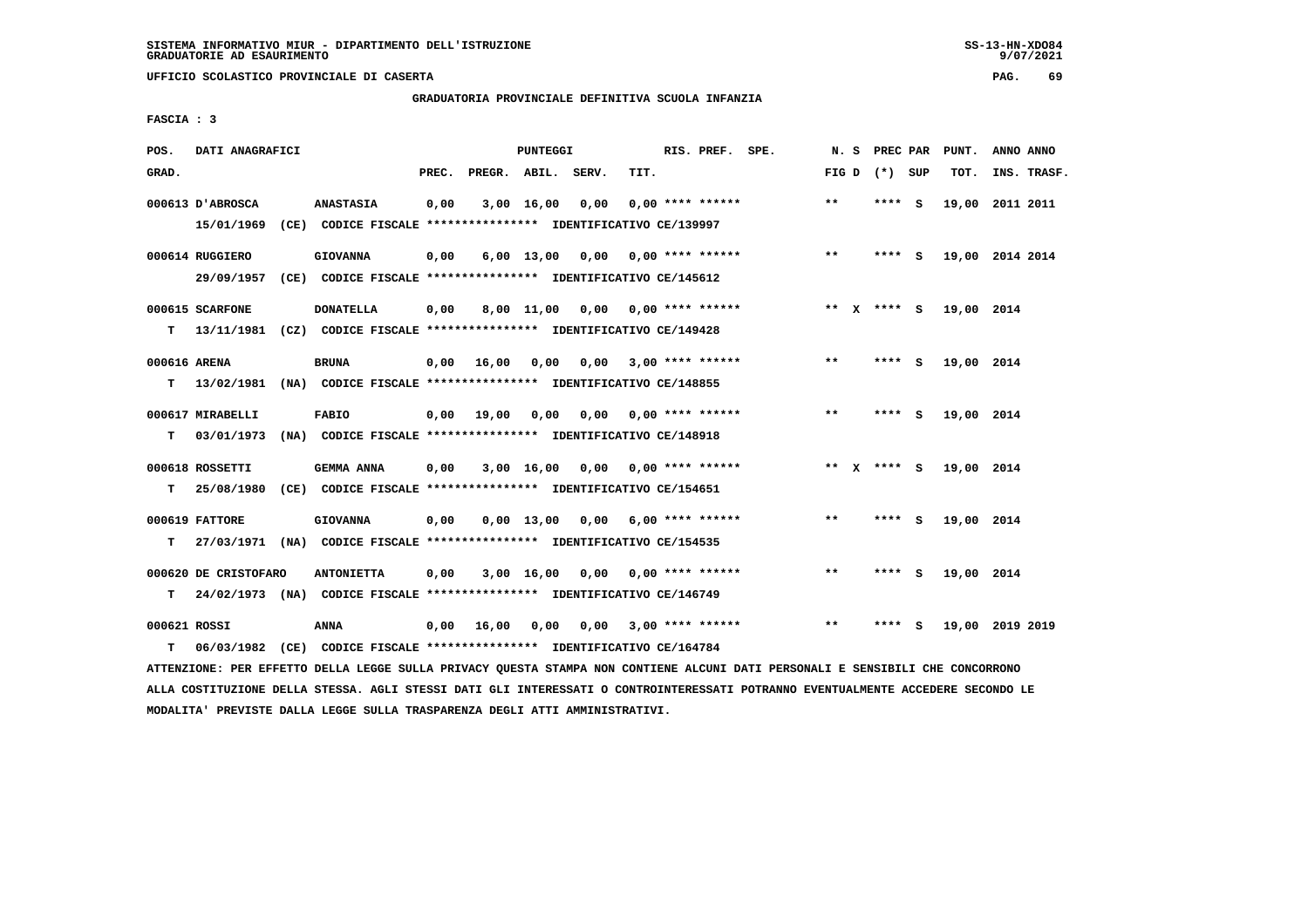# **GRADUATORIA PROVINCIALE DEFINITIVA SCUOLA INFANZIA**

 **FASCIA : 3**

| POS.  | DATI ANAGRAFICI     |      |                                                                         |       |              | PUNTEGGI           |       |      | RIS. PREF.                | SPE. | N.S     | PREC PAR |          | PUNT.           | ANNO ANNO |             |
|-------|---------------------|------|-------------------------------------------------------------------------|-------|--------------|--------------------|-------|------|---------------------------|------|---------|----------|----------|-----------------|-----------|-------------|
| GRAD. |                     |      |                                                                         | PREC. | PREGR. ABIL. |                    | SERV. | TIT. |                           |      | FIG D   | (*) SUP  |          | TOT.            |           | INS. TRASF. |
|       |                     |      |                                                                         |       |              |                    |       |      |                           |      |         |          |          |                 |           |             |
|       | 000622 DIGENNARO    |      | <b>ANTONELLA</b>                                                        | 0,00  |              | $0,00 \quad 16,00$ | 0,00  |      | $3,00$ **** ******        |      | $* *$   | ****     | - S      | 19,00           | 2019 2019 |             |
| т     | 27/05/1978          |      | (CE) CODICE FISCALE **************** IDENTIFICATIVO CE/164881           |       |              |                    |       |      |                           |      |         |          |          |                 |           |             |
|       | 000623 PEZZELLA     |      | <b>STEFANO</b>                                                          | 0,00  |              | 3,00 16,00         | 0,00  |      | $0.00$ **** ******        |      | $***$   | **** S   |          | 19,00 2019 2019 |           |             |
|       | 14/03/1976          |      | (NA) CODICE FISCALE **************** IDENTIFICATIVO CE/164995           |       |              |                    |       |      |                           |      |         |          |          |                 |           |             |
|       |                     |      |                                                                         |       |              |                    |       |      |                           |      |         |          |          |                 |           |             |
|       | 000624 MARCIANO     |      | LUCIA                                                                   | 0,00  |              | 8,00 11,00         | 0,00  |      | $0.00$ **** ******        |      | $***$ X | **** S   |          | 19,00 2019 2019 |           |             |
| т     | 12/11/1981          |      | (EE) CODICE FISCALE **************** IDENTIFICATIVO CE/164710           |       |              |                    |       |      |                           |      |         |          |          |                 |           |             |
|       | 000625 GOLINO       |      | <b>FRANCA</b>                                                           | 0,00  |              | 3,00 16,00         | 0,00  |      | $0.00$ **** ******        |      | $***$   | **** S   |          | 19,00 2019 2019 |           |             |
|       |                     |      |                                                                         |       |              |                    |       |      |                           |      |         |          |          |                 |           |             |
|       |                     |      | 08/08/1974 (CE) CODICE FISCALE *************** IDENTIFICATIVO CE/164823 |       |              |                    |       |      |                           |      |         |          |          |                 |           |             |
|       | 000626 COSTANZO     |      | PATRIZIA                                                                | 0,00  |              | $0,00$ 15,00       | 4,00  |      | $0.00$ **** ****** F      |      | $***$   | ****     | ్        | 19,00 2019      |           |             |
|       | 23/08/1963          |      | (CE) CODICE FISCALE **************** IDENTIFICATIVO CE/025269           |       |              |                    |       |      |                           |      |         |          |          |                 |           |             |
|       |                     |      |                                                                         |       |              |                    |       |      |                           |      |         |          |          |                 |           |             |
|       | 000627 DEL GAUDIO   |      | <b>DOMENICA</b>                                                         | 0,00  |              | $3,00$ 15,00       | 0,00  |      | $0.00$ **** ******        |      | $* *$   | ****     | <b>S</b> | 18,00 2002      |           |             |
|       | 03/11/1957          |      | (CE) CODICE FISCALE **************** IDENTIFICATIVO CE/024888           |       |              |                    |       |      |                           |      |         |          |          |                 |           |             |
|       | 000628 DE MICCO     |      | <b>MARIA GRAZIA</b>                                                     | 0,00  |              | $0,00$ 15,00       | 0,00  |      | $3,00$ **** ******        |      | $* *$   | ****     | - S      | 18,00           | 2002      |             |
|       | 11/10/1977          |      | (CE) CODICE FISCALE **************** IDENTIFICATIVO CE/045201           |       |              |                    |       |      |                           |      |         |          |          |                 |           |             |
|       |                     |      |                                                                         |       |              |                    |       |      |                           |      |         |          |          |                 |           |             |
|       | 000629 GRAZIANO     |      | MARIA                                                                   | 0,00  |              | $3,00$ 15,00       | 0,00  |      | $0.00$ **** ******        |      | $* *$   | **** S   |          | 18,00 2002      |           |             |
|       |                     |      | 27/06/1974 (CE) CODICE FISCALE *************** IDENTIFICATIVO CE/044362 |       |              |                    |       |      |                           |      |         |          |          |                 |           |             |
|       |                     |      | <b>FRANCESCA</b>                                                        |       |              |                    |       |      |                           |      | **      |          |          |                 |           |             |
|       | 000630 DI BENEDETTO |      |                                                                         | 0.00  |              | 3,00 15,00         |       |      | $0.00$ $0.00$ **** ****** |      |         | ****     | - S      | 18,00 2002      |           |             |
|       | 01/09/1965          | (CE) | CODICE FISCALE **************** IDENTIFICATIVO CE/045108                |       |              |                    |       |      |                           |      |         |          |          |                 |           |             |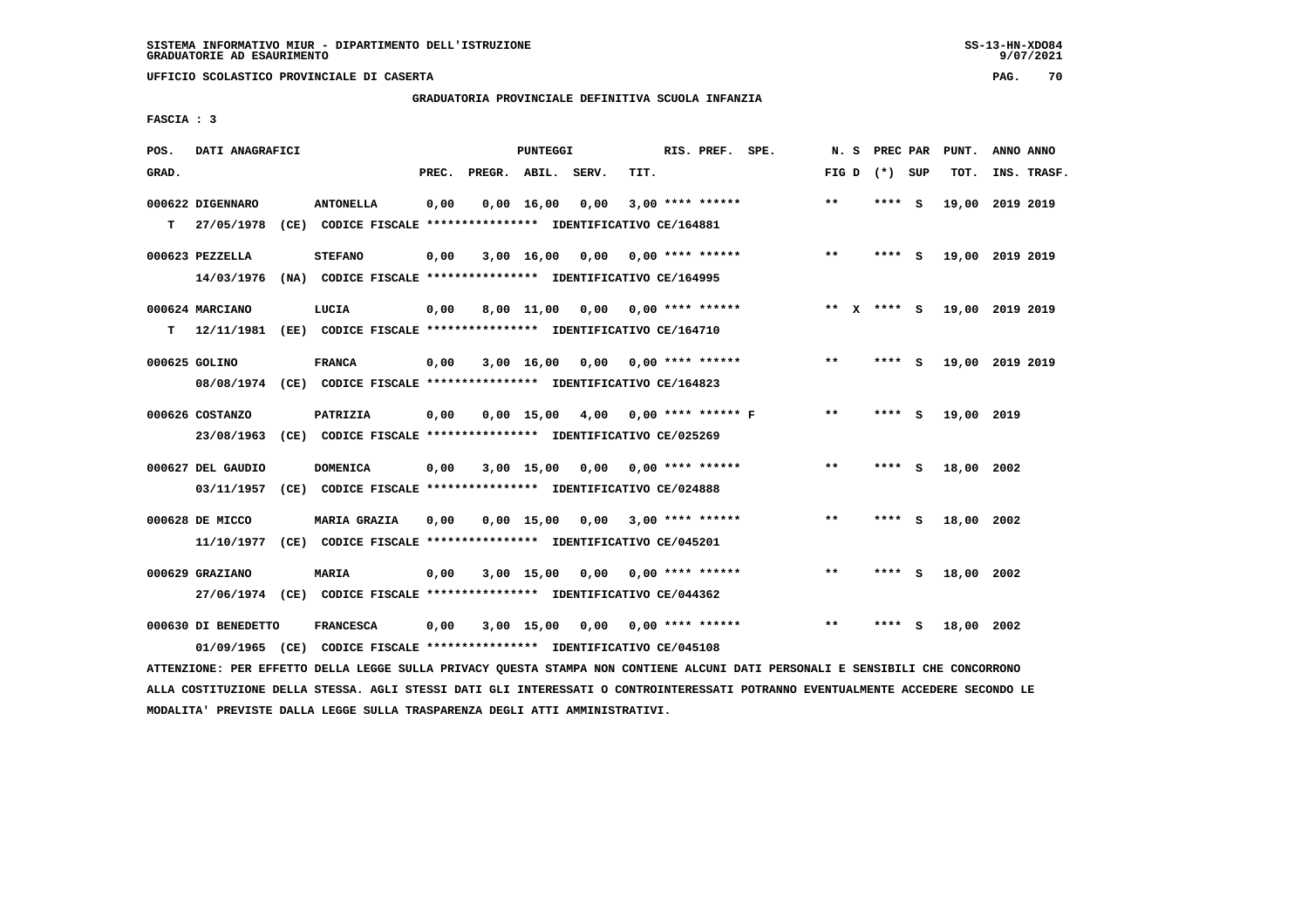## **GRADUATORIA PROVINCIALE DEFINITIVA SCUOLA INFANZIA**

 **FASCIA : 3**

| POS.         | DATI ANAGRAFICI |                                                                           |       |                    | PUNTEGGI   |                                                      |      | RIS. PREF. SPE.         | N.S   | PREC PAR |     | PUNT.      | ANNO ANNO       |
|--------------|-----------------|---------------------------------------------------------------------------|-------|--------------------|------------|------------------------------------------------------|------|-------------------------|-------|----------|-----|------------|-----------------|
| GRAD.        |                 |                                                                           | PREC. | PREGR. ABIL. SERV. |            |                                                      | TIT. |                         | FIG D | (*) SUP  |     | TOT.       | INS. TRASF.     |
| 000631 ROZZI |                 | <b>CATERINA</b>                                                           | 0,00  |                    | 3,00 15,00 | 0,00                                                 |      | $0.00$ **** ******      | $***$ | **** S   |     |            | 18,00 2007 2007 |
|              |                 | 21/11/1964 (CE) CODICE FISCALE *************** IDENTIFICATIVO CE/056581   |       |                    |            |                                                      |      |                         |       |          |     |            |                 |
|              | 000632 GAROFANO | <b>EMMA</b>                                                               | 0,00  |                    |            | $0,00$ 15,00 0,00 3,00 **** ******                   |      |                         | $* *$ | **** S   |     |            | 18,00 2007 2007 |
|              |                 | 06/07/1974 (CE) CODICE FISCALE *************** IDENTIFICATIVO CE/056835   |       |                    |            |                                                      |      |                         |       |          |     |            |                 |
|              | 000633 FERRARA  | LUIGIA                                                                    |       | $0,00$ 15,00       | 0,00       |                                                      |      | $0.00$ 3.00 **** ****** | $**$  | **** S   |     | 18,00 2007 |                 |
|              |                 | 31/03/1968 (CE) CODICE FISCALE *************** IDENTIFICATIVO CE/049935   |       |                    |            |                                                      |      |                         |       |          |     |            |                 |
|              | 000634 GIULIANO | <b>ANTONELLA</b>                                                          | 0,00  |                    |            | $3,00$ 15,00 0,00 0,00 **** ******                   |      |                         | $***$ | **** S   |     | 18,00 2007 |                 |
|              |                 | 04/05/1971 (CE) CODICE FISCALE *************** IDENTIFICATIVO CE/043799   |       |                    |            |                                                      |      |                         |       |          |     |            |                 |
|              |                 |                                                                           |       |                    |            |                                                      |      |                         |       |          |     |            |                 |
|              | 000635 OMBRATO  | MONICA                                                                    | 0,00  |                    |            | $0.00 \quad 14.00 \quad 4.00 \quad 0.00$ **** ****** |      |                         | $* *$ | **** S   |     | 18,00 2007 |                 |
|              |                 | 12/05/1977 (LT) CODICE FISCALE *************** IDENTIFICATIVO CE/057160   |       |                    |            |                                                      |      |                         |       |          |     |            |                 |
| 000636 NUZZO |                 | <b>DANIELA</b>                                                            |       | $0,00$ 12,00       | 0,00       | 0,00                                                 |      | $6,00$ **** ******      | $***$ | **** S   |     | 18,00 2014 |                 |
| T.           |                 | 30/06/1982 (CE) CODICE FISCALE **************** IDENTIFICATIVO CE/146542  |       |                    |            |                                                      |      |                         |       |          |     |            |                 |
| 000637 RUSSO |                 | <b>MARILU</b>                                                             | 0,00  | 18,00              |            | $0,00$ $0,00$ $0,00$ $***$ **** ******               |      |                         | $**$  | $***$ S  |     | 18,00 2014 |                 |
|              |                 | T 16/04/1982 (CE) CODICE FISCALE *************** IDENTIFICATIVO CE/149328 |       |                    |            |                                                      |      |                         |       |          |     |            |                 |
|              | 000638 ROMANO   | LUISA                                                                     | 0,00  |                    |            | $4,00$ 12,00 2,00 0,00 **** ******                   |      |                         | $* *$ | **** S   |     | 18,00 2014 |                 |
| т            |                 | 25/01/1972 (CE) CODICE FISCALE **************** IDENTIFICATIVO CE/149605  |       |                    |            |                                                      |      |                         |       |          |     |            |                 |
|              |                 |                                                                           |       |                    |            |                                                      |      |                         |       |          |     |            |                 |
|              | 000639 GRAVANO  | <b>LOREDANA</b>                                                           | 0,00  |                    |            | $0,00$ 12,00 0,00 6,00 **** ****** D                 |      |                         | $* *$ | ****     | - 5 | 18,00 2014 |                 |
| т            |                 | 19/01/1984 (LT) CODICE FISCALE *************** IDENTIFICATIVO CE/163042   |       |                    |            |                                                      |      |                         |       |          |     |            |                 |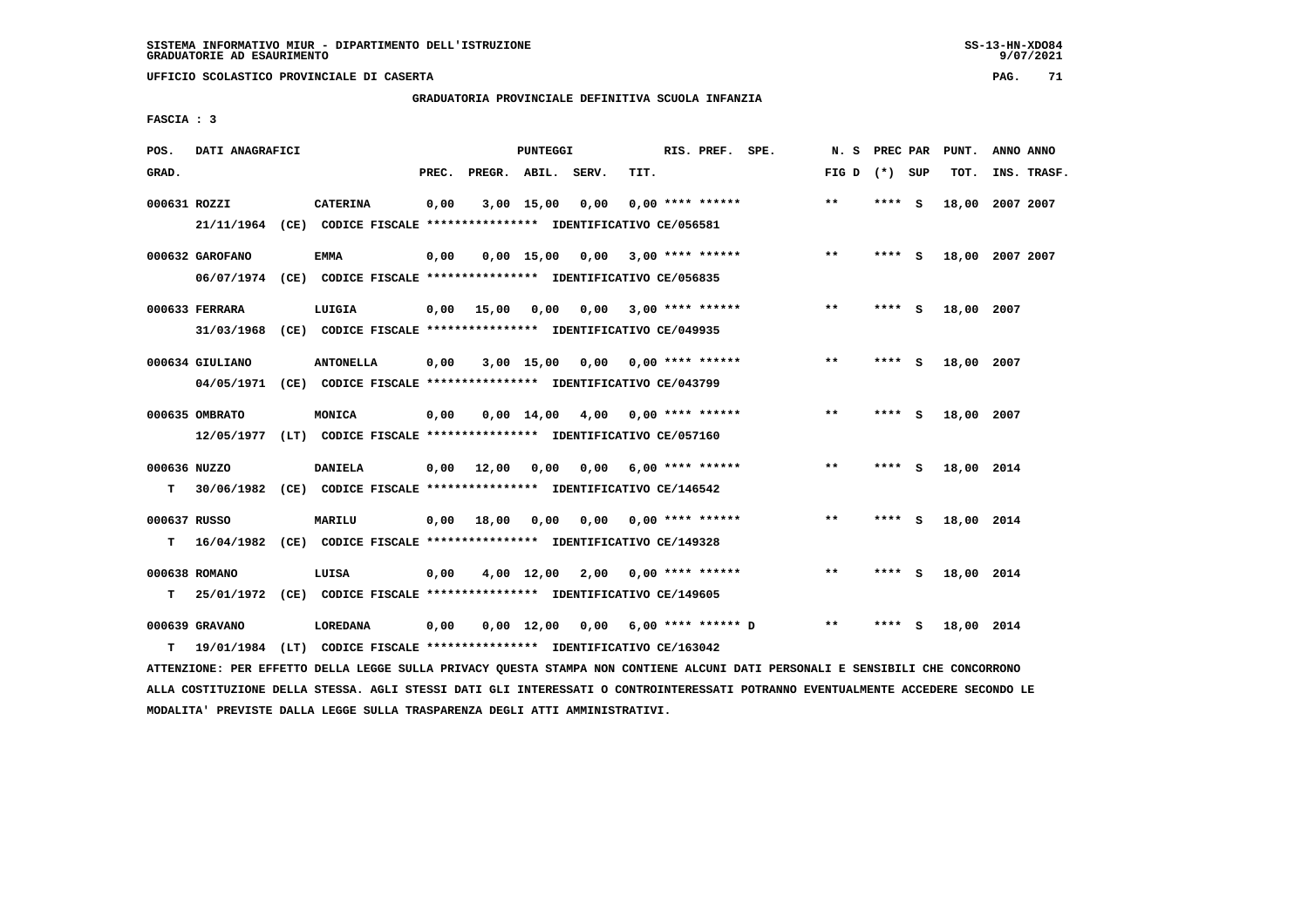## **GRADUATORIA PROVINCIALE DEFINITIVA SCUOLA INFANZIA**

 **FASCIA : 3**

| POS.    | DATI ANAGRAFICI                |                                                                                                                                                                        |       |              | PUNTEGGI     |       |      | RIS. PREF. SPE.           | N. S            | PREC PAR    | PUNT.      | ANNO ANNO       |
|---------|--------------------------------|------------------------------------------------------------------------------------------------------------------------------------------------------------------------|-------|--------------|--------------|-------|------|---------------------------|-----------------|-------------|------------|-----------------|
| GRAD.   |                                |                                                                                                                                                                        | PREC. | PREGR. ABIL. |              | SERV. | TIT. |                           | FIG D $(*)$ SUP |             | TOT.       | INS. TRASF.     |
|         | 000640 D'ANGELO<br>09/06/1962  | <b>MARIA ANTONIE</b><br>(CE) CODICE FISCALE **************** IDENTIFICATIVO CE/026081                                                                                  | 0,00  |              | $3,00$ 15,00 | 0,00  |      | $0.00$ **** ****** EF     | $***$           | **** S      | 18,00 2014 |                 |
| т       | 000641 MARCUCCIO<br>03/03/1983 | <b>ANNA</b><br>(CE) CODICE FISCALE **************** IDENTIFICATIVO CE/154287                                                                                           | 0.00  | 18,00        | 0,00         | 0.00  |      | $0.00$ **** ******        | $***$           | **** S      | 18,00 2014 |                 |
|         | 000642 PATRICELLI              | <b>ROSA</b><br>T 16/09/1978 (NA) CODICE FISCALE **************** IDENTIFICATIVO CE/147492                                                                              |       | $0,00$ 18,00 | 0,00         | 0,00  |      | $0.00$ **** ******        | $***$           | **** S      | 18,00 2014 |                 |
|         | 000643 BORRATA                 | <b>MARIA ROSARIA</b><br>03/05/1978 (CE) CODICE FISCALE *************** IDENTIFICATIVO CE/046466                                                                        |       | 0,00 18,00   | 0,00         | 0.00  |      | $0.00$ **** ******        | $* *$           | **** S      | 18,00 2014 |                 |
| т       | 000644 AIELLO                  | <b>ANTONIETTA</b><br>17/04/1978 (CE) CODICE FISCALE *************** IDENTIFICATIVO CE/150722                                                                           | 0.00  | 18,00        | 0.00         |       |      | $0.00$ $0.00$ **** ****** | $* *$           | **** S      | 18,00 2014 |                 |
|         | 000645 CARDONE                 | LOREDANA                                                                                                                                                               | 0,00  | 18,00        | 0,00         | 0,00  |      | $0.00$ **** ******        | $* *$           | **** S      | 18,00 2014 |                 |
| т<br>T. | 000646 SANTORO                 | 01/04/1978 (CE) CODICE FISCALE *************** IDENTIFICATIVO CE/153864<br><b>PREZIOSA</b><br>20/02/1968 (CE) CODICE FISCALE **************** IDENTIFICATIVO CE/150124 |       | $0,00$ 18,00 | 0,00         |       |      | $0.00$ $0.00$ **** ****** | $***$           | **** S      | 18,00 2014 |                 |
|         | 000647 PERNA                   | <b>NUNZIA</b><br>08/04/1973 (NA) CODICE FISCALE *************** IDENTIFICATIVO CE/056994                                                                               | 0,00  |              | 3,00 15,00   | 0,00  |      | $0.00$ **** ******        |                 | ** $X$ **** |            | 18,00 2019 2007 |
|         | 000648 CASELLA<br>04/04/1980   | <b>FILOMENA</b><br>(CE) CODICE FISCALE **************** IDENTIFICATIVO CE/056886                                                                                       | 0,00  |              | 3,00 15,00   | 0,00  |      | $0.00$ **** ******        | $* *$           | **** S      |            | 18,00 2019 2007 |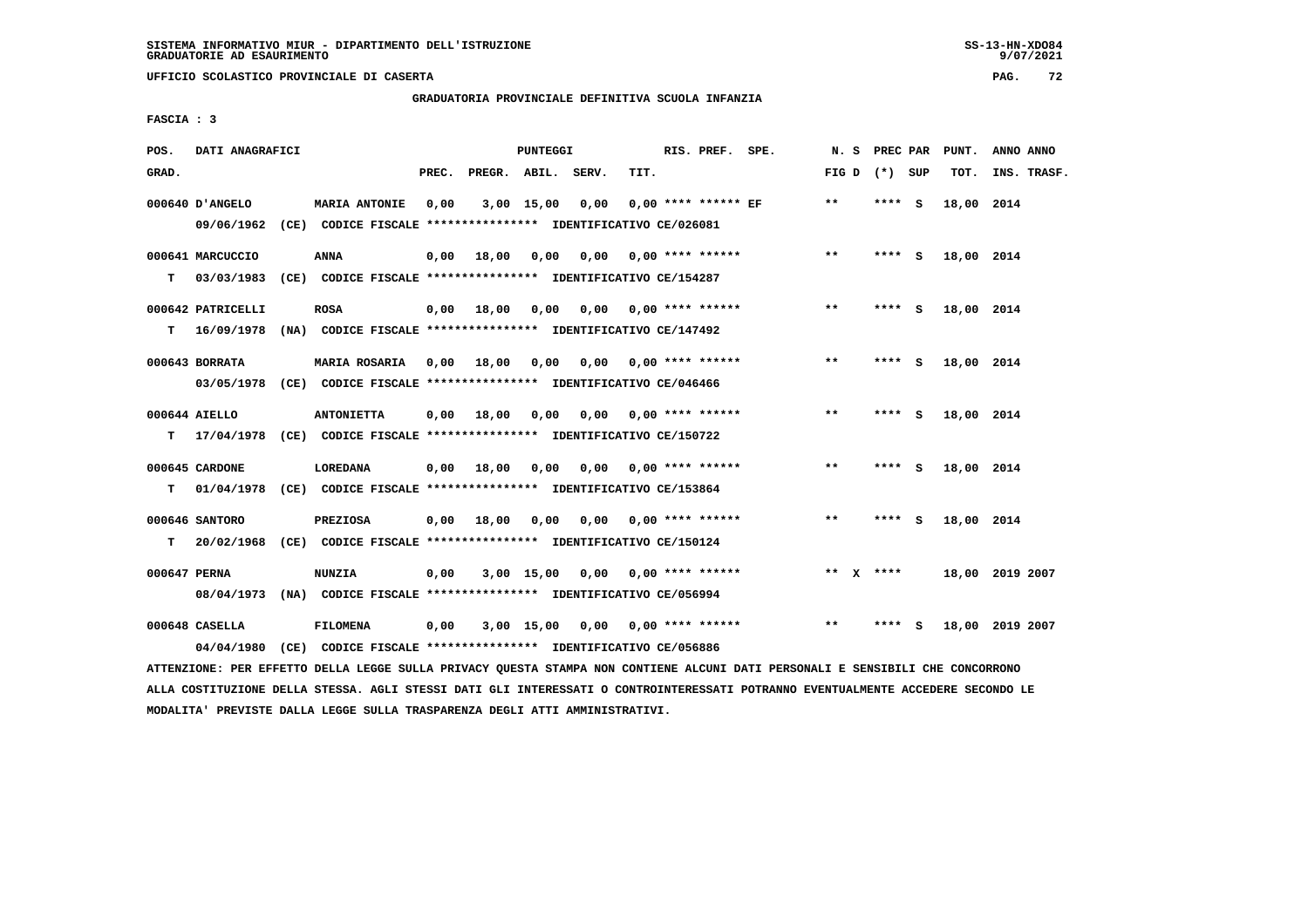# **GRADUATORIA PROVINCIALE DEFINITIVA SCUOLA INFANZIA**

 **FASCIA : 3**

| POS.              | DATI ANAGRAFICI                  |      |                                                                                       |       |        | <b>PUNTEGGI</b>    |       |      | RIS. PREF.            | SPE. | N.S          |   | PREC PAR |          | PUNT.           | ANNO ANNO |             |
|-------------------|----------------------------------|------|---------------------------------------------------------------------------------------|-------|--------|--------------------|-------|------|-----------------------|------|--------------|---|----------|----------|-----------------|-----------|-------------|
| GRAD.             |                                  |      |                                                                                       | PREC. | PREGR. | ABIL.              | SERV. | TIT. |                       |      | FIG D        |   | (*) SUP  |          | TOT.            |           | INS. TRASF. |
| 000649 NUZZO<br>s | 06/10/1982                       |      | <b>ANNA</b><br>(CE) CODICE FISCALE **************** IDENTIFICATIVO CE/164862          | 0,00  | 12,00  | 6,00               | 0,00  |      | $0.00$ **** ******    |      | $**$         |   | ****     | <b>S</b> | 18,00           | 2019 2019 |             |
| т                 | 000650 CORVINO<br>18/07/1976     |      | MARIA PREZIO<br>(CE) CODICE FISCALE **************** IDENTIFICATIVO CE/164876         | 0,00  |        | $0,00 \quad 12,00$ | 0,00  |      | $6.00$ **** ******    |      | $**$         |   | **** S   |          | 18,00 2019 2019 |           |             |
| т                 | 000651 DI GIROLAMO<br>03/08/1979 |      | <b>ANNA</b><br>(NA) CODICE FISCALE **************** IDENTIFICATIVO CE/164882          | 0,00  |        | $3,00$ 12,00       | 0,00  |      | $3,00$ **** ******    |      | $***$        |   | **** S   |          | 18,00 2019 2019 |           |             |
| т                 | 000652 PANICO<br>30/06/1973      |      | <b>CATERINA</b><br>(CE) CODICE FISCALE **************** IDENTIFICATIVO CE/164900      | 0,00  | 12,00  | 0,00               | 0,00  |      | $6.00$ **** ******    |      | $**$         |   | $***$ S  |          | 18,00           | 2019 2019 |             |
|                   | 000653 MEROLA<br>01/02/1963      |      | <b>ANGELA</b><br>(CE) CODICE FISCALE *************** IDENTIFICATIVO CE/164859         | 0,00  |        | $3,00$ 15,00       | 0.00  |      | $0.00$ **** ****** EF |      | $* *$        |   | ****     | - S      | 18,00 2019 2019 |           |             |
|                   | 000654 ZACCARIELLO<br>19/09/1971 |      | <b>ANTONELLA</b><br>(CE) CODICE FISCALE **************** IDENTIFICATIVO CE/164645     | 0,00  |        | 3,00 15,00         | 0,00  |      | $0.00$ **** ******    |      | **           |   | ****     | <b>S</b> | 18,00 2019 2019 |           |             |
| т                 | 000655 DI CAPRIO<br>29/10/1960   |      | <b>MARIA CARMELA</b><br>(CE) CODICE FISCALE **************** IDENTIFICATIVO CE/164868 | 0.00  | 15,00  | 0,00               | 0,00  |      | $3,00$ **** ******    |      | $**$         |   | ****     | - S      | 18,00           | 2019 2019 |             |
|                   | 000656 SIMONETTI<br>13/07/1977   | (CT) | <b>TIZIANA</b><br>CODICE FISCALE **************** IDENTIFICATIVO CE/164774            | 0,00  |        | $6,00 \quad 12,00$ | 0,00  |      | $0.00$ **** ******    |      | $\star\star$ |   | ****     | - S      | 18,00 2019 2019 |           |             |
|                   | 000657 MONTANARO<br>02/09/1979   | (EE) | <b>TERESA ANGELA</b><br>CODICE FISCALE **************** IDENTIFICATIVO CE/164850      | 0,00  |        | $0,00$ 15,00       | 0,00  |      | $3,00$ **** ******    |      | $* *$        | x | **** S   |          | 18,00 2019 2019 |           |             |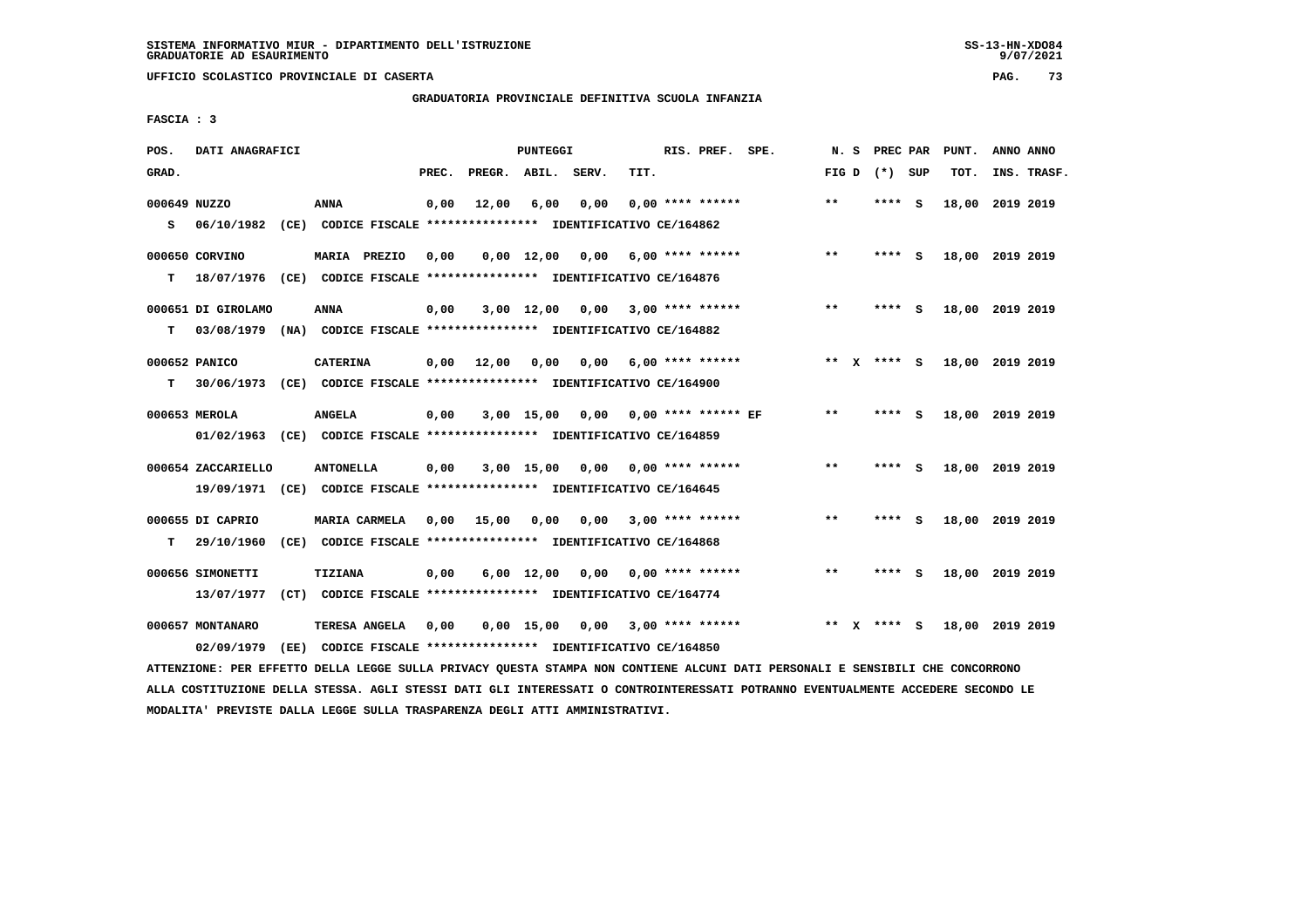# **GRADUATORIA PROVINCIALE DEFINITIVA SCUOLA INFANZIA**

 **FASCIA : 3**

| POS.         | DATI ANAGRAFICI    |                                                                         |       |                    | PUNTEGGI     |                                    |      | RIS. PREF. SPE.             |                      | N.S   | PREC PAR |     | PUNT.      | ANNO ANNO   |
|--------------|--------------------|-------------------------------------------------------------------------|-------|--------------------|--------------|------------------------------------|------|-----------------------------|----------------------|-------|----------|-----|------------|-------------|
| GRAD.        |                    |                                                                         | PREC. | PREGR. ABIL. SERV. |              |                                    | TIT. |                             |                      | FIG D | (*) SUP  |     | TOT.       | INS. TRASF. |
|              | 000658 BASILE      | LUCIANA                                                                 | 0,00  |                    | $3,00$ 15,00 | 0,00                               |      | $0.00$ **** ****** EF       |                      | $**$  | ****     | - S | 18,00 2019 |             |
|              | 21/05/1967         | (NA) CODICE FISCALE **************** IDENTIFICATIVO CE/022985           |       |                    |              |                                    |      |                             |                      |       |          |     |            |             |
|              | 000659 ANASTASIO   | <b>FRANCESCA</b>                                                        | 0,00  |                    |              | 3,00 15,00 0,00                    |      | $0.00$ **** ******          |                      | $***$ | **** S   |     | 18,00 2019 |             |
|              | 10/11/1961         | (CE) CODICE FISCALE **************** IDENTIFICATIVO CE/021022           |       |                    |              |                                    |      |                             |                      |       |          |     |            |             |
|              | 000660 DIGLIO      | PATRIZIA                                                                | 0,00  |                    |              | $0,00$ 15,00 0,00 3,00 **** ****** |      |                             |                      | $* *$ | **** S   |     | 18,00 2019 |             |
|              |                    | 08/10/1974 (CE) CODICE FISCALE *************** IDENTIFICATIVO CE/043008 |       |                    |              |                                    |      |                             |                      |       |          |     |            |             |
|              | 000661 PETRICCIONE | <b>FRANCESCA</b>                                                        | 0,00  |                    | $3,00$ 15,00 |                                    |      | $0,00$ $0,00$ **** ******   |                      | $***$ | ****     |     | 18,00 2019 |             |
|              |                    | 30/05/1971 (CE) CODICE FISCALE *************** IDENTIFICATIVO CE/024085 |       |                    |              |                                    |      |                             |                      |       |          |     |            |             |
|              | 000662 GOLINO      | ANNA MARIA                                                              | 0,00  |                    | $3,00$ 15,00 |                                    |      | $0,00$ 0,00 **** ******     |                      | $* *$ | ****     | - S | 18,00 2019 |             |
|              | 25/05/1968         | (CE) CODICE FISCALE **************** IDENTIFICATIVO CE/043822           |       |                    |              |                                    |      |                             |                      |       |          |     |            |             |
| 000663 SARNO |                    | IOVITA                                                                  | 0,00  |                    | $4,00$ 14,00 |                                    |      | $0.00$ $0.00$ **** ****** F |                      | **    | **** S   |     | 18,00 2019 |             |
|              |                    | 09/02/1965 (CE) CODICE FISCALE *************** IDENTIFICATIVO CE/021816 |       |                    |              |                                    |      |                             |                      |       |          |     |            |             |
| 000664 SPINA |                    | <b>MARIA ANTONIE</b>                                                    | 0.00  |                    | 3,00 15,00   | 0,00                               |      | $0.00$ **** ******          |                      | $**$  | ****     | - S | 18,00 2019 |             |
|              |                    | 12/06/1962 (FR) CODICE FISCALE *************** IDENTIFICATIVO CE/023879 |       |                    |              |                                    |      |                             |                      |       |          |     |            |             |
|              | 000665 MATALUNA    | <b>MARIA</b>                                                            | 0,00  |                    | 3,00 14,00   | 0,00                               |      |                             | $0.00$ **** ****** F | $**$  | ****     |     | 17,00 2000 |             |
|              |                    | 16/01/1962 (CE) CODICE FISCALE *************** IDENTIFICATIVO CE/022730 |       |                    |              |                                    |      |                             |                      |       |          |     |            |             |
|              | 000666 MASTROIANNI | <b>ANTONIETTA</b>                                                       | 0,00  |                    | $0,00$ 17,00 |                                    |      | $0,00$ 0,00 **** ****** EF  |                      | $**$  | ****     | s   | 17,00      | 2002        |
|              | 12/11/1963         | (CE) CODICE FISCALE **************** IDENTIFICATIVO CE/045407           |       |                    |              |                                    |      |                             |                      |       |          |     |            |             |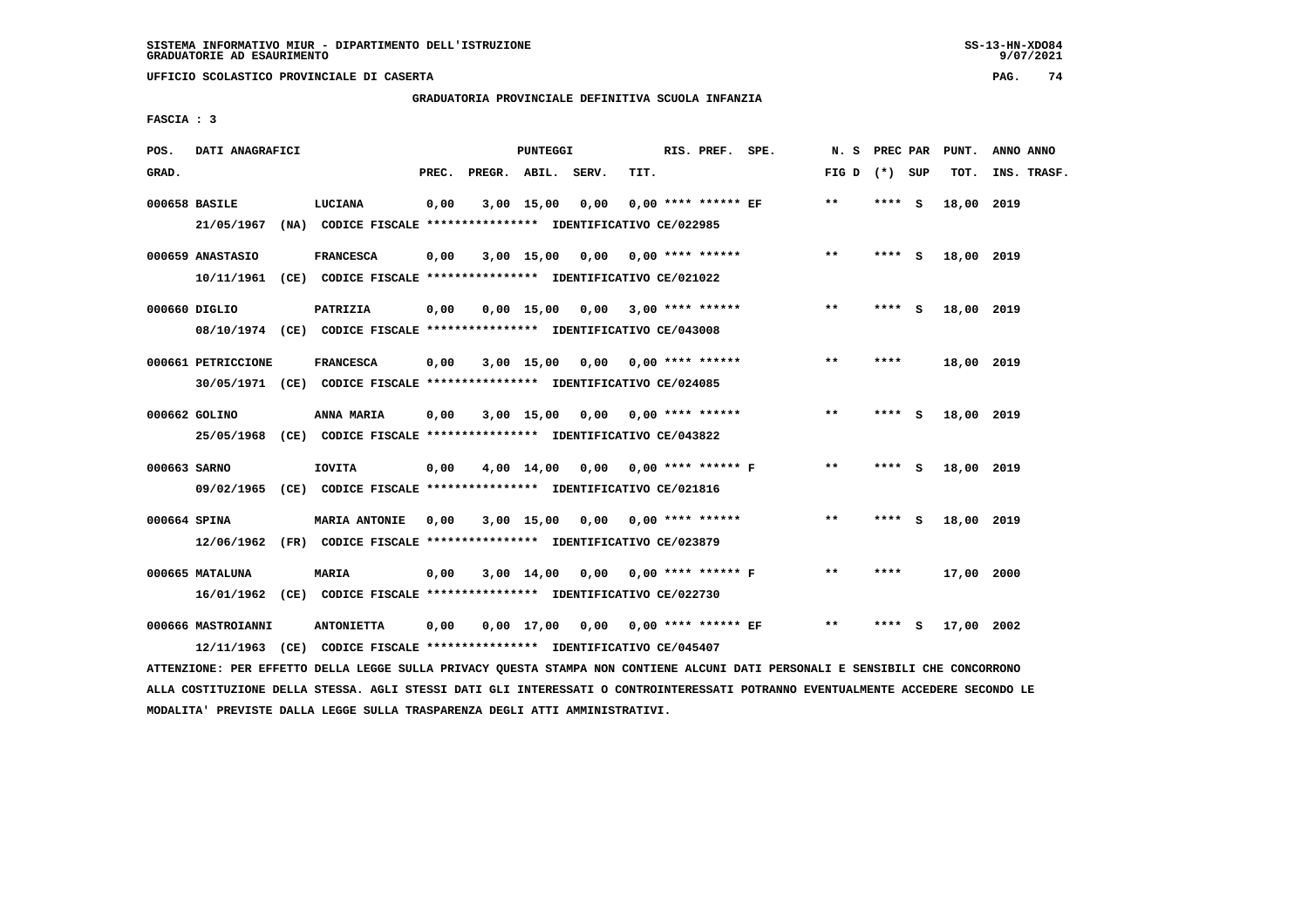**UFFICIO SCOLASTICO PROVINCIALE DI CASERTA PAG. 75**

# **GRADUATORIA PROVINCIALE DEFINITIVA SCUOLA INFANZIA**

 **FASCIA : 3**

| POS.         | DATI ANAGRAFICI    |                                                                          |       |                    | PUNTEGGI     |      |      | RIS. PREF. SPE.           |                                               | N. S            |        | PREC PAR PUNT. | ANNO ANNO   |
|--------------|--------------------|--------------------------------------------------------------------------|-------|--------------------|--------------|------|------|---------------------------|-----------------------------------------------|-----------------|--------|----------------|-------------|
| GRAD.        |                    |                                                                          | PREC. | PREGR. ABIL. SERV. |              |      | TIT. |                           |                                               | FIG D $(*)$ SUP |        | TOT.           | INS. TRASF. |
| 000667 TENGA |                    | <b>BIANCA MARIA</b>                                                      | 0,00  |                    | $3,00$ 14,00 | 0,00 |      | $0.00$ **** ******        |                                               | $***$           | **** S | 17,00 2002     |             |
|              |                    | 09/09/1972 (CE) CODICE FISCALE *************** IDENTIFICATIVO CE/045777  |       |                    |              |      |      |                           |                                               |                 |        |                |             |
|              | 000668 IACOVONE    | <b>PASOUALINA</b>                                                        | 0,00  |                    |              |      |      |                           | $1,00$ $16,00$ $0,00$ $0,00$ **** ****** F ** |                 | **** S | 17,00 2002     |             |
|              | 06/11/1966         | (IS) CODICE FISCALE *************** IDENTIFICATIVO CE/043510             |       |                    |              |      |      |                           |                                               |                 |        |                |             |
|              | 000669 COSTANZO    | <b>BENEDETTA</b>                                                         | 0,00  |                    |              |      |      |                           | 0,00 17,00 0,00 0,00 **** ****** E            | $***$           | **** S | 17,00 2007     |             |
|              |                    | 27/07/1968 (CE) CODICE FISCALE *************** IDENTIFICATIVO CE/044959  |       |                    |              |      |      |                           |                                               |                 |        |                |             |
| 000670 VERDE |                    | LUIGI                                                                    | 0,00  |                    | 3,00 14,00   |      |      | 0,00 0,00 **** ******     |                                               | $**$            | **** S | 17,00 2014     |             |
|              |                    | 23/03/1961 (CE) CODICE FISCALE *************** IDENTIFICATIVO CE/154635  |       |                    |              |      |      |                           |                                               |                 |        |                |             |
|              | 000671 BIASIUCCI   | <b>MIRELLA</b>                                                           | 0,00  | 17,00              | 0,00         |      |      | $0,00$ $0,00$ **** ****** |                                               | ** x **** S     |        | 17,00 2014     |             |
|              |                    | 30/10/1975 (CE) CODICE FISCALE *************** IDENTIFICATIVO CE/152629  |       |                    |              |      |      |                           |                                               |                 |        |                |             |
|              | 000672 ANDREACCHIO | <b>FRANCESCO</b>                                                         | 0,00  | 17,00              | 0,00         | 0,00 |      | $0.00$ **** ******        |                                               | $**$            | **** S | 17,00 2014     |             |
| т            |                    | 15/03/1971 (CZ) CODICE FISCALE *************** IDENTIFICATIVO CE/057485  |       |                    |              |      |      |                           |                                               |                 |        |                |             |
|              | 000673 DI GIOVANNI | CINZIA                                                                   |       | $0,00$ 17,00       | 0,00         |      |      | $0,00$ $0,00$ **** ****** |                                               | $***$           | **** S | 17,00 2014     |             |
| т            |                    | 30/08/1960 (NA) CODICE FISCALE **************** IDENTIFICATIVO CE/163622 |       |                    |              |      |      |                           |                                               |                 |        |                |             |
|              | 000674 MESSINO     | SARA                                                                     | 0,00  | 14,00              | 0,00         | 0,00 |      | $3,00$ **** ******        |                                               | **              | **** S | 17,00 2014     |             |
| т            |                    | 27/04/1980 (CE) CODICE FISCALE *************** IDENTIFICATIVO CE/154759  |       |                    |              |      |      |                           |                                               |                 |        |                |             |
|              | 000675 TOMASS      | MARILENA                                                                 | 0,00  | 14,00              | 0,00         |      |      | $0.00$ 3.00 **** ******   |                                               | **              | **** S | 17,00 2014     |             |
| т            | 09/04/1978         | (CE) CODICE FISCALE **************** IDENTIFICATIVO CE/149546            |       |                    |              |      |      |                           |                                               |                 |        |                |             |
|              |                    |                                                                          |       |                    |              |      |      |                           |                                               |                 |        |                |             |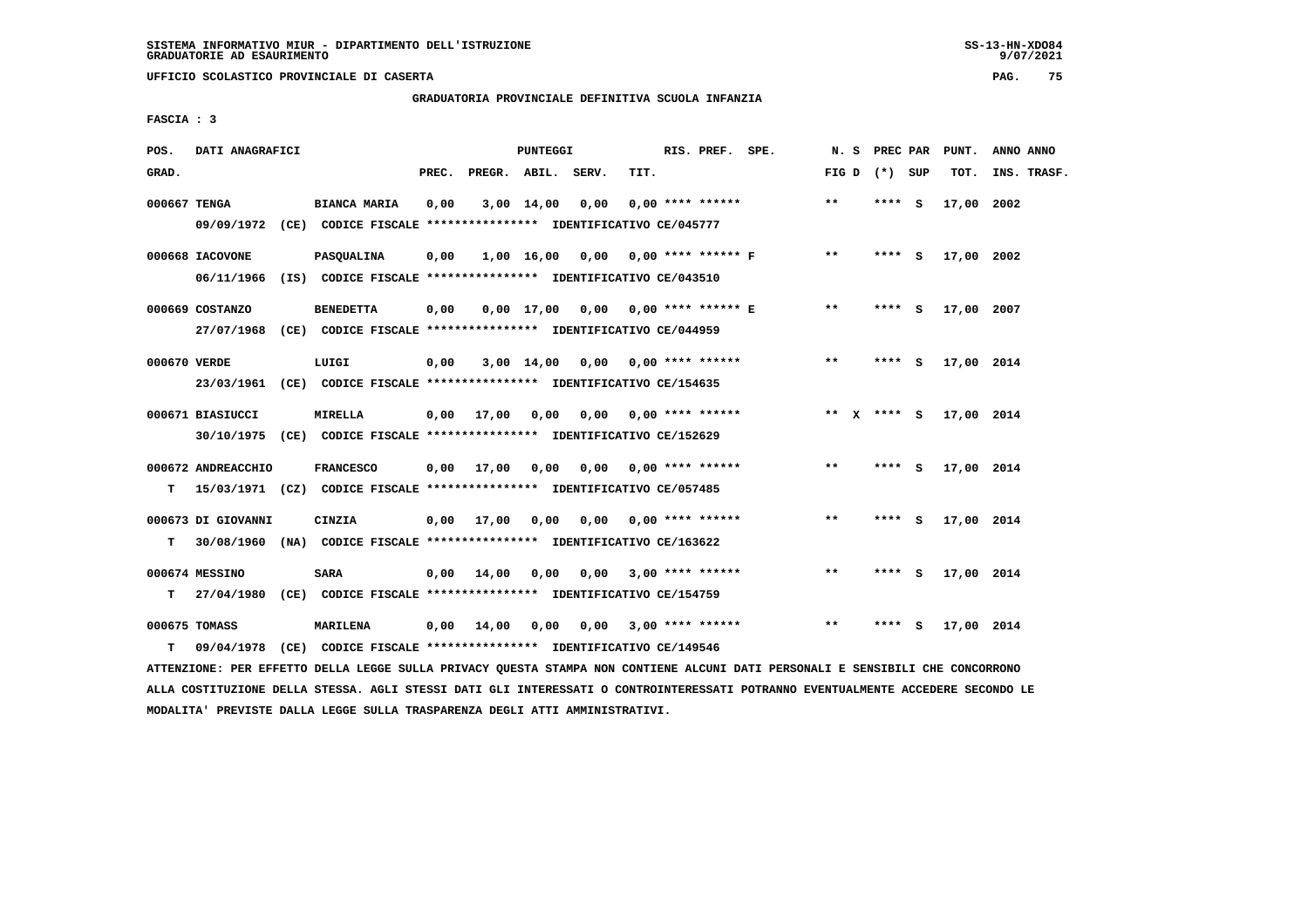**UFFICIO SCOLASTICO PROVINCIALE DI CASERTA PAG. 76**

# **GRADUATORIA PROVINCIALE DEFINITIVA SCUOLA INFANZIA**

 **FASCIA : 3**

| POS.              | DATI ANAGRAFICI              |                                                                                              |       |                       | PUNTEGGI           |                                    |      | RIS. PREF. SPE.            |                                    | N. S PREC PAR   |         |          | PUNT.      | ANNO ANNO   |
|-------------------|------------------------------|----------------------------------------------------------------------------------------------|-------|-----------------------|--------------------|------------------------------------|------|----------------------------|------------------------------------|-----------------|---------|----------|------------|-------------|
| GRAD.             |                              |                                                                                              | PREC. | PREGR. ABIL. SERV.    |                    |                                    | TIT. |                            |                                    | FIG D $(*)$ SUP |         |          | TOT.       | INS. TRASF. |
| T.                | 000676 PANFILI<br>06/11/1980 | MARIAROSARIA<br>(CE) CODICE FISCALE **************** IDENTIFICATIVO CE/146191                | 0,00  |                       | $0.00 \quad 14.00$ | 0,00                               |      | $3,00$ **** ******         |                                    | $**$            | **** S  |          | 17,00 2014 |             |
| T.                | 000677 DE MARCO              | <b>MARIALUISA</b><br>15/07/1976 (CE) CODICE FISCALE *************** IDENTIFICATIVO CE/148862 | 0,00  | 17,00                 | 0,00               | 0,00                               |      | $0.00$ **** ******         |                                    | $***$           | $***$ S |          | 17,00 2014 |             |
| т                 | 000678 MORRONE               | <b>ROSA</b><br>25/04/1973 (CE) CODICE FISCALE **************** IDENTIFICATIVO CE/149649      | 0,00  |                       |                    |                                    |      |                            | 0,00 11,00 0,00 6,00 **** ****** E | $***$           | **** S  |          | 17,00 2014 |             |
| T.                | 000679 SCIVOLETTO            | ILARIA<br>24/04/1982 (CE) CODICE FISCALE **************** IDENTIFICATIVO CE/056617           | 0,00  |                       | $0,00$ 17,00       |                                    |      | 0,00 0,00 **** ******      |                                    | $* *$           | **** S  |          | 17,00 2014 |             |
| T.                | 000680 MARCELLO              | <b>ELISA</b><br>14/01/1982 (CE) CODICE FISCALE *************** IDENTIFICATIVO CE/151194      |       | $0,00$ $17,00$ $0,00$ |                    | 0,00                               |      | $0.00$ **** ******         |                                    | $* *$           | **** S  |          | 17,00 2014 |             |
| T.                | 000681 GRIFFO                | <b>CONCETTA</b><br>22/11/1976 (NA) CODICE FISCALE **************** IDENTIFICATIVO CE/151032  | 0,00  |                       |                    | $6,00$ 11,00 0,00 0,00 **** ****** |      |                            |                                    | $***$           | $***$ S |          | 17,00 2014 |             |
| T.                | 000682 ACCONCIA              | <b>MARIA</b><br>26/07/1975 (CE) CODICE FISCALE *************** IDENTIFICATIVO CE/154464      | 0,00  |                       | $6,00$ 11,00       |                                    |      | $0,00$ 0,00 **** ****** EF |                                    | $***$           | **** S  |          | 17,00 2014 |             |
| 000683 RUSSO<br>т |                              | <b>FLORA</b><br>30/04/1972 (CE) CODICE FISCALE *************** IDENTIFICATIVO CE/154383      |       | $0,00$ 17,00          | 0,00               |                                    |      |                            |                                    | $* *$           | **** S  |          | 17,00 2014 |             |
| т                 | 000684 MARCANTONIO           | <b>ENNIO</b><br>26/02/1972 (IS) CODICE FISCALE *************** IDENTIFICATIVO CE/148267      |       | $0.00$ 17.00          | 0.00               | 0.00                               |      | $0.00$ **** ******         |                                    | $* *$           | ****    | <b>S</b> | 17,00 2014 |             |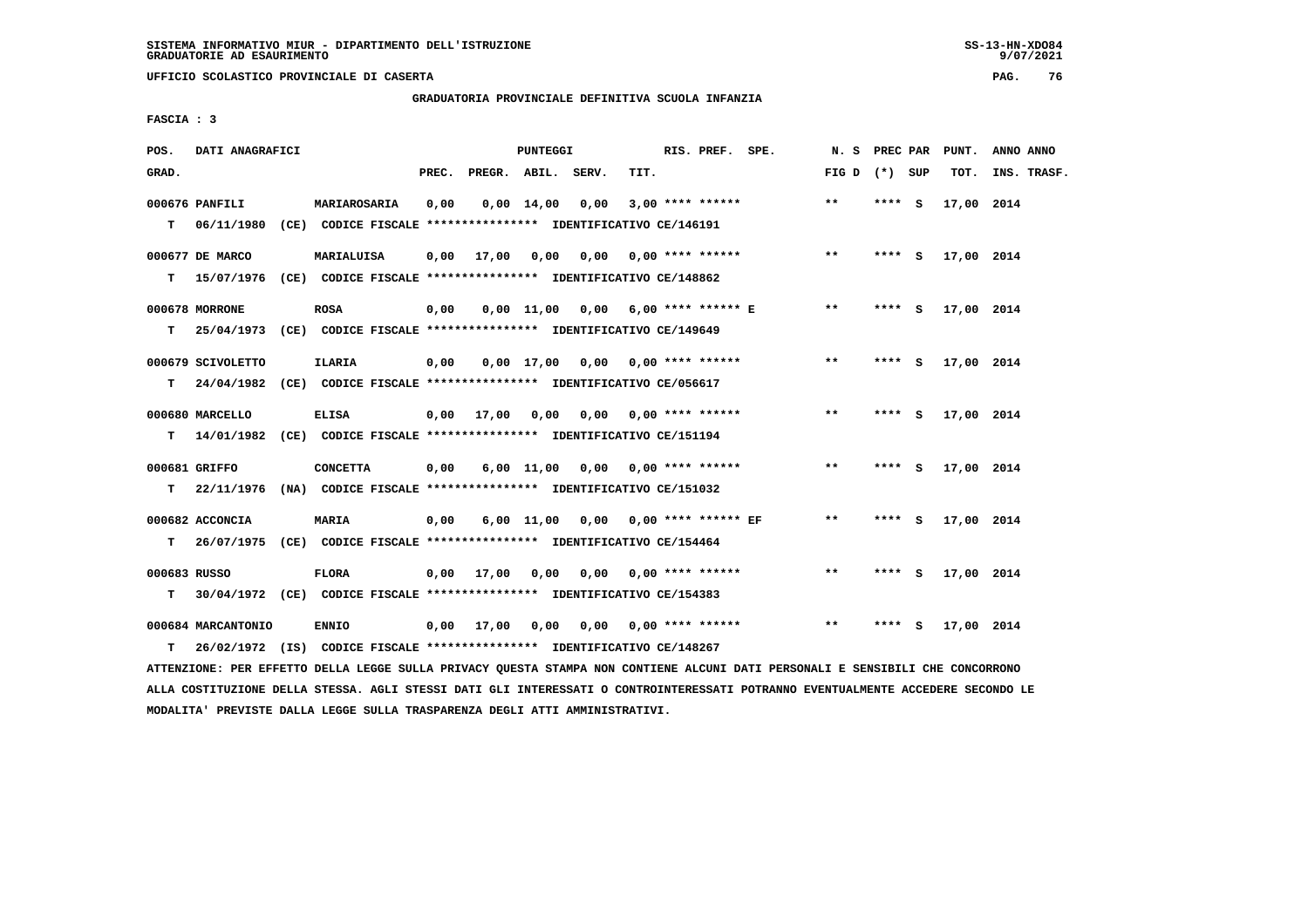### **GRADUATORIA PROVINCIALE DEFINITIVA SCUOLA INFANZIA**

 **FASCIA : 3**

| POS.         | DATI ANAGRAFICI      |      |                                                                                       |       |                    | <b>PUNTEGGI</b>       |      |      | RIS. PREF. SPE.         | N.S         | PREC PAR |          | PUNT.      | ANNO ANNO       |
|--------------|----------------------|------|---------------------------------------------------------------------------------------|-------|--------------------|-----------------------|------|------|-------------------------|-------------|----------|----------|------------|-----------------|
| GRAD.        |                      |      |                                                                                       | PREC. | PREGR. ABIL. SERV. |                       |      | TIT. |                         | FIG D       | (*) SUP  |          | TOT.       | INS. TRASF.     |
| т            | 000685 CAMPOMAGGIORE |      | MICHELINA<br>21/06/1964 (CE) CODICE FISCALE **************** IDENTIFICATIVO CE/152618 | 0,00  | 11,00              | 0,00                  | 6,00 |      | $0.00$ **** ****** EF   | **          | ****     | <b>S</b> | 17,00 2014 |                 |
|              |                      |      |                                                                                       |       |                    |                       |      |      |                         |             |          |          |            |                 |
| 000686 GALLO |                      |      | <b>ANGELA</b>                                                                         | 0,00  |                    | $6,00$ $11,00$ $0,00$ |      |      | 0,00 **** ******        | $* *$       | ****     | - S      | 17,00 2014 |                 |
|              | 03/03/1961           |      | (CE) CODICE FISCALE **************** IDENTIFICATIVO CE/154538                         |       |                    |                       |      |      |                         |             |          |          |            |                 |
| 000687 CORBO |                      |      | <b>ANNUNZIATA</b>                                                                     | 0,00  |                    | $0,00 \quad 14,00$    | 0,00 |      | 3,00 **** ******        | $**$        | ****     | <b>S</b> |            | 17,00 2019 2019 |
| т            |                      |      | 19/08/1979 (CE) CODICE FISCALE *************** IDENTIFICATIVO CE/164871               |       |                    |                       |      |      |                         |             |          |          |            |                 |
|              | 000688 VITALE        |      | <b>ASSUNTA</b>                                                                        | 0,00  |                    | $0.00 \quad 14.00$    | 0.00 |      | $3,00$ **** ******      | **          | ****     | - S      |            | 17,00 2019 2019 |
| т            |                      |      | 28/07/1984 (CE) CODICE FISCALE *************** IDENTIFICATIVO CE/164701               |       |                    |                       |      |      |                         |             |          |          |            |                 |
|              |                      |      |                                                                                       |       |                    |                       |      |      |                         |             |          |          |            |                 |
|              | 000689 ERBINO        |      | LUCIA                                                                                 | 0,00  |                    | $3,00$ 11,00          |      |      | $0,00$ 3,00 **** ****** | $***$       | ****     | - 5      |            | 17,00 2019 2019 |
| т            | 26/10/1971           |      | (EE) CODICE FISCALE **************** IDENTIFICATIVO CE/164970                         |       |                    |                       |      |      |                         |             |          |          |            |                 |
|              | 000690 BARBATO       |      | MARIA                                                                                 | 0,00  |                    | 3,00 14,00            | 0,00 |      | 0,00 **** ******        | $* *$       | ****     | <b>S</b> |            | 17,00 2019 2019 |
|              | 21/07/1964           |      | (CE) CODICE FISCALE **************** IDENTIFICATIVO CE/164914                         |       |                    |                       |      |      |                         |             |          |          |            |                 |
|              | 000691 TAMMARO       |      | <b>CONCETTA</b>                                                                       | 0,00  | 0,00               | 0,00                  | 0,00 |      | 0,00 **** ******        | ** x **** S |          |          |            | 17,00 2019 2019 |
| т            | 11/03/1984           |      | (CE) CODICE FISCALE **************** IDENTIFICATIVO CE/164674                         |       |                    |                       |      |      |                         |             |          |          |            |                 |
|              | 000692 GLORIA        |      | <b>TERESA</b>                                                                         | 0,00  | 17,00              | 0,00                  | 0,00 |      | 0,00 **** ******        | $* *$       | **** S   |          |            | 17,00 2019 2019 |
| т            |                      |      | 23/02/1984 (NA) CODICE FISCALE *************** IDENTIFICATIVO CE/164821               |       |                    |                       |      |      |                         |             |          |          |            |                 |
|              |                      |      |                                                                                       |       |                    |                       |      |      |                         |             |          |          |            |                 |
|              | 000693 TURTURIELLO   |      | <b>ANTONIETTA</b>                                                                     | 0,00  | 17,00              | 0,00                  |      |      | $0,00$ 0,00 **** ****** | $**$        |          | s        |            | 17,00 2019 2019 |
|              | 09/04/1980           | (CE) | CODICE FISCALE **************** IDENTIFICATIVO CE/164657                              |       |                    |                       |      |      |                         |             |          |          |            |                 |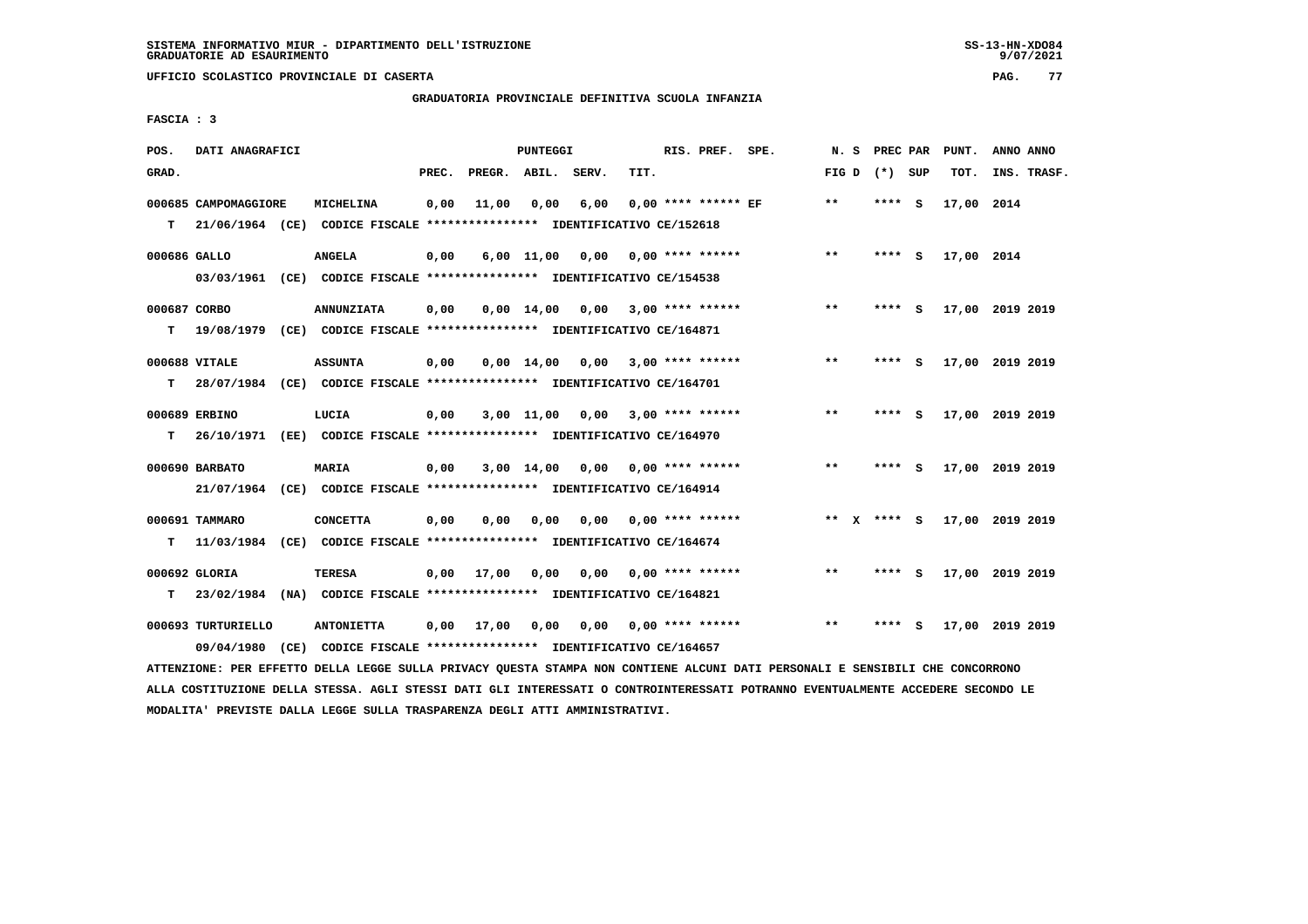**UFFICIO SCOLASTICO PROVINCIALE DI CASERTA PAG. 78**

# **GRADUATORIA PROVINCIALE DEFINITIVA SCUOLA INFANZIA**

 **FASCIA : 3**

| POS.  | DATI ANAGRAFICI                |                                                                                              |       |                    | PUNTEGGI   |                                    |      | RIS. PREF. SPE.           | N.S          | PREC PAR |          | PUNT.      | ANNO ANNO       |  |
|-------|--------------------------------|----------------------------------------------------------------------------------------------|-------|--------------------|------------|------------------------------------|------|---------------------------|--------------|----------|----------|------------|-----------------|--|
| GRAD. |                                |                                                                                              | PREC. | PREGR. ABIL. SERV. |            |                                    | TIT. |                           | FIG D        | (*) SUP  |          | TOT.       | INS. TRASF.     |  |
| т     | 000694 LAUTIERI<br>15/06/1973  | MONICA<br>(FR) CODICE FISCALE **************** IDENTIFICATIVO CE/164921                      | 0,00  |                    | 6,00 11,00 | 0,00                               |      | $0.00$ **** ******        | $***$        | ****     | - S      |            | 17,00 2019 2019 |  |
|       | 000695 IOVENE                  | <b>DANILA</b><br>06/12/1972 (NA) CODICE FISCALE **************** IDENTIFICATIVO CE/050282    | 0,00  |                    |            | 3,00 14,00 0,00                    |      | $0.00$ **** ******        | $* *$        | $***$ S  |          | 17,00 2019 |                 |  |
|       | 000696 VENDITTI                | CAROLINA<br>22/08/1974 (NA) CODICE FISCALE *************** IDENTIFICATIVO CE/048783          | 0,00  |                    |            | $3,00$ 14,00 0,00 0,00 **** ****** |      |                           | $\star\star$ | **** S   |          | 17,00 2019 |                 |  |
|       | 000697 SACCONE                 | DOMENICA SAND<br>25/10/1971 (EE) CODICE FISCALE *************** IDENTIFICATIVO CE/045511     | 0,00  |                    | 3,00 13,00 |                                    |      | $0.00$ $0.00$ **** ****** | **           | ****     | <b>S</b> | 16,00 2002 |                 |  |
|       | 000698 TARTAGLIONE             | <b>ANNATERESA</b><br>28/06/1974 (CE) CODICE FISCALE *************** IDENTIFICATIVO CE/048300 | 0,00  |                    | 3,00 13,00 |                                    |      | $0,00$ 0,00 **** ******   | $* *$        | **** $S$ |          | 16,00 2003 |                 |  |
| T.    | 000699 IANNICIELLO             | GIULIANA<br>09/12/1970 (NA) CODICE FISCALE *************** IDENTIFICATIVO CE/151873          | 0,00  | 16,00              | 0.00       |                                    |      | $0.00$ $0.00$ **** ****** | $* *$        | ****     | <b>S</b> | 16,00 2014 |                 |  |
| т     | 000700 GRANDIOSO<br>04/11/1982 | <b>CARMELA</b><br>(CE) CODICE FISCALE **************** IDENTIFICATIVO CE/150139              | 0,00  |                    | 5,00 11,00 | 0,00                               |      | $0.00$ **** ******        | $* *$        | **** S   |          | 16,00 2014 |                 |  |
| т     | 000701 DEL PRETE<br>02/01/1980 | <b>ANGELA</b><br>(NA) CODICE FISCALE **************** IDENTIFICATIVO CE/154362               | 0,00  | 16,00              | 0,00       |                                    |      | $0.00$ $0.00$ **** ****** | $* *$        | **** S   |          | 16,00 2014 |                 |  |
| т     | 000702 PICCOLO<br>05/01/1983   | ZORAIDE<br>(CE) CODICE FISCALE **************** IDENTIFICATIVO CE/148884                     | 0,00  | 16,00              | 0,00       |                                    |      | $0.00$ $0.00$ **** ****** | $* *$        | ****     | - S      | 16,00 2014 |                 |  |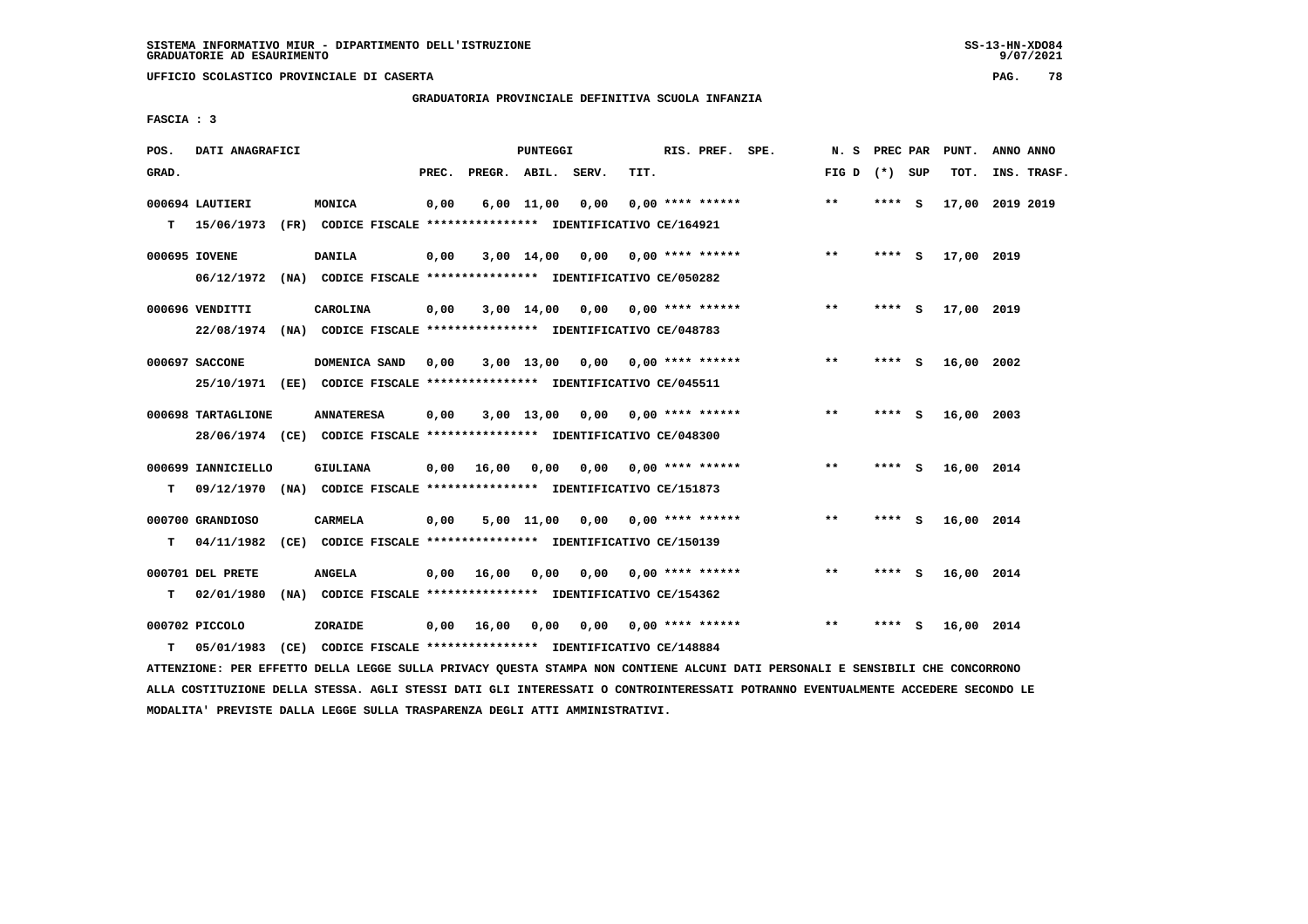**UFFICIO SCOLASTICO PROVINCIALE DI CASERTA PAG. 79**

# **GRADUATORIA PROVINCIALE DEFINITIVA SCUOLA INFANZIA**

 **FASCIA : 3**

| POS.         | DATI ANAGRAFICI  |                                                                          |       |                    | PUNTEGGI   |                                        |      | RIS. PREF. SPE.           | N. S            | PREC PAR |     | PUNT.      | ANNO ANNO       |
|--------------|------------------|--------------------------------------------------------------------------|-------|--------------------|------------|----------------------------------------|------|---------------------------|-----------------|----------|-----|------------|-----------------|
| GRAD.        |                  |                                                                          | PREC. | PREGR. ABIL. SERV. |            |                                        | TIT. |                           | FIG D $(*)$ SUP |          |     | TOT.       | INS. TRASF.     |
| 000703 SORBO |                  | <b>TERESA</b>                                                            | 0,00  | 13,00              | 0,00       | 0,00                                   |      | $3,00$ **** ******        | $***$           | **** S   |     | 16,00 2014 |                 |
| т            | 26/06/1969       | (CE) CODICE FISCALE **************** IDENTIFICATIVO CE/154500            |       |                    |            |                                        |      |                           |                 |          |     |            |                 |
|              | 000704 MOZZILLO  | <b>GIUSEPPINA</b>                                                        | 0,00  |                    |            | $0,00$ 16,00 0,00 0,00 **** ******     |      |                           | $***$           | **** S   |     | 16,00 2014 |                 |
| т            | 14/02/1973       | (CE) CODICE FISCALE **************** IDENTIFICATIVO CE/156714            |       |                    |            |                                        |      |                           |                 |          |     |            |                 |
|              | 000705 D'ABROSCA | CARMELA                                                                  | 0,00  |                    |            | $0,00$ 16,00 0,00 0,00 **** ******     |      |                           | $* *$           | **** S   |     | 16,00 2014 |                 |
|              | 10/10/1967       | (CE) CODICE FISCALE **************** IDENTIFICATIVO CE/042565            |       |                    |            |                                        |      |                           |                 |          |     |            |                 |
|              | 000706 RAIMONDO  | GIUSEPPINA                                                               | 0,00  | 16,00              | 0.00       |                                        |      | $0.00$ $0.00$ **** ****** | $***$           | **** S   |     | 16,00 2014 |                 |
| T.           | 26/10/1983       | (CE) CODICE FISCALE **************** IDENTIFICATIVO CE/154494            |       |                    |            |                                        |      |                           |                 |          |     |            |                 |
|              | 000707 PARRILLI  | <b>MANUELA</b>                                                           |       | $0,00$ 16,00       |            | $0,00$ $0,00$ $0,00$ $***$ **** ****** |      |                           | **              | **** S   |     | 16,00 2014 |                 |
| т            | 28/10/1982       | (NA) CODICE FISCALE **************** IDENTIFICATIVO CE/152225            |       |                    |            |                                        |      |                           |                 |          |     |            |                 |
|              | 000708 CARANGI   | <b>FILOMENA</b>                                                          | 0,00  | 16,00              |            | $0,00$ $0,00$ $0,00$ $***$ **** ****** |      |                           | $* *$           | $***$ S  |     | 16,00 2014 |                 |
| т            |                  | 13/06/1982 (CE) CODICE FISCALE *************** IDENTIFICATIVO CE/151323  |       |                    |            |                                        |      |                           |                 |          |     |            |                 |
| 000709 AMATO |                  | <b>MARCO</b>                                                             | 0,00  |                    | 3,00 13,00 |                                        |      | $0,00$ $0,00$ **** ****** | **              | **** S   |     | 16,00 2014 |                 |
| т            |                  | 11/08/1980 (SA) CODICE FISCALE **************** IDENTIFICATIVO CE/154477 |       |                    |            |                                        |      |                           |                 |          |     |            |                 |
|              | 000710 MADONNA   | <b>MARIETTA</b>                                                          | 0,00  | 16,00              | 0,00       |                                        |      | $0,00$ $0,00$ **** ****** | $* *$           | **** S   |     | 16,00 2014 |                 |
| T.           | 20/04/1971       | (NA) CODICE FISCALE *************** IDENTIFICATIVO CE/147023             |       |                    |            |                                        |      |                           |                 |          |     |            |                 |
|              | 000711 CAPASSO   | <b>TERESA</b>                                                            | 0,00  | 16,00              | 0,00       | 0,00                                   |      | $0.00$ **** ******        | $***$           | ****     | - 5 |            | 16,00 2019 2019 |
|              |                  | 28/01/1977 (CE) CODICE FISCALE *************** IDENTIFICATIVO CE/164663  |       |                    |            |                                        |      |                           |                 |          |     |            |                 |
|              |                  |                                                                          |       |                    |            |                                        |      |                           |                 |          |     |            |                 |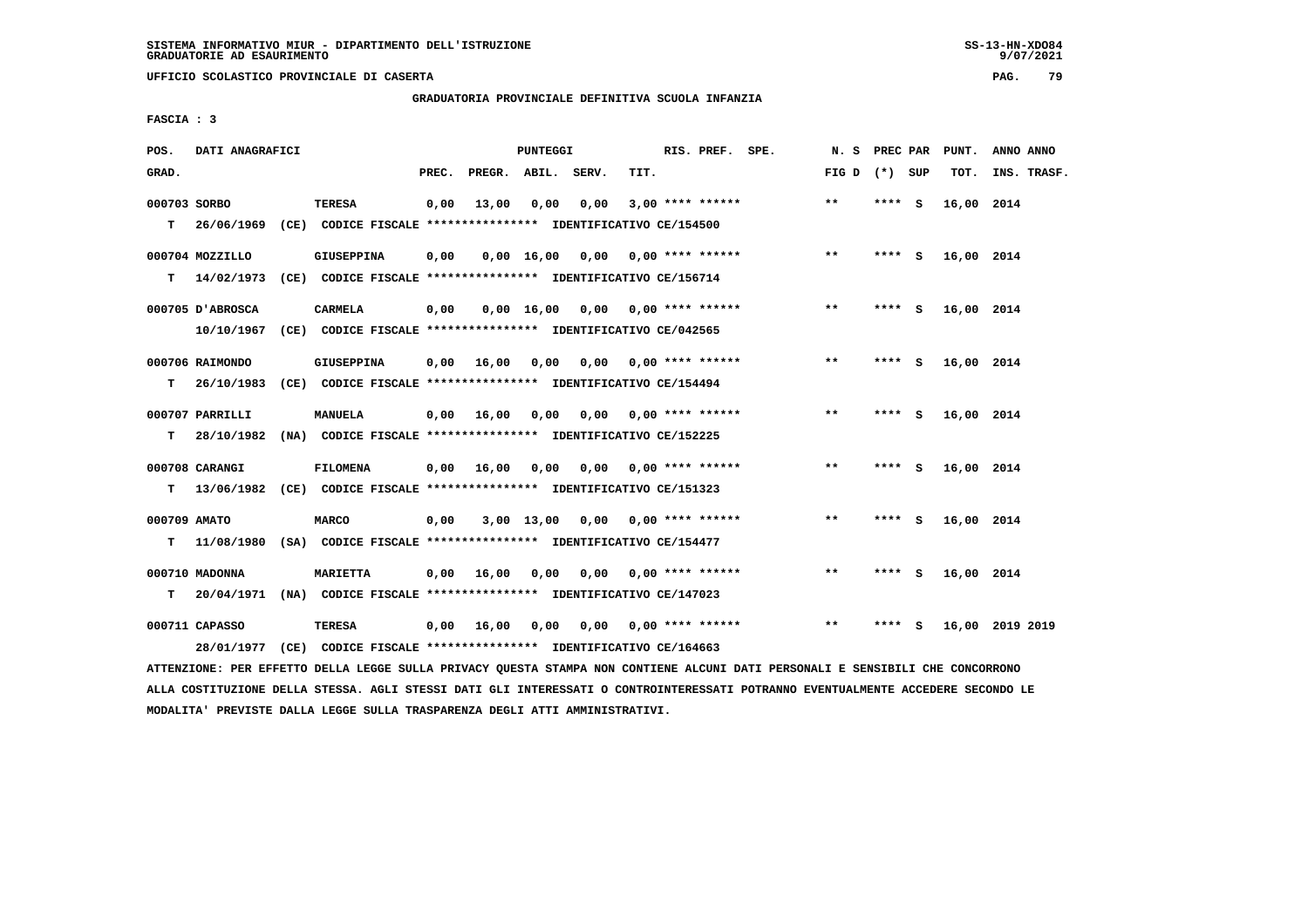# **GRADUATORIA PROVINCIALE DEFINITIVA SCUOLA INFANZIA**

 **FASCIA : 3**

| POS.         | DATI ANAGRAFICI       |                                                                           |       |                    | PUNTEGGI     |                                    |      | RIS. PREF. SPE.             | N.S          | PREC PAR |     | PUNT.           | ANNO ANNO   |  |
|--------------|-----------------------|---------------------------------------------------------------------------|-------|--------------------|--------------|------------------------------------|------|-----------------------------|--------------|----------|-----|-----------------|-------------|--|
| GRAD.        |                       |                                                                           | PREC. | PREGR. ABIL. SERV. |              |                                    | TIT. |                             | FIG D        | (*) SUP  |     | TOT.            | INS. TRASF. |  |
|              | 000712 GUARRIELLO     | <b>ANTONIETTA</b>                                                         | 0,00  |                    | $0,00$ 16,00 | 0,00                               |      | $0.00$ **** ******          | $***$        | **** S   |     | 16,00           | 2019 2019   |  |
| T.           | 04/05/1961            | (CE) CODICE FISCALE **************** IDENTIFICATIVO CE/164842             |       |                    |              |                                    |      |                             |              |          |     |                 |             |  |
|              | 000713 NATALE         | <b>FRANCESCA</b>                                                          | 0,00  | 16,00              | 0,00         | 0,00                               |      | $0,00$ **** ******          | $**$         | $***$ S  |     | 16,00 2019 2019 |             |  |
| т            |                       | 16/03/1972 (CE) CODICE FISCALE *************** IDENTIFICATIVO CE/164736   |       |                    |              |                                    |      |                             |              |          |     |                 |             |  |
|              | 000714 DELLA MEDAGLIA | <b>MARIA ROSA</b>                                                         | 0,00  |                    | $0,00$ 13,00 |                                    |      | $0,00$ 3,00 **** ******     | $***$        | ****     | - S | 16,00 2019      |             |  |
| т            |                       | $10/03/1967$ (CE) CODICE FISCALE *************** IDENTIFICATIVO CE/160153 |       |                    |              |                                    |      |                             |              |          |     |                 |             |  |
|              | 000715 CANZANO        | <b>CONCETTA</b>                                                           | 0,00  |                    | $0,00$ 16,00 | 0,00                               |      | $0.00$ **** ******          | $***$        | **** S   |     | 16,00 2019      |             |  |
|              |                       | 05/11/1966 (SA) CODICE FISCALE *************** IDENTIFICATIVO CE/024849   |       |                    |              |                                    |      |                             |              |          |     |                 |             |  |
|              | 000716 COPPOLA        | <b>ALESSANDRA</b>                                                         | 0,00  |                    | $0.00$ 15.00 | 0,00                               |      | 0,00 **** ****** D          | $**$         | ****     | - S | 15,00 2002      |             |  |
|              |                       | 29/10/1977 (CE) CODICE FISCALE *************** IDENTIFICATIVO CE/044337   |       |                    |              |                                    |      |                             |              |          |     |                 |             |  |
|              | 000717 TOMASSETTI     | CLORINDA                                                                  | 0,00  |                    |              | $0,00$ 15,00 0,00 0,00 **** ****** |      |                             | $\star\star$ | ****     | - 5 | 15,00 2002      |             |  |
|              | 01/08/1968            | (CE) CODICE FISCALE **************** IDENTIFICATIVO CE/046581             |       |                    |              |                                    |      |                             |              |          |     |                 |             |  |
|              | 000718 VALENTINO      | <b>FILOMENA</b>                                                           | 0,00  |                    | $0,00$ 15,00 |                                    |      | $0,00$ $0,00$ **** ****** F | $***$        | ****     |     | 15,00 2007 2007 |             |  |
|              | 23/12/1973            | (CE) CODICE FISCALE **************** IDENTIFICATIVO CE/057137             |       |                    |              |                                    |      |                             |              |          |     |                 |             |  |
| 000719 PINTO |                       | <b>MARIA</b>                                                              | 0,00  |                    | $0,00$ 15,00 | 0,00                               |      | $0.00$ **** ******          | $**$         | ****     | ్   | 15,00 2007 2007 |             |  |
|              | 23/03/1963            | (NA) CODICE FISCALE **************** IDENTIFICATIVO CE/056405             |       |                    |              |                                    |      |                             |              |          |     |                 |             |  |
|              | 000720 STOCCHETTI     | GIULIA                                                                    | 0,00  |                    | $0,00$ 15,00 | 0,00                               |      | $0.00$ **** ******          | $**$         | ****     | s   | 15,00           | 2007        |  |
|              | 03/11/1963            | (CE) CODICE FISCALE **************** IDENTIFICATIVO CE/045767             |       |                    |              |                                    |      |                             |              |          |     |                 |             |  |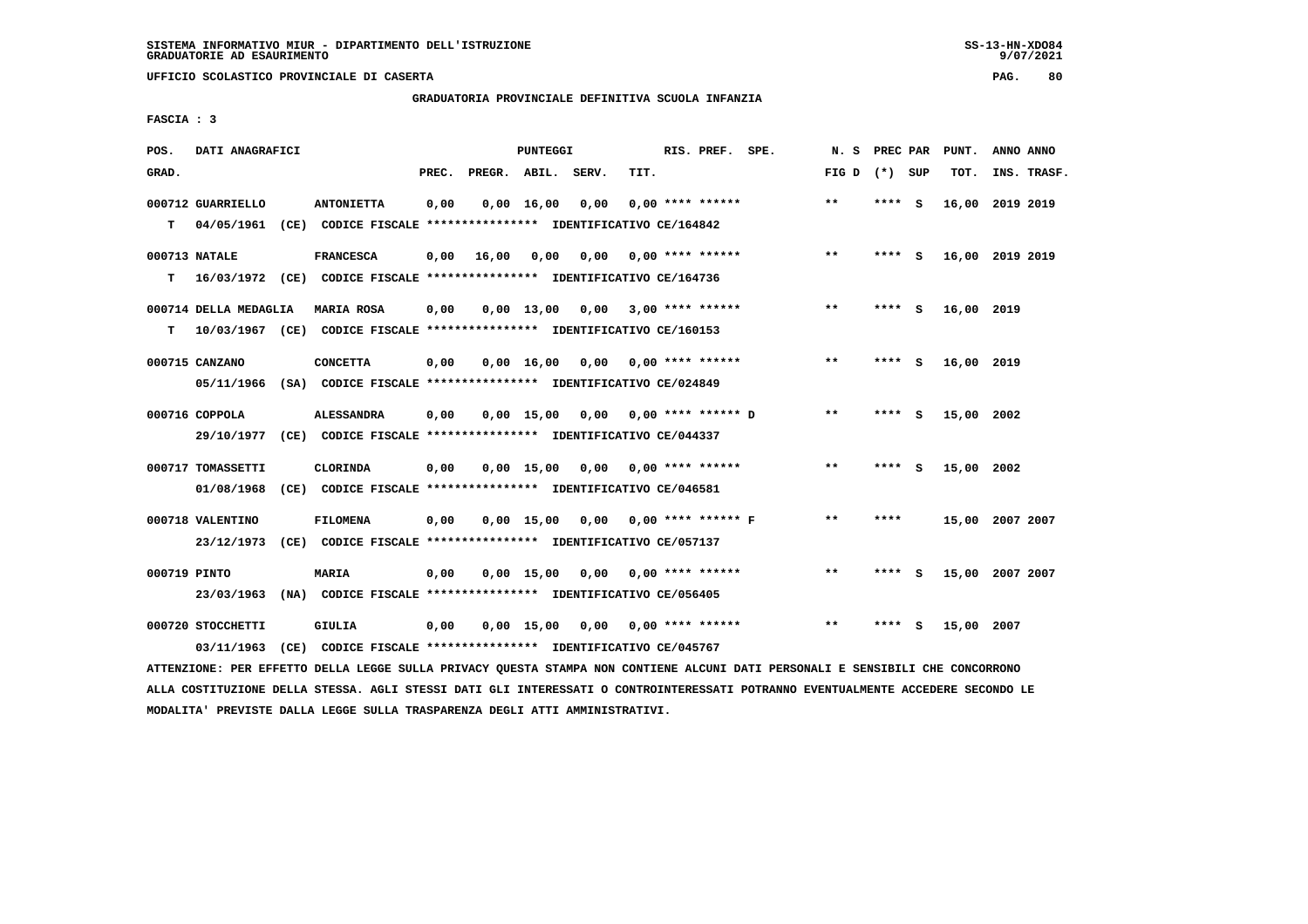# **GRADUATORIA PROVINCIALE DEFINITIVA SCUOLA INFANZIA**

 **FASCIA : 3**

| POS.         | DATI ANAGRAFICI   |                                                                          |       |                    | PUNTEGGI           |                         |      | RIS. PREF. SPE.            | N.S   | PREC PAR    |     | PUNT.      | ANNO ANNO       |
|--------------|-------------------|--------------------------------------------------------------------------|-------|--------------------|--------------------|-------------------------|------|----------------------------|-------|-------------|-----|------------|-----------------|
| GRAD.        |                   |                                                                          | PREC. | PREGR. ABIL. SERV. |                    |                         | TIT. |                            | FIG D | (*) SUP     |     | TOT.       | INS. TRASF.     |
|              | 000721 COPPOLA    | <b>MARIA PREZIOS</b>                                                     | 0,00  |                    | $0.00$ 15.00       | 0,00                    |      | $0.00$ **** ******         | $**$  | **** S      |     | 15,00      | 2007            |
|              |                   | 09/02/1972 (NA) CODICE FISCALE *************** IDENTIFICATIVO CE/044363  |       |                    |                    |                         |      |                            |       |             |     |            |                 |
|              | 000722 MOTTOLA    | <b>CARMELA</b>                                                           | 0,00  |                    | $0,00$ 15,00       | 0,00                    |      | $0.00$ **** ******         | $**$  | $***$ S     |     | 15,00 2007 |                 |
|              |                   | 14/04/1977 (CE) CODICE FISCALE *************** IDENTIFICATIVO CE/045628  |       |                    |                    |                         |      |                            |       |             |     |            |                 |
|              | 000723 DE MICHELE | <b>GIUSEPPE</b>                                                          | 0,00  |                    | $0,00$ 15,00       |                         |      | $0.00$ $0.00$ **** ******  | **    | **** S      |     | 15,00 2007 |                 |
|              | 05/05/1969        | (CE) CODICE FISCALE **************** IDENTIFICATIVO CE/045210            |       |                    |                    |                         |      |                            |       |             |     |            |                 |
|              | 000724 SCHETTINO  | MARIA                                                                    | 0,00  |                    | $0,00$ 15,00       |                         |      | $0,00$ 0,00 **** ****** EF | $***$ | **** S      |     |            | 15,00 2014 2005 |
|              | 31/05/1967        | (CE) CODICE FISCALE **************** IDENTIFICATIVO CE/053526            |       |                    |                    |                         |      |                            |       |             |     |            |                 |
|              | 000725 MATTEI     | <b>FILOMENA</b>                                                          | 0,00  |                    | $0.00$ 15.00       | 0,00                    |      | $0.00$ **** ******         | **    | **** S      |     |            | 15,00 2014 2007 |
|              |                   | 08/01/1972 (CE) CODICE FISCALE *************** IDENTIFICATIVO CE/057537  |       |                    |                    |                         |      |                            |       |             |     |            |                 |
|              | 000726 CUCCARI    | <b>ELVIRA</b>                                                            | 0,00  |                    | $0,00 \quad 12,00$ | $0.00$ 3.00 **** ****** |      |                            | $**$  | **** S      |     | 15,00 2014 |                 |
| т            |                   | 26/09/1973 (CE) CODICE FISCALE **************** IDENTIFICATIVO CE/154637 |       |                    |                    |                         |      |                            |       |             |     |            |                 |
| 000727 DIANA |                   | <b>ELISA</b>                                                             | 0,00  | 15,00              | 0,00               | 0,00                    |      | $0.00$ **** ******         |       | ** x **** S |     | 15,00 2014 |                 |
| т            |                   | 30/07/1981 (CE) CODICE FISCALE *************** IDENTIFICATIVO CE/163730  |       |                    |                    |                         |      |                            |       |             |     |            |                 |
| 000728 NIOLA |                   | CARLA                                                                    | 0,00  | 15,00              | 0,00               | 0.00                    |      | $0.00$ **** ****** D       | $* *$ | ****        | - S | 15,00 2014 |                 |
| т            | 10/04/1981        | (NA) CODICE FISCALE **************** IDENTIFICATIVO CE/150884            |       |                    |                    |                         |      |                            |       |             |     |            |                 |
|              | 000729 LOMBARDO   | PASQUALINA                                                               | 0,00  |                    | 0.00 15.00         | 0.00                    |      | $0.00$ **** ******         | $**$  | ****        |     | 15,00 2014 |                 |
| т            | 06/02/1981        | (CE) CODICE FISCALE **************** IDENTIFICATIVO CE/157666            |       |                    |                    |                         |      |                            |       |             |     |            |                 |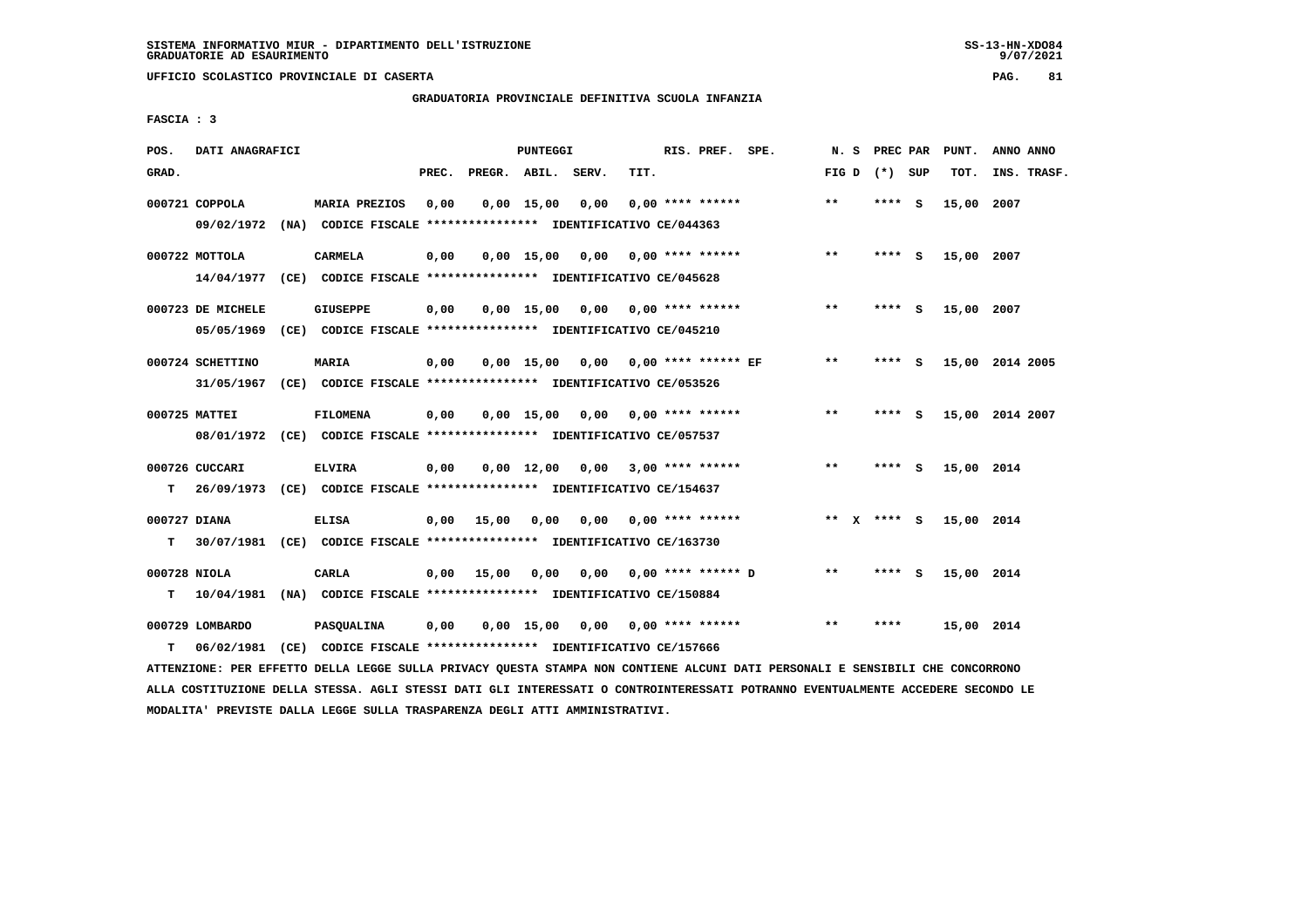**UFFICIO SCOLASTICO PROVINCIALE DI CASERTA PAG. 82**

 **GRADUATORIA PROVINCIALE DEFINITIVA SCUOLA INFANZIA**

 **FASCIA : 3**

| POS.  | DATI ANAGRAFICI               |                                                                                               |       |                    | <b>PUNTEGGI</b> |                 |      | RIS. PREF. SPE.            | N. S            | PREC PAR |     | PUNT.      | ANNO ANNO   |
|-------|-------------------------------|-----------------------------------------------------------------------------------------------|-------|--------------------|-----------------|-----------------|------|----------------------------|-----------------|----------|-----|------------|-------------|
| GRAD. |                               |                                                                                               | PREC. | PREGR. ABIL. SERV. |                 |                 | TIT. |                            | FIG D $(*)$ SUP |          |     | TOT.       | INS. TRASF. |
| T.    | 000730 BIANCO                 | <b>SIMONA</b><br>05/05/1974 (CE) CODICE FISCALE **************** IDENTIFICATIVO CE/147243     | 0,00  | 15,00              | 0,00            | 0,00            |      | $0.00$ **** ******         | **              | **** S   |     | 15,00 2014 |             |
| т     | 000731 PAGLIARO               | MARCELLINA<br>25/03/1969 (CE) CODICE FISCALE **************** IDENTIFICATIVO CE/148488        | 0,00  | 15,00              | 0,00            | 0,00            |      | 0,00 **** ******           | $* *$           | **** S   |     | 15,00 2014 |             |
| т     | 000732 DI DOMENICO            | <b>ANTONIETTA</b><br>02/04/1983 (CE) CODICE FISCALE **************** IDENTIFICATIVO CE/150731 | 0.00  | 15,00              | 0,00            |                 |      | $0,00$ 0,00 **** ******    | **              | **** S   |     | 15,00 2014 |             |
| т     | 000733 CINOUEGRANA            | <b>CARMELA</b><br>18/06/1981 (NA) CODICE FISCALE *************** IDENTIFICATIVO CE/145815     | 0,00  |                    | $0.00$ 15.00    |                 |      | $0.00$ $0.00$ **** ******  | **              | ****     | - 5 | 15,00 2014 |             |
| т     | 000734 CARDONE                | DELIA<br>20/04/1974 (CE) CODICE FISCALE *************** IDENTIFICATIVO CE/153863              | 0,00  | 15,00              | 0,00            |                 |      | $0.00$ $0.00$ **** ******  | $***$           | **** S   |     | 15,00 2014 |             |
|       | 000735 CATALDO                | <b>ANTONIETTA</b><br>24/05/1973 (CE) CODICE FISCALE *************** IDENTIFICATIVO CE/024152  | 0,00  |                    |                 | 0,00 15,00 0,00 |      | $0.00$ **** ******         | $**$            | ****     |     | 15,00 2014 |             |
| T.    | 000736 LAURENZA<br>28/04/1973 | <b>MADDALENA</b><br>(CE) CODICE FISCALE **************** IDENTIFICATIVO CE/149146             | 0,00  | 12,00              | 0,00            |                 |      | $0,00$ 3,00 **** ******    | $***$           | **** S   |     | 15,00 2014 |             |
| т     | 000737 FARINA                 | LINA<br>18/02/1973 (CE) CODICE FISCALE *************** IDENTIFICATIVO CE/154488               | 0.00  | 15,00              | 0,00            |                 |      | $0,00$ 0,00 **** ******    | $**$            | **** S   |     | 15,00 2014 |             |
| т     | 000738 PALMIERI<br>21/02/1971 | <b>PAOLA</b><br>(CE) CODICE FISCALE **************** IDENTIFICATIVO CE/154681                 | 0,00  | 15,00              | 0,00            |                 |      | $0,00$ 0,00 **** ****** EF | $***$           | ****     | - 5 | 15,00 2014 |             |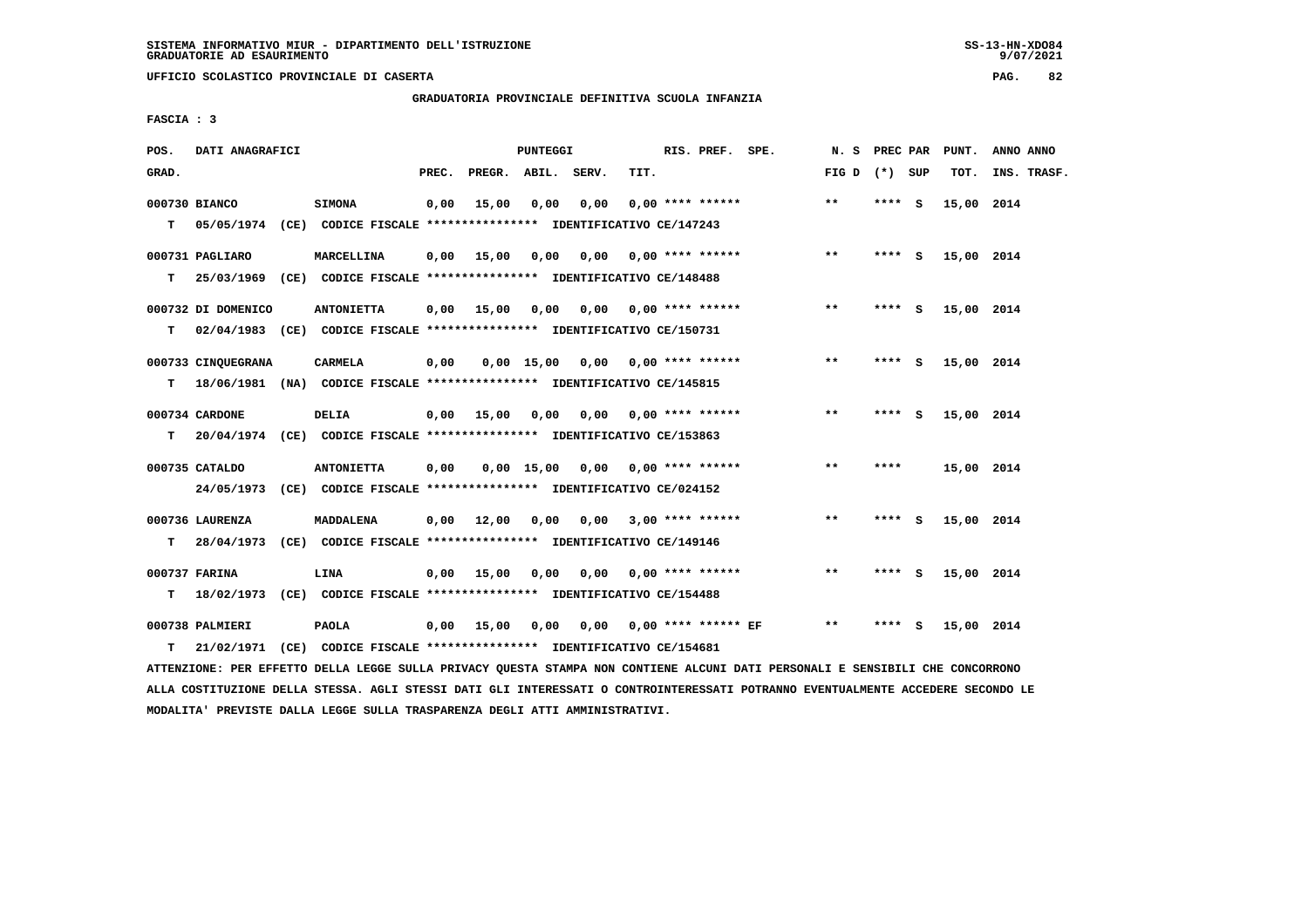**UFFICIO SCOLASTICO PROVINCIALE DI CASERTA PAG. 83**

# **GRADUATORIA PROVINCIALE DEFINITIVA SCUOLA INFANZIA**

 **FASCIA : 3**

| POS.         | DATI ANAGRAFICI              |                                                                         |       |                    | PUNTEGGI     |      |      | RIS. PREF. SPE.    | N.S             | PREC PAR |     | PUNT.           | ANNO ANNO   |  |
|--------------|------------------------------|-------------------------------------------------------------------------|-------|--------------------|--------------|------|------|--------------------|-----------------|----------|-----|-----------------|-------------|--|
| GRAD.        |                              |                                                                         | PREC. | PREGR. ABIL. SERV. |              |      | TIT. |                    | FIG D $(*)$ SUP |          |     | TOT.            | INS. TRASF. |  |
|              | 000739 PIZZORUSSO            | <b>RAFFAELLA</b>                                                        | 0,00  |                    | 3,00 12,00   | 0,00 |      | $0,00$ **** ****** | $* *$           | ****     | - S | 15,00 2014      |             |  |
| т            | 20/07/1967                   | (CE) CODICE FISCALE **************** IDENTIFICATIVO CE/154493           |       |                    |              |      |      |                    |                 |          |     |                 |             |  |
| 000740 RUSSO |                              | <b>PIERINA</b>                                                          | 0,00  |                    | $0,00$ 15,00 | 0,00 |      | 0,00 **** ******   | $***$           | ****     | - S | 15,00 2014      |             |  |
| т            | 08/09/1959                   | (CE) CODICE FISCALE **************** IDENTIFICATIVO CE/149336           |       |                    |              |      |      |                    |                 |          |     |                 |             |  |
|              | 000741 CECERE                | LUIGI                                                                   | 0,00  | 12,00              | 0.00         | 0.00 |      | $3,00$ **** ****** | $* *$           | ****     | - S | 15,00 2019 2019 |             |  |
| T.           | 10/11/1982                   | (NA) CODICE FISCALE **************** IDENTIFICATIVO CE/164963           |       |                    |              |      |      |                    |                 |          |     |                 |             |  |
|              | 000742 VIGLIOTTI             | IMMACOLATA                                                              | 0.00  | 15,00              | 0.00         | 0,00 |      | $0.00$ **** ****** | $* *$           | ****     | - S | 15,00 2019 2019 |             |  |
| т            | 21/12/1982                   | (CE) CODICE FISCALE **************** IDENTIFICATIVO CE/164692           |       |                    |              |      |      |                    |                 |          |     |                 |             |  |
|              | 000743 CALENZO               | <b>MARIA</b>                                                            | 0,00  | 12,00              | 0,00         | 0,00 |      | $3,00$ **** ****** | $***$           | ****     | - S | 15,00           | 2019 2019   |  |
|              | 15/03/1967                   | (CE) CODICE FISCALE **************** IDENTIFICATIVO CE/164646           |       |                    |              |      |      |                    |                 |          |     |                 |             |  |
|              | 000744 ARGENZIANO            | <b>GIOVANNA</b>                                                         | 0,00  |                    | 0.00 15.00   | 0,00 |      | 0,00 **** ******   | $* *$           | **** S   |     | 15,00 2019 2019 |             |  |
|              | 06/12/1973                   | (CE) CODICE FISCALE **************** IDENTIFICATIVO CE/164861           |       |                    |              |      |      |                    |                 |          |     |                 |             |  |
|              | 000745 ROSATO                | <b>APOLLONIA</b>                                                        | 0,00  |                    | 1,00 11,00   | 0,00 |      | $3,00$ **** ****** | $* *$           | ****     | - S | 15,00 2019 2019 |             |  |
| т            | 26/05/1978                   | (CE) CODICE FISCALE **************** IDENTIFICATIVO CE/164780           |       |                    |              |      |      |                    |                 |          |     |                 |             |  |
|              |                              |                                                                         |       |                    |              |      |      |                    | **              |          |     |                 |             |  |
| т            | 000746 CORRADO<br>28/03/1977 | ORSOLA<br>(NA) CODICE FISCALE **************** IDENTIFICATIVO CE/164873 | 0,00  | 15,00              | 0,00         | 0,00 |      | $0.00$ **** ****** |                 | ****     | - 5 | 15,00 2019 2019 |             |  |
|              |                              |                                                                         |       |                    |              |      |      |                    |                 |          |     |                 |             |  |
|              | 000747 DI LANNO              | CARLA                                                                   | 0,00  |                    | 0.00 15.00   | 0,00 |      | $0.00$ **** ****** | $* *$           | ****     | s   | 15,00           | 2019 2019   |  |
|              | 26/04/1972                   | (NA) CODICE FISCALE **************** IDENTIFICATIVO CE/164945           |       |                    |              |      |      |                    |                 |          |     |                 |             |  |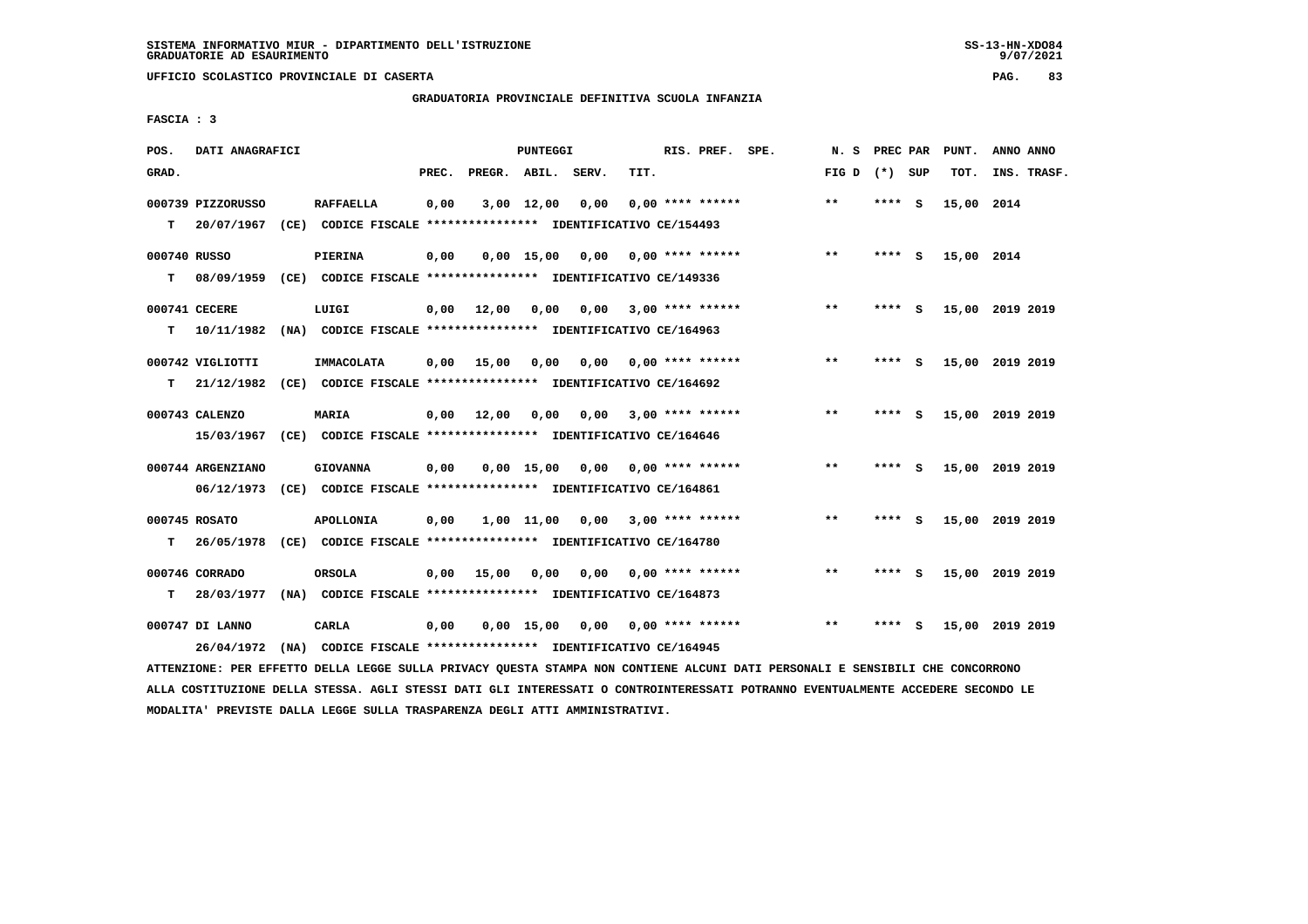# **GRADUATORIA PROVINCIALE DEFINITIVA SCUOLA INFANZIA**

 **FASCIA : 3**

| POS.         | DATI ANAGRAFICI                              |                                                                                                                                                |       |                    | PUNTEGGI     |                       |      | RIS. PREF. SPE.           | N.S   | PREC PAR |          | PUNT.           | ANNO ANNO |             |
|--------------|----------------------------------------------|------------------------------------------------------------------------------------------------------------------------------------------------|-------|--------------------|--------------|-----------------------|------|---------------------------|-------|----------|----------|-----------------|-----------|-------------|
| GRAD.        |                                              |                                                                                                                                                | PREC. | PREGR. ABIL. SERV. |              |                       | TIT. |                           | FIG D | (*) SUP  |          | TOT.            |           | INS. TRASF. |
|              | 000748 DE SPIRITO<br>20/01/1980              | <b>ANGELINA</b><br>(CE) CODICE FISCALE **************** IDENTIFICATIVO CE/164807                                                               | 0,00  |                    | 0.00 15.00   | 0,00                  |      | $0.00$ **** ******        | $***$ | **** S   |          | 15,00 2019 2019 |           |             |
|              | 000749 NATIVIO<br>16/10/1970                 | <b>MARIA GRAZIA</b><br>(CH) CODICE FISCALE **************** IDENTIFICATIVO CE/164795                                                           | 0,00  |                    | $0.00$ 15.00 | 0.00                  |      | $0.00$ **** ******        | $***$ | ****     | <b>S</b> | 15,00 2019 2019 |           |             |
|              | 000750 IUDICONE                              | <b>ROBERTA</b>                                                                                                                                 | 0,00  |                    | $0,00$ 15,00 | 0,00 0,00 **** ****** |      |                           | $* *$ | **** S   |          | 15,00 2019      |           |             |
|              | 26/01/1974<br>000751 CARANGELO<br>14/12/1968 | (CE) CODICE FISCALE **************** IDENTIFICATIVO CE/044783<br><b>MARIA</b><br>(CE) CODICE FISCALE **************** IDENTIFICATIVO CE/042887 | 0.00  |                    | $3,00$ 12,00 |                       |      | $0.00$ $0.00$ **** ****** | $***$ | **** S   |          | 15,00 2019      |           |             |
|              | 000752 MANSUETO                              | SANDRA GIOCON<br>10/09/1964 (CE) CODICE FISCALE *************** IDENTIFICATIVO CE/020200                                                       | 0,00  |                    | $0.00$ 15.00 | 0,00                  |      | $0.00$ **** ******        | $* *$ | ****     | S.       | 15,00 2019      |           |             |
| 000753 TURCO |                                              | <b>MARIA</b><br>18/06/1975 (NA) CODICE FISCALE *************** IDENTIFICATIVO CE/046514                                                        | 0,00  |                    | $0,00$ 15,00 |                       |      |                           | **    | **** S   |          | 15,00 2019      |           |             |
|              | 000754 PASQUARIELLO                          | LOREDANA<br>20/11/1977 (CE) CODICE FISCALE *************** IDENTIFICATIVO CE/057630                                                            | 0,00  |                    | $0,00$ 15,00 | 0,00                  |      | $0.00$ **** ******        | $* *$ | ****     | - S      | 15,00 2019      |           |             |
|              | 000755 CAIMANO                               | MIRELLA<br>28/06/1973 (CE) CODICE FISCALE *************** IDENTIFICATIVO CE/025095                                                             | 0,00  |                    | $0,00$ 15,00 | 0,00                  |      | $0.00$ **** ******        | $***$ | ****     | - S      | 15,00 2019      |           |             |
|              | 000756 VENTRIGLIA<br>15/02/1969              | <b>ANNA</b><br>(CE) CODICE FISCALE **************** IDENTIFICATIVO CE/048692                                                                   | 0,00  |                    | 0.00 15.00   | 0,00                  |      | 0,00 **** ******          | $* *$ | ****     | - S      | 15,00 2019      |           |             |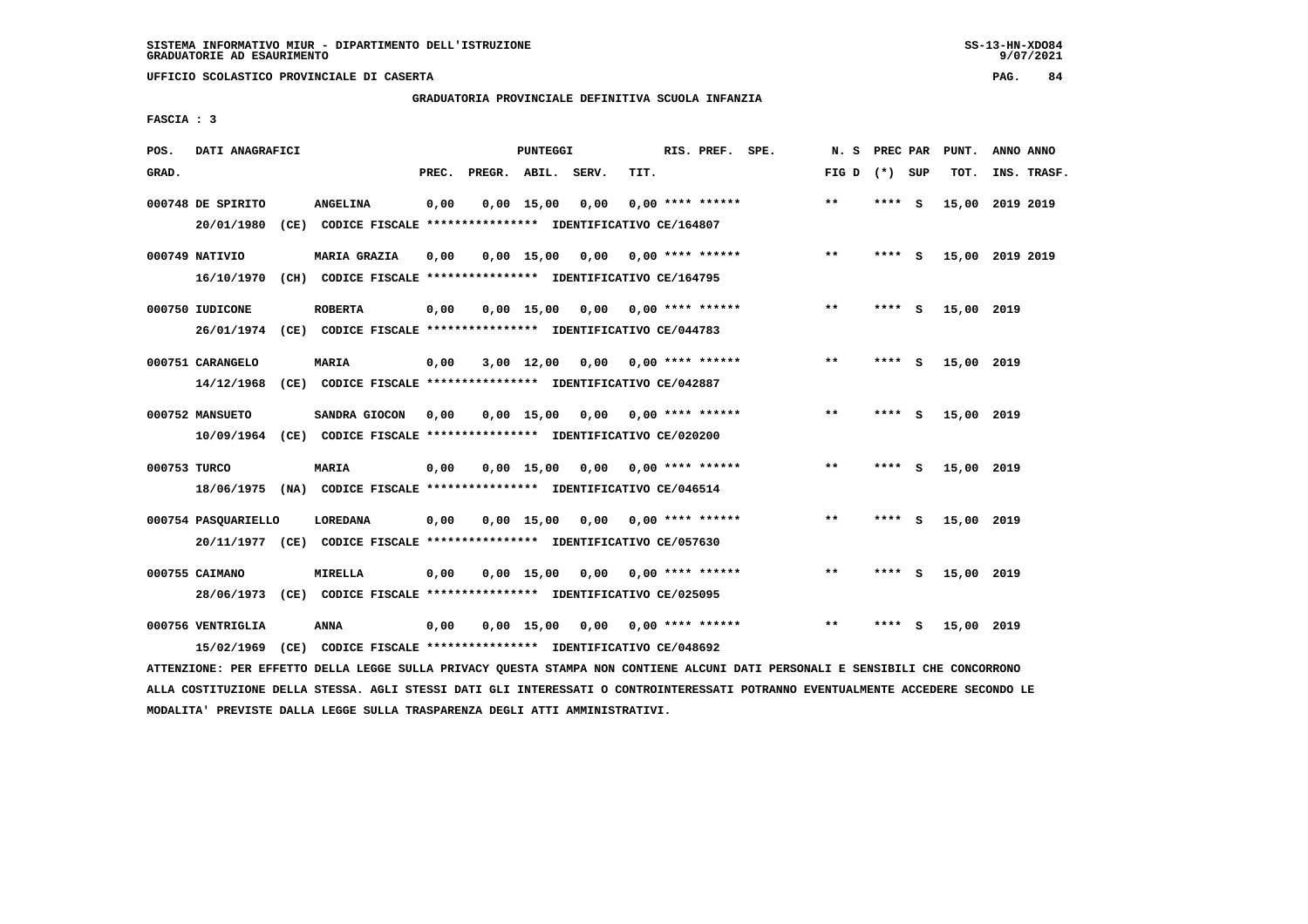**UFFICIO SCOLASTICO PROVINCIALE DI CASERTA PAG. 85**

# **GRADUATORIA PROVINCIALE DEFINITIVA SCUOLA INFANZIA**

 **FASCIA : 3**

| POS.  | DATI ANAGRAFICI  |                                                                         |       |                    | PUNTEGGI           |                                    |      | RIS. PREF. SPE.           | N.S   | PREC PAR |     | PUNT.      | ANNO ANNO       |
|-------|------------------|-------------------------------------------------------------------------|-------|--------------------|--------------------|------------------------------------|------|---------------------------|-------|----------|-----|------------|-----------------|
| GRAD. |                  |                                                                         | PREC. | PREGR. ABIL. SERV. |                    |                                    | TIT. |                           | FIG D | (*) SUP  |     | TOT.       | INS. TRASF.     |
|       | 000757 FARINA    | <b>ANGELINA</b>                                                         | 0,00  |                    | 0.00 15.00         | 0.00                               |      | $0.00$ **** ******        | $***$ | **** S   |     | 15,00 2019 |                 |
|       |                  | 12/02/1967 (CE) CODICE FISCALE *************** IDENTIFICATIVO CE/042499 |       |                    |                    |                                    |      |                           |       |          |     |            |                 |
|       | 000758 IANNOTTA  | <b>TERESA</b>                                                           | 0,00  |                    |                    | $0,00$ 15,00 0,00                  |      | $0.00$ **** ******        | **    | **** S   |     | 15,00 2019 |                 |
|       |                  | 28/10/1964 (CE) CODICE FISCALE *************** IDENTIFICATIVO CE/023806 |       |                    |                    |                                    |      |                           |       |          |     |            |                 |
|       | 000759 PIGNATARO | <b>BRIGIDA</b>                                                          | 0,00  |                    |                    | $0,00$ 15,00 0,00 0,00 **** ****** |      |                           | $***$ | **** S   |     | 15,00 2019 |                 |
|       |                  | 03/11/1961 (CE) CODICE FISCALE *************** IDENTIFICATIVO CE/020096 |       |                    |                    |                                    |      |                           |       |          |     |            |                 |
|       | 000760 RINALDI   | <b>ROSANNA</b>                                                          | 0,00  |                    | $0.00 \quad 14.00$ |                                    |      | $0,00$ 0,00 **** ******   | **    | ****     | ్   | 14,00 2000 |                 |
|       |                  | 18/09/1963 (CE) CODICE FISCALE *************** IDENTIFICATIVO CE/020158 |       |                    |                    |                                    |      |                           |       |          |     |            |                 |
|       | 000761 GUERRA    | ANGELA                                                                  | 0,00  |                    | $3,00$ $11,00$     | 0,00 0,00 **** ****** F            |      |                           | **    | **** S   |     | 14,00 2000 |                 |
|       |                  | 07/11/1964 (CE) CODICE FISCALE *************** IDENTIFICATIVO CE/021828 |       |                    |                    |                                    |      |                           |       |          |     |            |                 |
|       | 000762 MASSARO   | <b>ANTONELLA</b>                                                        | 0,00  |                    | $0,00$ 14,00       | 0,00                               |      | $0.00$ **** ******        | $***$ | ****     | - 5 | 14,00      | 2002            |
|       |                  | 11/06/1972 (CE) CODICE FISCALE *************** IDENTIFICATIVO CE/045380 |       |                    |                    |                                    |      |                           |       |          |     |            |                 |
|       |                  |                                                                         |       |                    |                    |                                    |      |                           |       |          |     |            |                 |
|       | 000763 BAFFICO   | GABRIELLA                                                               | 0,00  |                    |                    | $0,00 \quad 14,00 \quad 0,00$      |      | 0,00 **** ******          | $**$  | ****     |     |            | 14,00 2007 2007 |
|       | 12/08/1973       | (CE) CODICE FISCALE **************** IDENTIFICATIVO CE/056101           |       |                    |                    |                                    |      |                           |       |          |     |            |                 |
|       | 000764 TARTARONE | <b>TIZIANA</b>                                                          | 0,00  |                    | $0.00$ 11.00       |                                    |      | $0,00$ 3,00 **** ****** E | $**$  | **** S   |     | 14,00 2014 |                 |
|       | 03/03/1966       | (CE) CODICE FISCALE **************** IDENTIFICATIVO CE/148902           |       |                    |                    |                                    |      |                           |       |          |     |            |                 |
|       | 000765 SIMONE    | <b>SIMONA</b>                                                           | 0,00  | 11,00              | 0,00               | 0.00                               |      | $3,00$ **** ******        | $* *$ |          |     | 14,00 2014 |                 |
| т     | 03/04/1973       | (CE) CODICE FISCALE **************** IDENTIFICATIVO CE/149669           |       |                    |                    |                                    |      |                           |       |          |     |            |                 |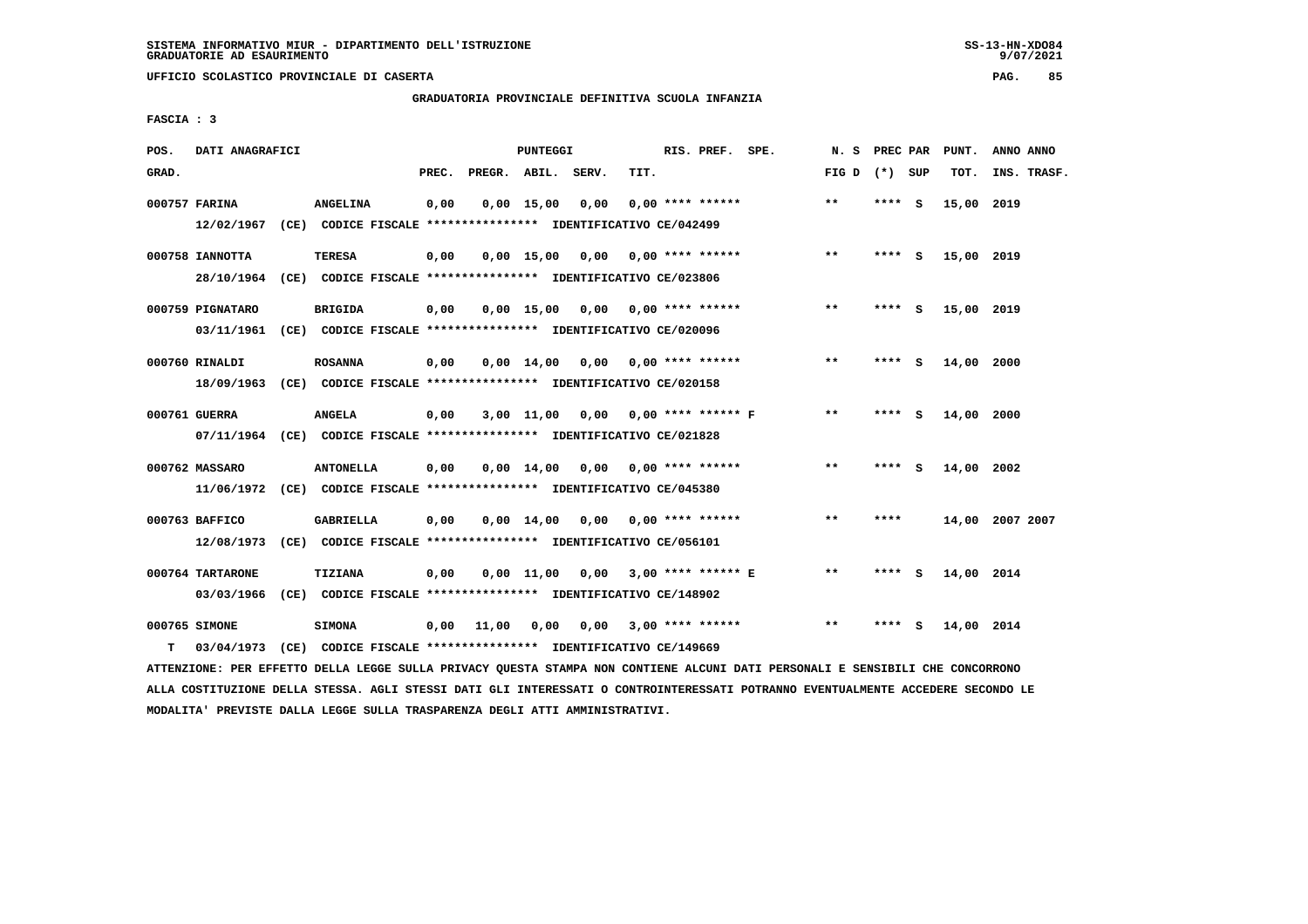**UFFICIO SCOLASTICO PROVINCIALE DI CASERTA PAG. 86**

# **GRADUATORIA PROVINCIALE DEFINITIVA SCUOLA INFANZIA**

 **FASCIA : 3**

| POS.   | DATI ANAGRAFICI                                                                                                                                                        |                 |       |              | <b>PUNTEGGI</b> |                                                                                                     |      | RIS. PREF. SPE.           | N. S  | PREC PAR        | PUNT.      | ANNO ANNO   |
|--------|------------------------------------------------------------------------------------------------------------------------------------------------------------------------|-----------------|-------|--------------|-----------------|-----------------------------------------------------------------------------------------------------|------|---------------------------|-------|-----------------|------------|-------------|
| GRAD.  |                                                                                                                                                                        |                 | PREC. | PREGR. ABIL. |                 | SERV.                                                                                               | TIT. |                           |       | FIG D $(*)$ SUP | TOT.       | INS. TRASF. |
| т      | 000766 SILVESTRO<br>20/12/1966                                                                                                                                         | <b>ANNA</b>     | 0,00  |              | 3,00 11,00      | 0,00<br>(NA) CODICE FISCALE **************** IDENTIFICATIVO CE/140089                               |      | $0.00$ **** ******        | $***$ | **** S          | 14,00 2014 |             |
| т      | 000767 CIRILLO<br>11/08/1982                                                                                                                                           | SONIA           | 0,00  |              |                 | $0,00$ 14,00 0,00 0,00 **** ******<br>(NA) CODICE FISCALE **************** IDENTIFICATIVO CE/154137 |      |                           | $***$ | $***$ S         | 14,00 2014 |             |
|        | 000768 PIATTO                                                                                                                                                          | <b>MARIA</b>    | 0,00  |              |                 | $3,00$ 11,00 0,00 0,00 **** ******                                                                  |      |                           | $**$  | **** S          | 14,00 2014 |             |
| т<br>т | 13/10/1975 (NA) CODICE FISCALE **************** IDENTIFICATIVO CE/154127<br>000769 MAIORANO<br>04/08/1974 (CE) CODICE FISCALE *************** IDENTIFICATIVO CE/154685 | <b>ANGELA</b>   | 0,00  |              | $0,00$ $14,00$  |                                                                                                     |      | $0,00$ $0,00$ **** ****** | **    | **** S          | 14,00 2014 |             |
| т      | 000770 PASCALE<br>01/04/1973                                                                                                                                           | <b>ROSANNA</b>  | 0,00  | 14,00        | 0,00            | (CE) CODICE FISCALE *************** IDENTIFICATIVO CE/148596                                        |      | $0.00$ $0.00$ **** ****** | **    | **** S          | 14,00 2014 |             |
| т      | 000771 ESPOSITO<br>30/12/1971                                                                                                                                          | MONICA          | 0,00  | 0.00         | 0,00            | 0.00<br>(NA) CODICE FISCALE **************** IDENTIFICATIVO CE/164972                               |      | $0.00$ **** ******        | $**$  | ****            | 14,00 2014 |             |
| т      | 000772 PERROTTA<br>01/09/1970                                                                                                                                          | <b>FILOMENA</b> | 0.00  | 14,00        | 0,00            | 0,00<br>(CE) CODICE FISCALE **************** IDENTIFICATIVO CE/156576                               |      | 0,00 **** ******          | $***$ | **** S          | 14,00 2014 |             |
| т      | 000773 SAVINELLI<br>24/10/1962                                                                                                                                         | ORSOLA          | 0,00  |              |                 | $0.00$ 12.00 2.00 0.00 **** ******<br>(CE) CODICE FISCALE **************** IDENTIFICATIVO CE/154639 |      |                           | $* *$ | **** S          | 14,00 2014 |             |
| т      | 000774 SIMEONE<br>11/07/1977                                                                                                                                           | <b>ANGELA</b>   | 0,00  |              |                 | $0,00$ 11,00 0,00 3,00 **** ******<br>(CE) CODICE FISCALE **************** IDENTIFICATIVO CE/145754 |      |                           | ** X  | **** S          | 14,00 2014 |             |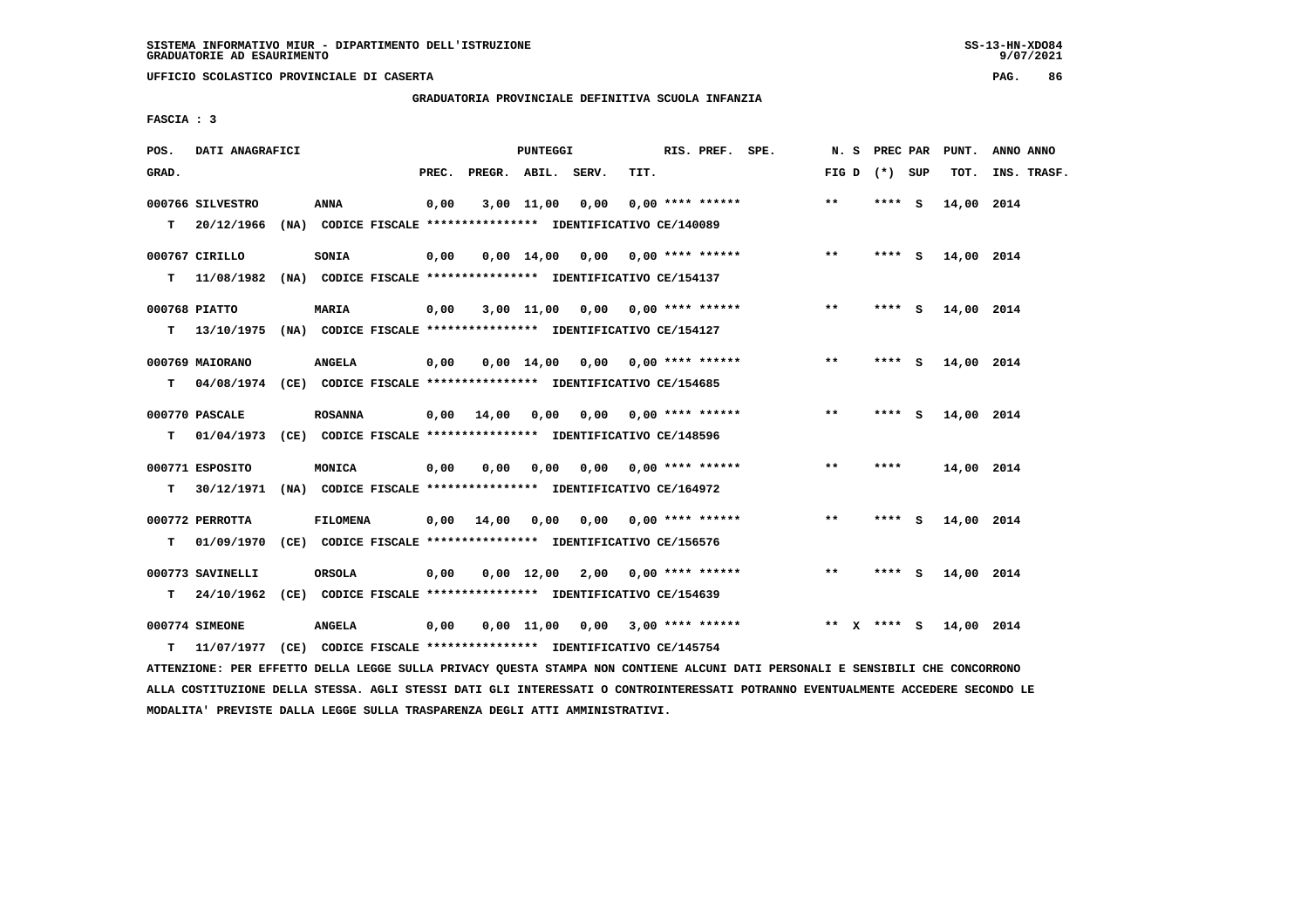# **GRADUATORIA PROVINCIALE DEFINITIVA SCUOLA INFANZIA**

 **FASCIA : 3**

| POS.         | DATI ANAGRAFICI              |                                                                                               |       |                                                       | PUNTEGGI |                                     |      | RIS. PREF. SPE.    |                                                          |       |                 | N. S PREC PAR PUNT. | ANNO ANNO       |
|--------------|------------------------------|-----------------------------------------------------------------------------------------------|-------|-------------------------------------------------------|----------|-------------------------------------|------|--------------------|----------------------------------------------------------|-------|-----------------|---------------------|-----------------|
| GRAD.        |                              |                                                                                               | PREC. | PREGR. ABIL. SERV.                                    |          |                                     | TIT. |                    |                                                          |       | FIG D $(*)$ SUP | тот.                | INS. TRASF.     |
| 000775 RUSSO |                              | <b>FRANCESCA</b><br>T 29/05/1977 (SA) CODICE FISCALE *************** IDENTIFICATIVO CE/154090 | 0,00  | 14,00                                                 | 0,00     | 0,00                                |      | $0.00$ **** ****** |                                                          |       | ** $X$ **** S   | 14,00 2014          |                 |
| т            | 000776 MARTUCCIELLO          | <b>MIMMA</b><br>17/11/1977 (NA) CODICE FISCALE **************** IDENTIFICATIVO CE/154524      |       |                                                       |          |                                     |      |                    | 0,00 14,00 0,00 0,00 0,00 **** ****** *** ** ** x **** S |       |                 | 14,00 2014          |                 |
| т            | 000777 CANGIANO              | <b>ROSANNA</b><br>16/01/1980 (CE) CODICE FISCALE *************** IDENTIFICATIVO CE/152973     |       | $0,00$ $14,00$ $0,00$ $0,00$ $0,00$ $***$ **** ****** |          |                                     |      |                    |                                                          | $***$ | **** S          | 14,00 2014          |                 |
| т            | 000778 BUONANNO              | <b>MARIA</b><br>12/11/1977 (CE) CODICE FISCALE *************** IDENTIFICATIVO CE/154608       | 0,00  |                                                       |          |                                     |      |                    | 0,00 11,00 0,00 3,00 **** ****** D                       | $***$ | **** S          | 14,00 2014          |                 |
| T.           | 000779 SAVINO                | <b>FRANCA</b><br>12/09/1973 (CE) CODICE FISCALE **************** IDENTIFICATIVO CE/155327     | 0,00  |                                                       |          | 0,00 11,00 0,00 3,00 **** ****** EF |      |                    |                                                          | $* *$ | **** S          | 14,00 2014          |                 |
| 000780 MIELE |                              | ANNAMARIA<br>T 13/12/1967 (CE) CODICE FISCALE *************** IDENTIFICATIVO CE/147309        | 0,00  |                                                       |          |                                     |      |                    | $0,00$ 14,00 0,00 0,00 **** ******                       | $***$ | **** S          | 14,00 2014          |                 |
|              | 000781 CALIFRI               | <b>ANTONELLA</b><br>T 15/02/1967 (AV) CODICE FISCALE *************** IDENTIFICATIVO CE/149881 | 0,00  |                                                       |          | $0,00$ 11,00 0,00 3,00 **** ******  |      |                    |                                                          | $***$ | **** S          | 14,00 2014          |                 |
|              | 000782 TORROMEO              | <b>ALESSANDRA</b><br>10/05/1960 (CE) CODICE FISCALE **************** IDENTIFICATIVO CE/145528 | 0,00  |                                                       |          | $3,00$ 11,00 0,00 0,00 **** ******  |      |                    |                                                          | **    | **** S          | 14,00 2014          |                 |
|              | 000783 ORTUCCI<br>29/05/1955 | TERESA<br>$(CE)$ CODICE FISCALE *************** IDENTIFICATIVO CE/048195                      | 0,00  |                                                       |          | $0,00$ 14,00 0,00 0,00 **** ******  |      |                    |                                                          | **    | **** S          |                     | 14,00 2019 2003 |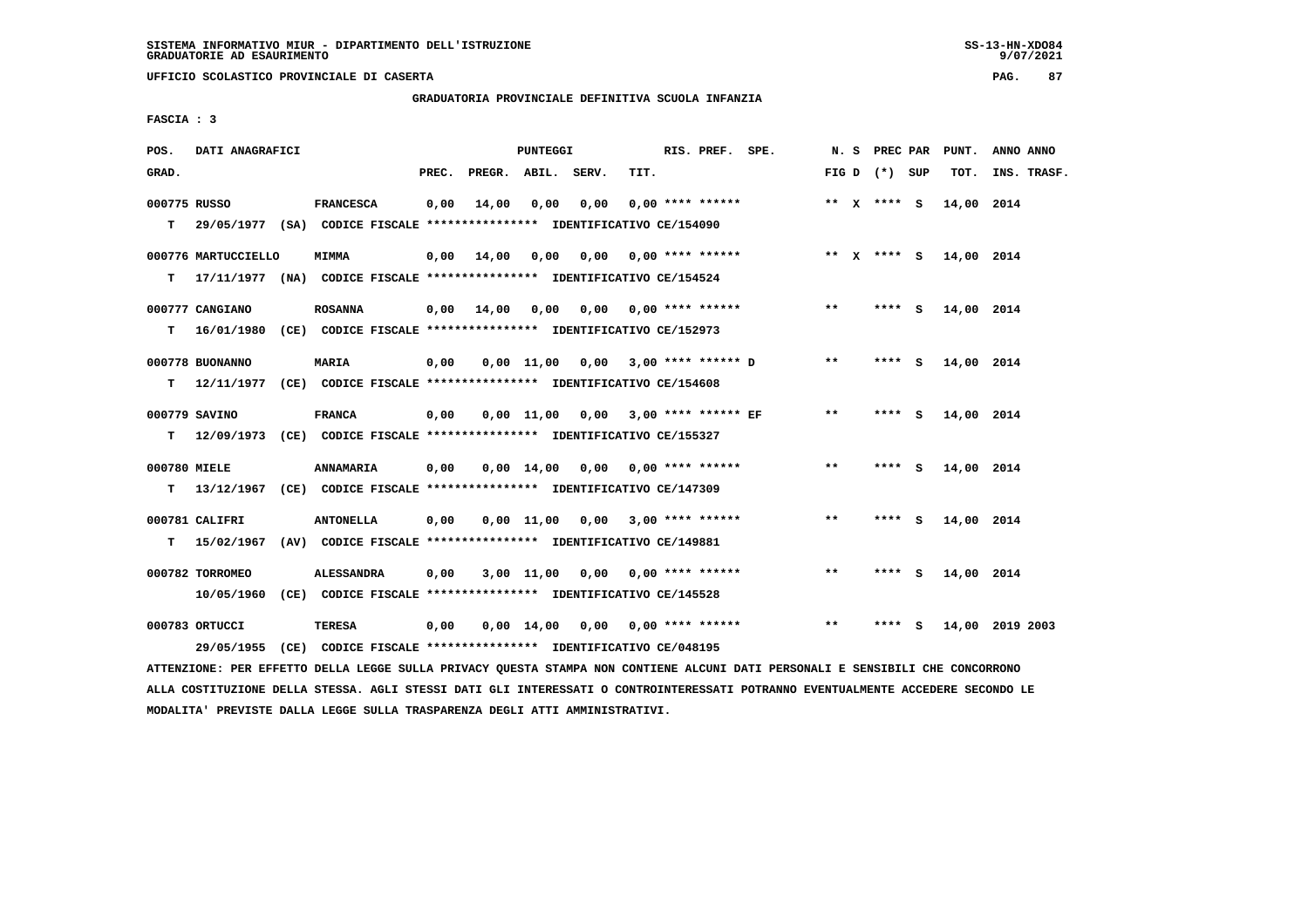**UFFICIO SCOLASTICO PROVINCIALE DI CASERTA PAG. 88**

# **GRADUATORIA PROVINCIALE DEFINITIVA SCUOLA INFANZIA**

 **FASCIA : 3**

| POS.  | DATI ANAGRAFICI   |                                                                                                                               |       |                    | PUNTEGGI           |                 |      | RIS. PREF. SPE.         |                      | N.S   | <b>PREC PAR</b> | PUNT.           | ANNO ANNO |             |
|-------|-------------------|-------------------------------------------------------------------------------------------------------------------------------|-------|--------------------|--------------------|-----------------|------|-------------------------|----------------------|-------|-----------------|-----------------|-----------|-------------|
| GRAD. |                   |                                                                                                                               | PREC. | PREGR. ABIL. SERV. |                    |                 | TIT. |                         |                      |       | FIG D $(*)$ SUP | TOT.            |           | INS. TRASF. |
|       | 000784 VERRILLO   | <b>FILOMENA</b>                                                                                                               | 0,00  | 14,00              | 0,00               | 0,00            |      | $0,00$ **** ******      |                      | $***$ | **** S          | 14,00 2019 2019 |           |             |
|       | 07/10/1967        | (CE) CODICE FISCALE **************** IDENTIFICATIVO CE/164685                                                                 |       |                    |                    |                 |      |                         |                      |       |                 |                 |           |             |
|       | 000785 DONGIACOMO | <b>ANGELINA</b>                                                                                                               | 0,00  | 14,00              | 0,00               | 0,00            |      | 0,00 **** ******        |                      | $* *$ | **** S          | 14,00 2019 2019 |           |             |
| т     | 04/02/1956        | (CE) CODICE FISCALE **************** IDENTIFICATIVO CE/164965                                                                 |       |                    |                    |                 |      |                         |                      |       |                 |                 |           |             |
|       | 000786 RICCIARDI  | <b>RAFFAELLA</b>                                                                                                              | 0,00  | 14,00              | 0,00               | 0,00            |      | $0.00$ **** ******      |                      |       | ** x **** s     | 14,00 2019 2019 |           |             |
|       | 03/04/1976        | (CE) CODICE FISCALE **************** IDENTIFICATIVO CE/164677                                                                 |       |                    |                    |                 |      |                         |                      |       |                 |                 |           |             |
|       |                   |                                                                                                                               |       |                    |                    |                 |      |                         |                      |       |                 |                 |           |             |
|       | 000787 GAGLIONE   | <b>ELISABETTA</b>                                                                                                             | 0,00  | 11,00              | 0,00               | 0,00            |      | $3,00$ **** ******      |                      | $***$ | **** S          | 14,00 2019 2019 |           |             |
| т     | 20/10/1975        | (CE) CODICE FISCALE **************** IDENTIFICATIVO CE/164785                                                                 |       |                    |                    |                 |      |                         |                      |       |                 |                 |           |             |
|       | 000788 DADDIO     | <b>PASQUA</b>                                                                                                                 | 0,00  | 14,00              | 0,00               | 0,00            |      | 0,00 **** ******        |                      | $* *$ | **** S          | 14,00 2019 2019 |           |             |
| т     | 11/08/1970        | (CE) CODICE FISCALE **************** IDENTIFICATIVO CE/164629                                                                 |       |                    |                    |                 |      |                         |                      |       |                 |                 |           |             |
|       | 000789 MANGIONE   | TEA                                                                                                                           | 0,00  |                    | $0.00 \quad 14.00$ | 0,00            |      | $0.00$ **** ******      |                      | $* *$ | **** S          | 14,00 2019 2019 |           |             |
|       | 24/11/1980        | (NA) CODICE FISCALE **************** IDENTIFICATIVO CE/164684                                                                 |       |                    |                    |                 |      |                         |                      |       |                 |                 |           |             |
|       | 000790 PONTORIERO | <b>DOMENICA</b>                                                                                                               | 0,00  |                    |                    | 0,00 11,00 0,00 |      |                         | $3.00$ **** ****** D |       | ** x **** s     | 14,00 2019 2019 |           |             |
| т     | 12/08/1977        | (VV) CODICE FISCALE **************** IDENTIFICATIVO CE/164982                                                                 |       |                    |                    |                 |      |                         |                      |       |                 |                 |           |             |
|       |                   |                                                                                                                               |       |                    |                    |                 |      |                         |                      |       |                 |                 |           |             |
|       | 000791 DI GAETANO | <b>MARINA</b>                                                                                                                 | 0,00  | 11,00              | 0,00               |                 |      | $0,00$ 3,00 **** ****** |                      | $***$ | **** S          | 14,00 2019 2019 |           |             |
| т     | 25/02/1981        | (CE) CODICE FISCALE **************** IDENTIFICATIVO CE/164879                                                                 |       |                    |                    |                 |      |                         |                      |       |                 |                 |           |             |
|       | 000792 MENALE     | <b>ASSUNTA</b>                                                                                                                | 0,00  | 14,00              | 0,00               | 0,00            |      | $0.00$ **** ******      |                      | $* *$ | **** S          | 14,00 2019 2019 |           |             |
| т     | 11/01/1980        | (NA) CODICE FISCALE **************** IDENTIFICATIVO CE/164756                                                                 |       |                    |                    |                 |      |                         |                      |       |                 |                 |           |             |
|       |                   | ATTENZIONE: PER EFFETTO DELLA LEGGE SULLA PRIVACY QUESTA STAMPA NON CONTIENE ALCUNI DATI PERSONALI E SENSIBILI CHE CONCORRONO |       |                    |                    |                 |      |                         |                      |       |                 |                 |           |             |

 **ALLA COSTITUZIONE DELLA STESSA. AGLI STESSI DATI GLI INTERESSATI O CONTROINTERESSATI POTRANNO EVENTUALMENTE ACCEDERE SECONDO LE MODALITA' PREVISTE DALLA LEGGE SULLA TRASPARENZA DEGLI ATTI AMMINISTRATIVI.**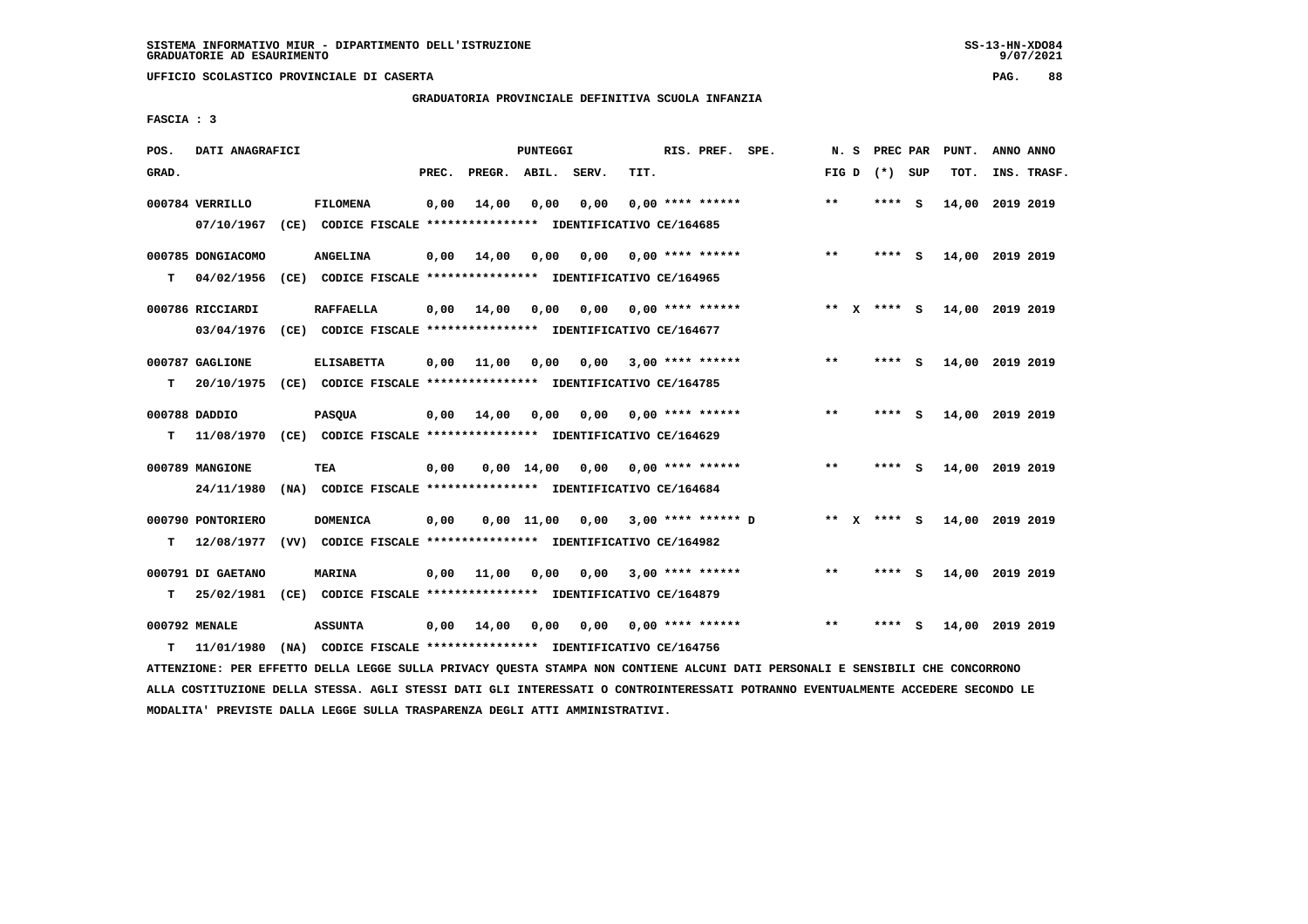# **GRADUATORIA PROVINCIALE DEFINITIVA SCUOLA INFANZIA**

 **FASCIA : 3**

| POS.         | DATI ANAGRAFICI   |                                                                         |       |                    | PUNTEGGI     |                                    |      | RIS. PREF. SPE.           |                          | N.S             | PREC PAR |     | PUNT.           | ANNO ANNO |             |
|--------------|-------------------|-------------------------------------------------------------------------|-------|--------------------|--------------|------------------------------------|------|---------------------------|--------------------------|-----------------|----------|-----|-----------------|-----------|-------------|
| GRAD.        |                   |                                                                         | PREC. | PREGR. ABIL. SERV. |              |                                    | TIT. |                           |                          | FIG D $(*)$ SUP |          |     | TOT.            |           | INS. TRASF. |
|              | 000793 NAPOLETANO | VIRGINIA                                                                | 0,00  | 14,00              | 0.00         | 0.00                               |      | $0.00$ **** ******        |                          | $***$           | ****     |     | 14,00 2019 2019 |           |             |
| т            |                   | 16/11/1974 (CE) CODICE FISCALE *************** IDENTIFICATIVO CE/164716 |       |                    |              |                                    |      |                           |                          |                 |          |     |                 |           |             |
| 000794 FUSCO |                   | <b>CARMELA</b>                                                          | 0,00  | 14,00              | 0,00         | 0,00                               |      | 0,00 **** ******          |                          | $**$            | ****     | - S | 14,00 2019 2019 |           |             |
| т            |                   | 19/03/1971 (CE) CODICE FISCALE *************** IDENTIFICATIVO CE/164786 |       |                    |              |                                    |      |                           |                          |                 |          |     |                 |           |             |
|              | 000795 D'URSO     | MARGHERITA                                                              | 0,00  |                    | 0,00 14,00   |                                    |      | $0,00$ $0,00$ **** ****** |                          | $***$           | **** S   |     | 14,00 2019 2019 |           |             |
|              |                   | 25/01/1971 (BN) CODICE FISCALE *************** IDENTIFICATIVO CE/164715 |       |                    |              |                                    |      |                           |                          |                 |          |     |                 |           |             |
| 000796 PAONE |                   | <b>DANIELA</b>                                                          | 0,00  | 14,00              | 0,00         |                                    |      | $0.00$ $0.00$ **** ****** |                          | $* *$           | ****     | - S | 14,00 2019 2019 |           |             |
| т            | 13/06/1963        | (NA) CODICE FISCALE **************** IDENTIFICATIVO CE/164892           |       |                    |              |                                    |      |                           |                          |                 |          |     |                 |           |             |
| 000797 LALLO |                   | <b>ANNUNZIATA</b>                                                       | 0,00  |                    | $0.00$ 14.00 | 0,00                               |      | 0,00 **** ******          |                          | $* *$           | **** S   |     | 14,00 2019      |           |             |
|              |                   | 26/06/1962 (CE) CODICE FISCALE *************** IDENTIFICATIVO CE/023101 |       |                    |              |                                    |      |                           |                          |                 |          |     |                 |           |             |
|              | 000798 ADDELIO    | <b>ANGELA</b>                                                           | 0,00  |                    |              | $0,00$ 14,00 0,00 0,00 **** ****** |      |                           |                          | $* *$           | **** S   |     | 14,00 2019      |           |             |
|              |                   | 22/07/1972 (CE) CODICE FISCALE *************** IDENTIFICATIVO CE/043709 |       |                    |              |                                    |      |                           |                          |                 |          |     |                 |           |             |
| 000799 FUSCO |                   | LUISA ROSARIA                                                           | 0,00  |                    |              | $0,00$ 14,00 0,00 0,00 **** ****** |      |                           |                          | $***$           | **** S   |     | 14,00 2019      |           |             |
|              |                   | 07/10/1970 (CE) CODICE FISCALE *************** IDENTIFICATIVO CE/043443 |       |                    |              |                                    |      |                           |                          |                 |          |     |                 |           |             |
| 000800 GIOIA |                   | <b>FRANCA</b>                                                           | 0,00  |                    | 0,00 14,00   |                                    |      | $0.00$ $0.00$ **** ****** |                          | **              | **** S   |     | 14,00 2019      |           |             |
|              |                   | 26/12/1964 (CE) CODICE FISCALE *************** IDENTIFICATIVO CE/042926 |       |                    |              |                                    |      |                           |                          |                 |          |     |                 |           |             |
|              | 000801 VISCUSI    | <b>ANTONIETTA</b>                                                       | 0,00  |                    | $0,00$ 13,00 |                                    |      |                           | 0,00 0,00 **** ****** EF | **              | ****     | S.  | 13,00 2000      |           |             |
|              | 11/07/1965        | (BN) CODICE FISCALE **************** IDENTIFICATIVO CE/023745           |       |                    |              |                                    |      |                           |                          |                 |          |     |                 |           |             |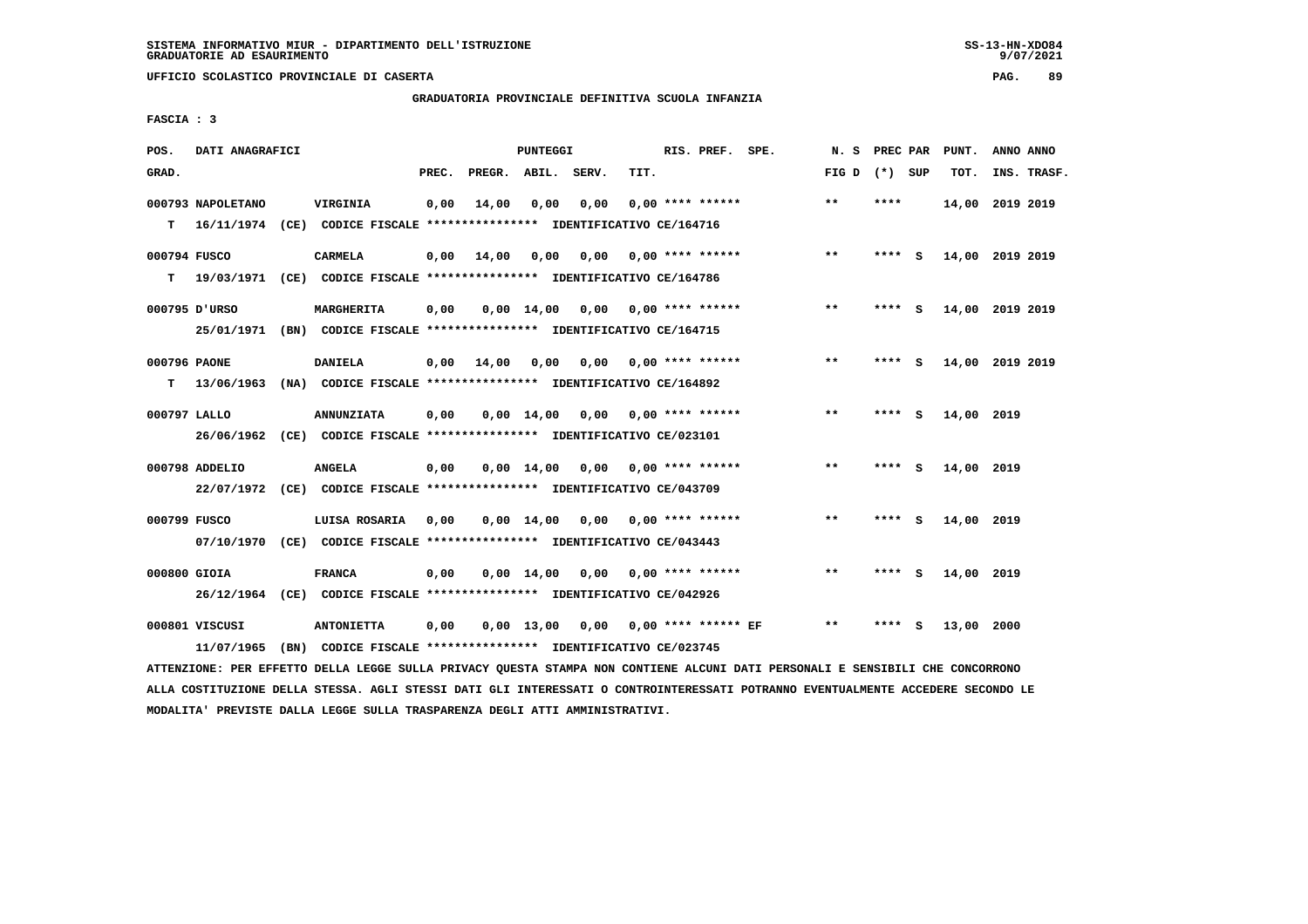### **GRADUATORIA PROVINCIALE DEFINITIVA SCUOLA INFANZIA**

 **FASCIA : 3**

| POS.              | DATI ANAGRAFICI                                                                                          |                                                                                  |       |                   | PUNTEGGI |                                    |      | RIS. PREF. SPE.           |                         |       | N. S PREC PAR   |     | PUNT.      | ANNO ANNO   |
|-------------------|----------------------------------------------------------------------------------------------------------|----------------------------------------------------------------------------------|-------|-------------------|----------|------------------------------------|------|---------------------------|-------------------------|-------|-----------------|-----|------------|-------------|
| GRAD.             |                                                                                                          |                                                                                  | PREC. |                   |          | PREGR. ABIL. SERV.                 | TIT. |                           |                         |       | FIG D $(*)$ SUP |     | TOT.       | INS. TRASF. |
|                   | 000802 VISCUSI<br>13/01/1959 (BN) CODICE FISCALE *************** IDENTIFICATIVO CE/042795                | <b>GIUSEPPINA</b>                                                                | 0,00  | $0,00$ 13,00      |          | 0,00                               |      | $0.00$ **** ****** EF     |                         | $**$  | **** S          |     | 13,00 2002 |             |
|                   | 000803 MICILLO<br>T 24/06/1980                                                                           | <b>GIOVANNA</b><br>(NA) CODICE FISCALE **************** IDENTIFICATIVO CE/147089 | 0,00  |                   |          | 0,00 13,00 0,00 0,00 **** ******   |      |                           |                         | $**$  | $***5$          |     | 13,00 2014 |             |
| т                 | 000804 BUCCIERO<br>05/07/1975 (CE) CODICE FISCALE *************** IDENTIFICATIVO CE/151795               | <b>GIOVANNA</b>                                                                  | 0,00  |                   |          | $2,00$ 11,00 0,00 0,00 **** ****** |      |                           |                         | $***$ | **** S          |     | 13,00 2014 |             |
| т                 | 000805 VASSALLO<br>19/11/1981 (CE) CODICE FISCALE *************** IDENTIFICATIVO CE/145570               | <b>ARIANNA</b>                                                                   | 0,00  | $0,00$ 13,00      |          |                                    |      |                           | $0,00$ 0,00 **** ****** |       | ** x **** s     |     | 13,00 2014 |             |
|                   | 000806 DE GIRONIMO<br>17/11/1978 (CE) CODICE FISCALE *************** IDENTIFICATIVO CE/154653            | <b>MARISA</b>                                                                    | 0,00  | $0.00$ 13.00      |          |                                    |      | 0,00 0,00 **** ****** D   |                         | $* *$ | **** S          |     | 13,00 2014 |             |
| T.                | 000807 BOVENZI<br>27/09/1977 (CE) CODICE FISCALE **************** IDENTIFICATIVO CE/148564               | LUCIA                                                                            | 0,00  |                   |          | 0,00 13,00 0,00                    |      | $0.00$ **** ******        |                         | $**$  | **** S          |     | 13,00 2014 |             |
|                   | 000808 PANNONE                                                                                           | <b>ANNARITA</b>                                                                  |       | $0,00$ 13,00 0,00 |          |                                    |      | $0.00$ $0.00$ **** ****** |                         | $**$  | **** S          |     | 13,00 2014 |             |
| т<br>000809 RUSSO | 22/04/1976 (NA) CODICE FISCALE **************** IDENTIFICATIVO CE/150664                                 | <b>MADDALENA</b>                                                                 |       | $0,00$ 13,00      | 0,00     |                                    |      | $0,00$ $0,00$ **** ****** |                         | $* *$ | **** S          |     | 13,00 2014 |             |
| т<br>т            | 05/05/1975 (NA) CODICE FISCALE **************** IDENTIFICATIVO CE/147672<br>000810 PERRONE<br>27/02/1977 | TERESA<br>(CE) CODICE FISCALE **************** IDENTIFICATIVO CE/154684          |       | 0.00 13.00        | 0,00     |                                    |      | $0,00$ $0,00$ **** ****** |                         | $***$ | ****            | - S | 13,00 2014 |             |
|                   |                                                                                                          |                                                                                  |       |                   |          |                                    |      |                           |                         |       |                 |     |            |             |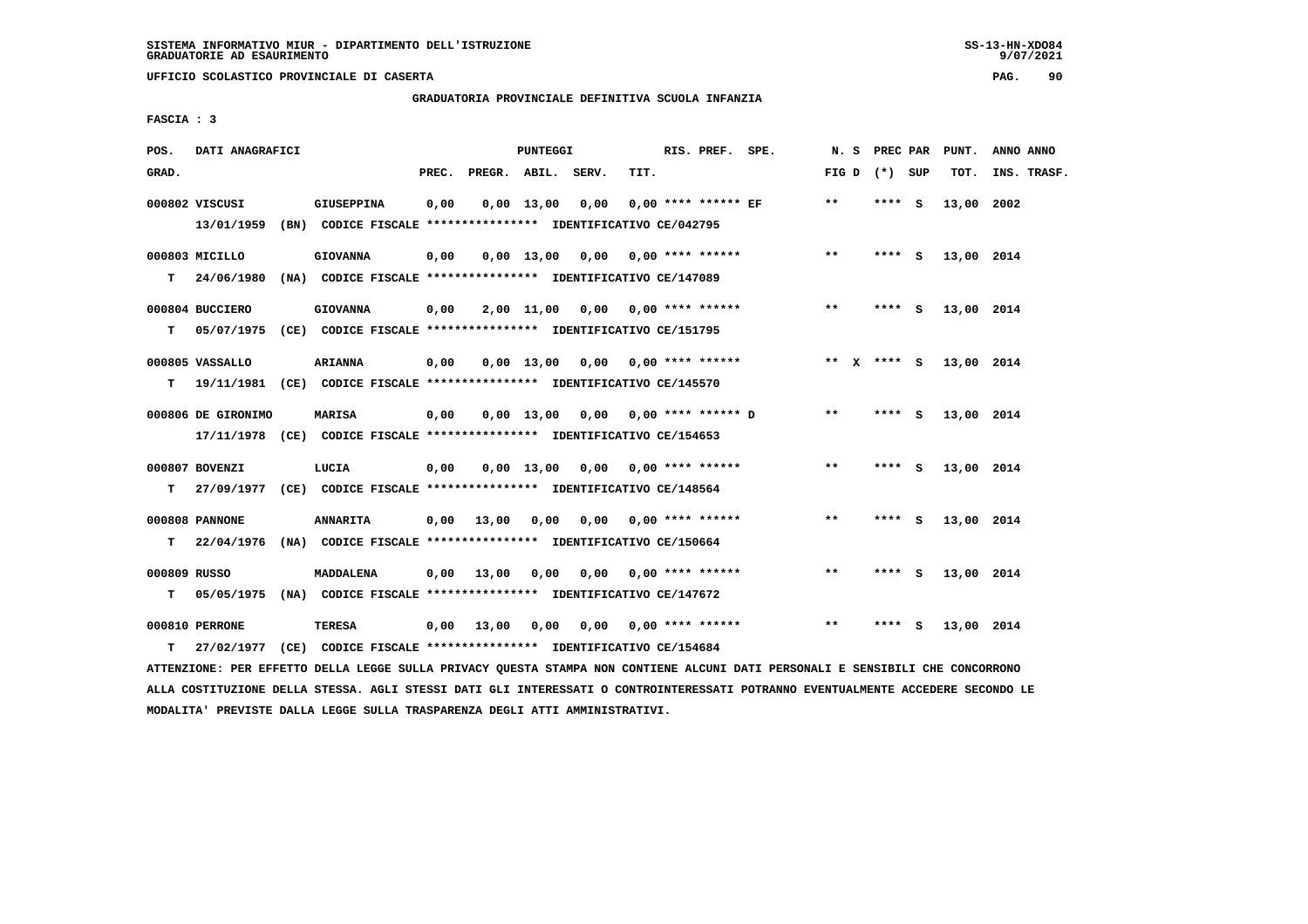**UFFICIO SCOLASTICO PROVINCIALE DI CASERTA PAG. 91**

# **GRADUATORIA PROVINCIALE DEFINITIVA SCUOLA INFANZIA**

 **FASCIA : 3**

| POS.         | DATI ANAGRAFICI    |                                                                                                                               |       |                    | PUNTEGGI |                                        |      | RIS. PREF. SPE.  |                                    | N. S PREC PAR   |         | PUNT.      | ANNO ANNO       |
|--------------|--------------------|-------------------------------------------------------------------------------------------------------------------------------|-------|--------------------|----------|----------------------------------------|------|------------------|------------------------------------|-----------------|---------|------------|-----------------|
| GRAD.        |                    |                                                                                                                               | PREC. | PREGR. ABIL. SERV. |          |                                        | TIT. |                  |                                    | FIG D $(*)$ SUP |         | тот.       | INS. TRASF.     |
| 000811 FUSCO |                    | TERESA                                                                                                                        | 0,00  | 13,00              | 0,00     | 0,00                                   |      | 0,00 **** ****** |                                    | $* *$           | **** S  | 13,00 2014 |                 |
|              | $T = 11/01/1968$   | (CE) CODICE FISCALE *************** IDENTIFICATIVO CE/147398                                                                  |       |                    |          |                                        |      |                  |                                    |                 |         |            |                 |
|              | 000812 DE MEIS     | <b>TIZIANA</b>                                                                                                                |       | $0,00$ 13,00       |          | $0,00$ $0,00$ $0,00$ $***$ **** ****** |      |                  |                                    | $***$           | $***$ S | 13,00 2014 |                 |
|              |                    | 18/11/1974 (CE) CODICE FISCALE *************** IDENTIFICATIVO CE/045200                                                       |       |                    |          |                                        |      |                  |                                    |                 |         |            |                 |
|              | 000813 GALEONE     | IMMACOLATA                                                                                                                    | 0,00  |                    |          | $0,00$ 13,00 0,00 0,00 **** ******     |      |                  |                                    | $***$           | **** S  | 13,00 2014 |                 |
|              |                    | T 24/03/1983 (CE) CODICE FISCALE *************** IDENTIFICATIVO CE/151383                                                     |       |                    |          |                                        |      |                  |                                    |                 |         |            |                 |
|              |                    |                                                                                                                               |       |                    |          |                                        |      |                  |                                    |                 |         |            |                 |
|              | 000814 TARTAGLIONE | <b>CONCETTA</b>                                                                                                               | 0,00  |                    |          | 0,00 13,00 0,00 0,00 **** ******       |      |                  |                                    | $***$           | $***$ S | 13,00 2014 |                 |
| т            |                    | 22/09/1981 (CE) CODICE FISCALE **************** IDENTIFICATIVO CE/154453                                                      |       |                    |          |                                        |      |                  |                                    |                 |         |            |                 |
|              | 000815 GRAZIANO    | <b>ALESSANDRA</b>                                                                                                             | 0,00  |                    |          | 13,00 0,00 0,00 0,00 **** ******       |      |                  |                                    | $***$           | **** S  | 13,00 2014 |                 |
| т            |                    | 29/06/1974 (CE) CODICE FISCALE *************** IDENTIFICATIVO CE/146227                                                       |       |                    |          |                                        |      |                  |                                    |                 |         |            |                 |
|              | 000816 SORRENTINO  | MICHELINA                                                                                                                     | 0,00  |                    |          | $0.00$ 13.00 0.00 0.00 **** ****** D   |      |                  |                                    | $***$           | $***$ S | 13,00 2014 |                 |
|              |                    | 10/03/1974 (CE) CODICE FISCALE *************** IDENTIFICATIVO CE/154652                                                       |       |                    |          |                                        |      |                  |                                    |                 |         |            |                 |
|              |                    |                                                                                                                               |       |                    |          |                                        |      |                  |                                    | $* *$           |         |            |                 |
|              | 000817 ZARRILLO    | MARIA                                                                                                                         | 0,00  |                    |          |                                        |      |                  | 0,00 13,00 0,00 0,00 **** ****** E |                 | **** S  | 13,00 2014 |                 |
| т            | 18/03/1973         | (CE) CODICE FISCALE **************** IDENTIFICATIVO CE/147332                                                                 |       |                    |          |                                        |      |                  |                                    |                 |         |            |                 |
|              | 000818 CARDELLA    | MARIAROSARIA                                                                                                                  | 0,00  |                    |          | $0,00$ 13,00 0,00 0,00 **** ****** F   |      |                  |                                    | $***$           | **** S  | 13,00 2014 |                 |
|              |                    | T 09/08/1969 (NA) CODICE FISCALE **************** IDENTIFICATIVO CE/152468                                                    |       |                    |          |                                        |      |                  |                                    |                 |         |            |                 |
| 000819 BARCA |                    | <b>MARIAGRAZIA</b>                                                                                                            | 0,00  | 13,00 0,00         |          |                                        |      |                  |                                    | $***$           | **** S  |            | 13,00 2019 2019 |
|              | 07/02/1977         | (CE) CODICE FISCALE **************** IDENTIFICATIVO CE/164915                                                                 |       |                    |          |                                        |      |                  |                                    |                 |         |            |                 |
|              |                    | ATTENZIONE: PER EFFETTO DELLA LEGGE SULLA PRIVACY QUESTA STAMPA NON CONTIENE ALCUNI DATI PERSONALI E SENSIBILI CHE CONCORRONO |       |                    |          |                                        |      |                  |                                    |                 |         |            |                 |

 **ALLA COSTITUZIONE DELLA STESSA. AGLI STESSI DATI GLI INTERESSATI O CONTROINTERESSATI POTRANNO EVENTUALMENTE ACCEDERE SECONDO LE MODALITA' PREVISTE DALLA LEGGE SULLA TRASPARENZA DEGLI ATTI AMMINISTRATIVI.**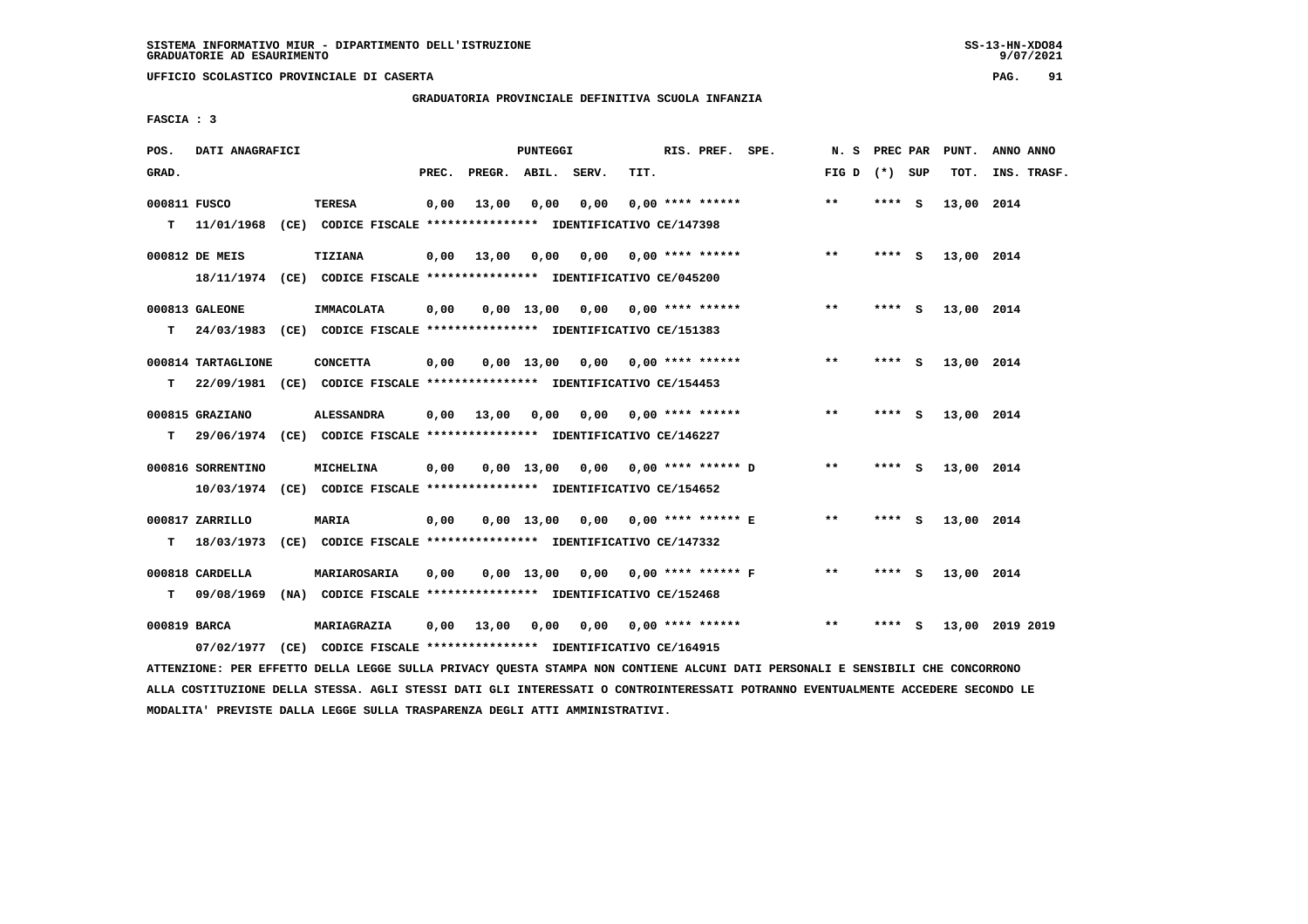# **GRADUATORIA PROVINCIALE DEFINITIVA SCUOLA INFANZIA**

 **FASCIA : 3**

| POS.  | DATI ANAGRAFICI                            |                                                                                                                                                   |       |                    | PUNTEGGI           |      |      | RIS. PREF. SPE.           |                             | N.S           | <b>PREC PAR</b> |     | PUNT.      | ANNO ANNO       |  |
|-------|--------------------------------------------|---------------------------------------------------------------------------------------------------------------------------------------------------|-------|--------------------|--------------------|------|------|---------------------------|-----------------------------|---------------|-----------------|-----|------------|-----------------|--|
| GRAD. |                                            |                                                                                                                                                   | PREC. | PREGR. ABIL. SERV. |                    |      | TIT. |                           |                             | FIG D         | (*) SUP         |     | TOT.       | INS. TRASF.     |  |
| T.    | 000820 CASERTA<br>24/09/1980               | <b>ROSANNA</b><br>(CE) CODICE FISCALE **************** IDENTIFICATIVO CE/164908                                                                   | 0,00  | 13,00              | 0,00               | 0,00 |      | $0.00$ **** ******        |                             | $* *$         | **** S          |     |            | 13,00 2019 2019 |  |
| т     | 000821 SCIROCCO<br>10/09/1982              | <b>ANTONIAROSA</b><br>(CE) CODICE FISCALE **************** IDENTIFICATIVO CE/164760                                                               | 0,00  | 13,00              | 0,00               |      |      |                           | $0,00$ $0,00$ **** ****** D | $***$         | ****            | - S |            | 13,00 2019 2019 |  |
|       | 000822 DE CHIARA                           | MATILDE                                                                                                                                           | 0.00  | 13,00              | 0.00               |      |      | $0,00$ $0,00$ **** ****** |                             | $***$         | **** S          |     |            | 13,00 2019 2019 |  |
| т     | 02/06/1982<br>000823 BOLOGNA               | (CE) CODICE FISCALE **************** IDENTIFICATIVO CE/164733<br><b>ROSA</b>                                                                      | 0,00  |                    | $0.00$ 13.00       |      |      | $0,00$ 0,00 **** ******   |                             | $* *$         | **** S          |     |            | 13,00 2019 2019 |  |
| т     | 000824 NUNZIATA                            | 30/01/1969 (CE) CODICE FISCALE *************** IDENTIFICATIVO CE/164943<br>MARIAROSARIA                                                           | 0.00  | 12,00              | 0,00               |      |      | $0.00$ $0.00$ **** ****** |                             | ** $X$ **** S |                 |     | 12,00 2014 |                 |  |
| т     | 16/01/1965                                 | (CE) CODICE FISCALE **************** IDENTIFICATIVO CE/154305                                                                                     |       |                    |                    |      |      |                           |                             |               |                 |     |            |                 |  |
| т     | 000825 DIGLIO                              | PATRIZIA<br>25/08/1969 (CE) CODICE FISCALE **************** IDENTIFICATIVO CE/154461                                                              | 0,00  |                    | $0.00$ 12.00       | 0.00 |      | $0.00$ **** ******        |                             | $***$         | **** S          |     | 12,00 2014 |                 |  |
| т     | 000826 MEROLA<br>25/03/1968                | <b>LORETANA</b><br>(CE) CODICE FISCALE *************** IDENTIFICATIVO CE/148493                                                                   | 0,00  |                    | $0,00 \quad 12,00$ | 0,00 |      | 0,00 **** ******          |                             | $* *$         | $***$ S         |     | 12,00 2014 |                 |  |
|       | 000827 LOMBARDO                            | <b>TERESA</b>                                                                                                                                     | 0,00  |                    | $0.00 \quad 12.00$ |      |      | $0.00$ $0.00$ **** ****** |                             | $* *$         | ****            |     | 12,00 2014 |                 |  |
| т     | 15/04/1978<br>000828 SEQUINO<br>20/11/1976 | (CE) CODICE FISCALE **************** IDENTIFICATIVO CE/156669<br><b>GIOVANNA</b><br>(CE) CODICE FISCALE **************** IDENTIFICATIVO CE/146711 | 0,00  |                    | $0,00$ 12,00       |      |      | $0,00$ 0,00 **** ******   |                             | $***$         | ****            |     | 12,00 2014 |                 |  |
| т     |                                            |                                                                                                                                                   |       |                    |                    |      |      |                           |                             |               |                 |     |            |                 |  |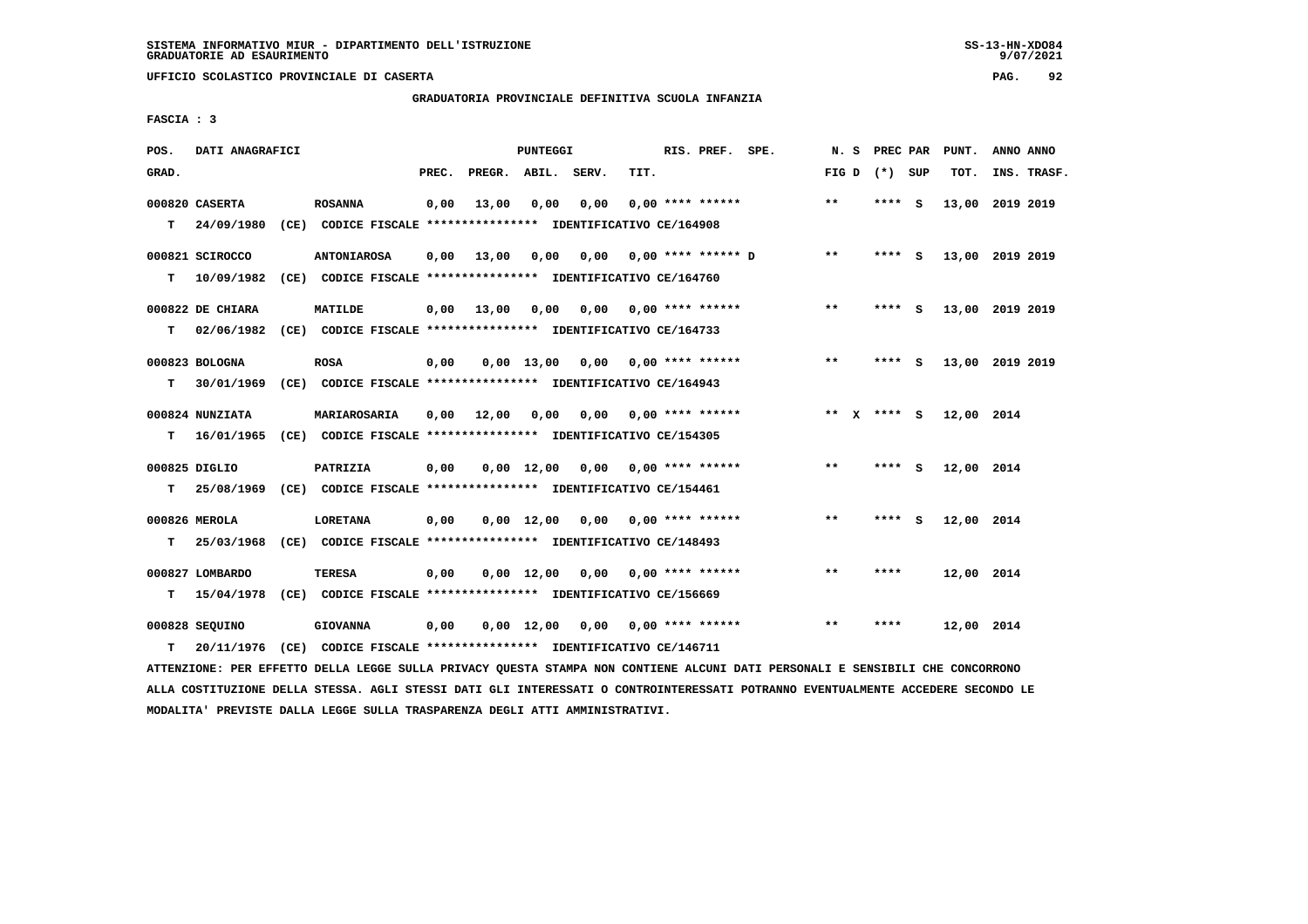**UFFICIO SCOLASTICO PROVINCIALE DI CASERTA PAG. 93**

# **GRADUATORIA PROVINCIALE DEFINITIVA SCUOLA INFANZIA**

 **FASCIA : 3**

| POS.  | DATI ANAGRAFICI                |                                                                                             |       |                       | PUNTEGGI           |                                          |      | RIS. PREF. SPE.           |                           | N. S PREC PAR   |         | PUNT.      | ANNO ANNO   |
|-------|--------------------------------|---------------------------------------------------------------------------------------------|-------|-----------------------|--------------------|------------------------------------------|------|---------------------------|---------------------------|-----------------|---------|------------|-------------|
| GRAD. |                                |                                                                                             | PREC. | PREGR. ABIL. SERV.    |                    |                                          | TIT. |                           |                           | FIG D $(*)$ SUP |         | TOT.       | INS. TRASF. |
| T.    | 000829 VIGLIOTTA<br>28/08/1976 | <b>MARIA ROSARIA</b><br>(CE) CODICE FISCALE **************** IDENTIFICATIVO CE/146448       | 0,00  |                       | $0,00 \quad 12,00$ | 0,00                                     |      | $0.00$ **** ******        |                           | $**$            | **** S  | 12,00 2014 |             |
| т     | 000830 GRAVANTE<br>09/09/1974  | <b>ANTONIETTA</b><br>(EE) CODICE FISCALE **************** IDENTIFICATIVO CE/154600          | 0,00  | 12,00 0,00            |                    | $0,00$ $0,00$ **** ******                |      |                           |                           | $**$            | $***$ S | 12,00 2014 |             |
| т     | 000831 DALTERIO                | <b>CECILIA</b><br>06/01/1970 (CE) CODICE FISCALE *************** IDENTIFICATIVO CE/154698   | 0,00  |                       |                    | $0,00$ 12,00 0,00 0,00 **** ******       |      |                           |                           | $***$           | **** S  | 12,00 2014 |             |
| т     | 000832 MUSONE                  | <b>GIUSEPPE</b><br>06/07/1967 (CE) CODICE FISCALE *************** IDENTIFICATIVO CE/162263  |       | $0,00$ 12,00          | 0,00               |                                          |      |                           | $0,00$ $0,00$ **** ****** | $* *$           | **** S  | 12,00 2014 |             |
| т     | 000833 RICCIARDI<br>18/08/1978 | MARILENA<br>(CE) CODICE FISCALE **************** IDENTIFICATIVO CE/163725                   |       | $0,00$ 12,00          | 0,00               | 0.00                                     |      | 0,00 **** ******          |                           | ** x **** S     |         | 12,00 2014 |             |
|       | 000834 CALAFATO                | <b>DANIELA</b><br>T 21/09/1982 (NA) CODICE FISCALE *************** IDENTIFICATIVO CE/153826 |       | $0,00$ $12,00$ $0,00$ |                    | 0,00                                     |      |                           | $0.00$ **** ******        | $***$           | **** S  | 12,00 2014 |             |
| T.    | 000835 GRAUSO                  | <b>ROSA</b><br>05/11/1980 (CE) CODICE FISCALE **************** IDENTIFICATIVO CE/145546     | 0,00  |                       | $0,00 \quad 12,00$ | 0,00 0,00 **** ******                    |      |                           |                           | $**$            | **** S  | 12,00 2014 |             |
| т     | 000836 MAIELLO                 | <b>SALVATORE</b><br>09/12/1978 (BN) CODICE FISCALE *************** IDENTIFICATIVO CE/148501 | 0,00  |                       |                    | $1,00$ $11,00$ $0,00$ $0,00$ **** ****** |      |                           |                           | $**$            | **** S  | 12,00 2014 |             |
| т     | 000837 PIANTADOSI              | <b>ANTONELLA</b><br>09/08/1975 (CE) CODICE FISCALE *************** IDENTIFICATIVO CE/159021 | 0,00  |                       | 0,00 12,00         |                                          |      | $0,00$ $0,00$ **** ****** |                           | $* *$           | **** S  | 12,00 2014 |             |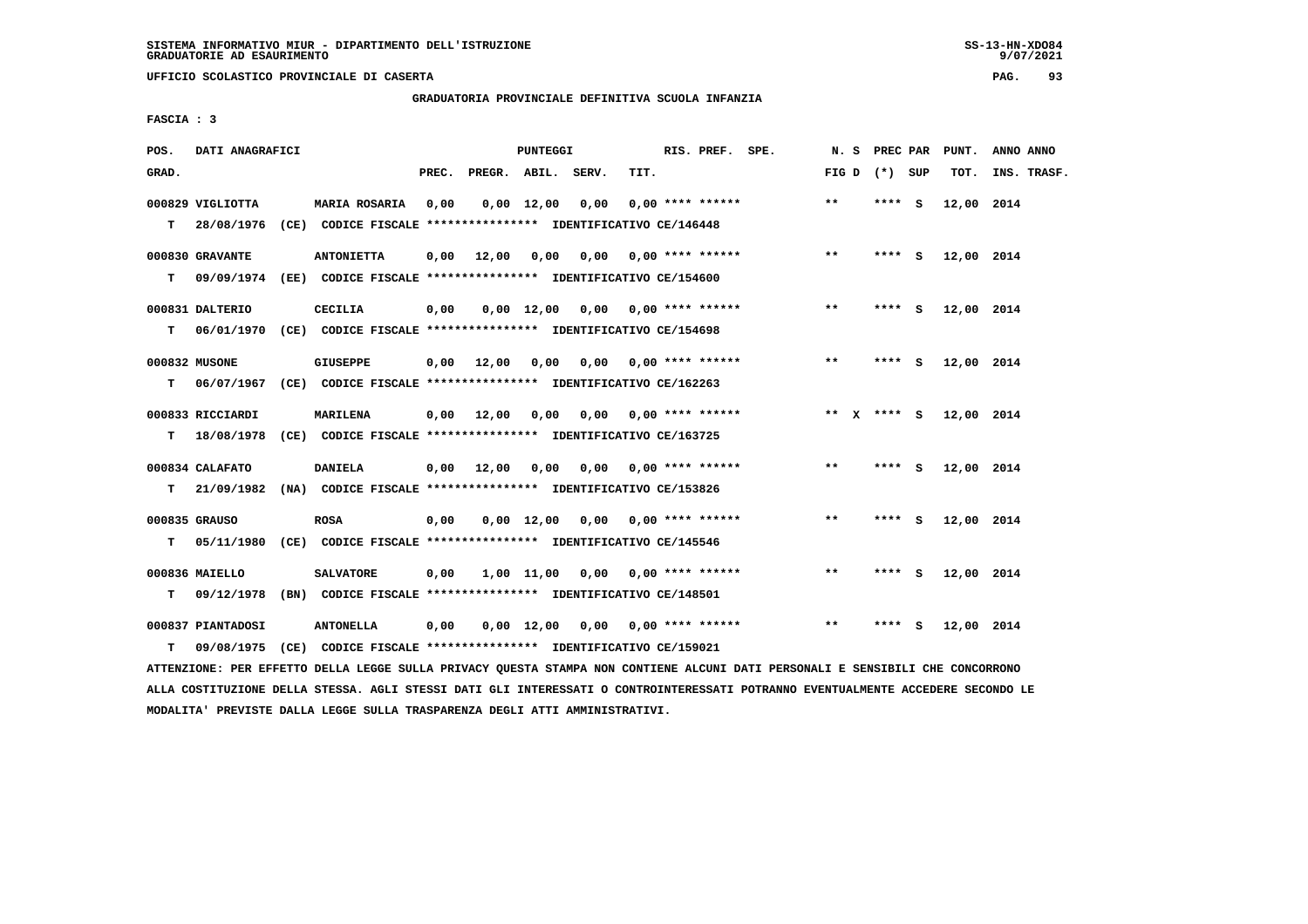**UFFICIO SCOLASTICO PROVINCIALE DI CASERTA PAG. 94**

# **GRADUATORIA PROVINCIALE DEFINITIVA SCUOLA INFANZIA**

 **FASCIA : 3**

| POS.              | DATI ANAGRAFICI                |                                                                                          |       |              | PUNTEGGI           |       |      | RIS. PREF. SPE.           | N. S            | PREC PAR |          | PUNT.      | ANNO ANNO       |
|-------------------|--------------------------------|------------------------------------------------------------------------------------------|-------|--------------|--------------------|-------|------|---------------------------|-----------------|----------|----------|------------|-----------------|
| GRAD.             |                                |                                                                                          | PREC. | PREGR. ABIL. |                    | SERV. | TIT. |                           | FIG D $(*)$ SUP |          |          | TOT.       | INS. TRASF.     |
| T.                | 000838 SBORDONE<br>29/03/1972  | <b>CARMELA</b><br>(CE) CODICE FISCALE **************** IDENTIFICATIVO CE/150918          | 0,00  |              | $0,00$ 12,00       | 0,00  |      | $0.00$ **** ******        | $**$            | **** $S$ |          | 12,00 2014 |                 |
| т                 | 000839 RICCIARDI<br>30/03/1965 | <b>GIUSEPPINA</b><br>(CE) CODICE FISCALE **************** IDENTIFICATIVO CE/164672       | 0,00  | 12,00        | 0,00               | 0,00  |      | $0.00$ **** ******        | $***$           | ****     | - S      |            | 12,00 2019 2019 |
| 000840 DIANA<br>т |                                | NICOLINA<br>09/08/1965 (CE) CODICE FISCALE *************** IDENTIFICATIVO CE/164947      | 0.00  | 12,00        | 0.00               |       |      | $0,00$ $0,00$ **** ****** | $**$            | **** S   |          |            | 12,00 2019 2019 |
| т                 | 000841 DELLA VOLPE             | <b>TERESA</b><br>06/02/1978 (CE) CODICE FISCALE *************** IDENTIFICATIVO CE/164830 | 0.00  | 12,00        | 0.00               | 0.00  |      | $0.00$ **** ******        | $***$           | ****     | - S      |            | 12,00 2019 2019 |
|                   | 000842 GRANITTO                | CANDIDA                                                                                  | 0,00  | 12,00        | 0,00               |       |      | $0,00$ $0,00$ **** ****** | $***$           | **** S   |          |            | 12,00 2019 2019 |
| т                 | 20/02/1977<br>000843 AUTERI    | (CE) CODICE FISCALE **************** IDENTIFICATIVO CE/164831<br>MARIA DOMENIC           |       | 0.00 12.00   | 0.00               | 0,00  |      | $0.00$ **** ******        | $**$            | ****     | <b>S</b> |            | 12,00 2019 2019 |
|                   | 17/01/1977<br>000844 GIULIANO  | (RC) CODICE FISCALE **************** IDENTIFICATIVO CE/164867<br><b>MARIA ROSARIA</b>    | 0,00  | 12,00        | 0,00               | 0,00  |      | $0.00$ **** ******        | $***$           | ****     | - S      |            | 12,00 2019 2019 |
| т                 | 02/05/1974<br>000845 FARINA    | (CE) CODICE FISCALE **************** IDENTIFICATIVO CE/164819<br><b>PINA</b>             | 0.00  |              | $0.00 \quad 12.00$ |       |      | $0,00$ $0,00$ **** ****** | $* *$           | **** S   |          | 12,00 2019 |                 |
| т                 | 000846 DE LUCIA                | 31/05/1977 (CE) CODICE FISCALE *************** IDENTIFICATIVO CE/326466<br><b>RITA</b>   | 0,00  |              | $0,00 \quad 12,00$ | 0,00  |      | $0.00$ **** ******        | $* *$           |          | S.       | 12,00 2019 |                 |
|                   | 23/01/1971                     | (CE) CODICE FISCALE **************** IDENTIFICATIVO CE/044109                            |       |              |                    |       |      |                           |                 |          |          |            |                 |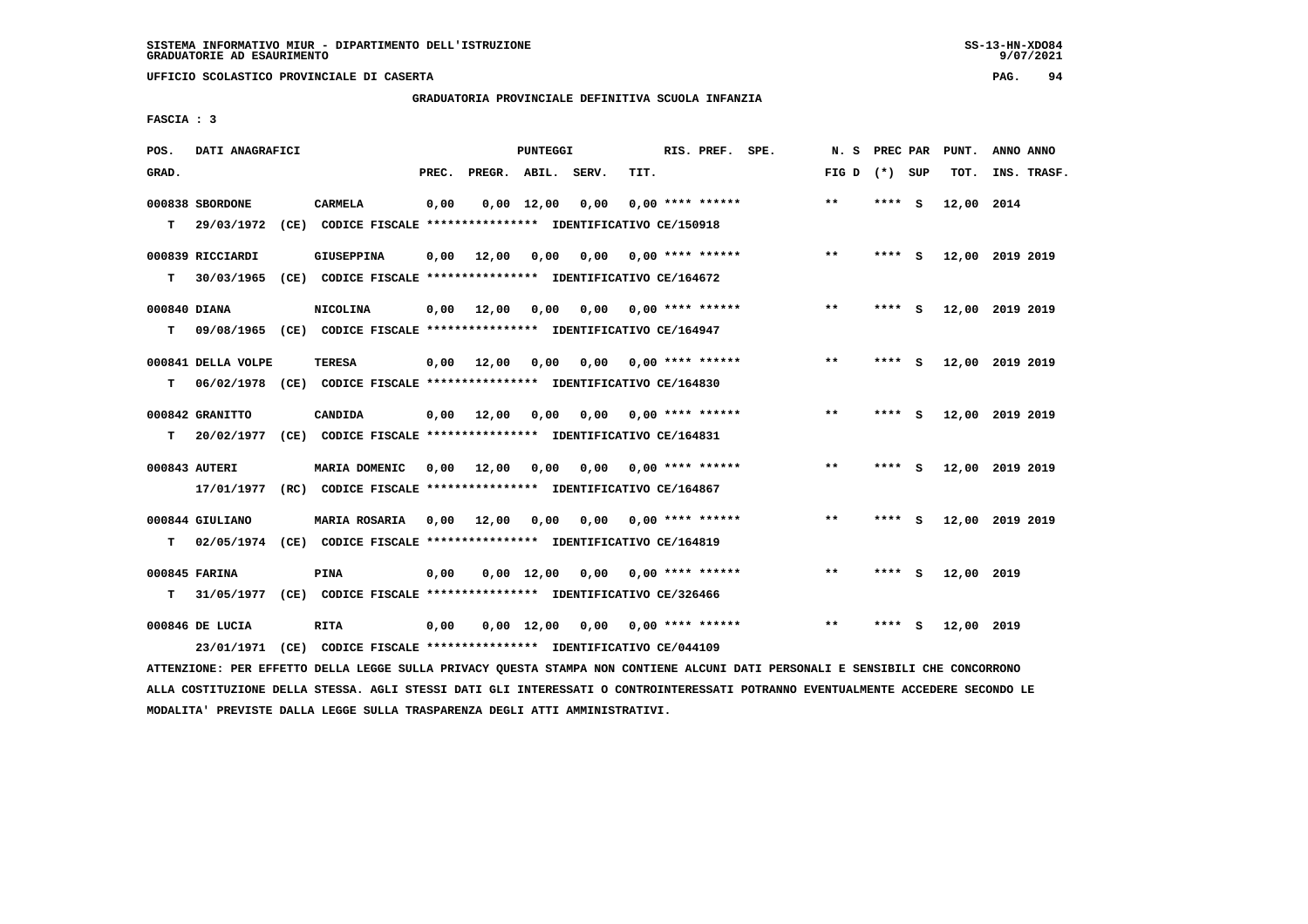**UFFICIO SCOLASTICO PROVINCIALE DI CASERTA PAG. 95**

# **GRADUATORIA PROVINCIALE DEFINITIVA SCUOLA INFANZIA**

 **FASCIA : 3**

| POS.         | DATI ANAGRAFICI   |                                                                          |       |                    | PUNTEGGI           |                                    |      | RIS. PREF. SPE.           | N.S   | PREC PAR    |          | PUNT.      | ANNO ANNO   |
|--------------|-------------------|--------------------------------------------------------------------------|-------|--------------------|--------------------|------------------------------------|------|---------------------------|-------|-------------|----------|------------|-------------|
| GRAD.        |                   |                                                                          | PREC. | PREGR. ABIL. SERV. |                    |                                    | TIT. |                           | FIG D | (*) SUP     |          | TOT.       | INS. TRASF. |
|              | 000847 MARINIELLO | <b>BARBARA</b>                                                           | 0,00  |                    | $0,00 \quad 12,00$ | 0,00                               |      | $0.00$ **** ******        | $***$ | ****        | <b>S</b> | 12,00 2019 |             |
|              |                   | 27/10/1974 (CE) CODICE FISCALE *************** IDENTIFICATIVO CE/044309  |       |                    |                    |                                    |      |                           |       |             |          |            |             |
|              | 000848 D'ANDREA   | <b>CARMELA</b>                                                           | 0,00  |                    | 0,00 12,00         | 0,00                               |      | $0.00$ **** ******        | $***$ | **** S      |          | 12,00 2019 |             |
|              |                   | 11/10/1966 (CE) CODICE FISCALE *************** IDENTIFICATIVO CE/025153  |       |                    |                    |                                    |      |                           |       |             |          |            |             |
|              | 000849 ZAMPANO    | <b>ROSA</b>                                                              | 0,00  |                    |                    | $0,00$ 12,00 0,00 0,00 **** ****** |      |                           | $***$ | **** S      |          | 12,00 2019 |             |
|              |                   | 14/12/1955 (CE) CODICE FISCALE *************** IDENTIFICATIVO CE/045612  |       |                    |                    |                                    |      |                           |       |             |          |            |             |
| 000850 IZZO  |                   | LAURAGIUSEPPI                                                            | 0.00  |                    |                    | $0.00$ 11.00 0.00 0.00 **** ****** |      |                           | **    | **** S      |          | 11,00 2014 |             |
| т            |                   | 13/05/1963 (CE) CODICE FISCALE **************** IDENTIFICATIVO CE/154304 |       |                    |                    |                                    |      |                           |       |             |          |            |             |
|              |                   |                                                                          |       |                    |                    |                                    |      |                           |       |             |          |            |             |
|              | 000851 RUGGIERO   | <b>ROSA</b>                                                              | 0,00  | 11,00              | 0,00               | 0.00                               |      | $0.00$ **** ******        | $**$  | ****        | - 5      | 11,00 2014 |             |
| т            | 24/08/1975        | (BN) CODICE FISCALE **************** IDENTIFICATIVO CE/154259            |       |                    |                    |                                    |      |                           |       |             |          |            |             |
|              | 000852 MARTINO    | <b>ERSILIA</b>                                                           | 0,00  | 11,00              | 0,00               |                                    |      | $0,00$ $0,00$ **** ****** | $* *$ | ****        | - S      | 11,00 2014 |             |
| т            |                   | 11/02/1982 (CE) CODICE FISCALE **************** IDENTIFICATIVO CE/154331 |       |                    |                    |                                    |      |                           |       |             |          |            |             |
|              | 000853 LOMBARDO   | CARLA                                                                    | 0,00  |                    | 0,00 11,00         | 0,00                               |      | $0.00$ **** ******        | $**$  | ****        |          | 11,00 2014 |             |
| т            | 10/08/1979        | (CE) CODICE FISCALE **************** IDENTIFICATIVO CE/164363            |       |                    |                    |                                    |      |                           |       |             |          |            |             |
|              | 000854 FERRITTO   | <b>ELISABETTA</b>                                                        |       | 11,00              | 0,00               | 0,00                               |      | $0.00$ **** ******        | $***$ | $***$ S     |          | 11,00 2014 |             |
|              |                   |                                                                          | 0,00  |                    |                    |                                    |      |                           |       |             |          |            |             |
| т            | 26/08/1976        | (CE) CODICE FISCALE **************** IDENTIFICATIVO CE/154279            |       |                    |                    |                                    |      |                           |       |             |          |            |             |
| 000855 DIANA |                   | <b>ROSANNA</b>                                                           | 0,00  | 11,00              | 0,00               | 0,00                               |      | $0.00$ **** ******        |       | ** x **** S |          | 11,00 2014 |             |
| т            | 23/04/1975        | (NA) CODICE FISCALE **************** IDENTIFICATIVO CE/154101            |       |                    |                    |                                    |      |                           |       |             |          |            |             |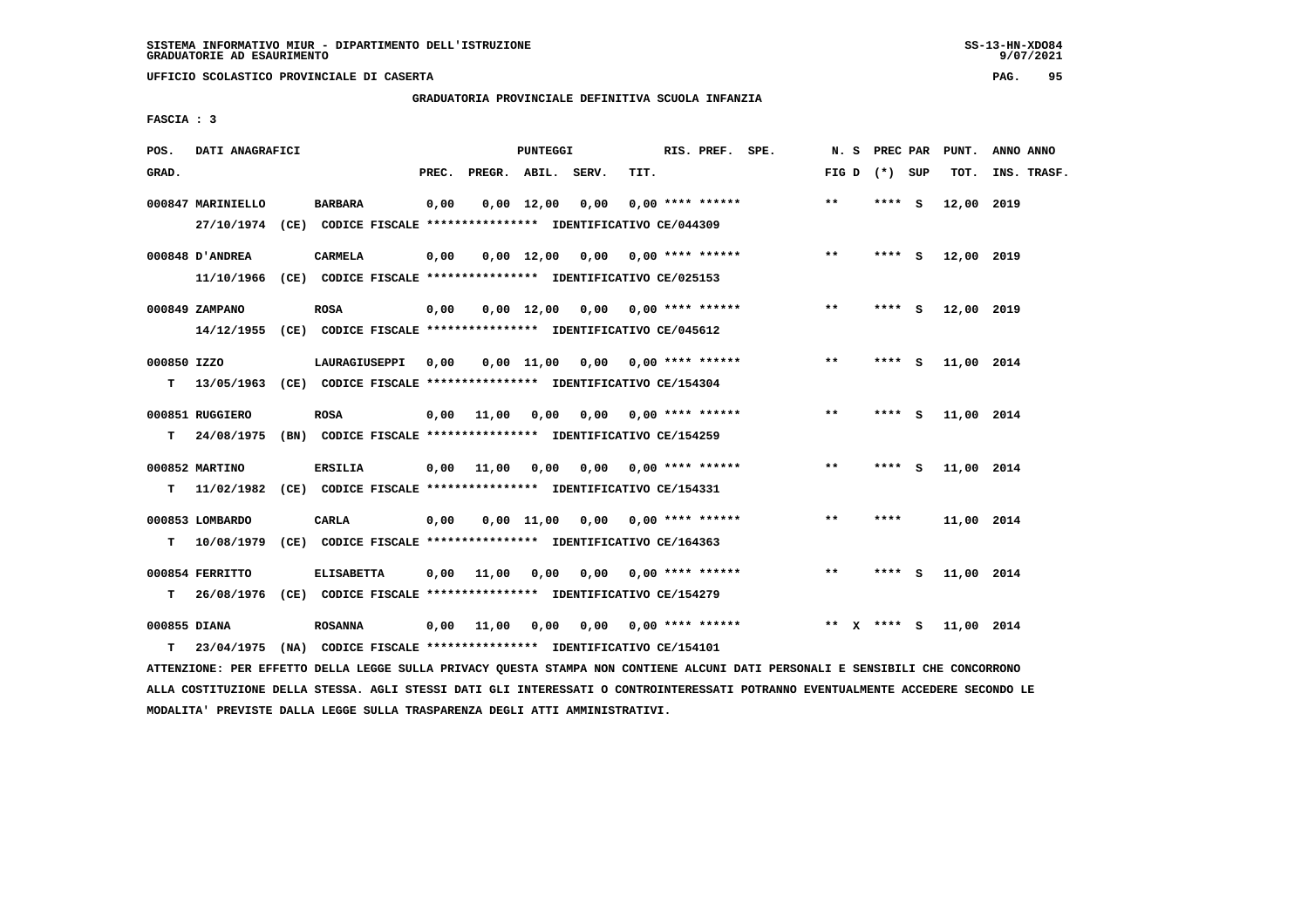**UFFICIO SCOLASTICO PROVINCIALE DI CASERTA PAG. 96**

# **GRADUATORIA PROVINCIALE DEFINITIVA SCUOLA INFANZIA**

 **FASCIA : 3**

| POS.             | DATI ANAGRAFICI  |                                                                                                |       |                    | PUNTEGGI |                                        |      | RIS. PREF. SPE.    |                                    |                 |         |     | N. S PREC PAR PUNT. | ANNO ANNO   |
|------------------|------------------|------------------------------------------------------------------------------------------------|-------|--------------------|----------|----------------------------------------|------|--------------------|------------------------------------|-----------------|---------|-----|---------------------|-------------|
| GRAD.            |                  |                                                                                                | PREC. | PREGR. ABIL. SERV. |          |                                        | TIT. |                    |                                    | FIG D $(*)$ SUP |         |     | TOT.                | INS. TRASF. |
|                  | 000856 GOLINO    | <b>GIUSEPPINA</b><br>T 11/04/1975 (CE) CODICE FISCALE *************** IDENTIFICATIVO CE/148578 | 0,00  | 11,00              | 0,00     | 0,00                                   |      | $0.00$ **** ****** |                                    | $***$           | $***$ S |     | 11,00 2014          |             |
| т                | 000857 MARINO    | <b>ANTONIETTA</b><br>04/01/1975 (CE) CODICE FISCALE *************** IDENTIFICATIVO CE/150737   | 0,00  |                    |          |                                        |      |                    | $0,00$ 11,00 0,00 0,00 **** ****** | $***$           | **** S  |     | 11,00 2014          |             |
|                  | 000858 CICALA    | <b>MARIA GRAZIA</b>                                                                            | 0,00  |                    |          | 0,00 11,00 0,00 0,00 **** ******       |      |                    |                                    | $***$           | $***$ S |     | 11,00 2014          |             |
| т                | 000859 MASIELLO  | 29/09/1974 (CE) CODICE FISCALE *************** IDENTIFICATIVO CE/149086<br>LUISA               | 0,00  |                    |          | $0,00$ 11,00 0,00 0,00 **** ******     |      |                    |                                    | $***$           | **** S  |     | 11,00 2014          |             |
| т                | 000860 RICCIO    | 13/12/1973 (IS) CODICE FISCALE *************** IDENTIFICATIVO CE/155160<br><b>MONICA</b>       | 0,00  |                    |          | $0,00$ 11,00 0,00 0,00 **** ******     |      |                    |                                    | $***$           | **** S  |     | 11,00 2014          |             |
| т<br>000861 IZZO |                  | 01/05/1972 (CE) CODICE FISCALE **************** IDENTIFICATIVO CE/154266<br><b>CLARA</b>       | 0,00  |                    |          | $0,00 \quad 11,00 \quad 0,00$          |      |                    | $0.00$ **** ******                 | $***$           | **** S  |     | 11,00 2014          |             |
| т                | 000862 PETTORUTO | 18/04/1967 (CE) CODICE FISCALE **************** IDENTIFICATIVO CE/154750<br><b>DOMENICA</b>    | 0,00  | 11,00              |          | $0,00$ $0,00$ $0,00$ $***$ **** ****** |      |                    |                                    | $***$           | $***$ S |     | 11,00 2014          |             |
|                  | T 15/09/1975     | (EE) CODICE FISCALE **************** IDENTIFICATIVO CE/154497                                  |       |                    |          |                                        |      |                    |                                    |                 |         |     |                     |             |
|                  | 000863 ABBATE    | <b>ANTONIO</b><br>T  10/08/1968 (CE) CODICE FISCALE *************** IDENTIFICATIVO CE/149998   | 0,00  |                    |          | $0,00$ 11,00 0,00 0,00 **** ******     |      |                    |                                    | $**$            | **** S  |     | 11,00 2014          |             |
| т                | 000864 PEZONE    | CARMELA<br>07/12/1977 (CE) CODICE FISCALE *************** IDENTIFICATIVO CE/147094             |       | 0,00 11,00         |          | 0,00 0,00 0,00 **** ******             |      |                    |                                    | $***$           | ****    | - 5 | 11,00 2014          |             |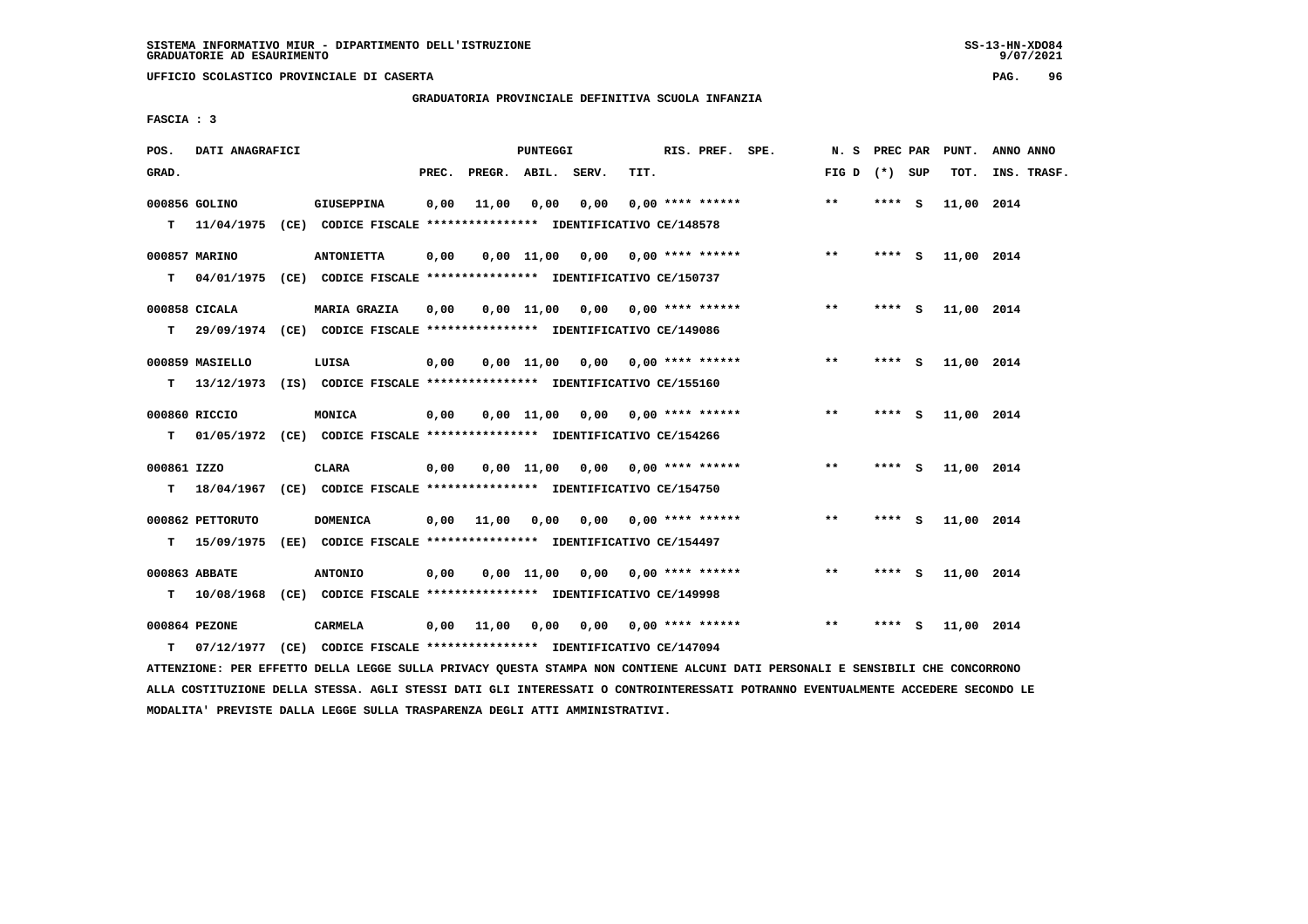**UFFICIO SCOLASTICO PROVINCIALE DI CASERTA PAG. 97**

 **GRADUATORIA PROVINCIALE DEFINITIVA SCUOLA INFANZIA**

 **FASCIA : 3**

| POS.              | DATI ANAGRAFICI                  |                                                                                              |       |              | PUNTEGGI     |                       |      | RIS. PREF. SPE.           | N.S   | PREC PAR |          | PUNT.      | ANNO ANNO   |
|-------------------|----------------------------------|----------------------------------------------------------------------------------------------|-------|--------------|--------------|-----------------------|------|---------------------------|-------|----------|----------|------------|-------------|
| GRAD.             |                                  |                                                                                              | PREC. | PREGR. ABIL. |              | SERV.                 | TIT. |                           | FIG D | (*) SUP  |          | TOT.       | INS. TRASF. |
| T.                | 000865 PIERRI                    | MARIA<br>07/02/1977 (CE) CODICE FISCALE **************** IDENTIFICATIVO CE/157507            | 0,00  |              | $0,00$ 11,00 | 0,00                  |      | $0.00$ **** ******        | $***$ | **** S   |          | 11,00 2014 |             |
| т                 | 000866 PIANTADOSI                | <b>RAFFAELLA</b><br>09/08/1975 (CE) CODICE FISCALE *************** IDENTIFICATIVO CE/159008  | 0,00  |              |              | $0,00$ $11,00$ $0,00$ |      | $0.00$ **** ******        | $***$ | **** S   |          | 11,00 2014 |             |
| 000867 DIANA<br>т |                                  | <b>ANNUNZIATA</b><br>28/06/1975 (NA) CODICE FISCALE *************** IDENTIFICATIVO CE/150671 | 0,00  | 11,00 0,00   |              |                       |      | $0,00$ $0,00$ **** ****** | $***$ | **** S   |          | 11,00 2014 |             |
| 000868 DORSO<br>т |                                  | <b>SALVATORE</b><br>28/04/1975 (CE) CODICE FISCALE *************** IDENTIFICATIVO CE/154052  | 0,00  | 11,00        | 0,00         |                       |      | $0,00$ $0,00$ **** ****** | $* *$ | **** S   |          | 11,00 2014 |             |
| т                 | 000869 D'ETTORE                  | <b>ORESTE</b><br>18/02/1975 (NA) CODICE FISCALE *************** IDENTIFICATIVO CE/147407     | 0,00  |              | $0,00$ 11,00 |                       |      | $0,00$ $0,00$ **** ****** | $* *$ | ****     | <b>S</b> | 11,00 2014 |             |
| 000870 LASCO<br>т |                                  | <b>FILOMENA</b><br>28/10/1974 (CE) CODICE FISCALE *************** IDENTIFICATIVO CE/151334   | 0,00  | 11,00        | 0,00         |                       |      | 0,00 0,00 **** ******     | $**$  | **** S   |          | 11,00 2014 |             |
| 000871 IORIO<br>т |                                  | <b>ANTONELLA</b><br>31/01/1973 (CE) CODICE FISCALE *************** IDENTIFICATIVO CE/153954  | 0,00  | 11,00        | 0,00         | 0,00                  |      | $0.00$ **** ******        | $**$  | **** S   |          | 11,00 2014 |             |
| т                 | 000872 PERFETTO<br>05/03/1968    | PATRIZIA<br>(NA) CODICE FISCALE **************** IDENTIFICATIVO CE/152799                    | 0,00  | 11,00        | 0,00         | 0,00                  |      | $0.00$ **** ******        | $***$ | **** S   |          | 11,00 2014 |             |
| т                 | 000873 DI STRAVOLA<br>10/03/1962 | <b>MARIA ANTONIA</b><br>(CE) CODICE FISCALE **************** IDENTIFICATIVO CE/021166        | 0,00  | 0,00         | 0,00         |                       |      | $0,00$ $0,00$ **** ****** | $***$ | **** S   |          | 11,00 2014 |             |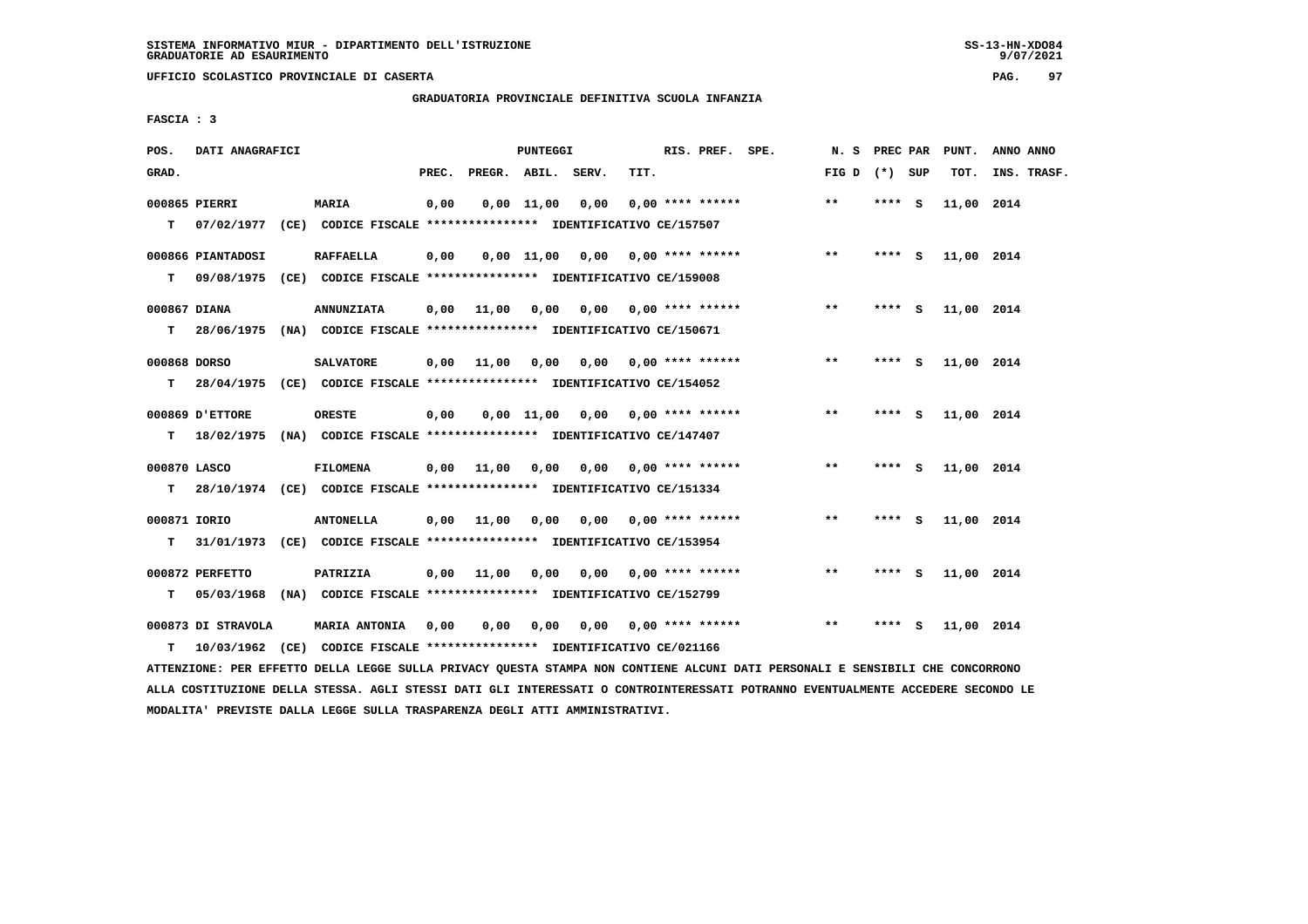**UFFICIO SCOLASTICO PROVINCIALE DI CASERTA PAG. 98**

# **GRADUATORIA PROVINCIALE DEFINITIVA SCUOLA INFANZIA**

 **FASCIA : 3**

| POS.         | DATI ANAGRAFICI  |                                                               |       |                    | PUNTEGGI           |      |      | RIS. PREF. SPE.    | N.S          | PREC PAR      |     | PUNT.           | ANNO ANNO |             |
|--------------|------------------|---------------------------------------------------------------|-------|--------------------|--------------------|------|------|--------------------|--------------|---------------|-----|-----------------|-----------|-------------|
| GRAD.        |                  |                                                               | PREC. | PREGR. ABIL. SERV. |                    |      | TIT. |                    | FIG D        | (*) SUP       |     | TOT.            |           | INS. TRASF. |
| 000874 NACCA |                  | <b>GIOVANNA</b>                                               | 0,00  | 11,00              | 0,00               | 0,00 |      | $0.00$ **** ****** | $**$         | **** S        |     | 11,00           | 2019 2019 |             |
| т            | 31/08/1969       | (CE) CODICE FISCALE **************** IDENTIFICATIVO CE/164713 |       |                    |                    |      |      |                    |              |               |     |                 |           |             |
|              | 000875 GRAVANTE  | <b>GIOVANNA</b>                                               | 0,00  |                    | 0.00 11.00         | 0,00 |      | $0.00$ **** ****** | $***$        | ****          | - S | 11,00 2019 2019 |           |             |
| т            | 18/09/1966       | (CE) CODICE FISCALE **************** IDENTIFICATIVO CE/164833 |       |                    |                    |      |      |                    |              |               |     |                 |           |             |
|              | 000876 OLIVIERO  | <b>FILIPPO</b>                                                | 0,00  |                    | $0,00 \quad 11,00$ | 0,00 |      | $0.00$ **** ****** | ** X         | $***$ S       |     | 11,00 2019 2019 |           |             |
| т            | 20/01/1968       | (CE) CODICE FISCALE **************** IDENTIFICATIVO CE/164836 |       |                    |                    |      |      |                    |              |               |     |                 |           |             |
|              | 000877 ERRICO    | VINCENZA                                                      | 0,00  |                    | 0.00 11.00         | 0,00 |      | $0.00$ **** ****** | $* *$        | **** S        |     | 11,00 2019 2019 |           |             |
| т            | 08/11/1973       | (NA) CODICE FISCALE **************** IDENTIFICATIVO CE/164739 |       |                    |                    |      |      |                    |              |               |     |                 |           |             |
|              | 000878 LOMBARDO  | ORSOLINA                                                      | 0,00  | 11,00              | 0,00               | 0,00 |      | $0.00$ **** ****** |              | ** $X$ **** S |     | 11,00 2019 2019 |           |             |
| т            | 25/10/1970       | (CE) CODICE FISCALE **************** IDENTIFICATIVO CE/164933 |       |                    |                    |      |      |                    |              |               |     |                 |           |             |
|              | 000879 COCCORESE | <b>ALESSIA</b>                                                | 0,00  |                    | $0.00$ 11.00       | 0,00 |      | $0.00$ **** ****** | $***$        | **** S        |     | 11,00 2019 2019 |           |             |
| т            | 29/03/1982       | (NA) CODICE FISCALE **************** IDENTIFICATIVO CE/164973 |       |                    |                    |      |      |                    |              |               |     |                 |           |             |
|              | 000880 CAIAZZO   | <b>ELVIRA</b>                                                 | 0,00  | 11,00              | 0,00               | 0,00 |      | $0.00$ **** ****** | $***$        | **** S        |     | 11,00 2019 2019 |           |             |
| т            | 11/06/1970       | (CE) CODICE FISCALE **************** IDENTIFICATIVO CE/164779 |       |                    |                    |      |      |                    |              |               |     |                 |           |             |
|              | 000881 LAMPANO   | <b>ROSA</b>                                                   | 0,00  |                    | $0,00 \quad 11,00$ | 0.00 |      | $0.00$ **** ****** | $**$         | ****          | - S | 11,00 2019 2019 |           |             |
| т            | 14/08/1968       | (NA) CODICE FISCALE **************** IDENTIFICATIVO CE/164643 |       |                    |                    |      |      |                    |              |               |     |                 |           |             |
|              | 000882 DEL PRETE | <b>GIUSEPPINA</b>                                             | 0,00  | 0,00               | 6,00               | 0,00 |      | $0.00$ **** ****** | $\star\star$ | ****          | - S | 6,00            | 2007      |             |
| s            | 14/02/1987       | (CE) CODICE FISCALE **************** IDENTIFICATIVO CE/057070 |       |                    |                    |      |      |                    |              |               |     |                 |           |             |